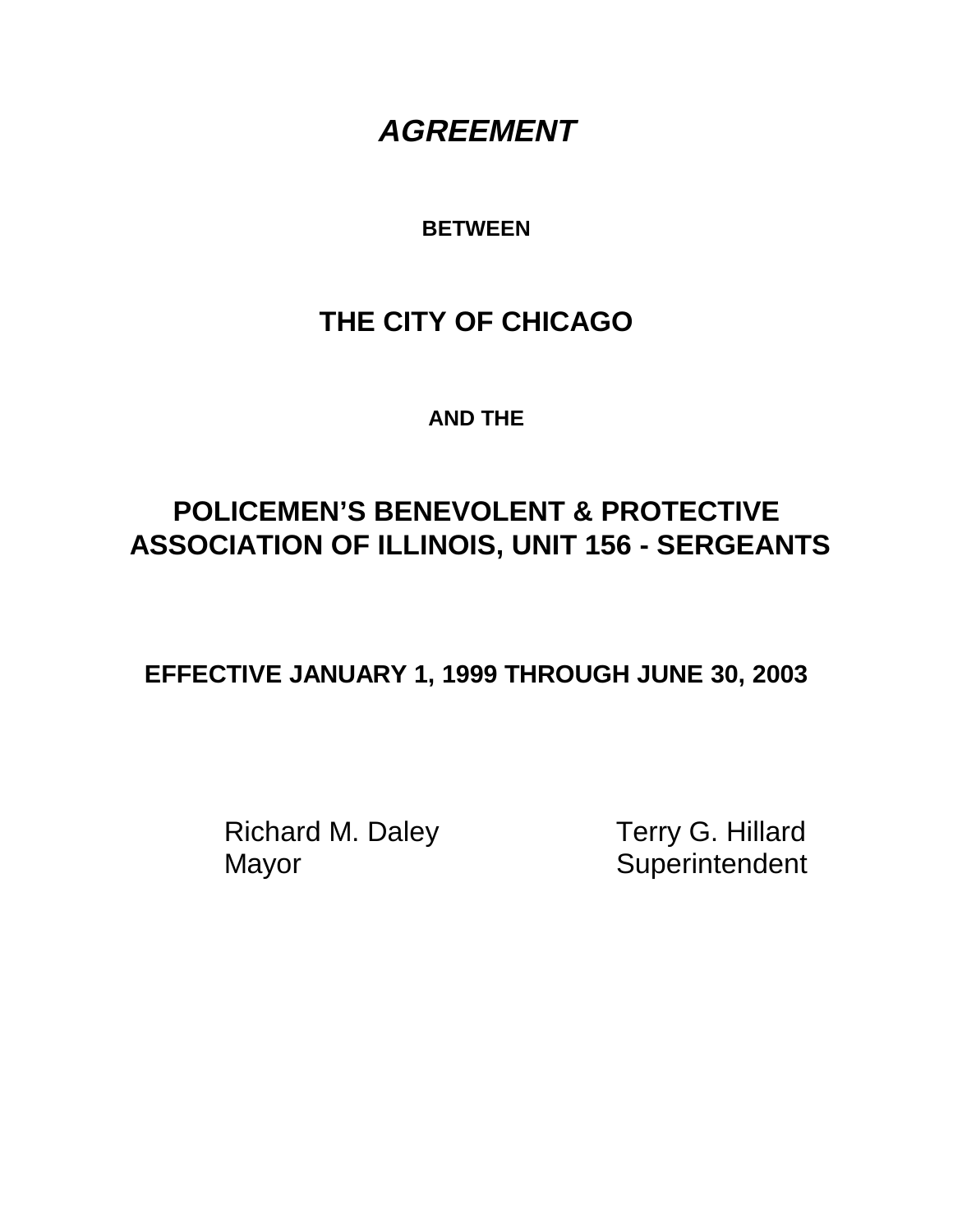## **TABLE OF CONTENTS**

| $\mathbf{1}$   |                                                                                                                  |                                                                                                                                                      |
|----------------|------------------------------------------------------------------------------------------------------------------|------------------------------------------------------------------------------------------------------------------------------------------------------|
| $\overline{2}$ |                                                                                                                  |                                                                                                                                                      |
| 3              | Section 3.1<br>Section 3.2<br>Section 3.3<br>Section 3.4<br>Section 3.5                                          | Maintenance of Membership and Agency Shop<br>Bona Fide Religious Belief<br>Unit 156 Presentation at Orientation                                      |
| $\overline{4}$ |                                                                                                                  |                                                                                                                                                      |
| 4A             |                                                                                                                  |                                                                                                                                                      |
| 5              | <b>NO STRIKE</b><br>Section 5.1<br>Section 5.2<br>Section 5.3<br>Section 5.4                                     | No Strike Commitment<br>Resumption of Operations                                                                                                     |
| 6              | <b>BILL OF RIGHTS.</b><br>Section 6.1<br>Section 6.2<br>Section 6.3<br>Section 6.4<br>Section 6.5<br>Section 6.6 | Conduct of Disciplinary Investigation<br>Witness Statements in Disciplinary Investigation(s)<br>Non-Adoption Of Ordinance<br>Compulsion of Testimony |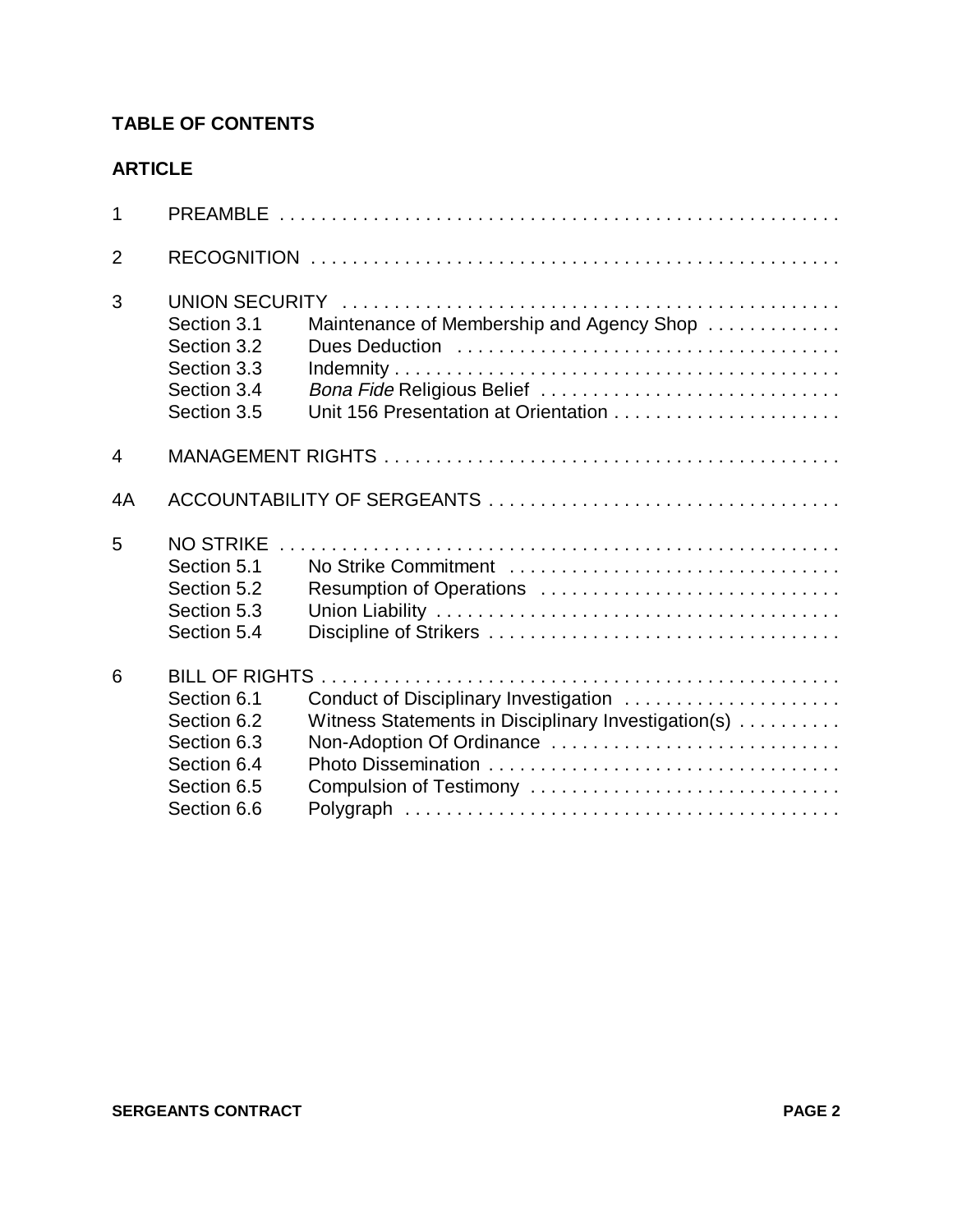|                | Section 6.7                |                                      |
|----------------|----------------------------|--------------------------------------|
|                | Section 6.8                | Media Information Restrictions       |
| $\overline{7}$ |                            |                                      |
| 8              |                            |                                      |
|                | Section 8.1                |                                      |
|                | Section 8.2                |                                      |
|                | Section 8.3                | Limitation on Use of File Material   |
|                | Section 8.4                | Use and Destruction of File Material |
|                | Section 8.5                |                                      |
| 9              | <b>GRIEVANCE PROCEDURE</b> |                                      |
|                | Section 9.1                |                                      |
|                | Section 9.2                |                                      |
|                | Section 9.3                |                                      |
|                | Section 9.4                |                                      |
|                | Section 9.5                |                                      |
|                | Section 9.6                | Processing and Time Limits           |
| <b>9A</b>      |                            |                                      |
|                | Section 9A.1               |                                      |
|                | Section 9A.2               |                                      |
| 10             | NON-DISCRIMINATION         |                                      |
|                | Section 10.1               | Equal Employment Opportunity         |
|                | Section 10.2               |                                      |
|                | Section 10.3               | Religious Holiday Accommodation      |
|                | Section 10.4               |                                      |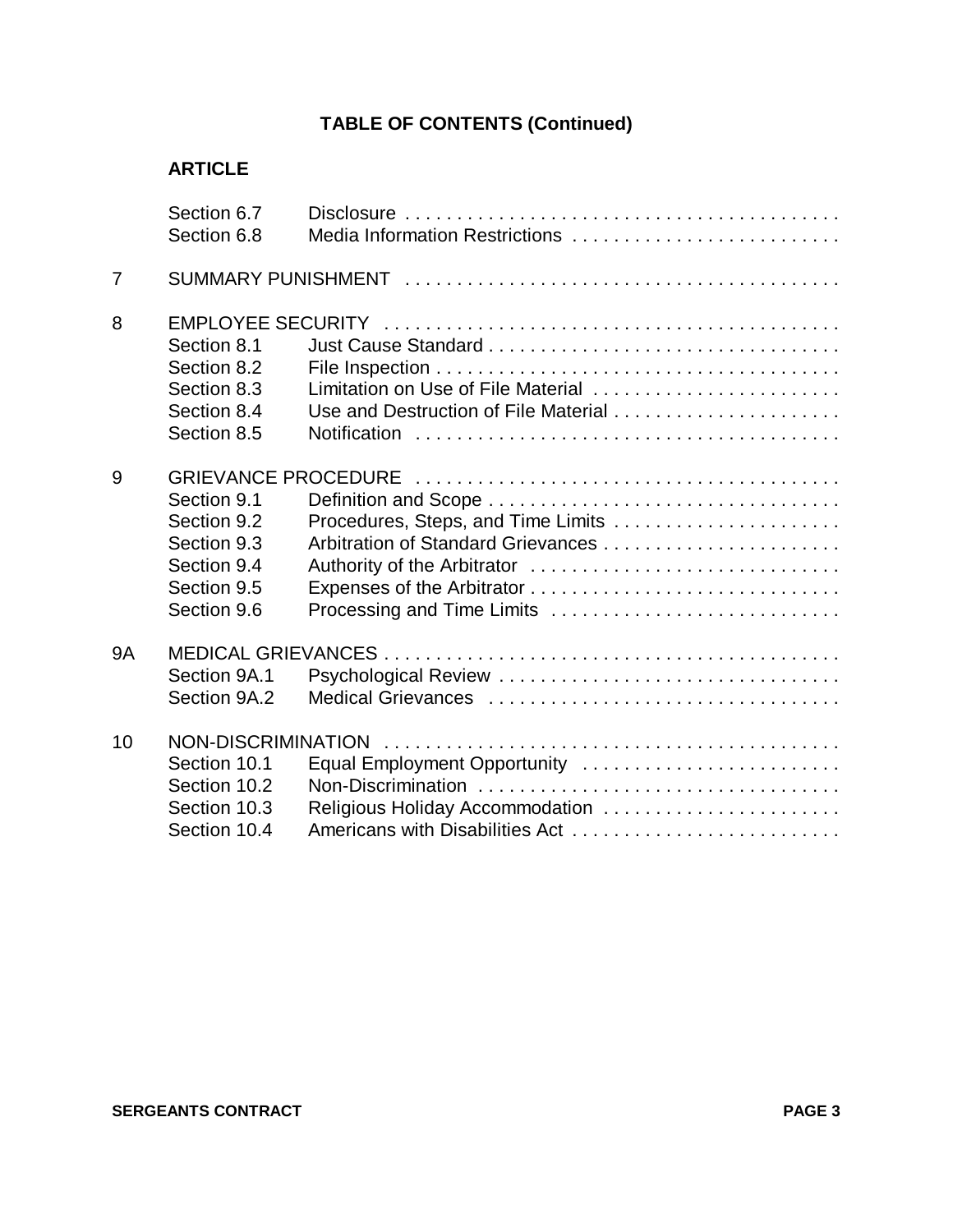| 11 |              |                                      |
|----|--------------|--------------------------------------|
|    | Section 11.1 |                                      |
|    | Section 11.2 |                                      |
|    | Section 11.3 |                                      |
|    | Section 11.4 |                                      |
|    |              | Special Compensation Time            |
|    | Section 11.5 |                                      |
| 12 |              |                                      |
|    |              |                                      |
| 13 |              |                                      |
|    | Section 13.1 |                                      |
|    | Section 13.2 |                                      |
|    | Section 13.3 |                                      |
|    |              |                                      |
| 14 |              |                                      |
| 15 |              |                                      |
|    | Section 15.1 |                                      |
|    | Section 15.2 |                                      |
|    |              |                                      |
|    | Section 15.3 |                                      |
|    | Section 15.4 |                                      |
| 16 |              |                                      |
|    |              |                                      |
| 17 |              |                                      |
|    | Section 17.1 | Meeting Participation and Scheduling |
|    | Section 17.2 | Unit 156 Representatives             |
|    |              |                                      |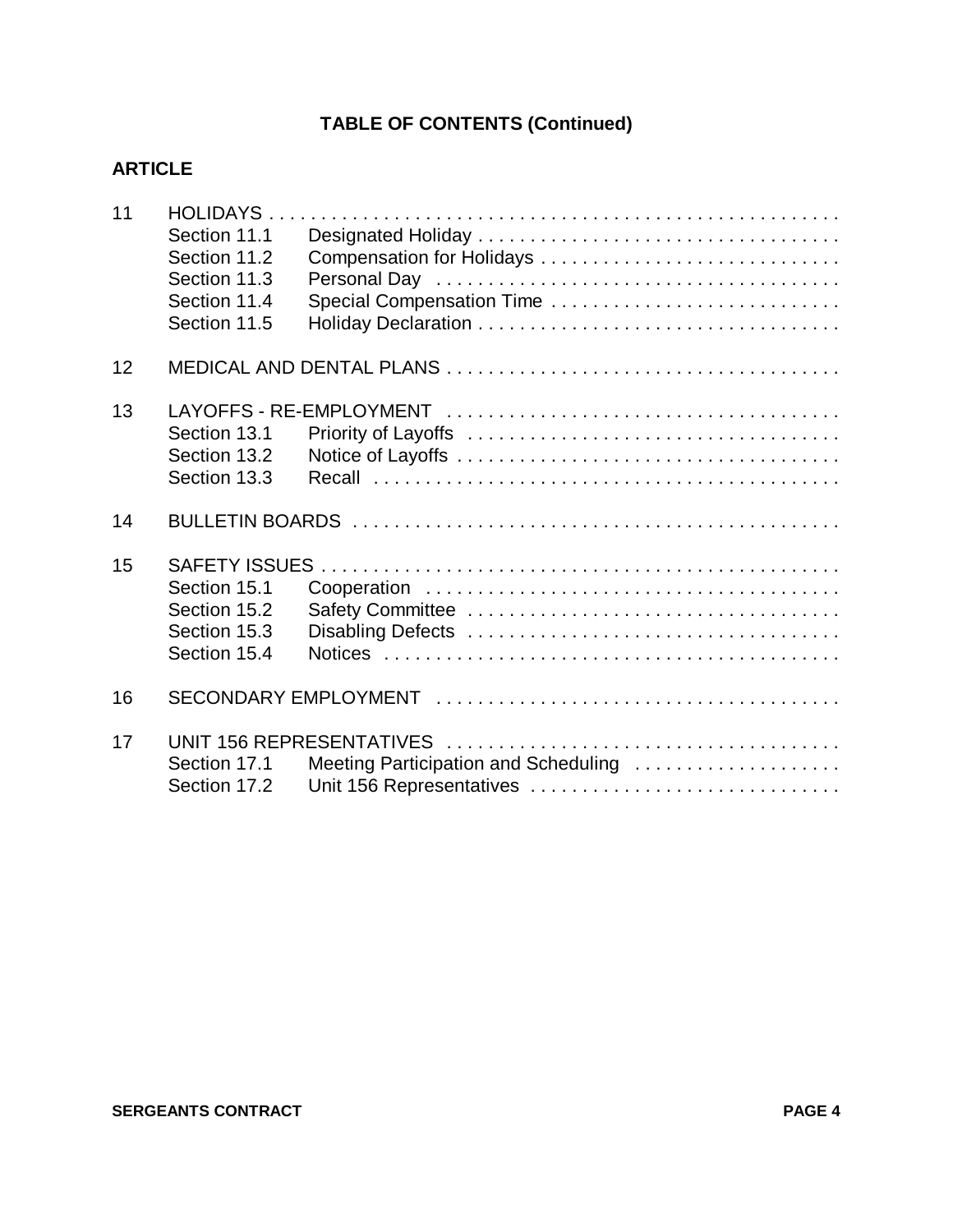|    | Section 17.3<br>Section 17.4<br>Section 17.5<br>Section 17.6<br>Section 17.7 | Attendance at Unit 156 Meetings<br>Attendance at State and National Conferences<br>Unit 156 Negotiating Team |
|----|------------------------------------------------------------------------------|--------------------------------------------------------------------------------------------------------------|
| 18 |                                                                              |                                                                                                              |
|    | Section 18.1                                                                 |                                                                                                              |
|    | Section 18.2                                                                 |                                                                                                              |
|    | Section 18.3                                                                 |                                                                                                              |
|    | Section 18.4                                                                 |                                                                                                              |
|    | Section 18.5                                                                 |                                                                                                              |
|    | Section 18.6                                                                 |                                                                                                              |
|    | Section 18.7                                                                 | Employer Responsibility for Hospital, Medical and                                                            |
|    |                                                                              | Prescription Costs and Pension Contributions                                                                 |
| 19 | <b>BEREAVEMENT LEAVE</b>                                                     |                                                                                                              |
|    | Section 19.1                                                                 |                                                                                                              |
|    | Section 19.2                                                                 |                                                                                                              |
|    | Section 19.3                                                                 | Extended Bereavement Leave                                                                                   |
|    |                                                                              |                                                                                                              |
| 20 |                                                                              |                                                                                                              |
|    | Section 20.1                                                                 | Work Day, Work Week and Work Period                                                                          |
|    | Section 20.2                                                                 | Compensation for Overtime                                                                                    |
|    | Section 20.3                                                                 | Sixth and Seventh Day Work                                                                                   |
|    | Section 20.4                                                                 | Call Back/Reporting on RDO                                                                                   |
|    | Section 20.5                                                                 |                                                                                                              |
|    | Section 20.6                                                                 |                                                                                                              |
|    | Section 20.7                                                                 |                                                                                                              |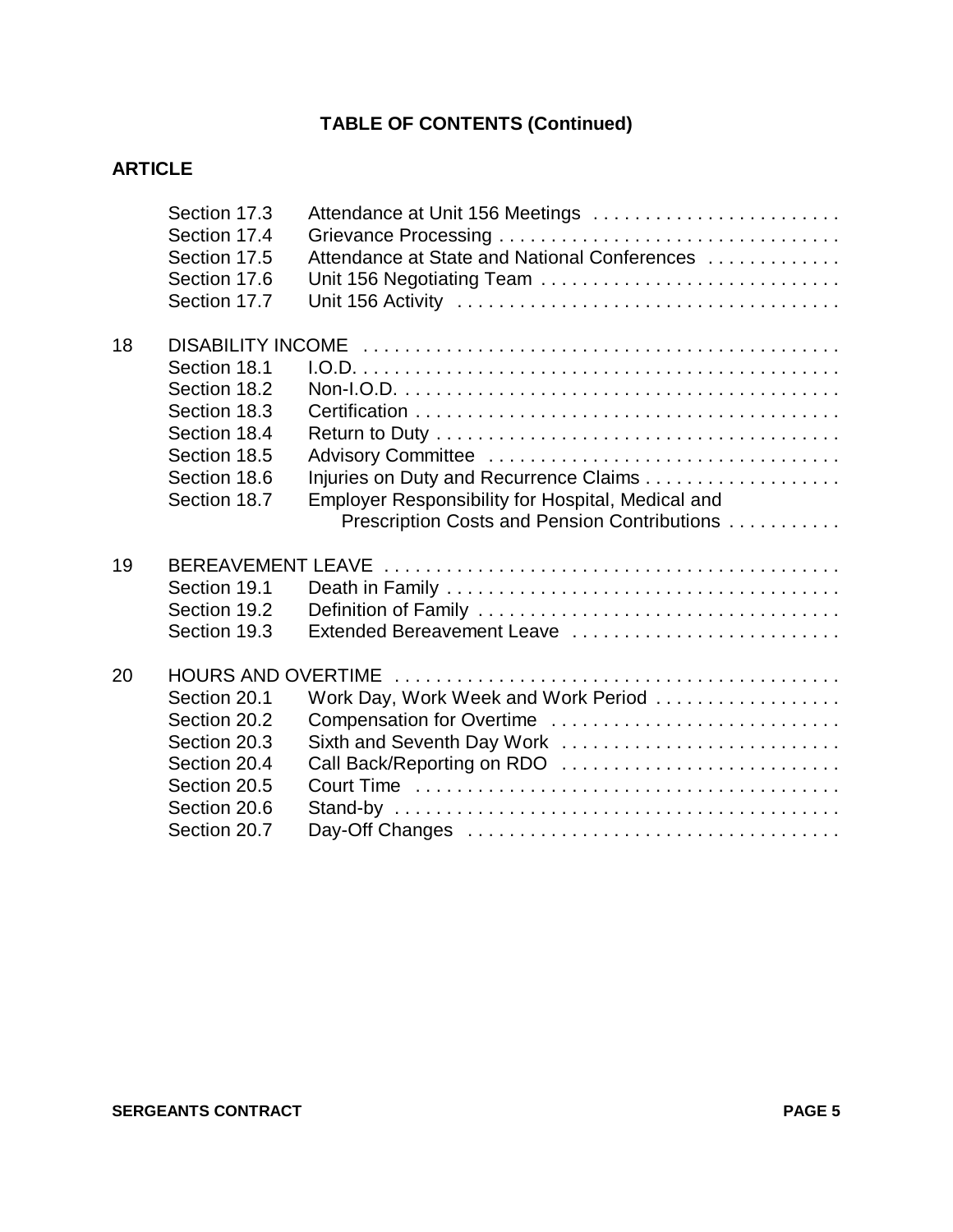|    | Section 20.8<br>Section 20.9<br>Section 20.10<br>Section 20.11<br>Section 20.12 | Accumulation of Compensatory Time<br>Duty Availability Allowance |
|----|---------------------------------------------------------------------------------|------------------------------------------------------------------|
| 21 | <b>UNIFORMS</b>                                                                 |                                                                  |
|    | Section 21.1                                                                    | Uniforms and Equipment Advisory Committee                        |
|    | Section 21.2                                                                    |                                                                  |
|    | Section 21.3                                                                    |                                                                  |
|    | Section 21.4                                                                    | Uniform Change or Modification                                   |
| 22 |                                                                                 |                                                                  |
|    | Section 22.1                                                                    | Employer Responsibility                                          |
|    | Section 22.2                                                                    |                                                                  |
|    | Section 22.3                                                                    |                                                                  |
|    | Section 22.4                                                                    |                                                                  |
|    | Section 22.5                                                                    |                                                                  |
| 23 | SENIORITY                                                                       |                                                                  |
|    | Section 23.1                                                                    | Definition and Application                                       |
|    | Section 23.2                                                                    |                                                                  |
|    | Section 23.3                                                                    |                                                                  |
|    | Section 23.4                                                                    |                                                                  |
|    | Section 23.5                                                                    |                                                                  |
|    | Section 23.6                                                                    |                                                                  |
|    | Section 23.7                                                                    |                                                                  |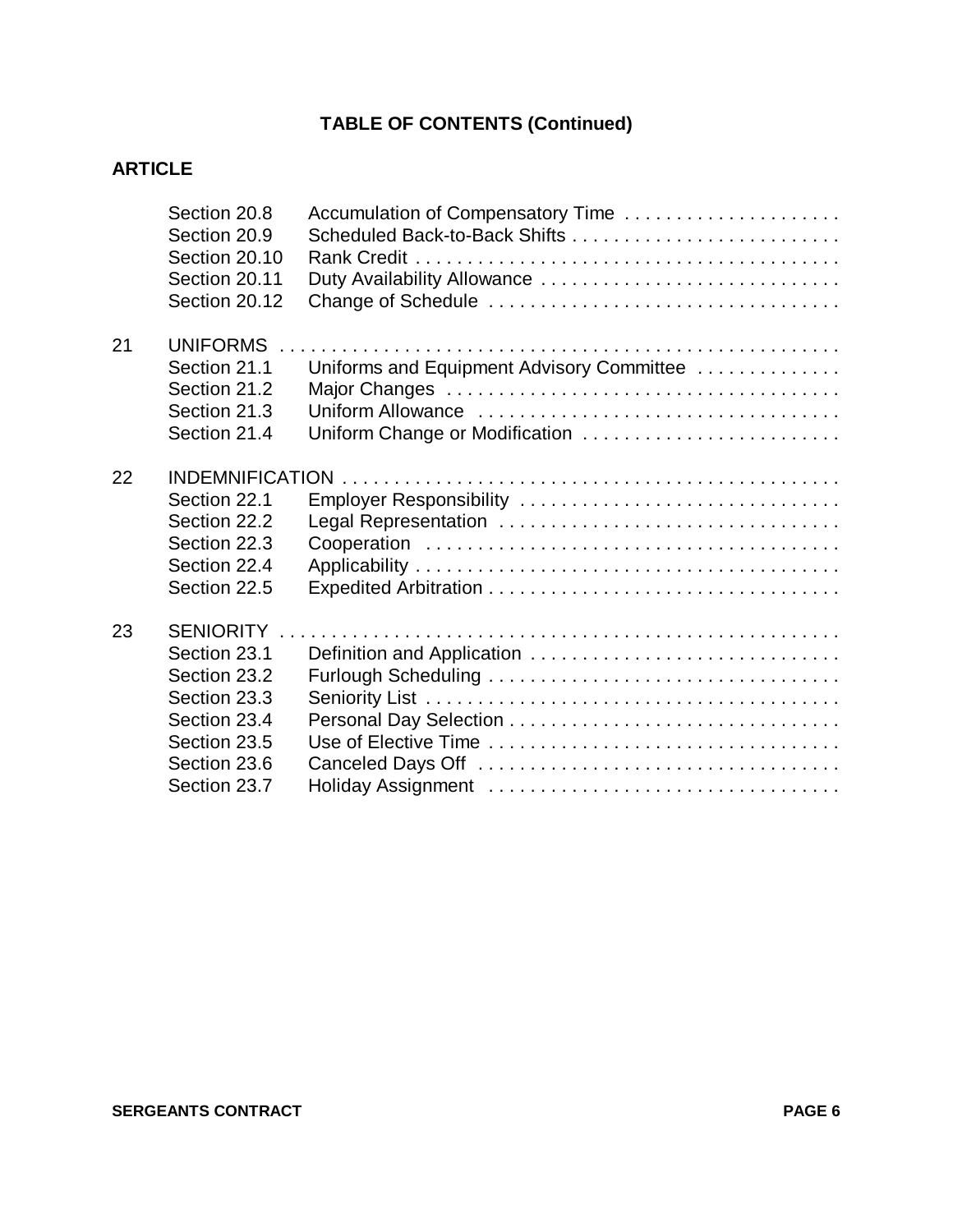| 24  |                                                                              |                                                                                                |
|-----|------------------------------------------------------------------------------|------------------------------------------------------------------------------------------------|
| 24A |                                                                              |                                                                                                |
| 25  |                                                                              |                                                                                                |
| 25A |                                                                              |                                                                                                |
| 25B | Section 25B.1<br>Section 25B.2                                               | Labor Management Committee on Health Care                                                      |
| 26  | Section 26.1<br>Section 26.2<br>Section 26.3<br>Section 26.4<br>Section 26.5 |                                                                                                |
| 27  |                                                                              |                                                                                                |
| 28  | Section 28.1<br>Section 28.2<br>Section 28.3                                 | DURATION, ENFORCEMENT AND DISPUTE RESOLUTION<br>Impasse Resolution, Ratification and Enactment |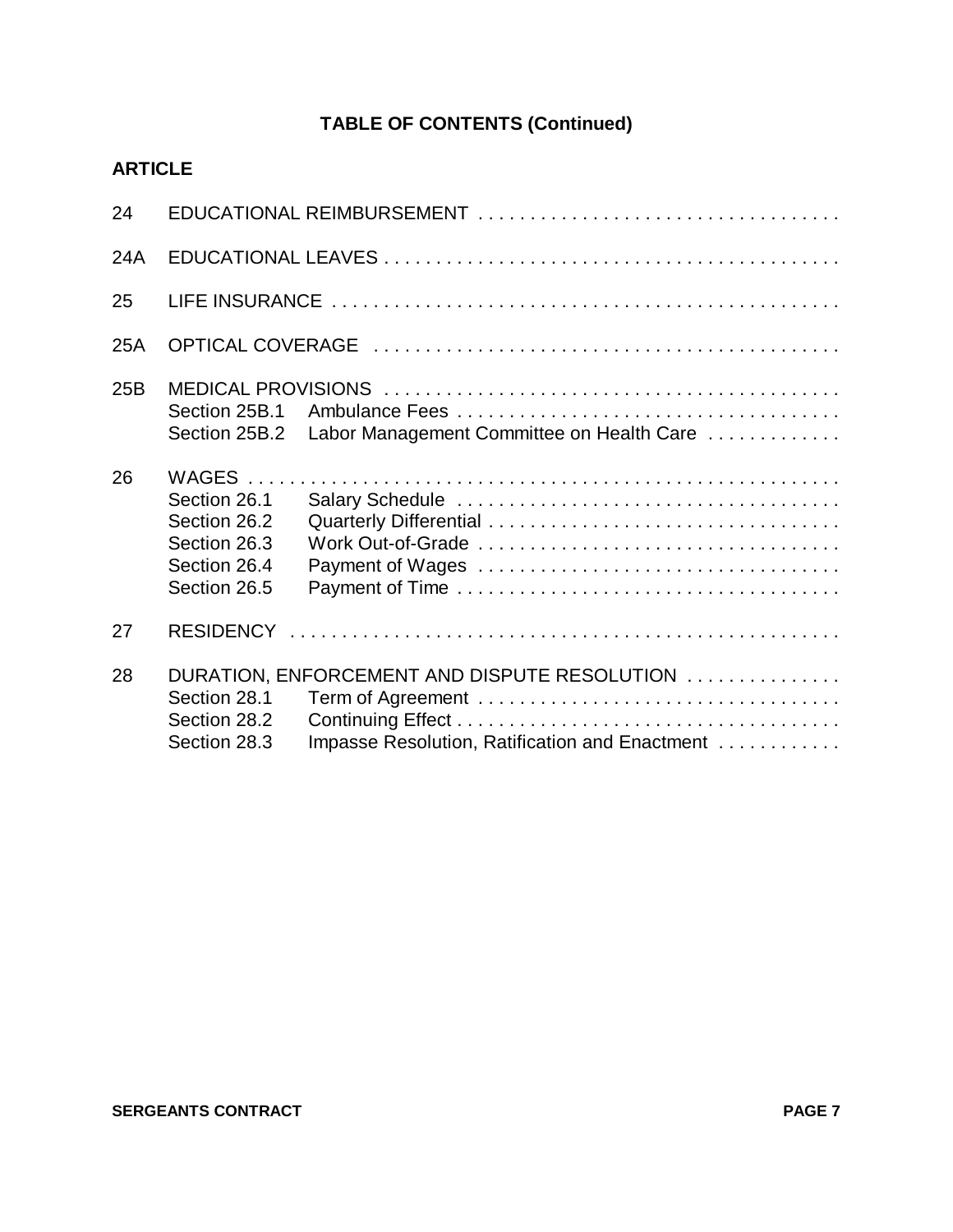| 29  | Section 29.1<br>Section 29.2<br>Section 29.3                                                         | Number of Baby Furlough Days<br>Compensation for Unused Baby Furlough Days |
|-----|------------------------------------------------------------------------------------------------------|----------------------------------------------------------------------------|
| 29A | <b>FURLOUGHS</b><br>Section 29A.1<br>Section 29A.2<br>Section 29A.3<br>Section 29A.4                 |                                                                            |
| 30  | Section 30.1<br>Section 30.2<br>Section 30.3                                                         |                                                                            |
| 31  | <b>UNIT BENEFITS</b><br>Section 31.1<br>Section 31.2<br>Section 31.3<br>Section 31.4<br>Section 31.5 | Registration of Firearms<br>Maintenance of Benefits                        |
| 32  |                                                                                                      | WATCH/DISTRICT/UNIT SELECTION                                              |
| 33  |                                                                                                      |                                                                            |
| 34  |                                                                                                      |                                                                            |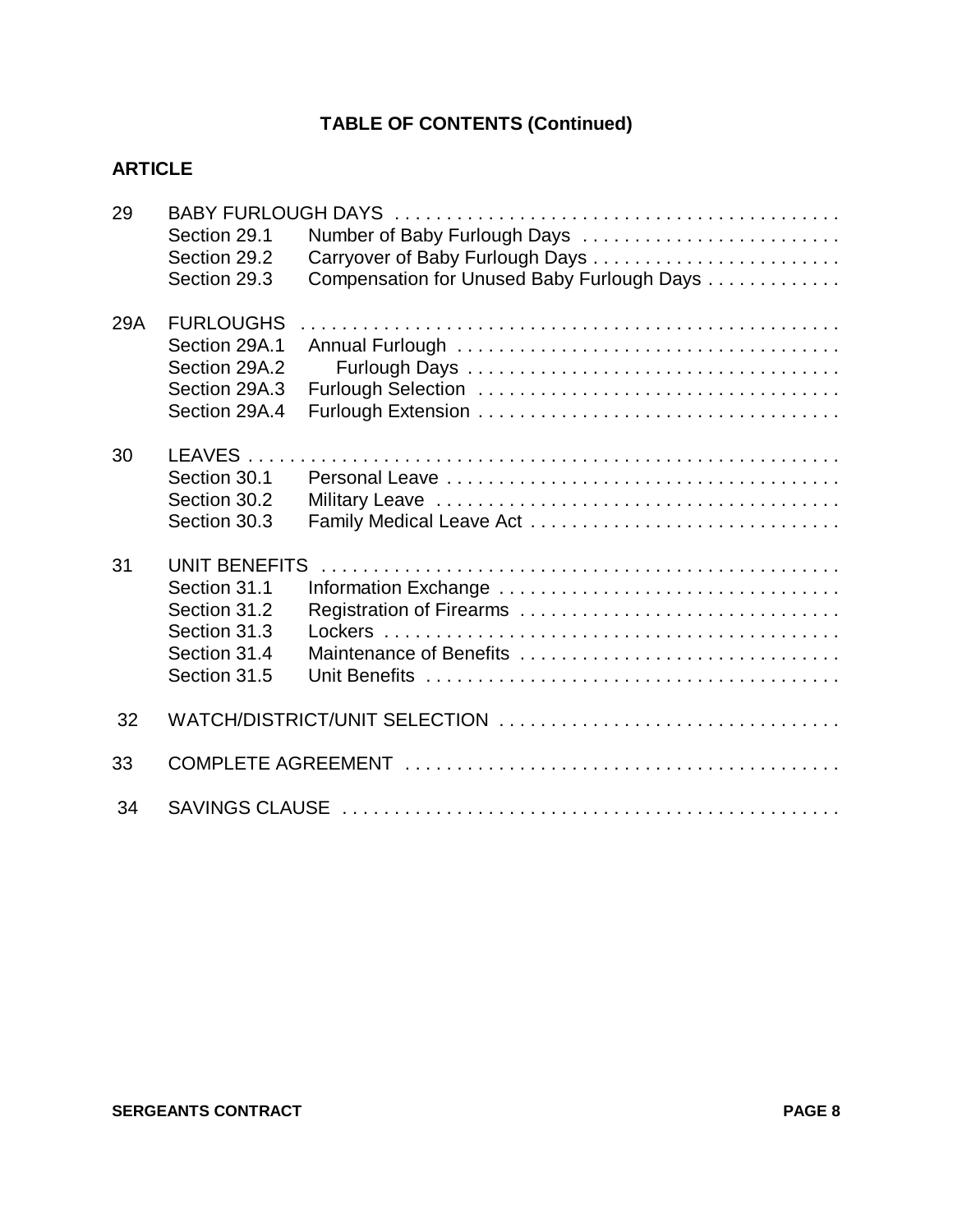## **ARTICLE**

## **APPENDICES**

| <b>APPENDIX A</b>                                             |
|---------------------------------------------------------------|
|                                                               |
| <b>APPENDIX B</b>                                             |
| Notice to Supervisors Regarding Progressive Discipline        |
| <b>APPENDIX C</b>                                             |
|                                                               |
| <b>APPENDIX D</b>                                             |
|                                                               |
| <b>APPENDIX E</b>                                             |
|                                                               |
| <b>APPENDIX F</b>                                             |
|                                                               |
| <b>APPENDIX G</b>                                             |
|                                                               |
| <b>APPENDIX H</b>                                             |
|                                                               |
| <b>APPENDIX I</b>                                             |
| Chemical Dependency and Mental Health Co-Insurance and Limits |
| <b>APPENDIX J</b>                                             |
| High Risk Pregnancy Screening Program                         |
| <b>APPENDIX K</b>                                             |
| Procedures For Injury on Duty and Recurrence Claims           |
| <b>APPENDIX L</b>                                             |
| Subrogation Language for City of Chicago                      |
| <b>APPENDIX M</b>                                             |
| Chicago Police Department Quarterly Differential              |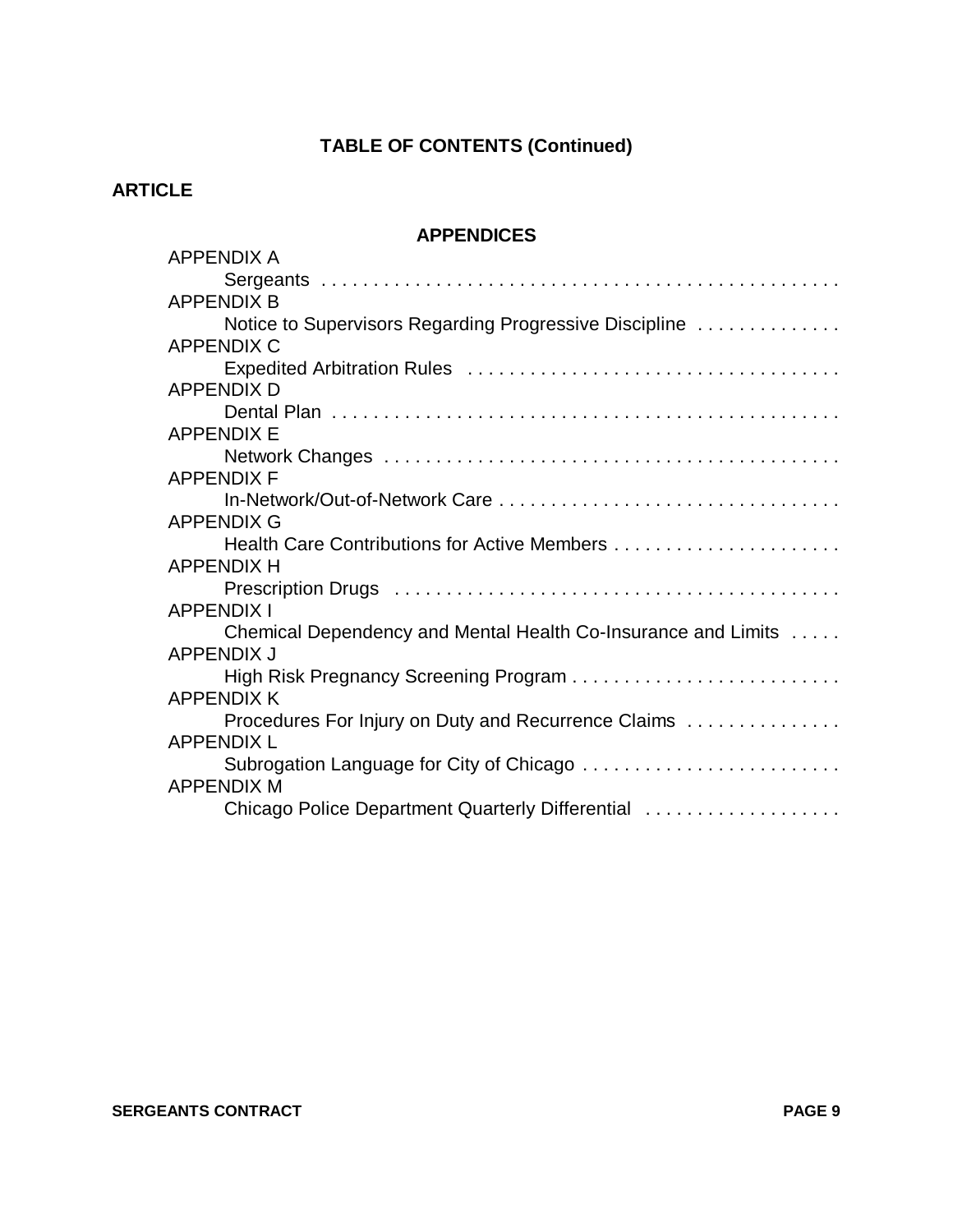## **ARTICLE**

#### **LETTERS AND MEMORANDA OF AGREEMENT**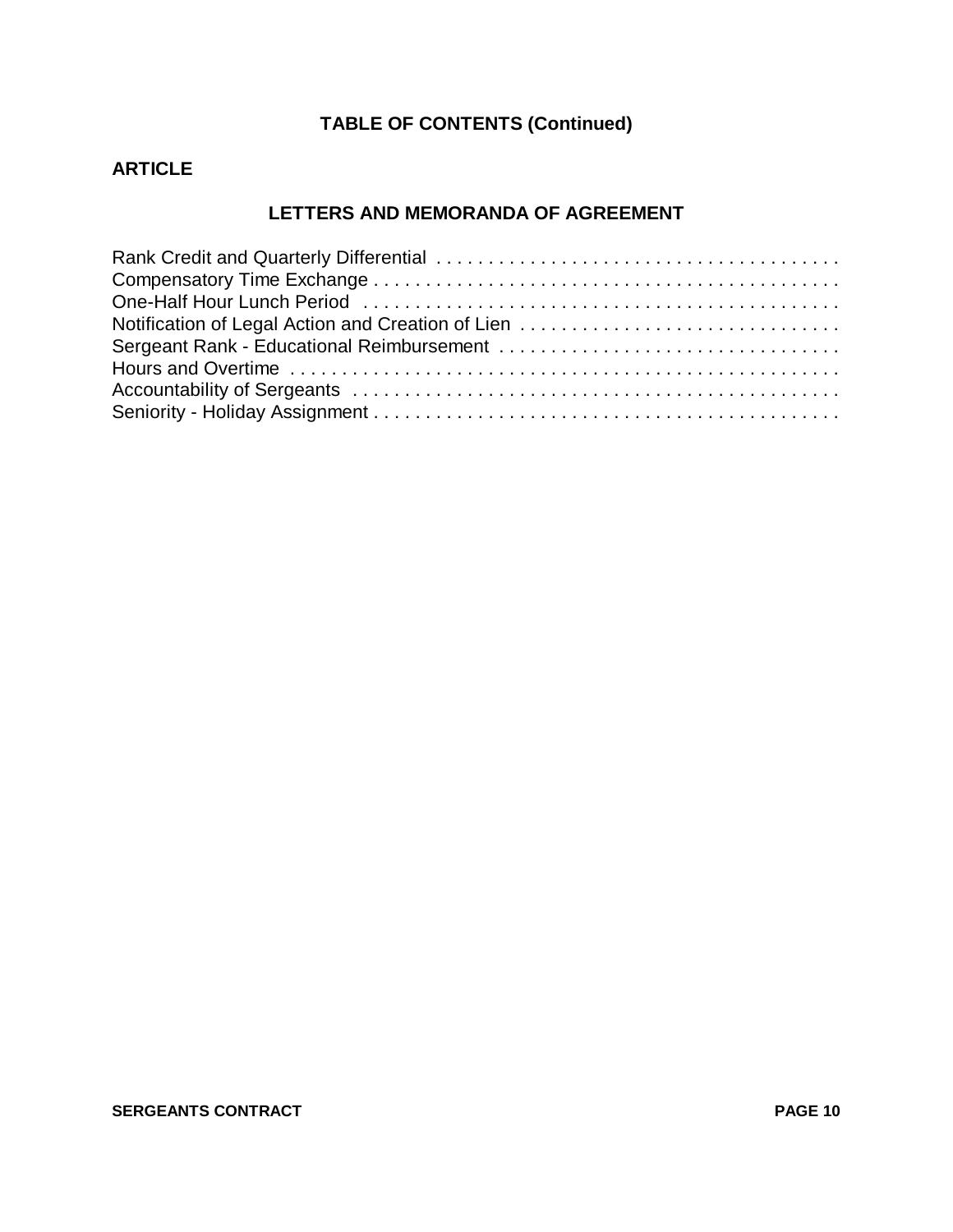#### **ARTICLE 1 PREAMBLE**

This Agreement is entered into by and between the City of Chicago, an Illinois municipal corporation (hereinafter referred to as the "Employer") and the Policemen's Benevolent & Protective Association of Illinois, Unit 156-Sergeants Association (hereinafter referred to as "Unit 156-Sergeants.")

It is the purpose of this Agreement and it is the intent of the parties hereto to establish and promote mutual harmonious understanding and relationships between the Employer and Unit 156-Sergeants, to promote departmental efficiency and effectiveness, to establish wages, hours, standards and other terms and conditions of employment of Sergeants covered by this Agreement, and to provide for the equitable and peaceful adjustment and resolution of differences which may arise from time to time over the negotiations, interpretation and application of this Agreement.

In consideration of the mutual promises, covenants and agreements contained herein, the parties hereto, by their duly-authorized representative and/or agents, do mutually covenant and agree, as follows:

### **ARTICLE 2 RECOGNITION**

Pursuant to the certification of the Illinois Local Labor Relations Board dated December 13, 1996, the Employer recognizes Unit 156 as the sole and exclusive collective bargaining representative for all sworn police officers in the rank of Sergeant (herein referred to as "Sergeant"), excluding confidential, managerial or non-public employees within the meaning of Section 3(n) of the Illinois Public Labor Relations Act as set out in Appendix A to this Agreement.

## **ARTICLE 3 UNION SECURITY**

#### **Section 3.1 Maintenance of Membership and Agency Shop**

A. Each Sergeant who on the effective date of this Agreement is a member of Unit 156-Sergeants and each Sergeant who becomes a member after that date, shall, as a condition of employment, maintain membership in good standing in Unit 156-Sergeants during the term of this Agreement.

B. Any present Sergeant who is not a member of Unit 156-Sergeants shall, as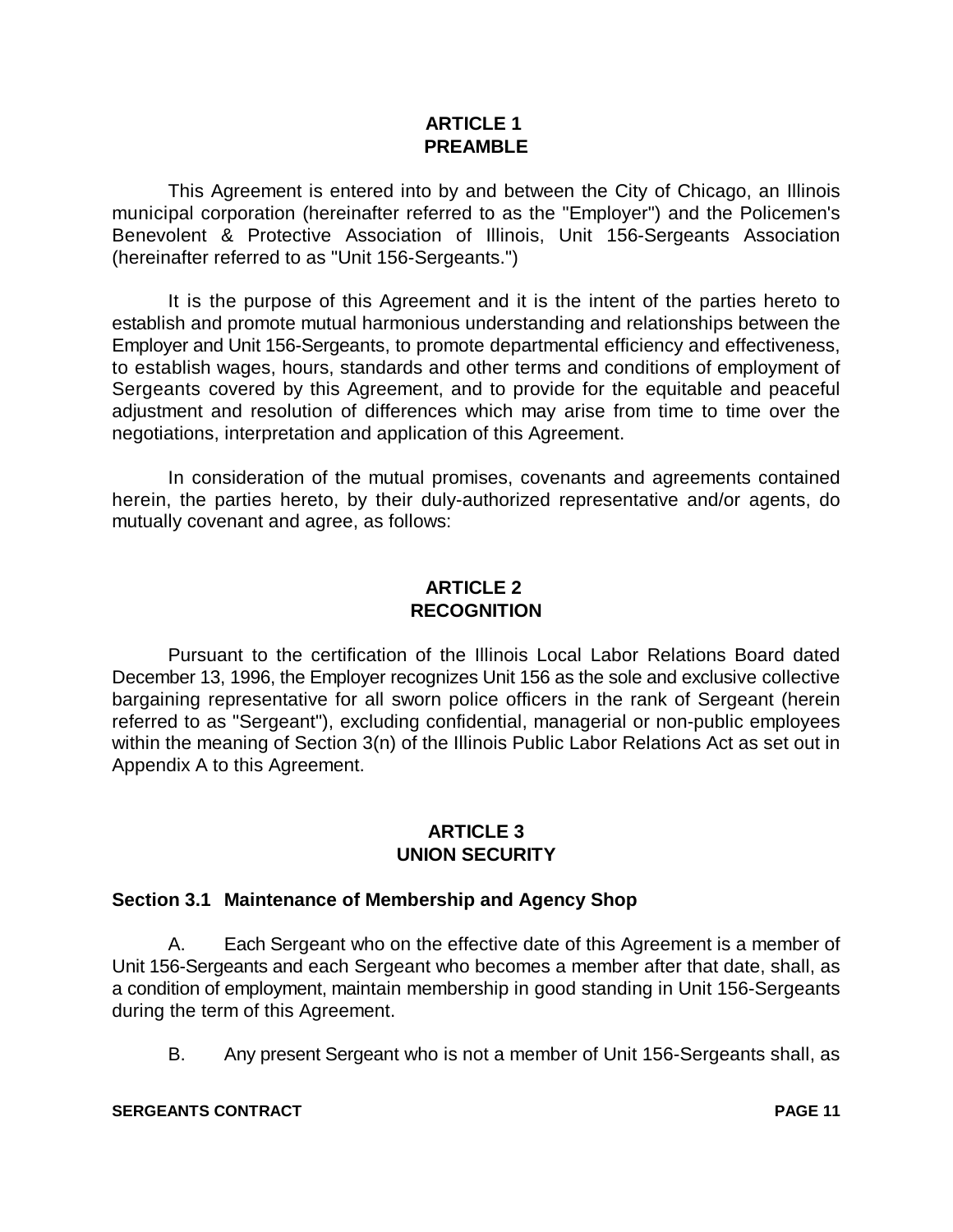a condition of employment, be required to pay fair share (not to exceed the amount of Unit 156-Sergeants dues) of the cost of the collective bargaining process and contract administration. All Sergeants promoted into Unit 156-Sergeants on or after the effective date of this Agreement and who have not made application for membership shall, on or after the thirtieth day following their promotion, also be required to pay a fair share of the cost of the collective bargaining process and contract administration.

## **Section 3.2 Dues Deduction**

A. With respect to any Sergeant on whose behalf the Employer receives written authorization in a form agreed upon by Unit 156-Sergeants and the Employer, the Employer shall deduct from the wages of the Sergeant the dues and/or financial obligations uniformly required and shall forward the full amount to Unit 156-Sergeants by the tenth (10th) day of the month following the month in which the deductions are made. The amounts deducted shall be in accordance with a schedule to be submitted to the Employer by Unit 156-Sergeants. Authorization for such deduction shall be irrevocable unless revoked by written notice to the Employer and Unit 156-Sergeants during the fifteen (15) day period prior to the expiration of this contract. The Employer will not similarly deduct the dues of any other organization as to Sergeants covered by this Agreement.

B. With respect to any Sergeant on whose behalf the Employer has not received a written authorization as provided for in 3.2A above, the Employer shall deduct from the wages of the Sergeant, the fair-share financial obligation (including any retroactive amount due and owing), and shall forward said amount to Unit 156-Sergeants by the 10th day of the month following the month in which the deduction is made, subject only to the following:

1. Unit 156-Sergeants has certified to the Employer that the affected Sergeant has been delinquent in his/her obligation for at least 60 days;

2. Unit 156-Sergeants has certified to the Employer that the affected Sergeant has been notified in writing of the obligation and the requirement of each provision of this Article;

3. Unit 156-Sergeants has certified to the Employer that the affected Sergeant has been given a reasonable opportunity to prepare and submit any objections to the payment and has been afforded an opportunity to appear before Unit 156 or its designee for the purpose of being heard on said objections.

## **Section 3.3 Indemnity**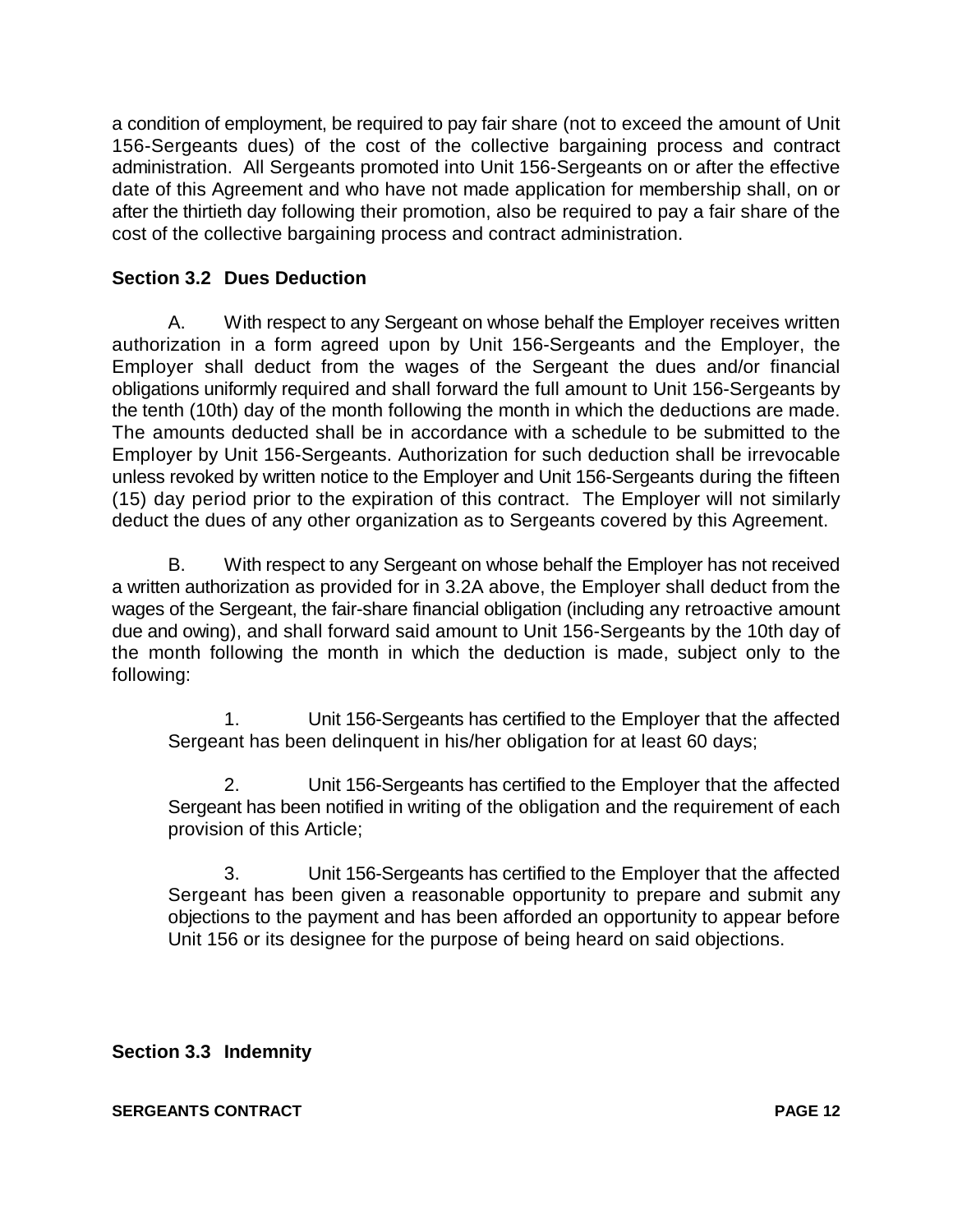Unit 156-Sergeants shall indemnify and save the Employer harmless against any and all claims, demands, suits or other forms of liability that shall arise out of or by reason of action taken by the Employer for the purpose of complying with the above provisions of this Article, or in reliance on any list, notices, certification or assignment furnished under any of such provisions.

#### **Section 3.4 Bona Fide Religious Belief**

This Article shall not be enforced in a manner inconsistent with Section 6(g) of the Illinois Public Labor Relations Act based upon the bona fide religious tenets or teachings of a church or religious body of which such employees are members provided, however, that such employees may be required to pay an amount equal to a lawful fair share to a non-religious charitable organization mutually agreed upon by the affected employees and Unit 156.

### **Section 3.5 Unit 156 Presentation at Orientation**

The Employer shall grant Unit 156-Sergeants an opportunity during the orientation of newly promoted Sergeants to present the benefits of membership in Unit 156-Sergeants.

## **ARTICLE 4 MANAGEMENT RIGHTS**

The Employer has and will continue to retain the right to operate and manage its affairs in each and every respect. The rights reserved to the sole discretion of the Employer shall include, but not be limited to:

A. to determine the organization and operations of the Department of Police;

B. to determine and change the purpose, composition and function of each of its constituent departments, and subdivisions;

C. to set standards for the services to be offered to the public;

D. to direct the Sergeants of the Department of Police, including the right to assign work and overtime;

E. to hire, examine, classify, select, promote, restore to career service positions, train, transfer, assign and schedule Sergeants;

F. to increase, reduce or change, modify or alter the composition and size of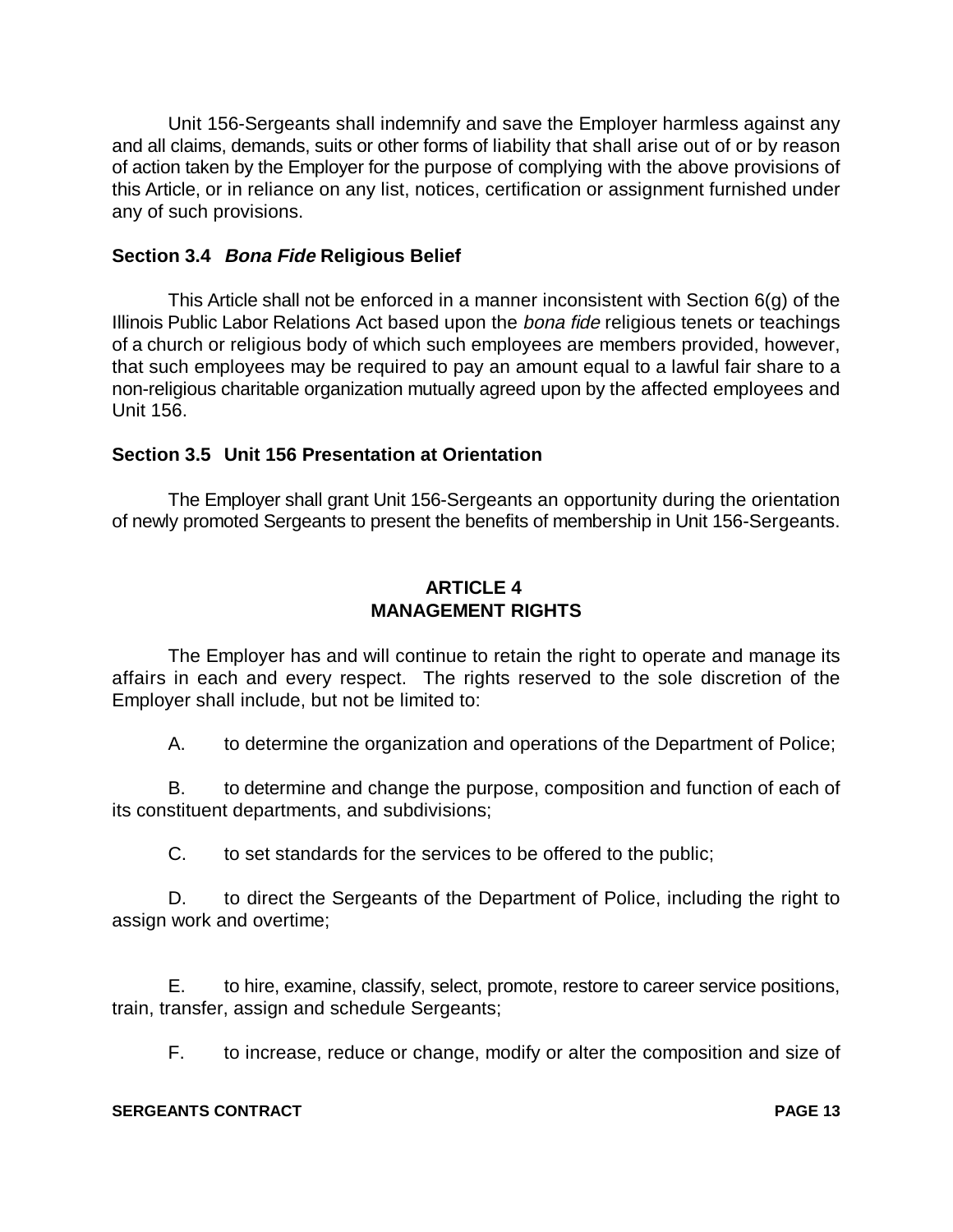the work force, including the right to relieve Sergeants from duties because of lack of work or funds or other proper reasons;

G. to contract out work when essential in the exercise of police power;

H. to establish work schedules and to determine the starting and quitting time, and the number of hours to be worked;

I. to establish, modify, combine or abolish job positions and classifications;

J. to add, delete or alter methods of operation, equipment or facilities;

K. to determine the locations, methods, means, and personnel by which the operations are to be conducted, including the right to determine whether goods or services are to be made, provided or purchased;

L. to establish, implement and maintain an effective internal control program;

M. to suspend, demote, discharge, or take other disciplinary action against Sergeants for just cause; and

N. to add, delete or alter policies, procedures, rules and regulations.

Inherent managerial functions, prerogatives and policy making rights, whether listed above or not, which the Employer has not expressly restricted by a specific provision of this Agreement, are not in any way, directly or indirectly, subject to the grievance and arbitration procedures contained herein, provided that no right is exercised contrary to, or inconsistent with, other terms of this Agreement.

### **ARTICLE 4A ACCOUNTABILITY OF SERGEANTS**

Police Sergeants, as with all police officers, are agents of the City of Chicago and Department of Police who shall serve, represent and execute such professional policies, procedures and directives as are deemed necessary and proper to carry out the mission of the Department as such policies, procedures and directives may be established. Within the scope of these professional policies, procedures and directives, Sergeants are to prepare, oversee and monitor the performance of Department officers and employees and evaluate performances of subordinates in order to make such recommendations to the Superintendent of Police which will allow the Superintendent to exercise complete and independent discretion relating to such matters.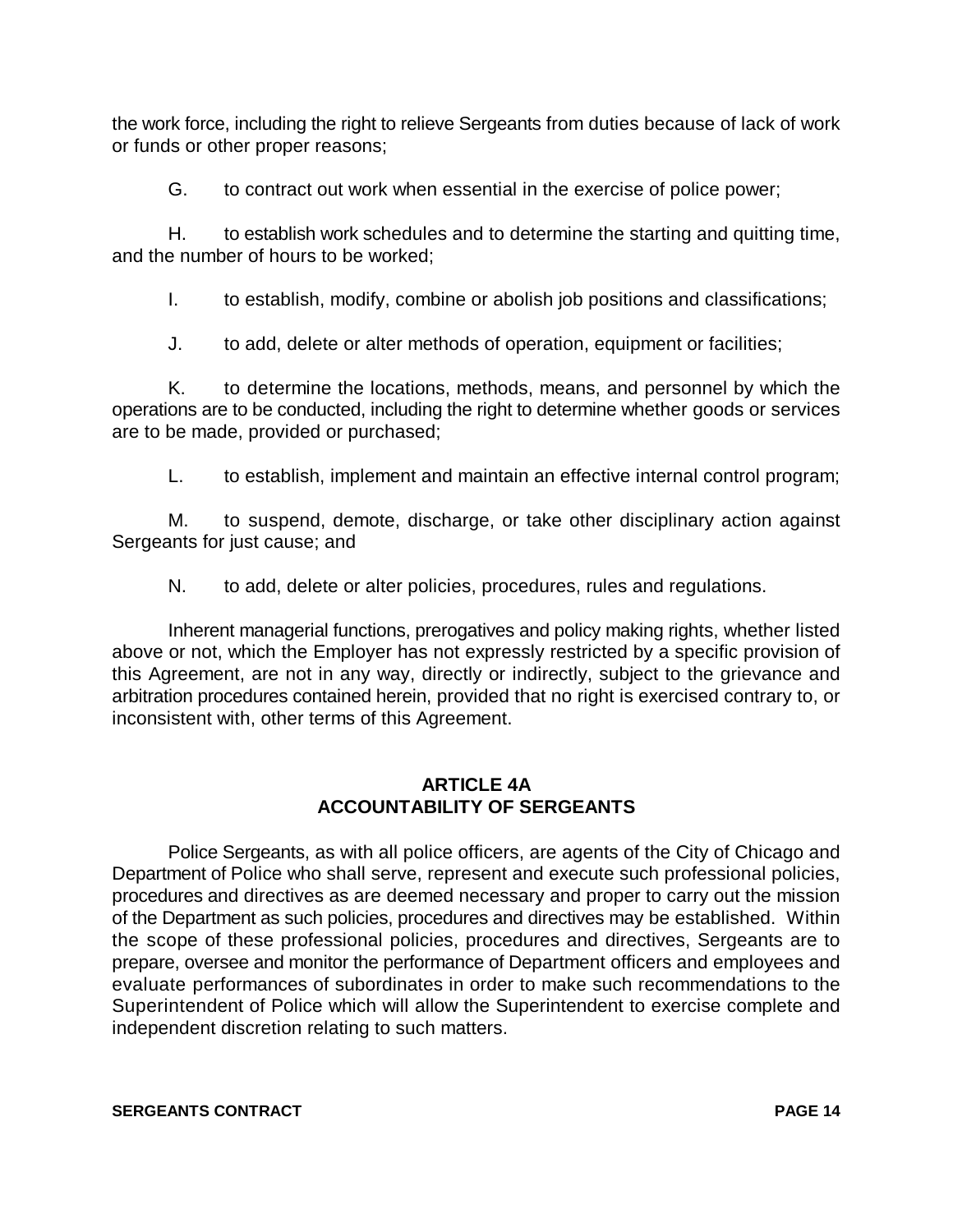### **ARTICLE 5 NO STRIKE**

#### **Section 5.1 No Strike Commitment**

Neither Unit 156-Sergeants nor any Sergeant will call, institute, authorize, participate in, sanction, encourage, or ratify any strike, work stoppage, or other concerted refusal to perform duties by any Sergeant or Sergeant group, or the concerted interference with, in whole or in part, the full, faithful and proper performance of the duties of employment with the Employer. Neither Unit 156-Sergeants nor any Sergeant shall refuse to cross any picket line, by whomever established.

#### **Section 5.2 Resumption of Operations**

In the event of action prohibited by Section 5.1 above, Unit 156-Sergeants immediately shall disavow such action and request the Sergeants to return to work, and shall use its best efforts to achieve a prompt resumption of normal operations. Unit 156- Sergeants, including its officials and agents, shall not be liable for any damages, direct or indirect, upon complying with the requirements of this Section.

### **Section 5.3 Union Liability**

Upon the failure of Unit 156-Sergeants to comply with the provisions of Section 5.2 above, any agent or official of Unit 156-Sergeants who is a Sergeant covered by this Agreement may be subject to the provisions of Section 5.4 below.

#### **Section 5.4 Discipline of Strikers**

Any Sergeant who violates the provisions of Section 5.1 of this Article shall be subject to immediate discharge. Any action taken by the Employer against any Sergeant who participates in action prohibited by Section 5.1 above shall not be considered as a violation of this Agreement and shall not be subject to the provisions of the grievance procedure; except that the issue whether a Sergeant in fact participated in a prohibited action shall be subject to the grievance and arbitration procedure.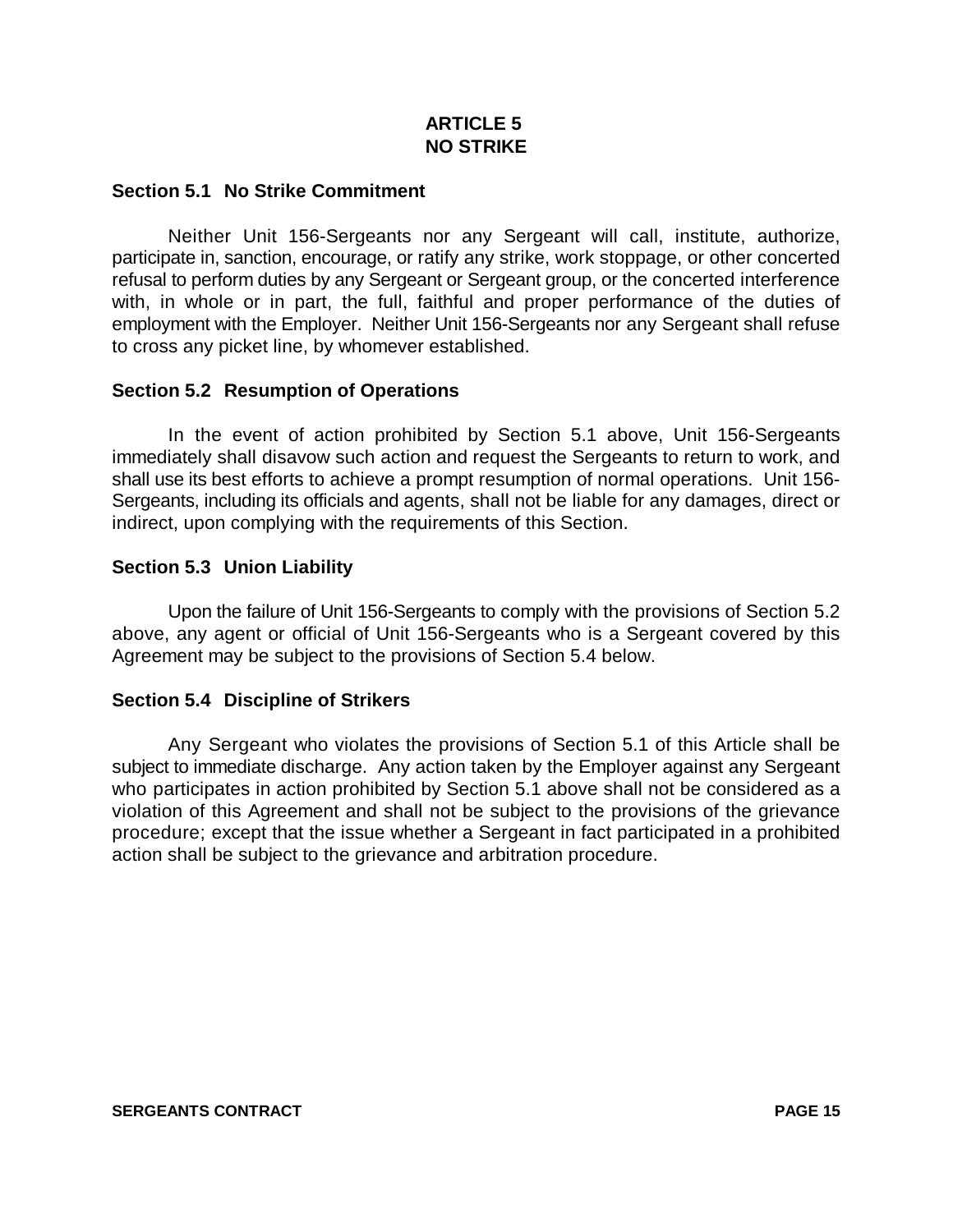### **ARTICLE 6 BILL OF RIGHTS**

#### **Section 6.1 Conduct of Disciplinary Investigation**

Whenever a Sergeant covered by this Agreement is the subject of a Disciplinary Investigation other than Summary Punishment, the interrogation will be conducted in the following manner:

A. The interrogation of the Sergeant, other than in the initial stage of the investigation shall be scheduled at a reasonable time, preferably while the Sergeant is on duty, or if feasible, during daylight hours.

B. The interrogation, depending upon the allegation, will normally take place at either the Sergeant's unit of assignment, the Office of Professional Standards, the Internal Affairs Division, or other appropriate location.

C. Prior to an interrogation, the Sergeant under investigation shall be informed of the identity of the person in charge of the investigation, the interrogation officer and the identity of all persons present during the interrogation. When a formal statement is being taken, all questions directed to the Sergeant under interrogation shall be asked by and through one interrogator.

D. Unless the Superintendent of Police specifically authorizes in writing, no complaint or allegation of any misconduct concerning any incident or event which occurred five (5) years prior to the date the complaint or allegation became known to the Department shall be made the subject of a Complaint Register investigation or be re-opened or reinvestigated after five (5) years from the date the CR # was issued.

E. No anonymous complaint made against a Sergeant shall be made the subject of a Complaint Register investigation unless the allegation is a violation of the Illinois Criminal Code, the criminal code of another state of the United States, or a criminal violation of a federal statute.

F. No anonymous complaint regarding residency or medical roll abuse shall be made the subject of a Complaint Register investigation until verified. No ramifications will result regarding issues other than residency or medical roll abuse from information discovered during an investigation of an anonymous complaint regarding residency or medical roll abuse, unless of a criminal nature as defined in the preceding paragraph.

G. Immediately prior to the interrogation of a Sergeant under investigation, the Sergeant shall be informed in writing of the nature of the complaint and the names of all complainants.

H. The length of interrogation sessions will be reasonable, with reasonable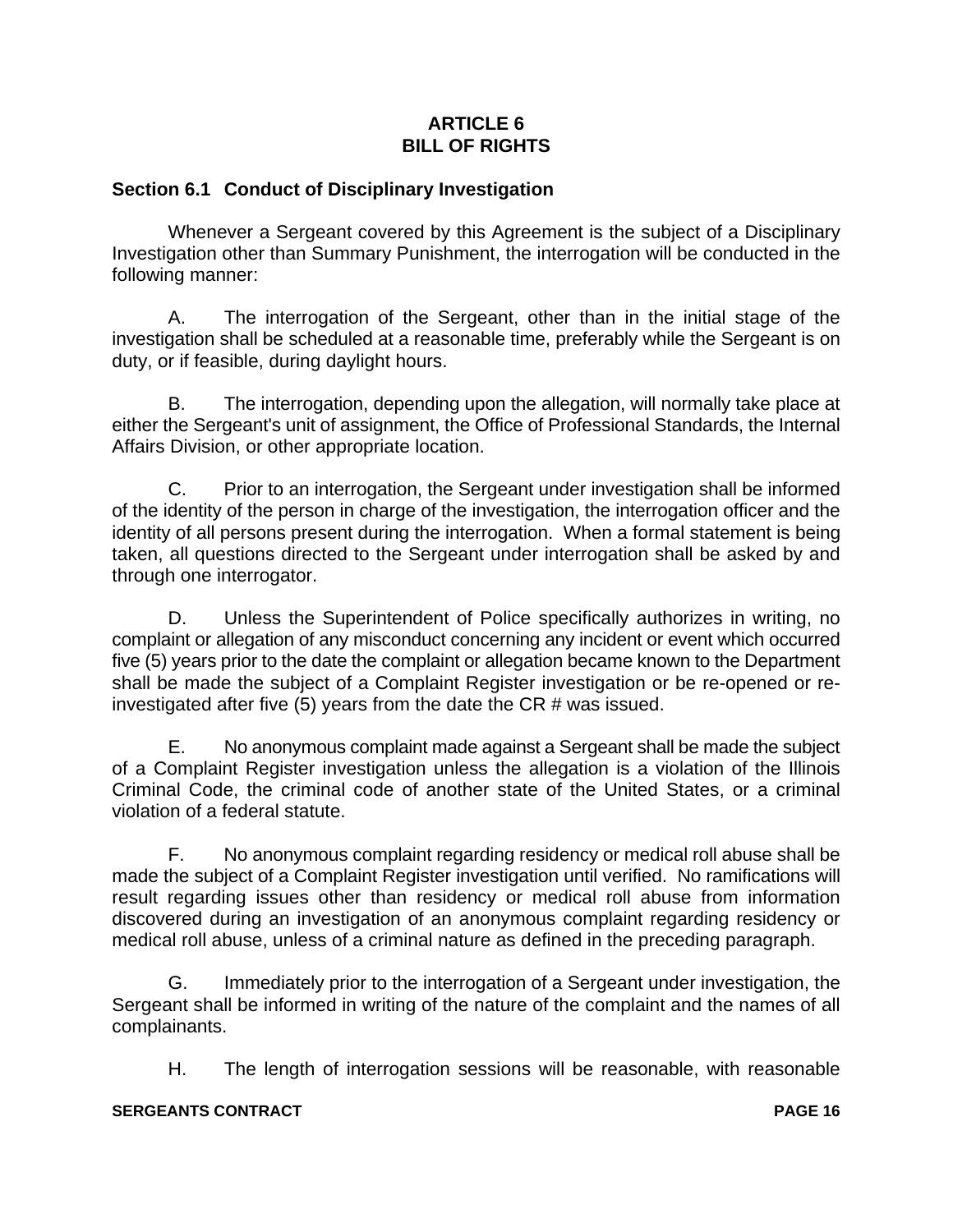interruptions permitted for personal necessities, meals, telephone calls and rest.

I. A Sergeant under interrogation shall not be threatened with transfer, dismissal or disciplinary action or promised a reward as an inducement to provide information relating to the incident under investigation or for exercising any rights contained herein.

J. A Sergeant under investigation will be provided with a copy of any written statement the Sergeant has made within twenty-four (24) hours of the time the statement was made.

K. If the allegation under investigation indicates a recommendation for separation is probable against the Sergeant, the Sergeant will be given the statutory administrative proceedings rights, or if the allegation indicates criminal prosecution is probable against the Sergeant, the Sergeant will be given the constitutional rights concerning self-incrimination prior to the commencement of interrogation.

L. A Sergeant under interrogation shall have the right to be represented by counsel of his/her own choice and to have that counsel present at all times during the interrogation, and/or at the request of the Sergeant under interrogation, the Sergeant shall have the right to be represented by a representative of Unit 156 and have that representative present at all times during the interrogation. The Unit 156 representative shall be a Sergeant covered by ARTICLE 17 (Unit 156 Representatives) or an off-duty Sergeant designated by PBPA. The interrogation shall be suspended for a reasonable time until representation can be obtained.

M. Prior to the imposition of discipline, the Sergeant will be informed of the rule(s) violated and the corresponding specifications of misconduct, to include date, time, location and manner in which the rule was violated.

## **Section 6.2 Witness Statements in Disciplinary Investigation(s)**

When a Sergeant covered by this Agreement is required to give a written statement or oral statement in the presence of an observer, as a witness in a disciplinary investigation other than Summary Punishment, or as a witness in a police-related shooting investigation, at the request of the Sergeant the interview shall be conducted in the following manner:

A. The interview of the Sergeant shall be scheduled at a reasonable time, preferably while the Sergeant is on duty, or if feasible, during daylight hours.

B. The interview, depending on the nature of the investigation, will normally take place at either the Sergeant's unit of assignment, the Office of Professional Standards, the Internal Affairs Division, or other appropriate location.

C. Prior to an interview, the Sergeant being interviewed shall be informed of the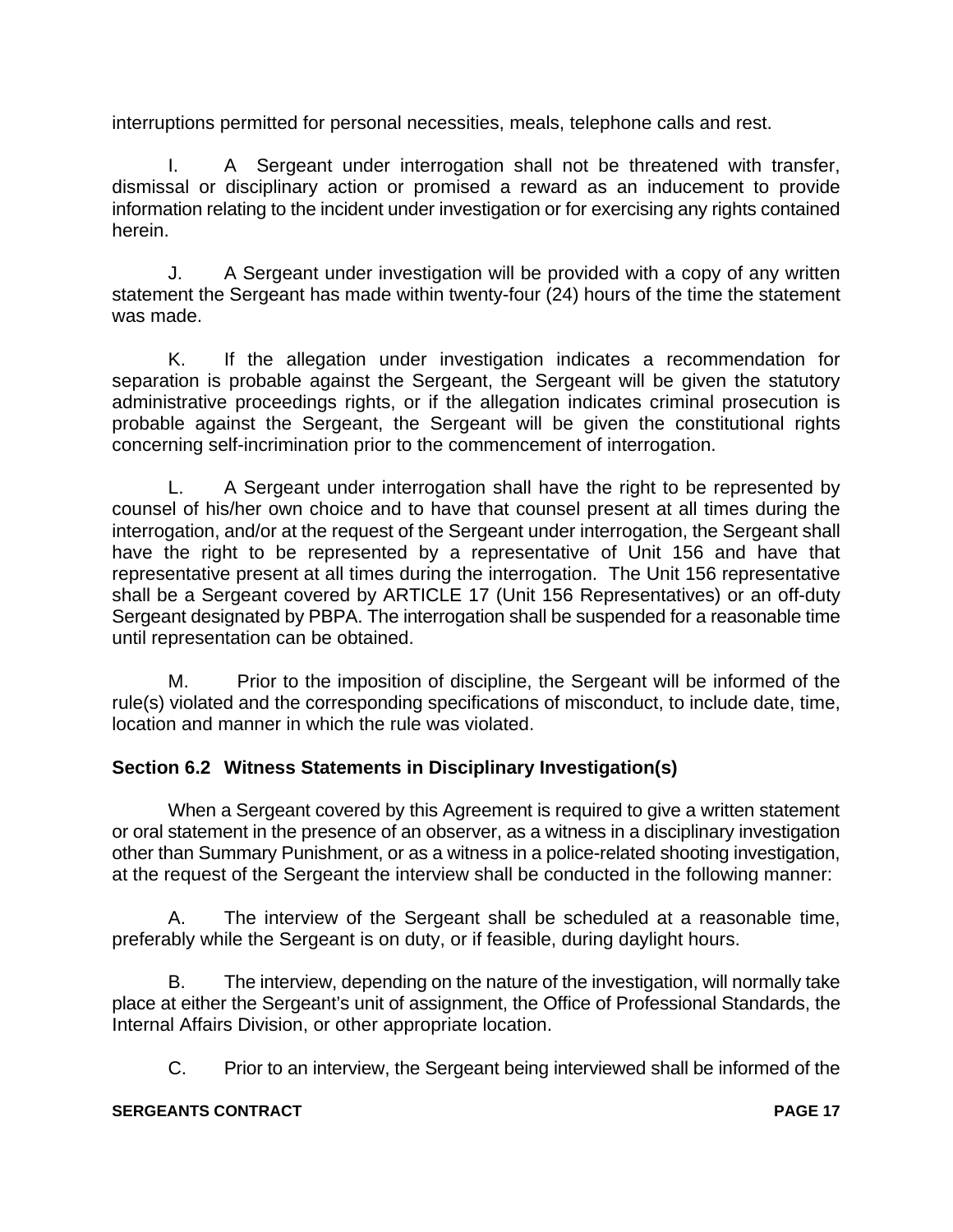identity of the person in charge of the investigation, the interviewing officer, the identity of all persons present during the interview, and the nature of the complaint, including the date, time, location and relevant R.D. number, if known. When a formal statement is being taken, all questions directed to the Sergeant being interviewed shall be asked by and through one interviewer.

D. The Sergeant will be provided with a copy of any written statement he/she has made within twenty-four (24) hours of the time the statement was made.

E. A Sergeant being interviewed pursuant to this Section shall, upon his/her request, have the right to be represented by counsel of his/her own choice and to have that counsel present at all times during the interview, or at the request of the Sergeant being interviewed, the Sergeant shall have the right to be represented by a representative of Unit 156 and have that representative present at all times during the interrogation. The Unit 156 representative shall be a Sergeant covered by ARTICLE 17 (Unit 156 Representatives) or an off-duty Sergeant designated by PBPA. For purposes of this paragraph E, "represented" shall mean that the Sergeant's counsel and/or representative shall only advise the Sergeant but shall not in any way interfere with the interview. The interview shall be postponed for a reasonable time, but in no case more than forty-eight (48) hours from the time the Sergeant is informed of the request for an interview and the general subject matter thereof and his/her counsel or representative can be present; provided that, in any event, interviews in shooting cases may be postponed for no more than two hours.

F. This Section 6.2 shall not apply to: questions from a supervisor in the course of performing his/her normal day-to-day supervisory duties or to requests to prepare detailed reports or To-From-Subject Reports, except To-From-Subject Reports that relate to the Sergeant as a witness to a police-related shooting.

G. The length of interviews will be reasonable, with reasonable interruptions permitted for personal necessities, meals, telephone calls and rest.

## **Section 6.3 Non-Adoption Of Ordinance**

The City of Chicago shall not adopt any ordinance and the Chicago Police Department shall not adopt any regulation which prohibits the right of a Sergeant to bring suit arising out of his/her duties as a Sergeant.

#### **Section 6.4 Photo Dissemination**

No photo of a Sergeant under investigation shall be made available to the media prior to a conviction for a criminal offense or prior to an adverse decision being rendered by the Police Board.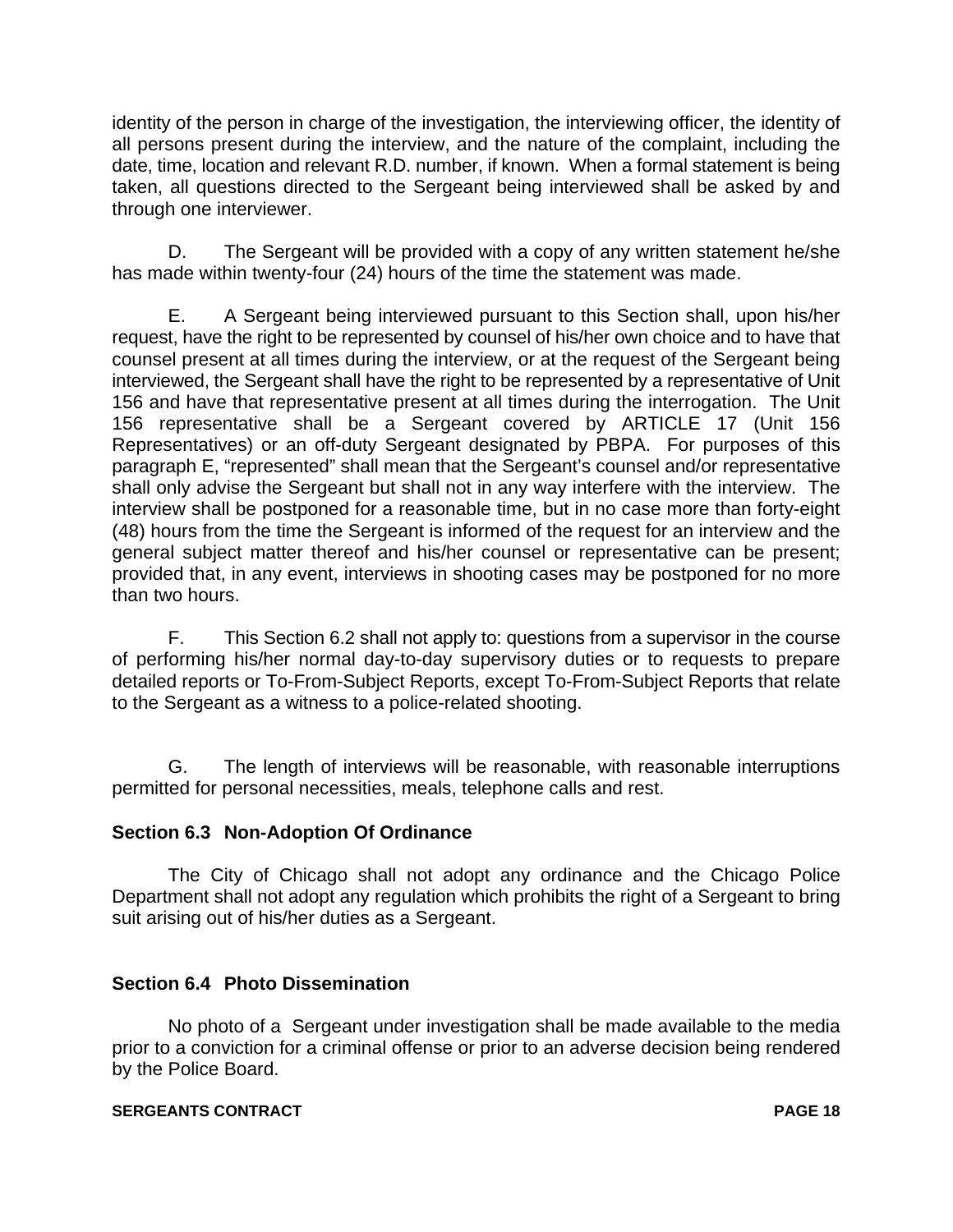#### **Section 6.5 Compulsion of Testimony**

The Chicago Police Department shall not compel a Sergeant under investigation to speak or testify before, or to be questioned by any non-governmental agency relating to any matter or issue under investigation.

#### **Section 6.6 Polygraph**

No Sergeant shall be disciplined for refusal to take a polygraph examination and the results of the polygraph examination shall not be admissible as evidence in proceedings before the Police Board or in any proceeding where the Sergeant may appeal to the Police Board, unless by Illinois or Federal Court decision or statute, such evidence shall become admissible before the Police Board.

In the event that the results of a polygraph examination become admissible as evidence before the Police Board and the Department determines a polygraph examination is necessary, the complainant will be requested to take a polygraph examination first. If the complainant refuses to take a polygraph examination, the accused police Sergeant will not be requested to take a polygraph examination. If the complainant takes the polygraph examination and the results indicate deception, the accused Sergeant may be requested to take a polygraph examination covering those issues wherein the examiner determines that the complainant is truthful.

When the polygraph is used, the accused member will be advised twenty-four (24) hours prior to the administering of the test, in writing, of any questions to which the Department will request an answer.

#### **Section 6.7 Disclosure**

A Sergeant shall not be required to disclose any item of his/her property, income, assets, source of income, debts, or personal or domestic expenditures (including those of any member of his/her family or household) unless such information is reasonably necessary to monitor the performance of the Sergeant's job, violations of reasonable Employer rules, statutes, ordinances, or this Agreement. In the administration of fringe benefits applicable to all employees of the Employer, Sergeants covered by this Agreement may be required to disclose any coverage they (including any member of their families or households) may have under health or medical insurance and the name and appropriate identification of the carrier and coverage. Except for Ethic Statements legally required to be filed, the parties agree that the disclosure of such personal information shall not be made available for public inspection or copying because such would be an unwarranted invasion of personal privacy of the Sergeant, and/or is intended to otherwise be exempt from any state or local freedom of information statute, ordinance or executive order.

#### **Section 6.8 Media Information Restrictions**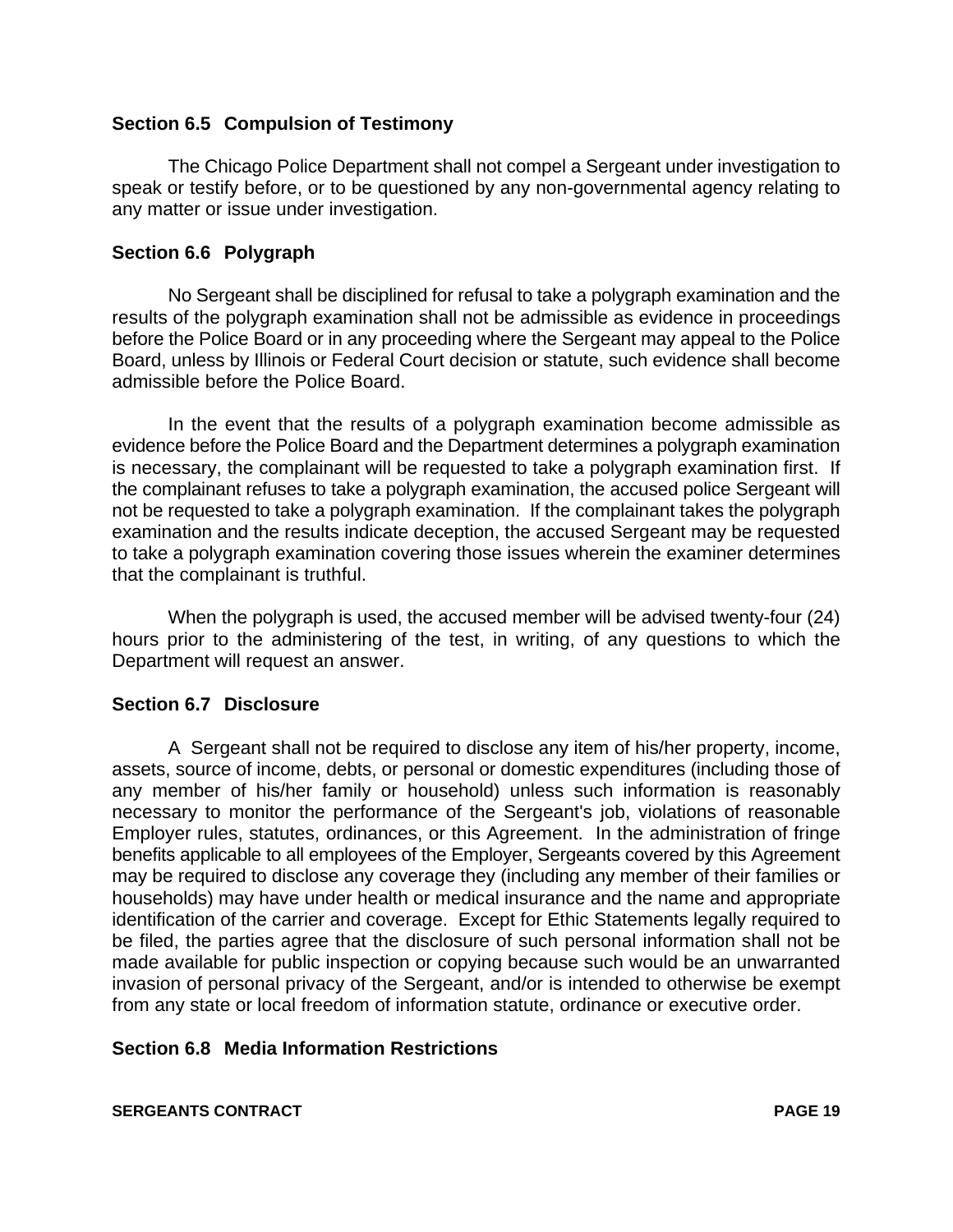The identity of a Sergeant under investigation shall not be made available to the media unless there has been a criminal conviction or an adverse decision has been rendered by the Police Board (or by the Superintendent where no appeal is taken to the Police Board). However, if the Sergeant is found innocent, the Sergeant may request and the Department shall issue a public statement.

### **ARTICLE 7 SUMMARY PUNISHMENT**

Summary punishment action shall be considered as an alternative to formal disciplinary procedures, provided that in each such action the following shall apply:

A. The summary punishment which may be administered conforms to the "Notice to Supervisors Regarding Progressive Discipline," as set forth in this Agreement as Appendix B, and is limited to:

1. reprimand;

2. excusing a member for a minimum of one (1) day to a maximum of three (3) days without pay.

In lieu of days off without pay, a Sergeant shall be permitted to utilize accumulated elective time to satisfy the summary punishment.

B. The Department shall promulgate, maintain and publicize reasonable guidelines which will specify those acts, omissions or transgressions, the violation of which will subject a Sergeant to summary punishment action, and the penalties for each such violation, which shall be uniformly applied.

#### **ARTICLE 8 EMPLOYEE SECURITY**

#### **Section 8.1 Just Cause Standard**

No Sergeant covered by this Agreement shall be suspended, relieved from duty or disciplined in any manner without just cause.

#### **Section 8.2 File Inspection**

The Employer's personnel files, disciplinary history files and completed inactive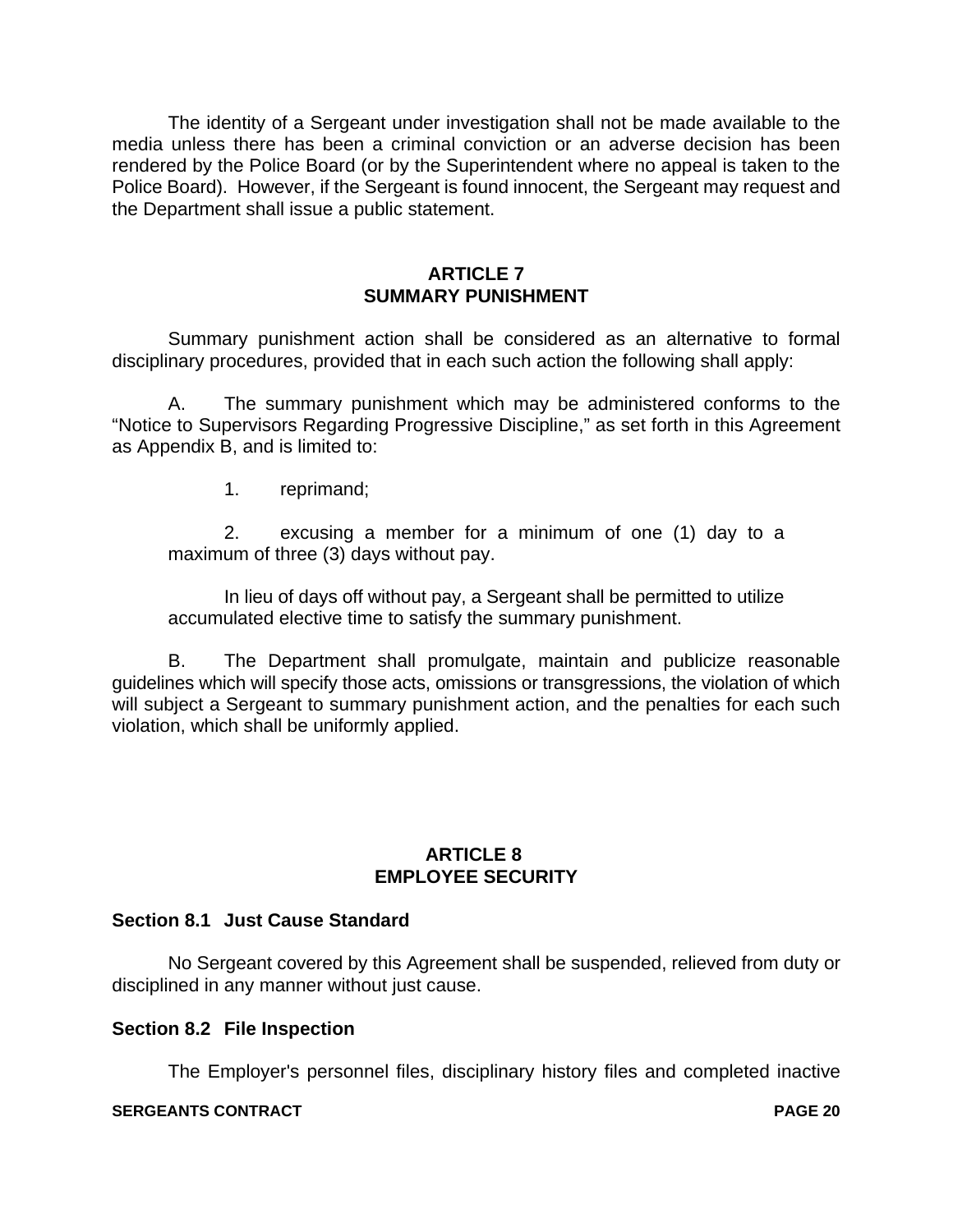investigative files, except for information which the Employer deems to be confidential, shall be open and available for inspection by the affected Sergeant during regular business hours.

#### **Section 8.3 Limitation on Use of File Material**

It is agreed that any material and/or matter not available for inspection, such as provided in Section 8.2 above, shall not be used in any manner or any forum adverse to the Sergeant's interests.

#### **Section 8.4 Use and Destruction of File Material**

Disciplinary Investigation Files, Disciplinary History Card Entries, OPS disciplinary records, and any other disciplinary record or summary of such record other than Police Board cases, will be purged from the online file system five (5) years after the date of the incident or the date upon which the violation is discovered, whichever is longer and, therefore, will not be used against the Sergeant in any future disciplinary proceedings, unless the investigation relates to a matter which has been subject to either civil or criminal court litigation or arbitration prior to the expiration of the five-year period. In such instances, the Complaint Register case files will be purged from the online file system five years after the date of the final arbitration award or the final court adjudication, unless a pattern of sustained infractions exists.

Any information of an adverse employment nature which may be contained in any unfounded or exonerated file, shall not be used against the Sergeant for any reason. A "not sustained" finding shall not be used against the Sergeant in any future proceeding.

A finding of "Sustained - Violation Noted, No Disciplinary Action" entered upon a member's disciplinary record or any record of summary punishment may be used for a period of time not to exceed one (1) year and shall thereafter be removed from the Sergeant's disciplinary record and not used for disciplinary action. The Department's finding of "Sustained - Violation Noted, No Disciplinary Action" is not subject to the grievance procedure.

Information relating to a "preventable" traffic accident involving a Department Vehicle may be used and/or considered in determining future discipline for a period of time not to exceed two (2) years from the date of such "preventable" traffic accident and shall thereafter not be used and/or considered in any employment action provided there is no intervening "preventable" traffic accident involving a Department Vehicle and if there is, the two-year period shall continue to run from the date of the most recent "preventable" traffic accident and any prior incidents which were determined to be "preventable" traffic accidents may be used and/or considered in employment actions. In no event shall any prior "preventable traffic accident" five (5) or more years old be used and/or considered.

#### **Section 8.5 Notification**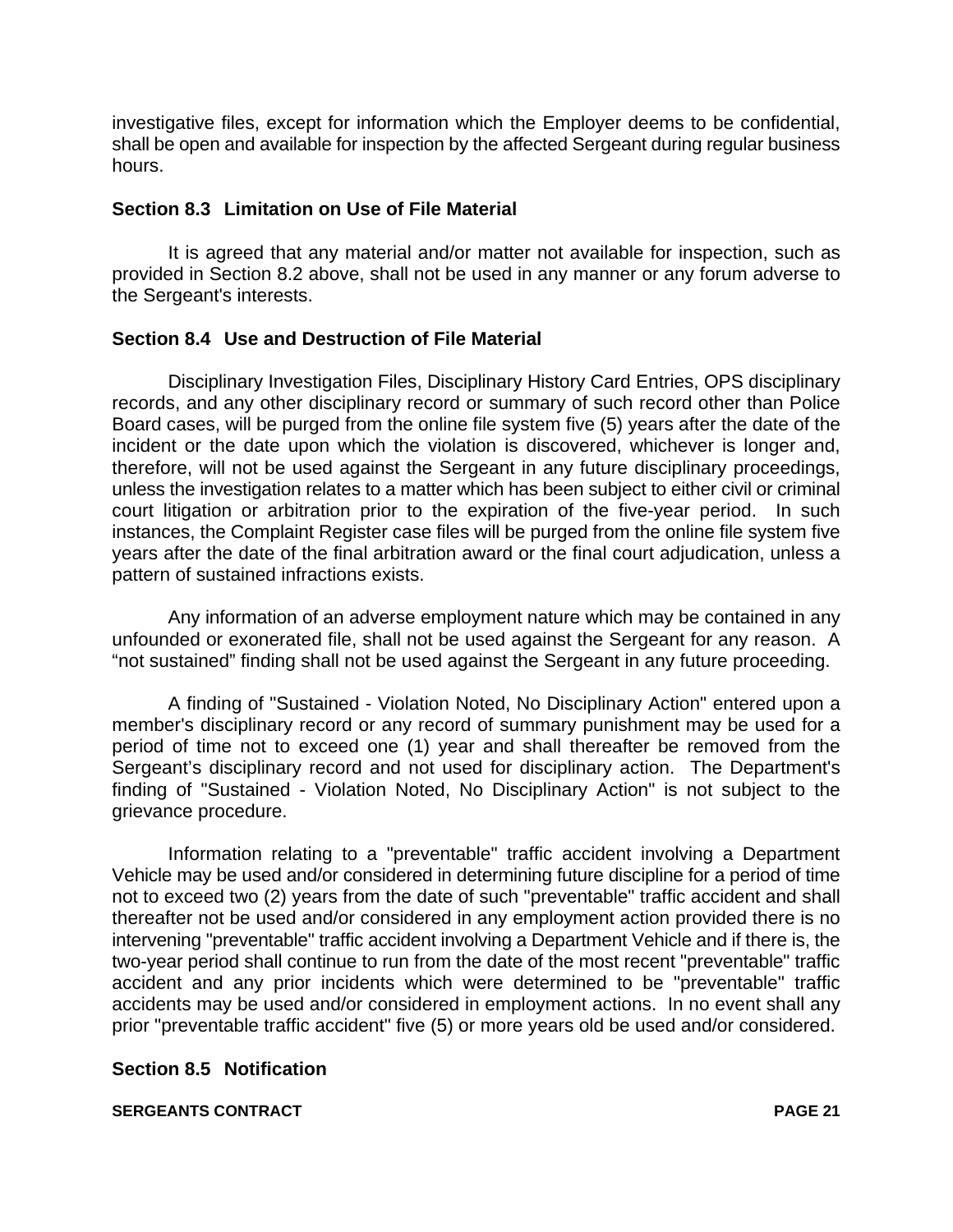In the event the Employer receives subpoena or other legal process (excluding discovery material) requiring the inspection, tender or submission of personnel, disciplinary or investigative records and/or files (other than Grand Jury subpoena or other subpoena or process which would preclude disclosure), the Employer will promptly send a copy of such subpoena or process to the Sergeant whose records have been requested. However, failure to furnish such notice shall not in any way affect the validity of any disciplinary action or personnel action taken by the employer, provided that Unit 156-Sergeants will not be barred from asserting and does not waive any right(s) a Sergeant may have to inspect or to otherwise challenge the use of files under applicable rules, statutes or this Agreement including ARTICLE 8.

#### **ARTICLE 9 GRIEVANCE PROCEDURE**

#### **Section 9.1 Definition and Scope**

A grievance is defined as a dispute or difference between the parties to this Agreement concerning interpretation and/or application of this Agreement or its provisions. The separation of a Sergeant from service and suspensions in excess of thirty (30) days are cognizable only before the Police Board and shall not be cognizable under this procedure, provided, however, that the provisions of ARTICLE 17 shall be applicable to separations. The CRP process shall not be applicable to Sergeants covered by this Agreement.

The grievance procedure provisions herein and the Police Board procedure are mutually exclusive and no relief shall be available under both, provided that, if the Police Board reduces a discipline of over thirty (30) days to thirty (30) days or under, the Sergeant may grieve the reduced discipline.

#### **Section 9.2 Procedures, Steps, and Time Limits**

A grievance may be initiated by Unit 156 or an aggrieved Sergeant. Any Sergeant shall have the right to present a grievance at any time, although it is understood that the Sergeant should attempt to satisfy his/her concerns on an informal basis before invoking the procedure. In the event an informal resolution proves to be unsatisfactory, a grievance may be filed in a form to be agreed upon between Unit 156 and Employer and shall be processed in accordance with this Agreement. Upon request, the grievant shall be represented by an appropriate Unit 156 representative, provided, however, the grievant Sergeant may have the grievance adjusted without a Unit 156 representative, so long as such adjustment is not inconsistent with the provisions of this Agreement.

**Step One:** The grievant will first attempt to resolve the grievance with the first exempt command officer in his/her chain-of-command. This attempt at resolution shall be made by the Sergeant within ten (10) of the Sergeant's working days following the events or circumstances giving rise to the grievance or where first known by the grievant, or forty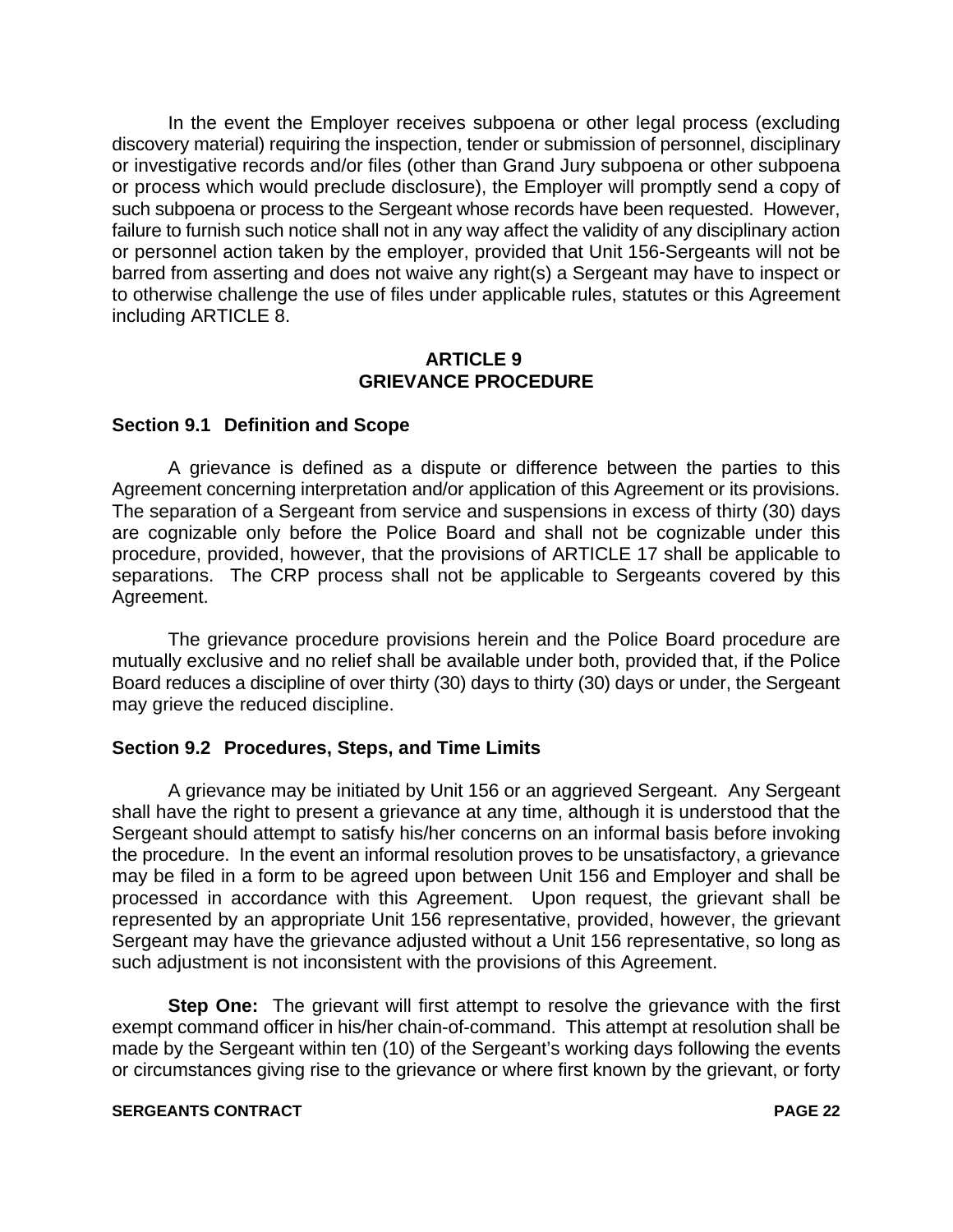(40) days, whichever period is shorter. A Unit 156 representative may accompany the grievant if requested by the grievant. The superior shall give his/her decision to the grievant within ten (10) of the superior's working days of its presentation.

**Step Two:** If the response at Step One is not satisfactory to the grievant, the grievant may pursue an adjustment through his/her designated representative by filing a request for determination, with his/her written grievance attached, with Unit 156 within ten (10) days of the Step One response or within ten (10) days of the expiration of the response period in Step One, whichever is sooner. Unit 156 shall then determine whether in its opinion a valid grievance exists. Unless Unit 156 elects to proceed, there shall be no further action taken under this procedure. If Unit 156 chooses to proceed, it may seek a resolution or adjustment of the grievance by presenting in person the written grievance to the MLAS within ten (10) days from the time Unit 156 receives the grievant's request. Following a hearing on the issue, a decision, in writing, shall be rendered within ten (10) days of receiving the grievance. If the grievant is directed by the Employer to meet concerning his/her grievance at a time when the Sergeant is not scheduled to work, he/she shall be compensated for such time at the applicable rate provided for in this Agreement, provided a Sergeant shall not be compelled to attend a hearing on his/her regular day off without his/her consent.

**Step Three - Mediation**: If the response at Step Two is not satisfactory to the grievant and Unit 156, Unit 156 and the Management and Labor Affairs Section will meet for the purpose of mediation of the grievance. Either party may request the presence of a Mediator at such meeting, the selection of whom shall be mutually agreed upon. The mediation meeting shall be conducted no less than once each month, unless waived by mutual agreement, between a Unit 156 representative and a Department representative having authority to resolve the grievance. The parties shall split evenly the cost of the Mediator's expense and fees.

**Step Four - Arbitration:** Within thirty (30) days of the receipt of the Step Two decision, Unit 156 may, upon written request, refer the grievance to arbitration.

#### **Section 9.3 Arbitration of Standard Grievances**

Either party may seek arbitration. If the Employer desires to proceed to arbitration, Section 9.2 does not apply. If either Party proceeds to arbitration, the following procedure shall apply:

A. Within ten (10) days, the Employer and Unit 156 shall attempt to mutually agree upon an Arbitrator. If they fail to agree, a list of seven (7) qualified neutrals shall be requested from the Federal Mediation and Conciliation Service. Within ten (10) days after receipt of the list, the parties shall select an Arbitrator. Both the Employer and Unit 156 each shall alternately strike names from the panel. The remaining person shall be the Arbitrator; or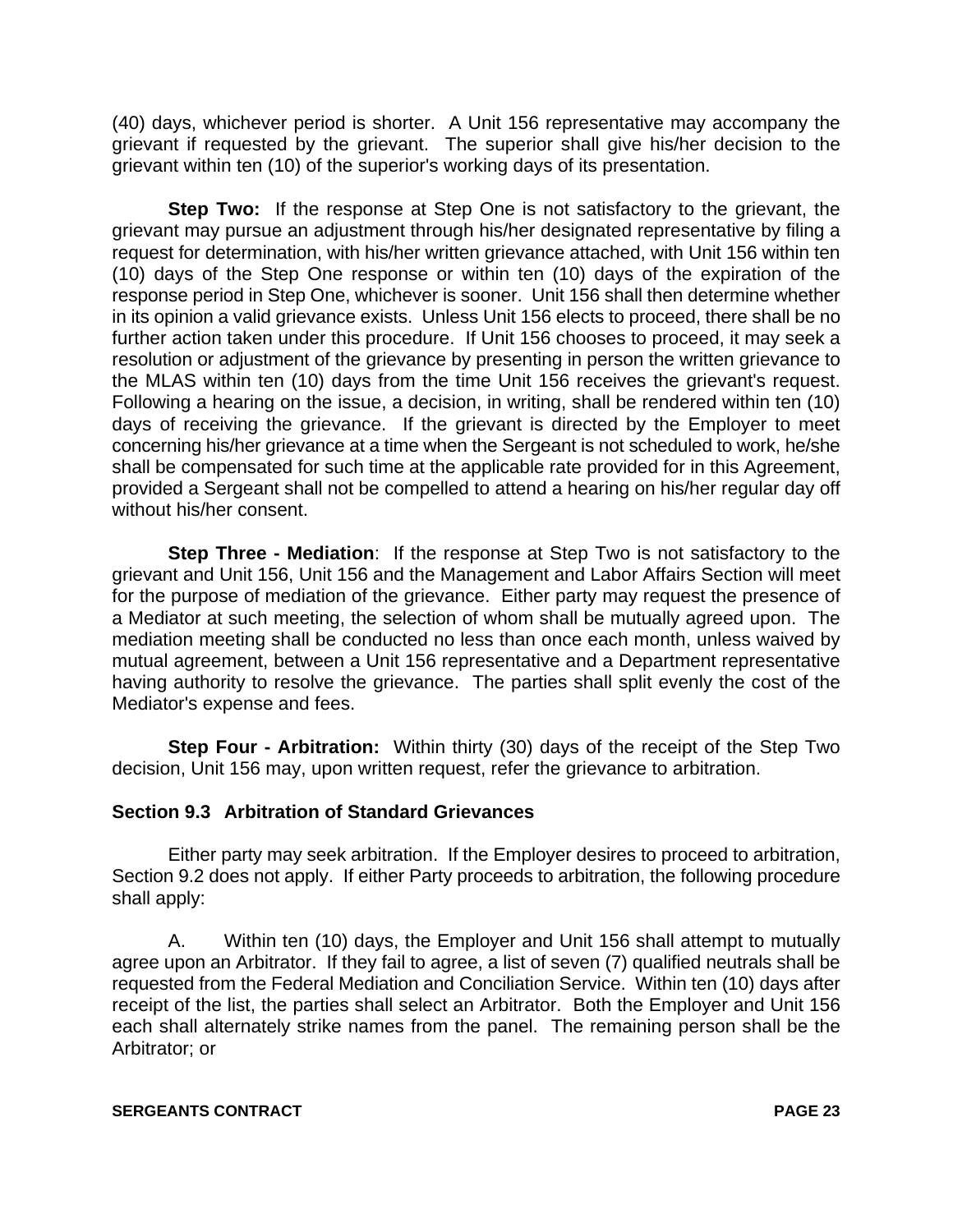B. The Employer and Unit 156, by mutual agreement, may submit the matter for mediation before a mediator, but mediation shall not be a pre-condition for arbitration. If the case is not resolved, the parties may exercise their right to arbitrate under this section by request made by either party within thirty (30) days of the mediation. The mediator shall not be selected as the arbitrator for the same case. The parties shall split evenly the cost of the mediator's expenses and fees.

C. The Employer or Unit 156, by mutual agreement, may submit the matter to expedited arbitration under rules in Appendix C.

Whenever discipline cases are processed pursuant to the parties' Expedited Arbitration Rules, the parties shall submit the cases to a screening process, and the arbitrator designated by the parties for the screening process shall issue a screening Advisory Report. This report shall be submitted to the parties and reviewed by them each month. The parties shall meet and discuss the recommendations contained in the screening Advisory Report for a minimum of two days each month, unless waived by mutual agreement. In the event the cases are not resolved based upon discussions of the parties, the arbitrator's screening recommendations will not be binding upon the parties. Any cases not resolved by the screening process shall be submitted to arbitration under the parties' expedited Arbitration Rules.

In all discipline cases, Department Complaint Register files shall be provided to Unit 156 promptly after request by Unit 156 or Unit 156 representatives who are sworn members of the Department, and these members shall be allowed to use Department copying equipment to copy the requested Complaint Register files, with appropriate supervision.

D. The parties shall develop a roster of 12 arbitrators who shall commit to prescheduled hearing dates on a regular basis. From this roster the parties shall schedule a minimum of two (2) arbitration hearing dates per month, unless waived by mutual agreement. The parties shall make every effort (including the substitution of cases in the event of settlement or inability to try a case when scheduled) to insure that such dates are not canceled.

The parties shall avoid continuances. Requests for continuances are disfavored and shall be granted only upon showing good cause.

## **Section 9.4 Authority of the Arbitrator**

A. Except as specified in sub-section B below, the Arbitrator shall have no right to amend, modify, nullify, disregard, add to, or subtract from the provisions of this Agreement. The Arbitrator shall only consider and make a decision with respect to the specific issue or issues presented to the Arbitrator and shall have no authority to make a decision on any other issues not so submitted. The Arbitrator shall submit, in writing, his/her decision to the Employer and to Unit 156 within thirty (30) days following the close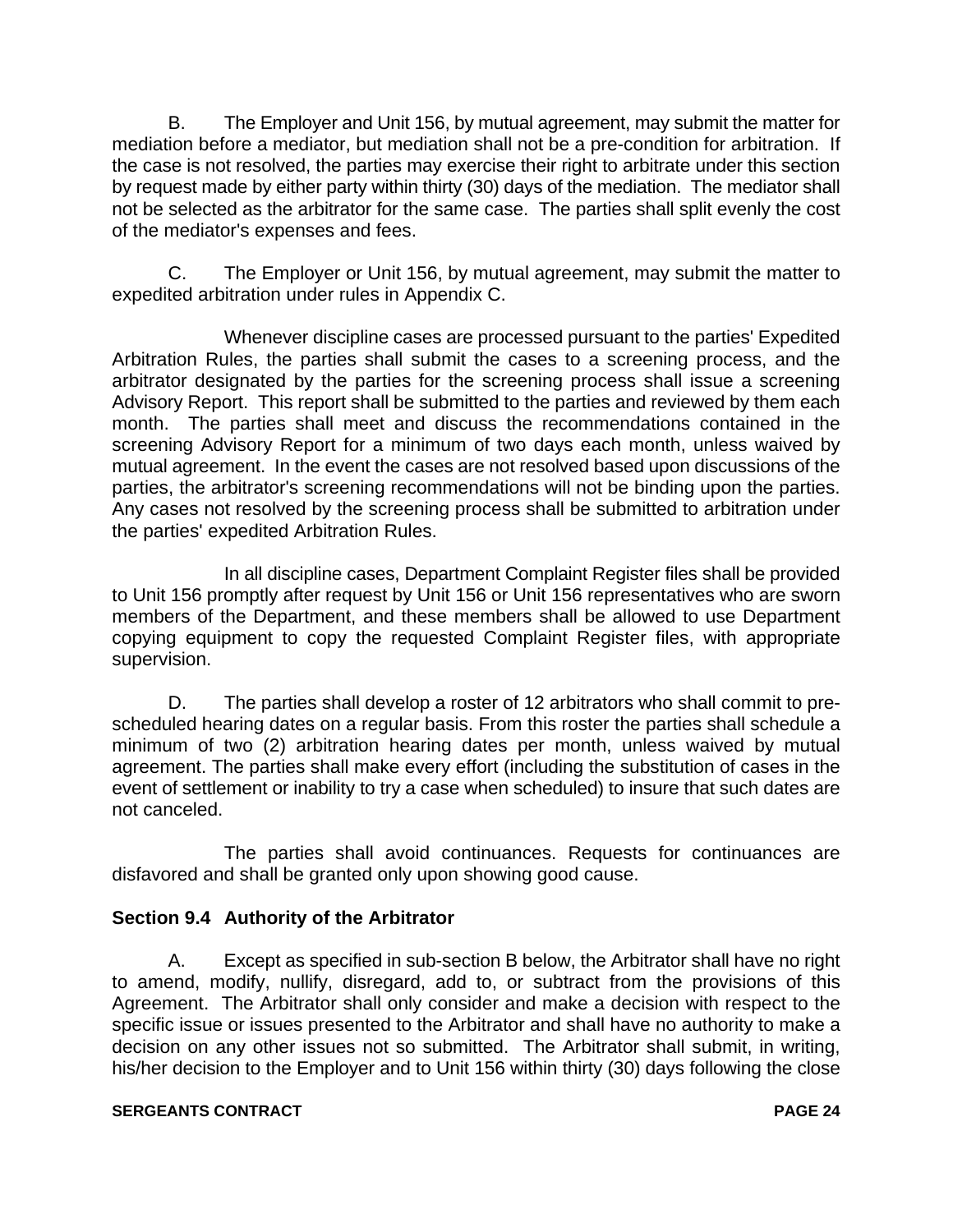of hearing unless the parties agree to an extension thereof. The decision shall be based upon the Arbitrator's interpretation of the meaning or application of the terms of this Agreement to the facts of the grievance presented, and shall be final and binding upon the parties.

B. Any Sergeant who is a member of, and adheres to, the established and traditional tenets or teachings of a bona fide religion, body or sect which has historically held conscientious objections to financially supporting organizations such as Unit 156, upon proof thereof, may be excused from the obligations set forth in Section 3.1 ARTICLE 3; and the Arbitrator may require, in lieu of such obligations, the payment by such Sergeant of a sum equal to the fair share agency fee to a non-religious charitable fund exempt from taxation under Section 501 C (3) of Title 26 chosen by such Sergeant from a list of at least three such funds to be submitted by Unit 156. The Employer shall not participate in but shall be bound by such an arbitration.

If a Sergeant who holds conscientious objections pursuant to this Section requests Unit 156 to use the grievance-arbitration procedure on the Sergeant's behalf, Unit 156 may charge the Sergeant the reasonable costs of using the procedure.

### **Section 9.5 Expenses of the Arbitrator**

The fee and expenses of the Arbitrator shall be borne by the party whose position is not sustained by the Arbitrator. The Arbitrator, in the event of a decision not wholly sustaining the position of either party, shall determine the appropriate allocation of his/her fees and expenses. Each party shall be responsible for compensating its own representative(s) and witness(es). The cost of a transcript, where requested by either party, shall be paid by the party so requesting it. The party requesting a cancellation, rescheduling or other postponement of a set hearing date shall pay the Arbitrator's cancellation fee.

#### **Section 9.6 Processing and Time Limits**

The resolution of a grievance satisfactory to Unit 156 at any step shall be deemed a final settlement, and any grievance not initiated or taken to the next step within the time limit specified herein will be considered settled on the basis of the last answer by management. The time limits specified in this Article may be extended or waived by mutual agreement. Grievances may be initiated at any appropriate step corresponding with the nature of the grievance and the manner in which it arose.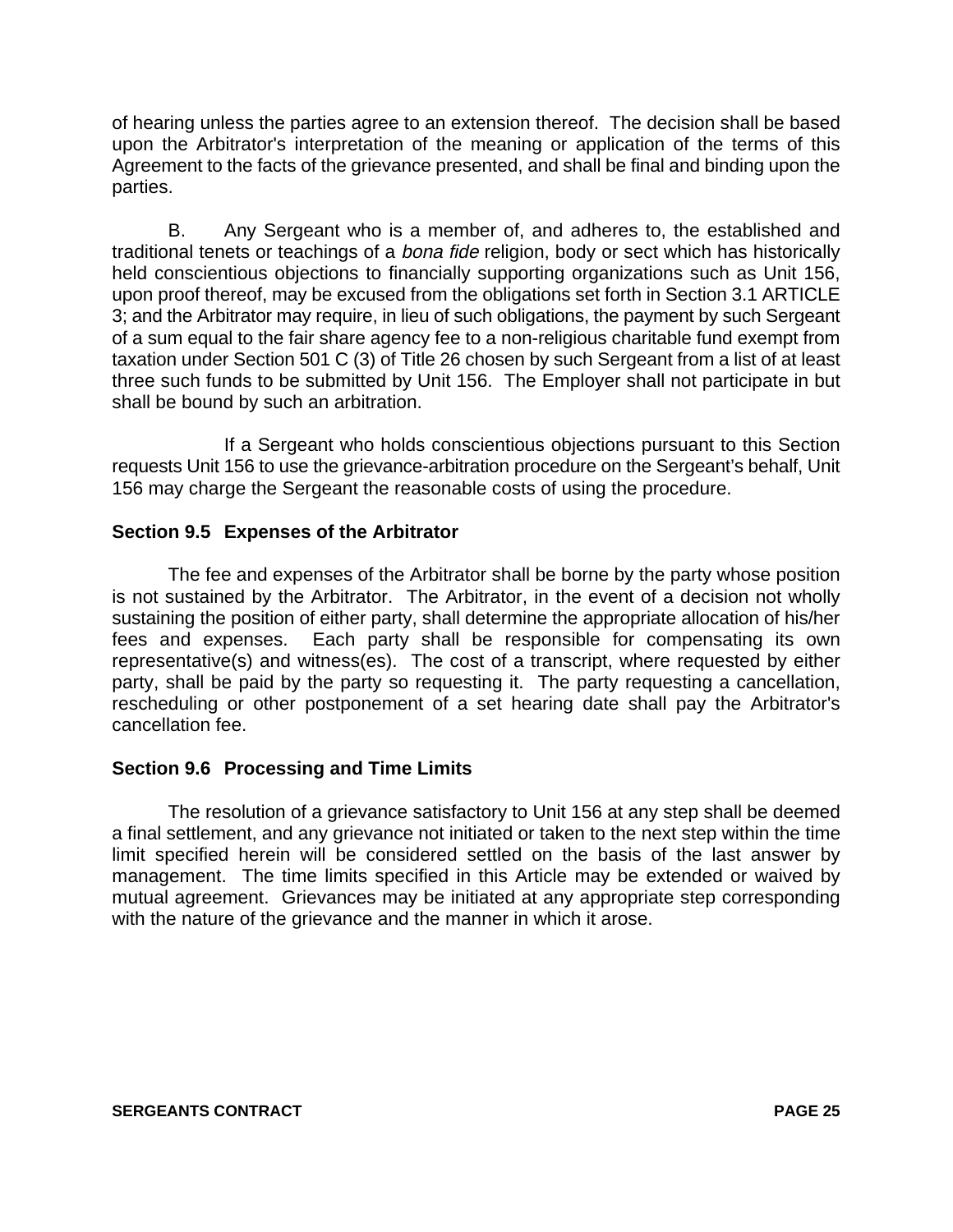#### **ARTICLE 9A MEDICAL GRIEVANCES**

#### **Section 9A.1 Psychological Review**

Grievances concerning involuntary removal from active duty due to psychological or psychiatric reasons will comply with the following procedures:

**Step One:** A Sergeant who wants to challenge the City's decision to place him/her involuntarily on the medical roll will file a grievance with the Medical Administrator within ten (10) calendar days of being placed on the medical roll, or if the member was on authorized furlough during his/her involuntary placement, within thirty-five (35) calendar days of being placed on the medical roll or within thirty-five (35) calendar days of the Sergeant on furlough being notified of placement on the medical roll.

If the City's psychiatrist/psychologist recommends that the Sergeant is fit for full duty and also was fit when he/she was involuntarily placed on the medical roll due to psychological or psychiatric reasons, the Sergeant shall have any paid medical time used during such period of being involuntarily placed on the medical roll restored and will be made whole for lost pay and other benefits to which he/she is entitled.

**Step Two:** For a member who has filed a timely grievance at Step One, and/or when the City's psychiatrist/psychologist recommends that the Sergeant is unfit for full duty and was also unfit when he/she was involuntarily placed on the medical roll due to psychological or psychiatric reasons, then upon written request made by Unit 156- Sergeants within ten (10) calendar days of notice to the member that he/she is unfit for duty, Unit 156-Sergeants may file a grievance at Step Two and may request review of that decision by a three-member psychological review panel. The Sergeant shall, as promptly as feasible, be evaluated by a panel of three psychiatrists or psychologists, one appointed by Unit 156-Sergeants, one appointed by the City and a third knowledgeable about police duties appointed by mutual agreement of the City's and Unit 156-Sergeants' psychiatrist or psychologist. This panel shall have the authority to examine and evaluate the Sergeant, and recommend whether the Sergeant is fit for duty. In making its recommendations, the primary considerations of the panel shall be the protection and safety of, and need for effective service to, the public. These considerations shall prevail over all others in any case of conflict of interests between the Sergeant and the City.

If the panel recommends that the Sergeant is fit for duty, and was also fit when he/she was placed involuntarily on the medical roll due to psychological or psychiatric reasons, then the Sergeant shall have any paid medical time used during such involuntary period on the medical roll restored, and will be made whole for lost pay and other benefits to which he/she is entitled.

If the panel determines that the member was unfit for duty at the time he/she was involuntarily placed on the medical roll, but became fit for duty sometime thereafter, the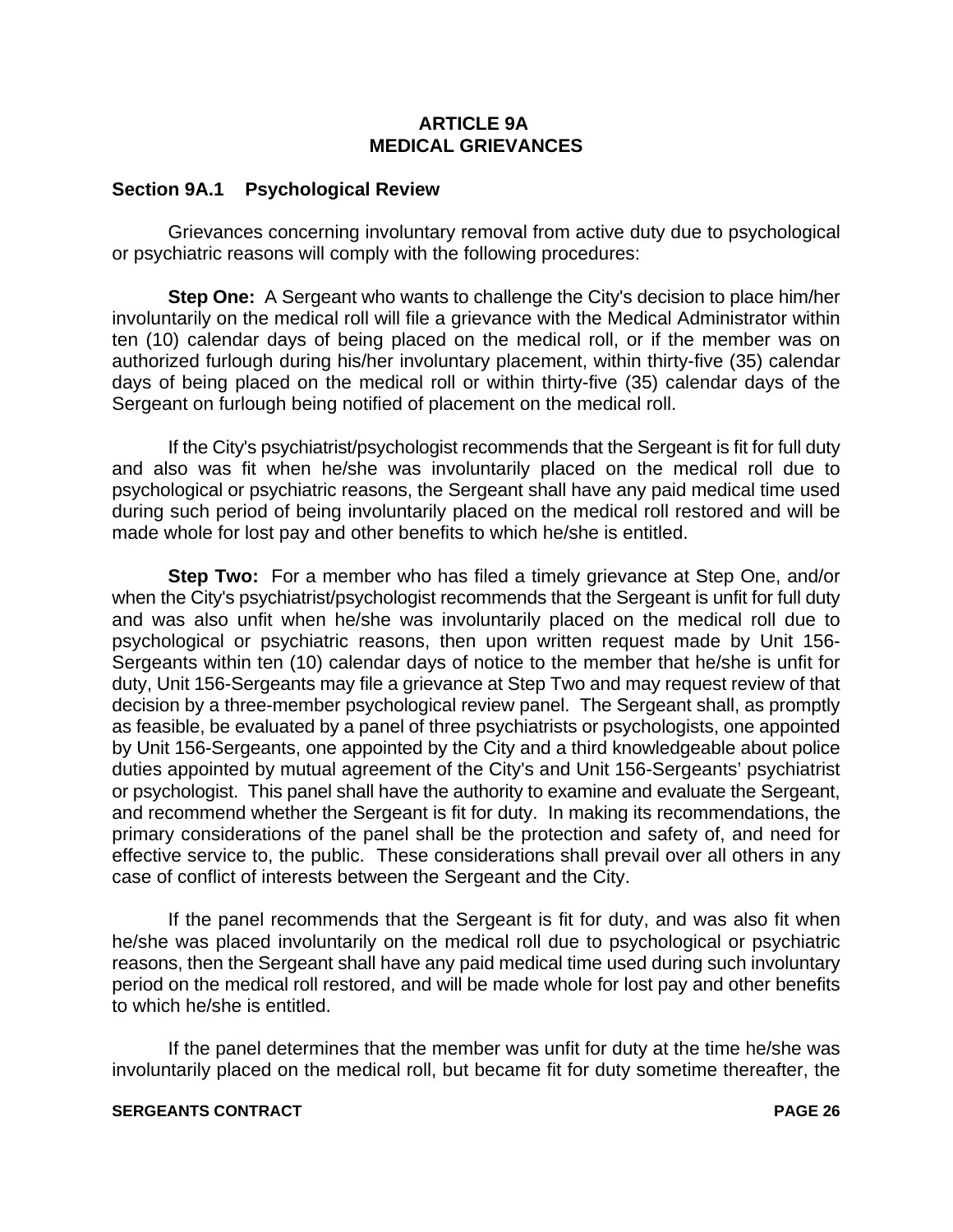panel shall identify the point at which the member was fit for duty and the member will be made whole for lost pay and benefits from the date that the panel determined he/she was fit for duty.

Each party shall bear the full cost of the panel member appointed by it, with the cost of the mutually-appointed panel member to be split equally between the parties. The recommendations of the panel shall be binding upon the City, Unit 156-Sergeants and the Sergeant.

#### **Section 9A.2 Medical Grievances**

Grievances concerning medical issues (excluding issues covered under Section 9.A.1.) shall follow the procedure below. Medical issues are defined as grievances involving medical issues, including, but not limited to, the non-payment of IOD bills; removal of a Sergeant from duty for medical reasons; refusal to return a Sergeant to duty from medical roll, classification of an injury as non-IOD and the Benefits Management Office's denial of payment of medical and hospital bills of a Sergeant or his/her covered dependent under the City's self-funded health care plan.

**Step One:** Initiating a Medical Grievance. Grievances concerning the Benefits Management Office's denial of payment of medical and hospital bills will be filed with the Management and Labor Affairs Section within ten (10) working days following the events or circumstances giving rise to the grievance or when first reasonably known by the grievant.

All other grievances concerning medical issues will be filed with the Medical Administrator within ten (10) working days following the events or circumstances giving rise to the grievance or where first known by the grievant, but in no event later than thirty-five (35) calendar days following the events or circumstances giving rise to the grievance or within thirty-five (35) days of a Sergeant on furlough being notified of the events or circumstances giving rise to the grievance. If the determination at Step One is not satisfactory, Unit 156-Sergeants may by written request made within fifteen (15) days of the Step One response or the expiration of the period for said response submit the matter for mediation.

**Step Two: Mediation of Medical Grievances.** At mediation, representatives of Unit 156-Sergeants, the Police Department, the Benefits Management Office and the Finance Committee of the City Council, shall participate, as needed. Any settlements reached in the mediation proceedings shall be binding upon the parties. Medical mediation sessions shall occur each thirty (30) days, unless waived by mutual agreement. The parties shall split evenly the cost of the mediator's fees and expenses.

The grievant shall be provided with the relevant medical records within the possession of the Medical Section, the Committee on Finance, Benefits Management Office and Management & Labor Affairs Section. A release shall be required for production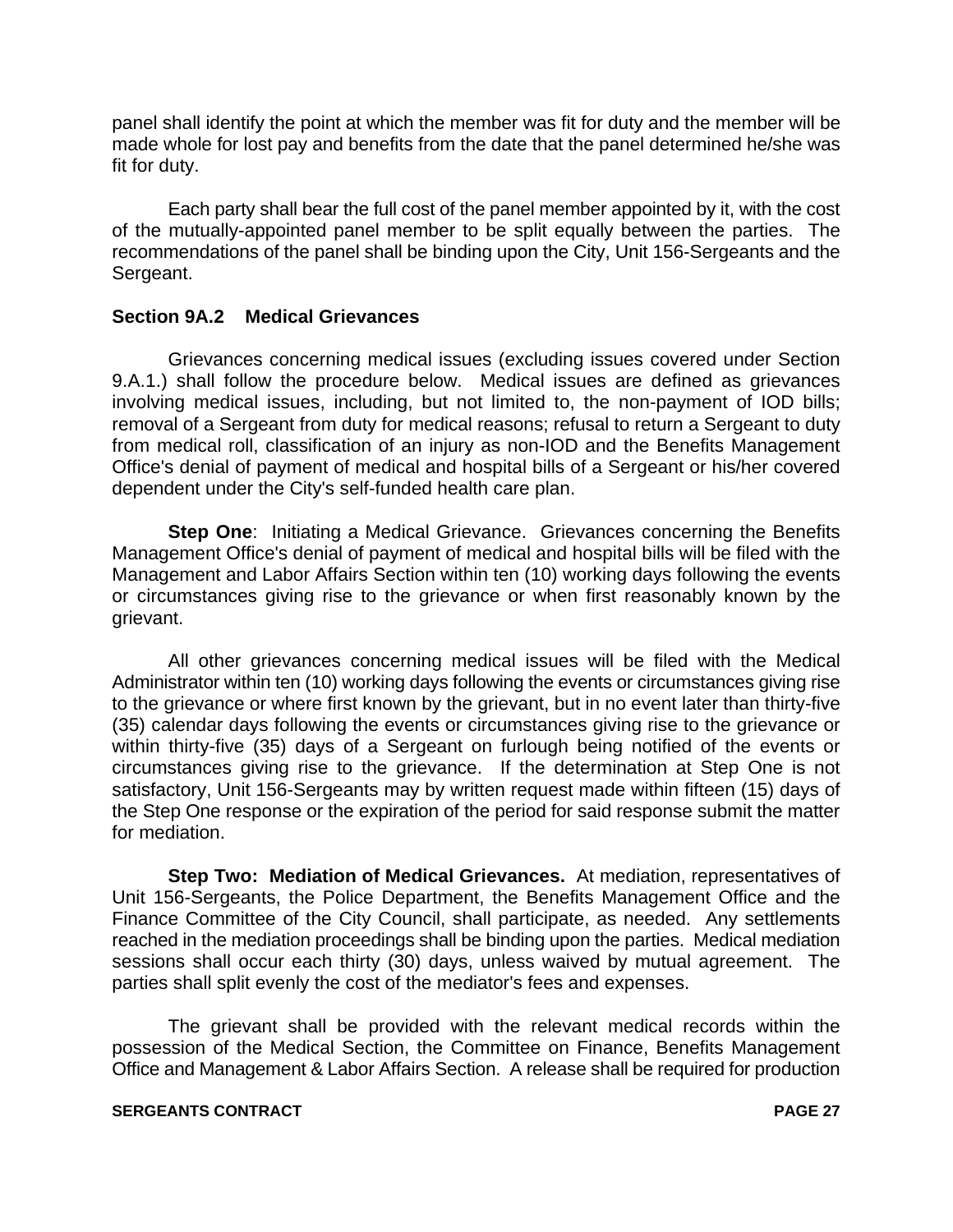of medical records. The relevant medical records shall include the Medical Administrator's determination of the grievant's status and the response to the grievance. The above records shall be submitted to Unit 156-Sergeants by the Department within forty-five (45) days of the Department's receipt of Unit 156-Sergeants' releases and mediation agenda, setting forth the grievants' names. Relevant records from the Medical Section, the Committee on Finance, the Benefits Management Office and Management & Labor Affairs Section shall be provided as stated above and throughout the grievance process until the grievance is fully resolved.

Relevant documents to be produced by the Benefits Management Office in mediation are limited to medical records, claim forms, medical bills, explanation of benefits, and recommendation to and decision of the Benefits Committee regarding the claim. This definition of relevant records to be produced by the Benefits Management Office does not preclude Unit 156-Sergeants from subpoenaing additional relevant documentation in response to the scheduling of an arbitration of a grievance.

**Step Three: Arbitration.** If the grievance is not resolved at Step Two, Unit 156- Sergeants, upon written request within thirty (30) days of the date of mediation, may demand arbitration. The Mediator shall not be selected as the Arbitrator for the same case. The arbitration hearing shall be scheduled to commence within thirty (30) days of the selection of the Arbitrator unless the parties agree otherwise. Within ten (10) days of Unit-156 Sergeants' demand for arbitration, the Employer and Unit 156-Sergeants shall attempt to mutually agree upon an Arbitrator. If they fail to agree, a list of seven qualified neutrals shall be requested from the Federal Mediation and Conciliation Service. Within five (5) days after receipt of the list, the parties shall select an Arbitrator. Both the Employer and the Unit 156-Sergeants shall alternately strike names from the list. The remaining person shall be the Arbitrator.

#### **ARTICLE 10**

## **NON-DISCRIMINATION**

#### **Section 10.1 Equal Employment Opportunity**

The Employer will continue to provide equal employment opportunity for all Sergeants, and develop and apply equal employment practices.

#### **Section 10.2 Non-Discrimination**

The Employer shall not discriminate against Sergeants with regard to race, color, sex, religion, age, or national origin of the Sergeant nor shall the Employer discriminate against Sergeants as a result of membership in the PBPA. Nothing contained in this Agreement shall be deemed to preclude the mandatory retirement of any Sergeant upon or after the attainment of age 63. Sergeants shall not be transferred, assigned or reassigned for reasons prohibited by this Section 10.2.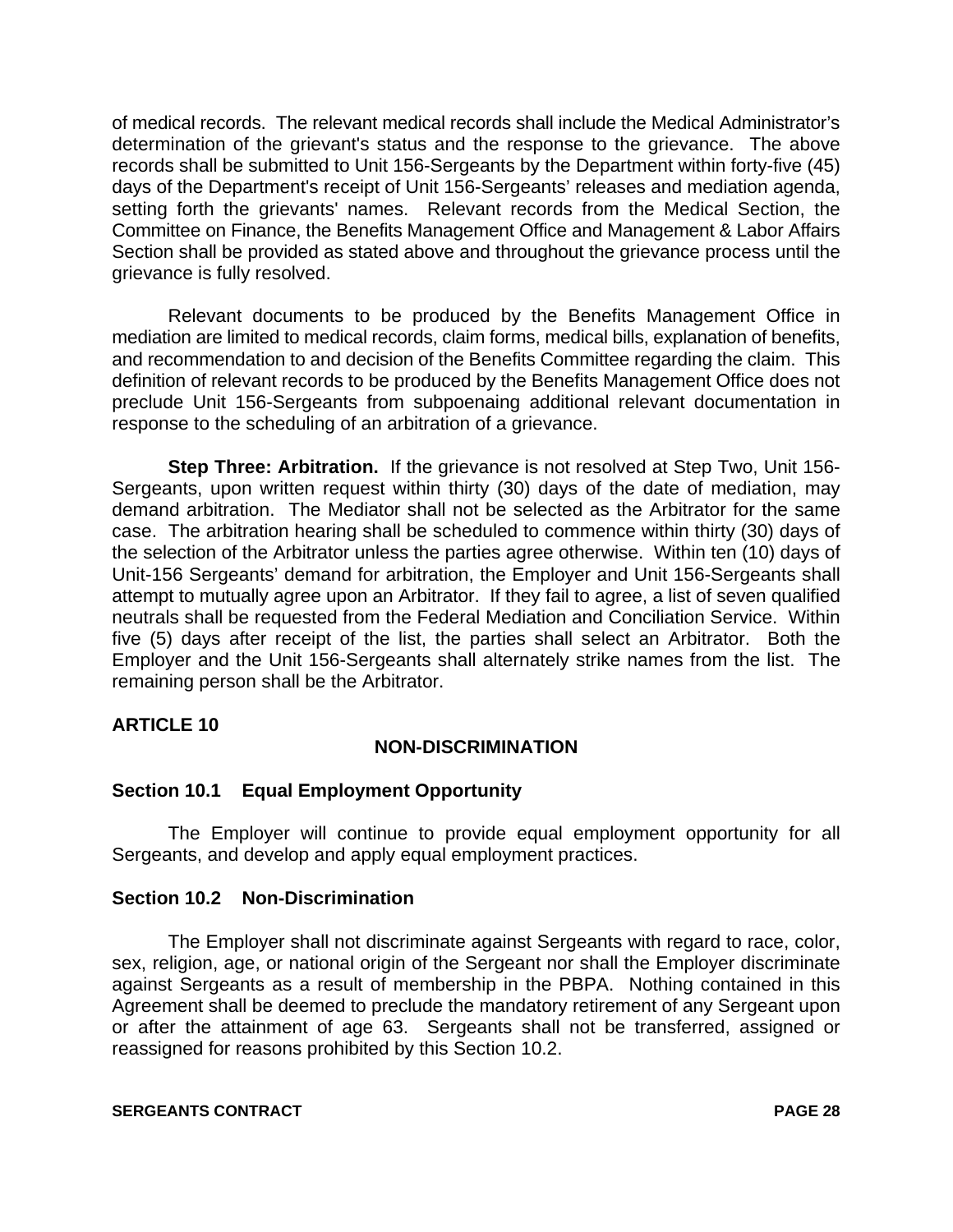#### **Section 10.3 Religious Holiday Accommodation**

The obligation to accommodate the religious beliefs of Sergeants covered by the Agreement is fulfilled if those Sergeants whose religious beliefs require that they not work but who are scheduled to work on a recognized religious holiday are permitted at the Sergeant's option one of the following choices in order to be excused from their regular tour of duty: (a) the use of elective time; or (b) excused from duty non-disciplinary (Code 89). This option may be applied for certain recognized religious holidays of faiths whose tenets require abstinence from work, subject to the determination of the Commanding Officer that this accommodation does not unduly interfere with operational needs.

#### **Section 10.4 Americans with Disabilities Act**

In the event the Employer shall be required to make a reasonable accommodation under the Americans with Disabilities Act to the disability of an applicant or incumbent Sergeant that may be in conflict with the right of a Sergeant under this Agreement, the Employer shall bring this matter to the attention of Unit 156. In the event the parties cannot reach an agreement on such accommodation, the provisions of ARTICLE 9 shall be available and the Arbitrator shall consider the Employer's and Unit 156's (if any exists) obligations under the Americans with Disabilities Act and this Agreement, provided that no Sergeant shall be displaced by such decision.

#### **ARTICLE 11 HOLIDAYS**

#### **Section 11.1 Designated Holiday**

The Employer agrees that the following days shall be considered holidays:

- New Year's Day 1 January Martin Luther King's Birthday Third Monday in January Lincoln's Birthday 12 February Washington's Birthday Third Monday in February Pulaski Day **First Monday in March** Community/Police Partnership Day Last Saturday in April Memorial Day **Last Monday in May** Independence Day 4 July Labor Day First Monday in September Columbus Day **Second Monday in October** Veteran's Day 11 November Thanksgiving Day **Fourth Thursday in November** Christmas Day 25 December
	-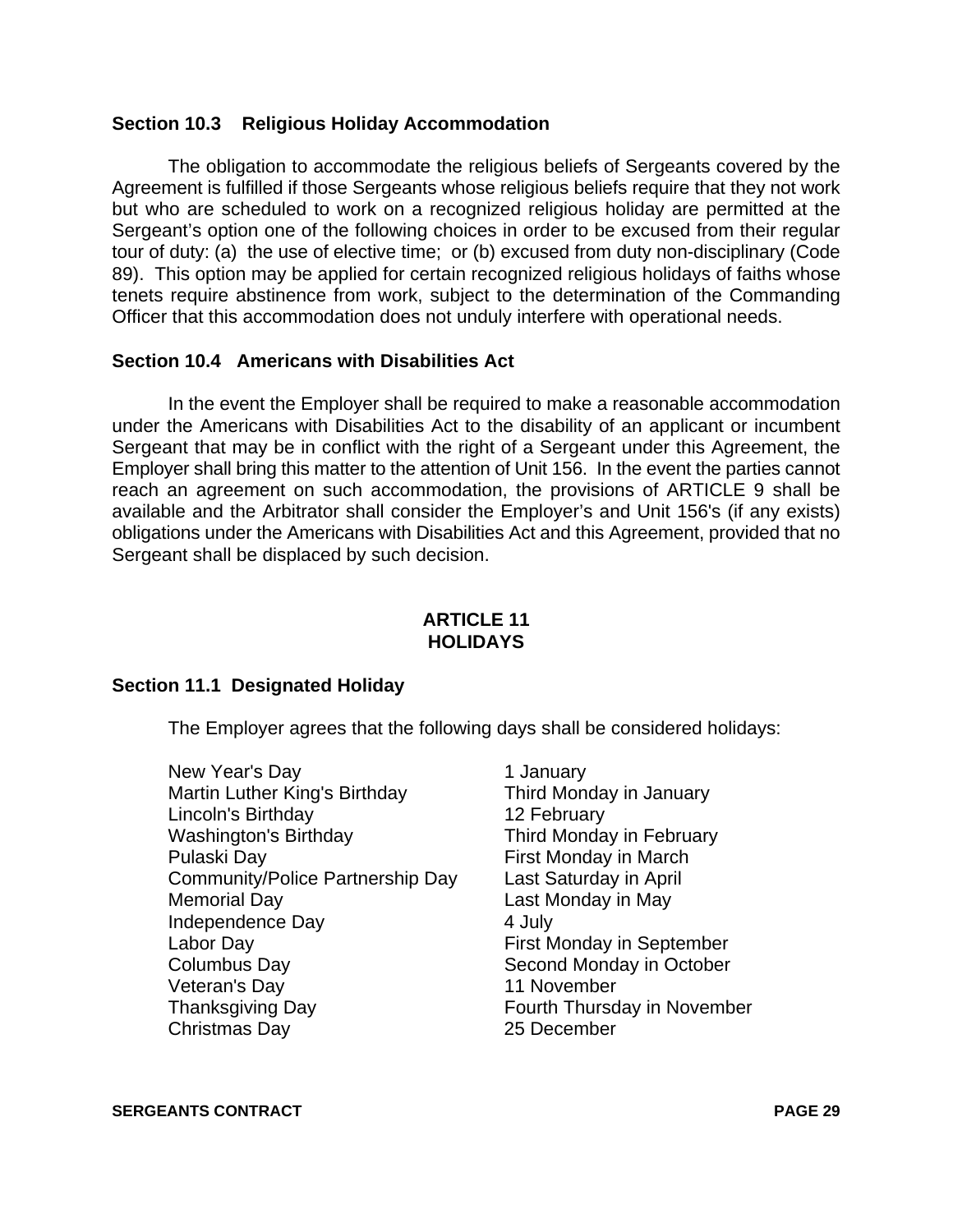#### **Section 11.2 Compensation for Holidays**

Compensation for the holidays listed in Section 11.1 is granted, as follows:

- a. Employees who are required to work a regular tour of duty (eight hours) on a holiday will be credited with eight (8) hours of compensatory time and four (4) hours of compensatory time or additional pay, as the Sergeant elects.
- b. Employees whose regular day-off coincides with an established holiday will be credited with eight (8) hours of compensatory time.
- c. Employees whose regular day-off coincides with an established holiday, and who are required to work a regular tour of duty (eight (8) hours) on that holiday, will be credited with twenty (20) hours of compensatory time and four (4) hours of compensatory time or additional pay, as the Sergeant elects.
- d. All hours in excess of a regular tour of duty on a holiday will be compensated in accordance with the provisions of ARTICLE 20, Hours and Overtime.
- e. Compensatory time will not be credited to an employee on a holiday if the employee is on the medical roll (excluding IOD), absent due to sickness, or death in family, on military leave, suspended, excused non-disciplinary, or on a leave of absence.

## **Section 11.3 Personal Day**

For each calendar year, Sergeants shall be entitled to receive, in addition to the days specified in Section 11.1, four (4) personal days. Sergeants shall not be required to work on a personal day provided that written notice of the personal day is given to the appropriate superior no later than ten (10) days prior to the personal day and that the granting of the personal day does not adversely affect Department operations. A holiday specified in Section 11.1 may not be selected as a personal day. Sergeants may elect to be paid for three (3) unused personal days per year in lieu of taking the time off. Where Sergeants elect such payment, the payment shall be made by April 1 of the following year. Sergeants may carry over two unused personal days for use in the following year.

Any dispute within a unit as to the selection of a personal day shall be resolved by seniority as defined in Section 23.1A.

#### **Section 11.4 Special Compensation Time**

If, as a result of a declaration by the Mayor, all employees of the City of Chicago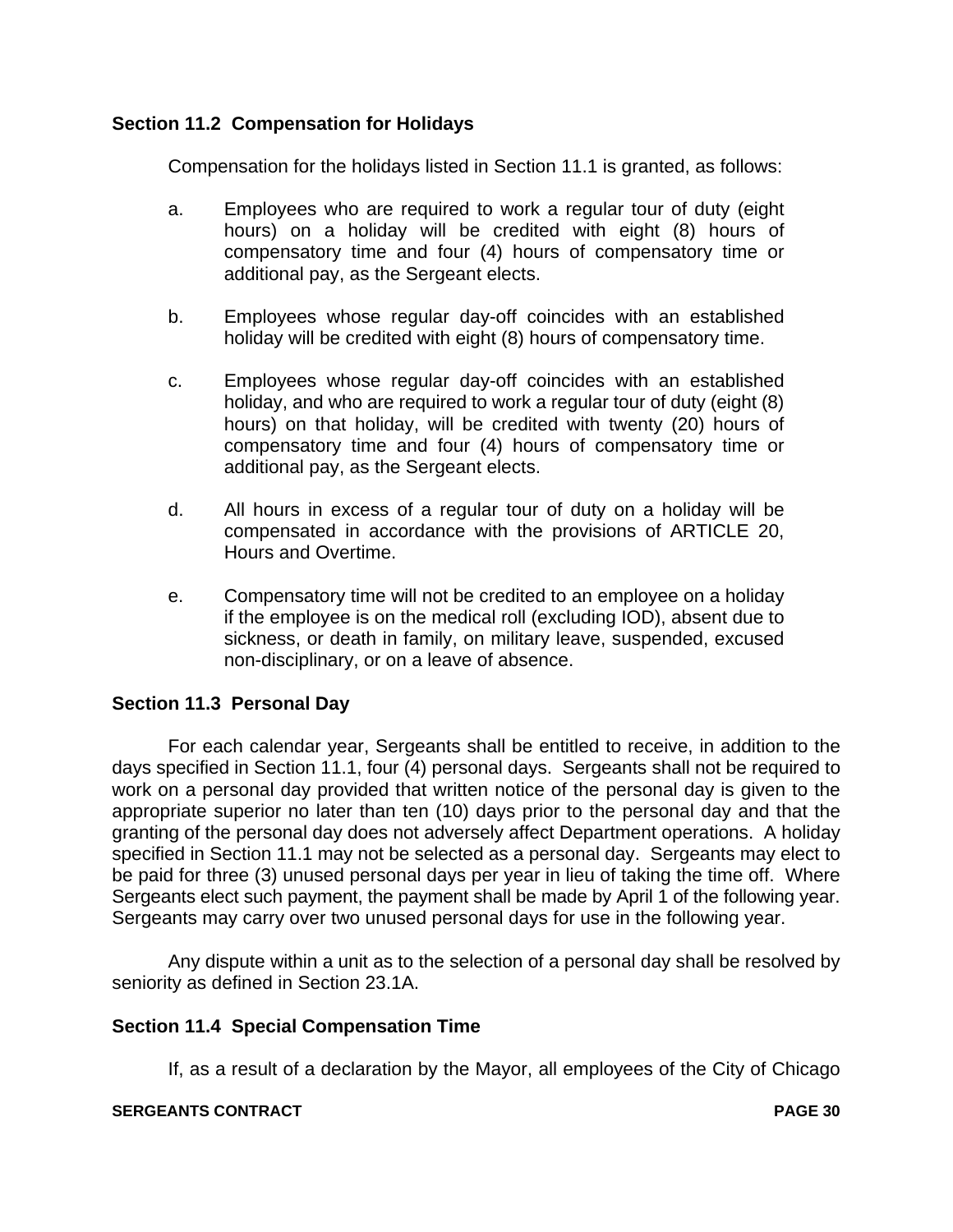except for police and fire department employees are given a day off or portion thereof with pay, then all Sergeants who are required to work during such excused time shall be given compensatory time off at straight time rate equivalent to the hours worked during such excused time.

#### **Section 11.5 Holiday Declaration**

To the extent that any additional holiday is declared by federal, state or municipal authority during the term of this Agreement, and such holiday is granted to any employee of the Employer, then said holiday shall be added and incorporated into Section 11.1 above and compensated for as provided in Section 11.2 above.

#### **ARTICLE 12 MEDICAL AND DENTAL PLANS**

The Sergeants' and dependents' medical and dental plans are hereby incorporated in this Agreement as Appendices D, E, F, G, H, I, J.

The Employer shall make available to Sergeants covered under this Agreement and their eligible dependents copies of the Summary of Medical and Dental Plan Benefits booklets, the cost of such printing to be borne by the Employer.

A. The plans for both medical and dental benefits, including the provisions on eligibility and self-contribution rules and amounts in effect as of the date of this Agreement, may not be changed by the City without the agreement of Unit 156; however, any changes during the terms of this Agreement relating to health care (including, but not limited to, changes in employee contributions, deductible or out-of-pocket) agreed to with Lodge 7 and applicable to bargaining unit members represented by Lodge 7 or Fire Lieutenants represented by Local 2, shall be applicable to Sergeants covered by this Agreement. Any increases in deductible or out-of-pocket affecting the higher health care contribution band shall not exceed an increase in deductible or out-of-pocket for the lower health care contribution band.

B. The Employer also agrees to make available to the following other persons the above-described hospitalization and medical program, the dental plan and the optical plan: Sergeants who retire on or after age 60 and their eligible dependents; widows and children of Sergeants killed in the line of duty; former Sergeants on pension disability (both duty and occupational) and their eligible dependents; widows and children of deceased Sergeants who were formerly on pension disability (both duty and occupational.) The Employer will contribute the full cost of coverage for any of the above-enumerated Sergeants who elect coverage under any plan or plans. However, coverage under a plan for such Sergeants shall terminate when a Sergeant either reaches the age for full Medicare eligibility under federal law or ceases to be a dependent as defined in a plan,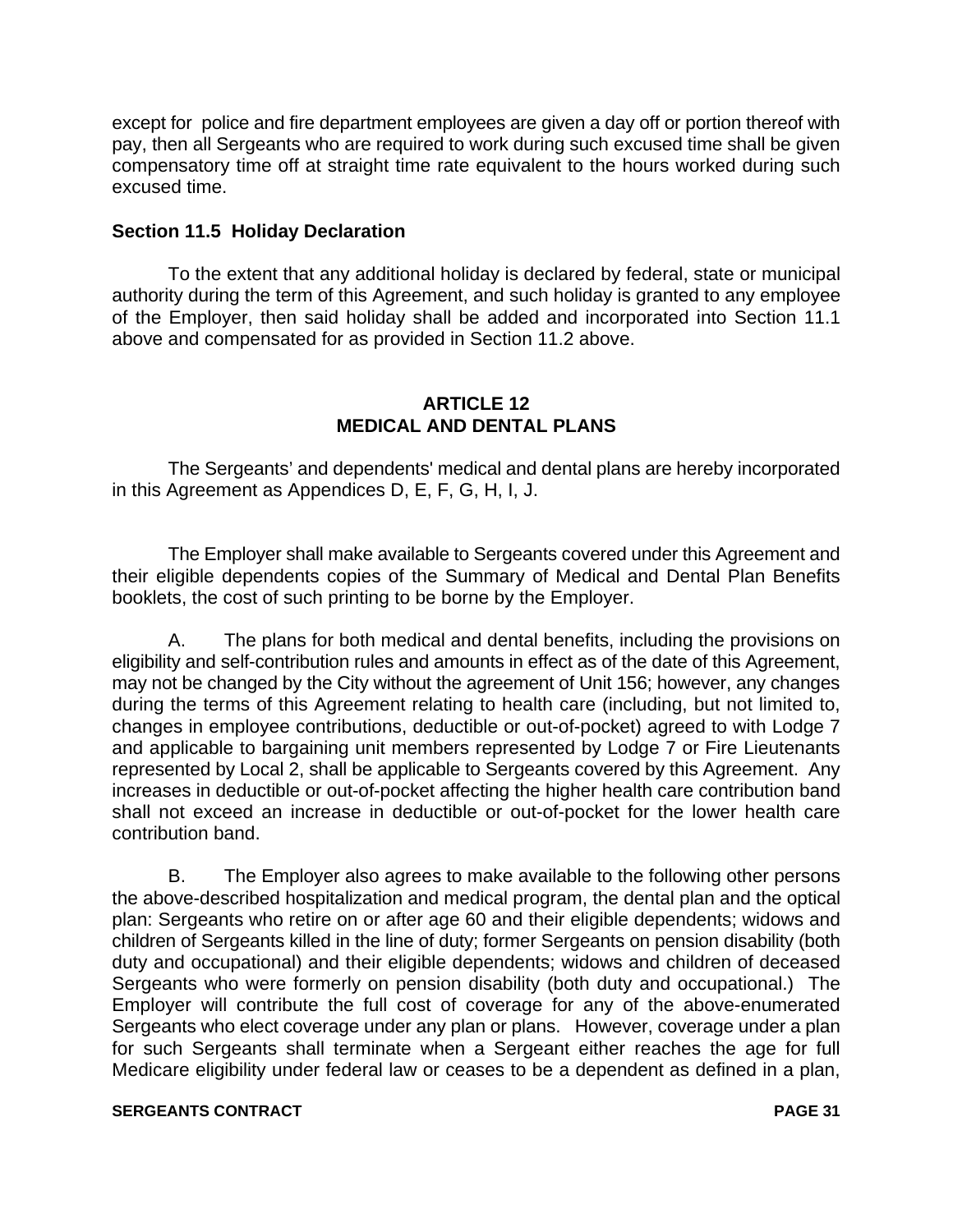whichever occurs first. After a Sergeant reaches the age for full Medicare eligibility, the Sergeant shall be covered under the medical program for annuitants provided the person pays the applicable contributions.

C. A Sergeant who retired or will retire, pursuant to the pension statute, between the period January 1, 1997 and the date of the ratification of this Agreement inclusive, and who was age 60 or over at the time of ratification will be entitled to the benefits of this Paragraph, provided the Sergeant notifies the City's Benefits Office, in writing, within fortyfive (45) days after ratification of this Agreement. If such notice is given, benefits to the Sergeant and the Sergeant's eligible dependents will be effective on the first day of the following month.

#### **ARTICLE 13 LAYOFFS - RE-EMPLOYMENT**

#### **Section 13.1 Priority of Layoffs**

No Sergeant in the bargaining unit shall be laid-off until all sworn police officers (including probationary police officers) have been laid-off.

#### **Section 13.2 Notice of Layoffs**

When there is an impending layoff with respect to any Sergeants in the bargaining unit, the Employer shall inform Unit 156, in writing, no later than thirty (30) days prior to such layoff. The Employer will provide Unit 156 the names of all Sergeants to be laid off prior to the layoff. Sergeants shall be laid off in accordance with their seniority *(i.e.*, time in grade.) The Sergeants with the least amount of seniority shall be laid off first. All Sergeants shall receive notice, in writing, of the layoff at least thirty (30) days in advance of the effective date of such layoff.

#### **Section 13.3 Recall**

Any Sergeant who has been laid off shall be placed on the appropriate reinstatement list and shall be recalled on the basis of seniority provided the Sergeant is fully qualified to perform the work to which he/she is recalled without further specialized training. No police officer shall be promoted to Sergeant while a Sergeant is on layoff. Any Sergeant who has been laid off shall receive when recalled the salary rate that would have been received by the Sergeant had the Sergeant never been laid off.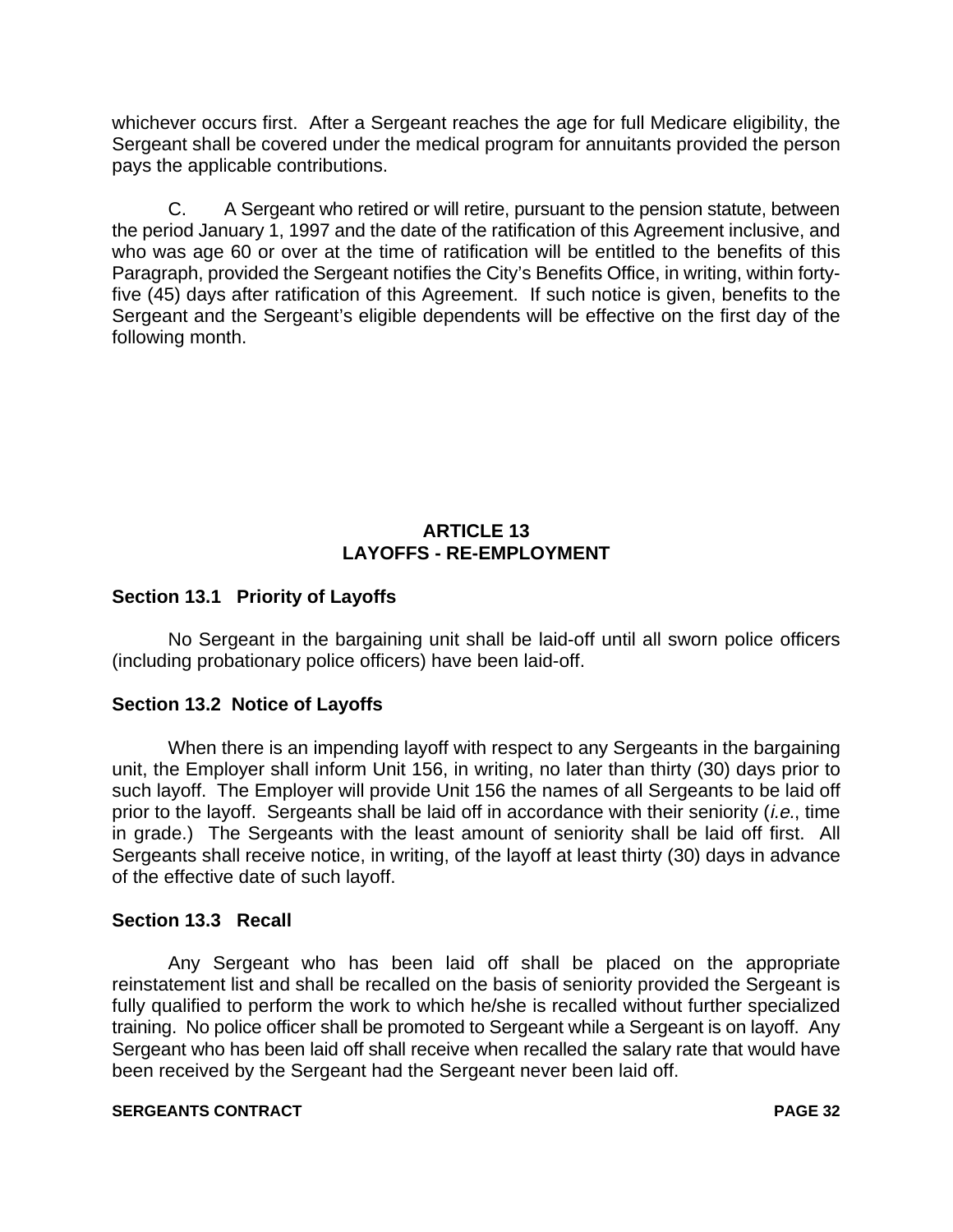#### **ARTICLE 14 BULLETIN BOARDS**

The Employer shall provide Unit 156 with designated space on available bulletin boards, or provide bulletin boards on a reasonable basis, where none is available, upon which Unit 156 may post its notices.

#### **ARTICLE 15 SAFETY ISSUES**

#### **Section 15.1 Cooperation**

The Employer and Unit 156-Sergeants agree to cooperate to the fullest extent reasonably possible to promote the use of safe equipment and facilities.

#### **Section 15.2 Safety Committee**

Unit 156-Sergeants and the Employer shall establish a Safety Committee composed of one sergeant, one lieutenant and one captain designated by Unit 156-Sergeants and up to three (3) members designated by the Employer. The Committee shall meet at least semi-annually unless waived by mutual agreement, or more frequently by mutual agreement, for the purpose of discussing and investigating safety and health issues relating to Sergeants and to recommend reasonable safety and health criteria relating to equipment and facilities. Formal recommendations of the Committee shall be submitted, in writing, to the Superintendent or his/her designee with a copy to Unit 156-Sergeants, but such recommendations shall not be binding upon the Employer or Unit 156-Sergeants. In addition to Committee recommendations, Unit 156-Sergeants may submit additional written recommendations to the Superintendent.

For purposes of this Section, the term "investigating" shall be limited to the right of Unit 156-Sergeants Committee members to obtain information upon request, receive minutes of other Department safety meetings (if any) and observe conditions regarding identified safety and health hazards and to discuss such matters with Sergeants and members of management provided such discussions do not unduly interfere with the performance of duty by any Sergeant or Committee member.

In the event the Employer agrees, in writing, to adopt the recommendation of the Committee or Unit 156-Sergeants, the recommendation shall be implemented within a reasonable period of time, unless the failure to implement in a timely fashion was beyond the reasonable control of the Employer. However, no monetary relief shall result from the failure to implement any such recommendation.

If the Superintendent or the Superintendent's designee disagrees with the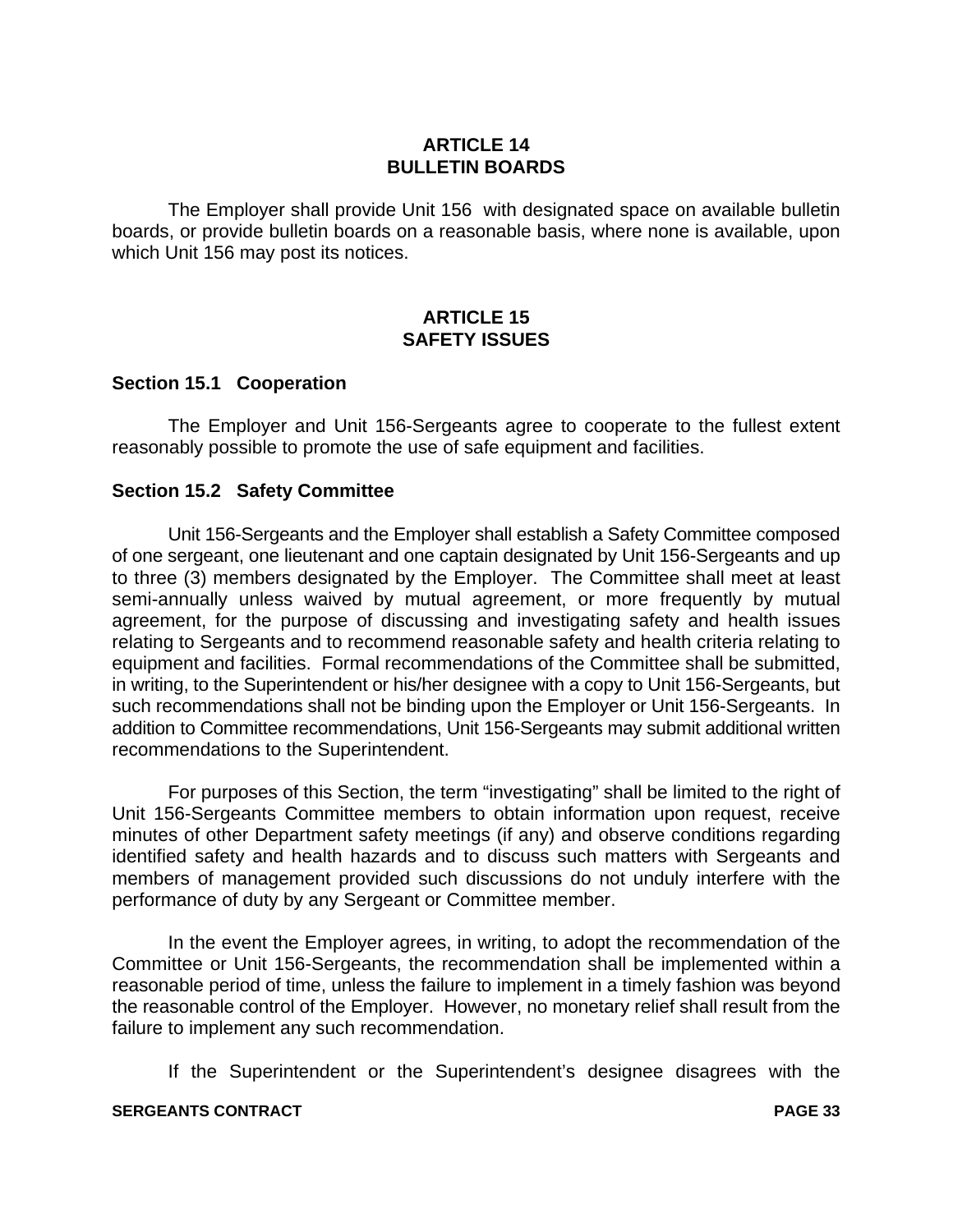recommendation of the Committee or Unit 156-Sergeants, he/she shall so notify the Committee or Unit 156-Sergeants in writing, within ten (10) days. Within ten (10) calendar days of such notice, Unit 156-Sergeants may request arbitration of any such dispute if such dispute raises a good faith issue regarding the use of equipment or materials which are alleged to present a serious risk to the health or safety of a Sergeant beyond that which is inherent in the normal performance of police duties. The decision of the Arbitrator under this Section shall be advisory only and shall not be binding upon the Employer, provided that this procedure shall not be exclusive and shall not affect the right of a Sergeant or Unit 156-Sergeants to invoke ARTICLE 9 where otherwise appropriate. No such advisory opinion shall constitute a determination of the existence of any safety or health hazard under this Agreement, nor shall any such advisory opinion be introduced in any proceeding under ARTICLE 9 of this Agreement.

#### **Section 15.3 Disabling Defects**

No Sergeant shall be required to use any equipment that has been designated by both Unit 156-Sergeants and the Employer as being defective because of a disabling condition unless the disabling condition has been corrected.

#### **Section 15.4 Notices**

The Employer shall post all safety and health notices required by law in conspicuous places where notices to employees are customarily posted.

#### **ARTICLE 16 SECONDARY EMPLOYMENT**

The Employer reserves the right to restrict secondary employment when it has reasonable cause to believe that the number of hours which the Sergeant spends on secondary employment is adversely affecting his/her performance. The Employer retains the existing right to limit, restrict or prohibit the nature or type of secondary employment that a Sergeant undertakes.

#### **ARTICLE 17 UNIT 156 REPRESENTATIVES**

For the purposes of administering and enforcing the provisions of this Agreement, the Employer agrees, as follows: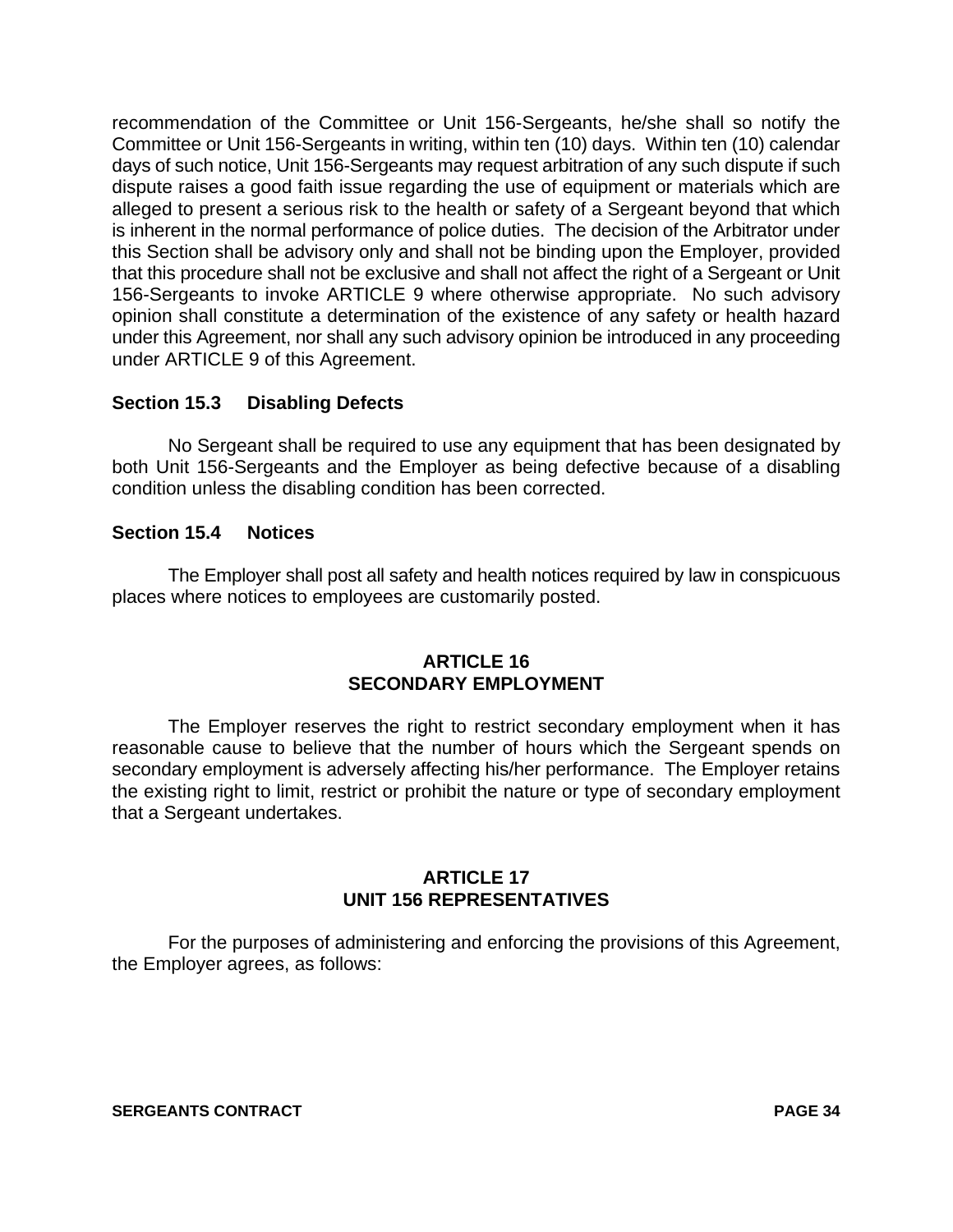#### **Section 17.1 Meeting Participation and Scheduling**

The Employer recognizes and agrees to meet with Unit 156-Sergeants' representatives relating to matters covered by this Agreement. Meetings shall occur at reasonable times by mutual agreement. The names of designated representatives shall be certified to the Employer in writing by Unit 156-Sergeants.

#### **Section 17.2 Unit 156 Representatives**

For purposes of the administration and operation of Unit 156-Sergeants, and for the purpose of conducting union business for Unit 156-Sergeants, the Employer shall grant designated officers of Unit 156-Sergeants paid time off to be used in the manner determined by the Unit 156-Sergeants. During such paid time off, the Employer shall continue to pay Sergeants all salary and maintain all benefits, including pension contributions and seniority accruals, as if the Sergeant were on-duty with the Employer; provided that the Union reimburses the City an amount equal to the paid time off for said salary and benefits. Paid time off shall include, effective upon the execution of this Agreement to and including June 30, 2001, two (2) Sergeants and an additional 400 hours per year; effective July 1, 2001, one Sergeant and 400 hours per year, provided that one additional Sergeant may be granted the time off upon the request of the Union and with the agreement of the Department, which agreement shall not be unreasonably withheld.

#### **Section 17.3 Attendance at Unit 156 Meetings**

Subject to emergencies and the need for orderly scheduling, the Employer agrees that elected officials and members of the Boards of Directors of Unit 156-Sergeants shall be permitted reasonable time off, without loss of pay, to attend general, board, or special meetings of Unit 156-Sergeants, provided that at least forty-eight (48) hours' notice of such meetings shall be given, in writing, to the Employer, and provided further that the names of all such officials and officers shall be certified, in writing, to the Employer.

#### **Section 17.4 Grievance Processing**

Reasonable time shall be permitted Unit 156-Sergeants representatives for the purpose of aiding or assisting or otherwise representing Sergeants in the handling and processing of grievances or exercising other rights set forth in this Agreement, and such reasonable time shall be without loss of pay.

#### **Section 17.5 Attendance at State and National Conferences**

A. Subject to staffing needs, a maximum of three (3) appointed or elected delegates will be permitted to attend state and national conferences of the PB&PA and NAPO. Such conference time shall be equal to the duration of the conference, plus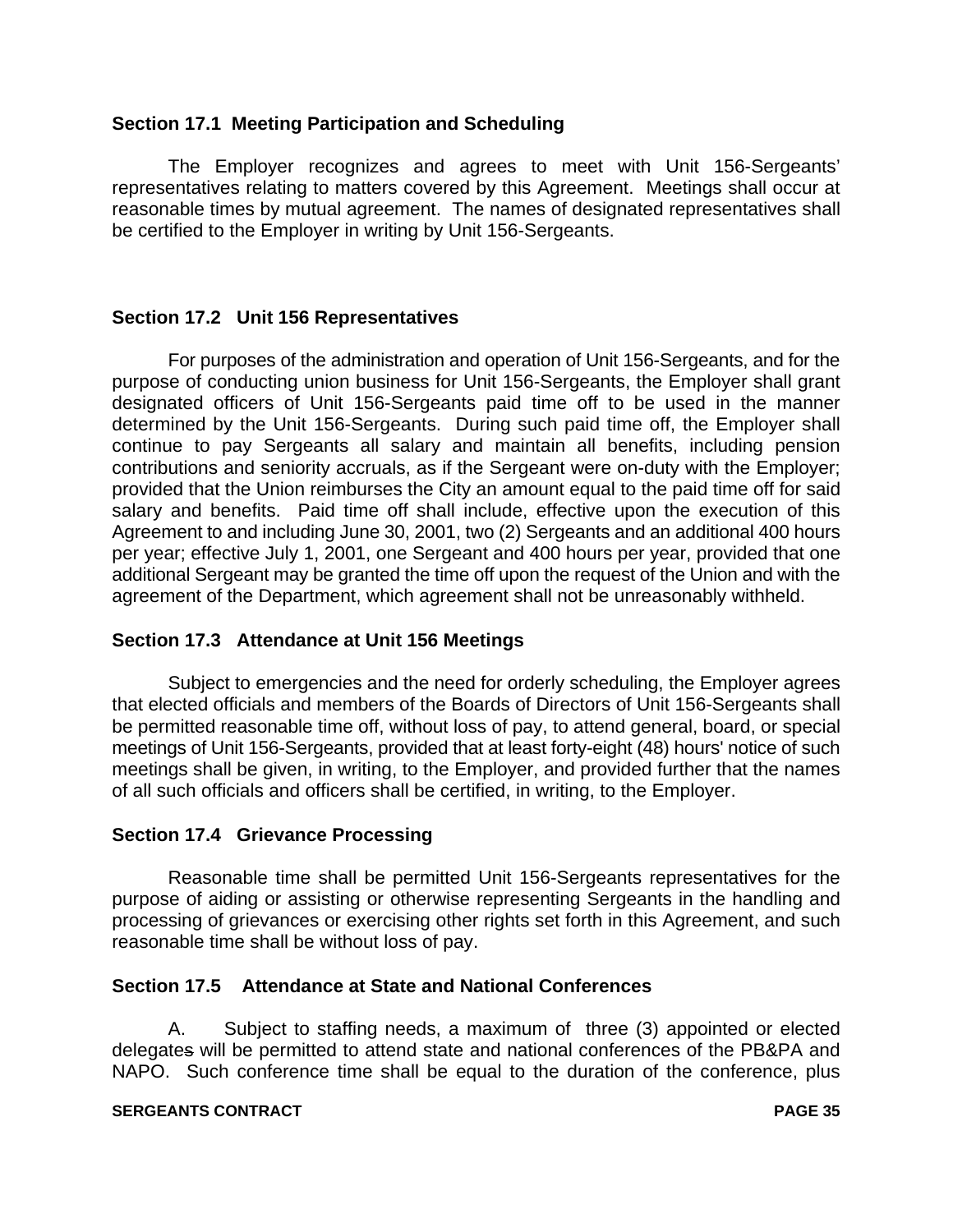reasonable travel time to and from such conference.

B. A maximum of three (3) appointed or elected delegates of Unit 156- Sergeants will be permitted to attend state and national conventions of the PB&PA and NAPO with pay. Such convention time shall be equal to the duration of the convention, plus reasonable travel time to and from such convention, up to a maximum of seven (7) days every two (2) years.

#### **Section 17.6 Unit 156 Negotiating Team**

Up to three (3) members designated as being on the Unit 156-Sergeants negotiating team shall, for the purpose of attending scheduled negotiations, be excused from their regular duties without loss of pay. If a Sergeant is in day-off status on the day of negotiations, the Sergeant will not be compensated for attending the session.

#### **Section 17.7 Unit 156 Activity**

The Employer shall not prohibit discussion, solicitation, or distribution of literature, among Sergeants covered by this Agreement, with respect to matters concerning Unit 156 affairs, unless such activity interferes with the performance of the duties of any employee or with the orderly and efficient operations of the Employer, or unless it interferes with the transaction of business by the public with the City government.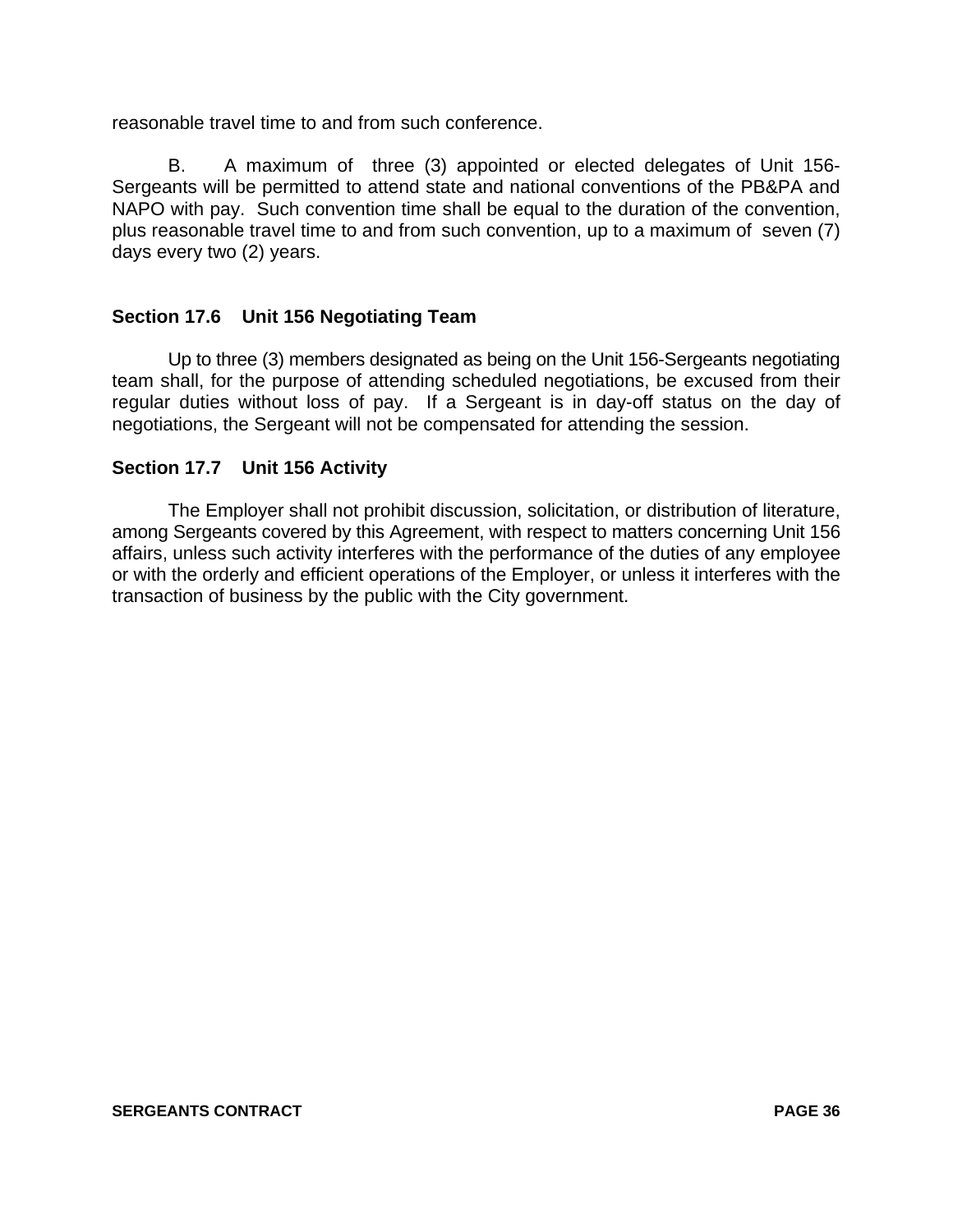# **ARTICLE 18 DISABILITY INCOME**

# **Section 18.1 I.O.D.**

Any Sergeant absent from work on account of injury on duty (IOD) for any period of time not exceeding twelve (12) months shall receive for each such IOD full pay and benefits for the period of absence, provided such injury or illness is certified by the Medical Administrator. Such certification shall not be unreasonably withheld.

Sergeants who have exhausted said twelve (12) month paid IOD leave shall be given the option to go voluntarily on non-paid medical leave instead of disability pension, provided:

- A. The Sergeant must exhaust all furlough, personal days, baby furlough days, and accumulated compensatory time;
- B. Such non-paid leave shall continue for no more than three (3) months, plus an extension of no more than three (3) months, and shall not be granted or extended unless the Employer determines that the Sergeant is likely to return to duty within the period of the leave or extension thereof; and
- C. Such non-paid leave shall be subject to Section 23.1.B. herein, and shall not be deemed duty disability leave.

# **Section 18.2 Non-I.O.D.**

Any Sergeant absent from work on account of non-I.O.D. injury or illness for any period of time not exceeding twelve (12) months in any twenty-four (24) consecutive month period shall receive full pay and benefits for the period of absence, provided such injury or illness is certified by the Medical Administrator. Such certification shall not be unreasonably withheld.

# **Section 18.3 Certification**

Certification that a Sergeant has been injured in the line of duty shall not be unreasonably withheld.

# **Section 18.4 Return to Duty**

In order to enable Sergeants applying to return from leave for injury or illness to be processed back to duty as soon as possible, the Employer shall advise such Sergeants in advance of the records needed and other requirements they must meet in order to permit such return. The Employer must consider medical records and reports from legallyqualified practitioners of the healing arts acting within the scope of their license, including,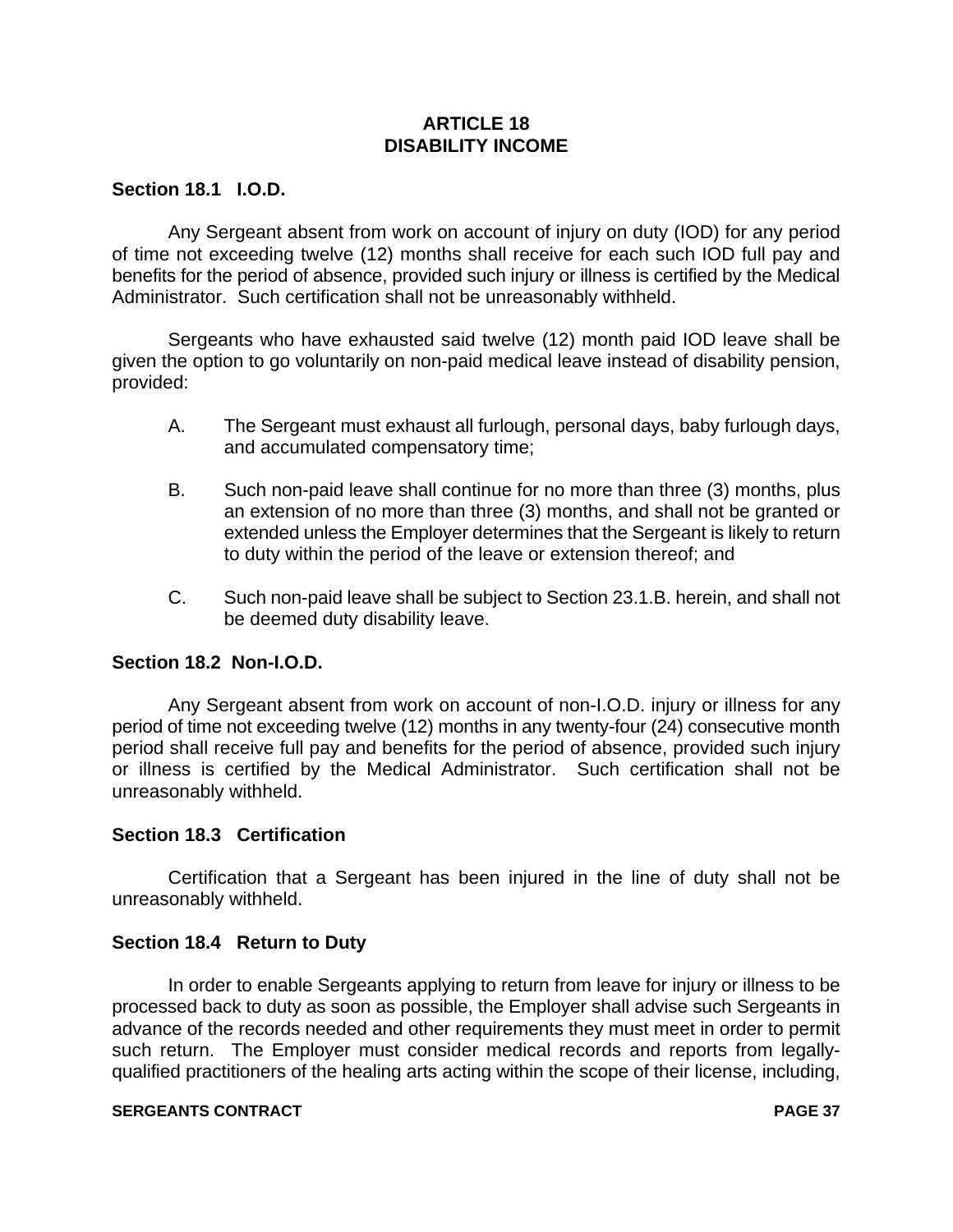but not limited to, chiropractors, in its determination of whether a Sergeant is fit to return to duty.

If the Employer requires and specifies certain additional medical tests to be performed and passed as a condition of the Sergeant's return and said tests were not, and are not normally, performed in the normal course of appropriate medical treatment for the illness or injury involved, then the Employer shall, at its option, either provide the test, or reimburse the Sergeant for the cost of both the test and any required record thereof to the extent that such cost is not covered by insurance.

The Employer shall not require a physician's certificate as a condition of return to duty from medical leave lasting three (3) days or less, except for good cause.

# **Section 18.5 Advisory Committee**

The Employer and Unit 156 shall establish a joint Committee to develop solutions to problems of medical leave cost and abuse. The Committee shall be advisory only.

#### **Section 18.6 Injuries on Duty and Recurrence Claims**

The Employer and the PBPA-Unit 156 Sergeants have agreed upon procedures which will be followed by the Medical Services Section when a Sergeant reports an injury on duty or a recurrence of an injury on duty. Those procedures are set forth in Appendix K of this Agreement.

# **Section 18.7 Employer Responsibility for Hospital, Medical and Prescription Costs and Pension Contributions**

The Employer agrees to pay all hospital, medical and prescription costs of a Sergeant who is on a leave of absence for duty or occupational disability purposes, all at no cost to the employee. The Employer shall make pension contributions on behalf of the employee as if the employee had remained in active service.

# **ARTICLE 19 BEREAVEMENT LEAVE**

#### **Section 19.1 Death in Family**

The Employer agrees to provide to Sergeants leave without loss of pay, as the result of death in the family, not to exceed three (3) consecutive days (except for brother-in-law and sister-in-law, which shall be for the day of the funeral only), including regularlyscheduled days off, immediately following the death of a member of the immediate family.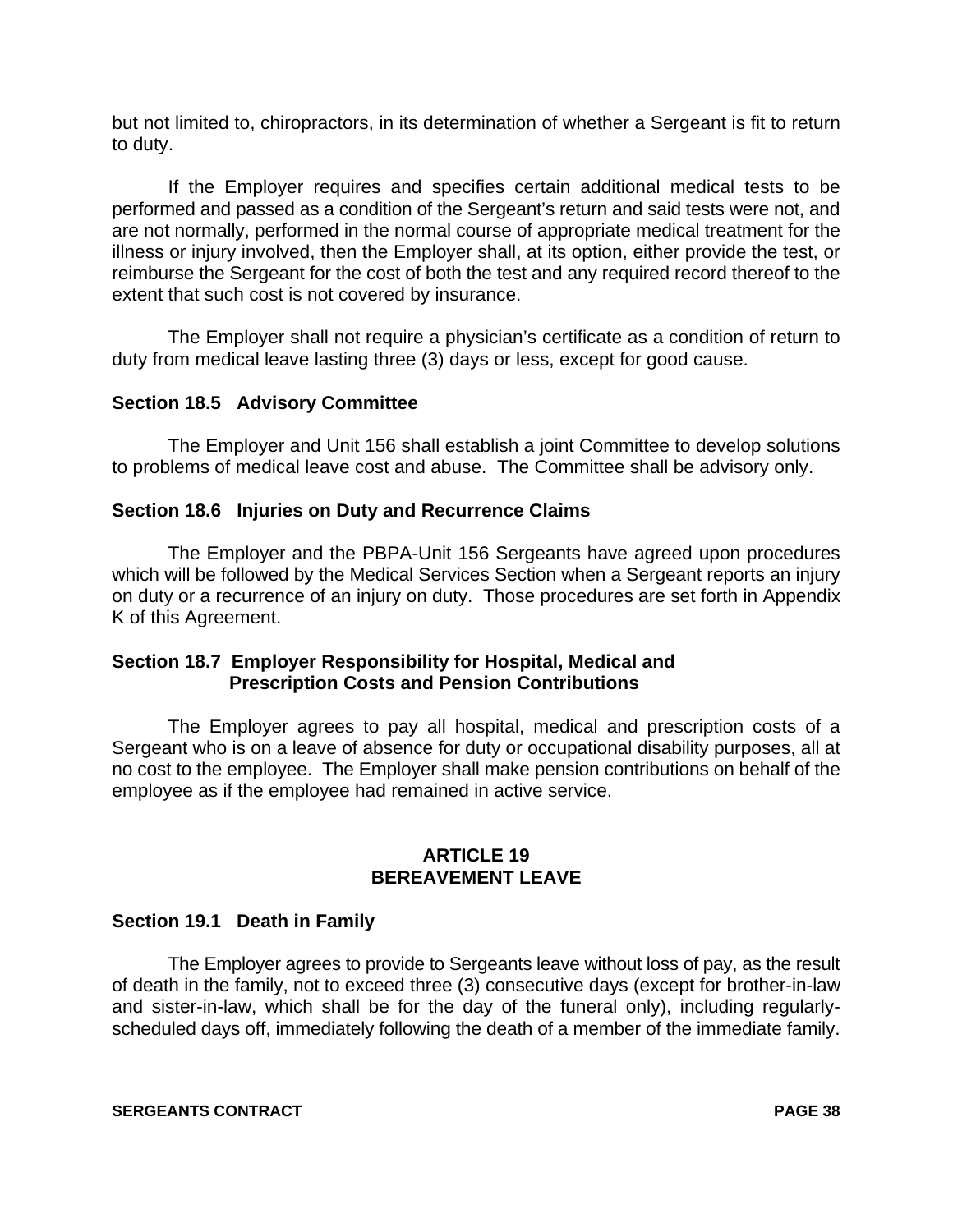Annual and time-due furlough will not be extended as a result of death occurring in the Sergeant's immediate family during such furlough unless the death occurs during the last three (3) days of the furlough period, at which time the procedure outlined above will be followed.

# **Section 19.2 Definition of Family**

A member of the immediate family shall be defined to be any Sergeant's mother or father (including step), wife, husband, domestic partner, daughter or son (including step or adopted), sister or brother (including half or step), father-in-law, mother-in-law, daughterin-law, son-in-law, sister-in-law, brother-in-law, grandparent or grandchild.

In the event of the death of a domestic partner, the employee shall be granted three (3) consecutive days of leave including regularly-scheduled days off immediately following the death provided that the employee has registered the name of the employee's domestic partner with the Department of Personnel.

Domestic partners are defined as two persons, regardless of their gender, who have a close personal relationship, sharing the same regular and permanent residence for at least six months, are eighteen years of age or older, not married to anyone, not related by blood closer than would bar marriage in the State of Illinois, and are each other's sole domestic partner, responsible for each other's common welfare and jointly sharing their financial responsibilities.

# **Section 19.3 Extended Bereavement Leave**

Where a Sergeant is entitled to bereavement leave pursuant to Section 19.1 above, and where death occurs and the funeral is to be held out of Illinois and beyond the states contiguous thereto, the Sergeant shall be entitled to a maximum of five (5) consecutive days. For purposes of this Section, those states contiguous to the State of Illinois are: Missouri, Iowa, Wisconsin, Indiana, Kentucky and Michigan.

# **ARTICLE 20 HOURS AND OVERTIME**

# **Section 20.1 Work Day, Work Week and Work Period**

All time in excess of the hours worked in the normal work day and the normal work week (40 hours) shall be compensated as provided in this Article and Section 20.2. The normal work period shall be 28 days commencing on a Sunday.

#### **Section 20.2 Compensation for Overtime**

Overtime is defined as those hours actually worked in excess of the normal work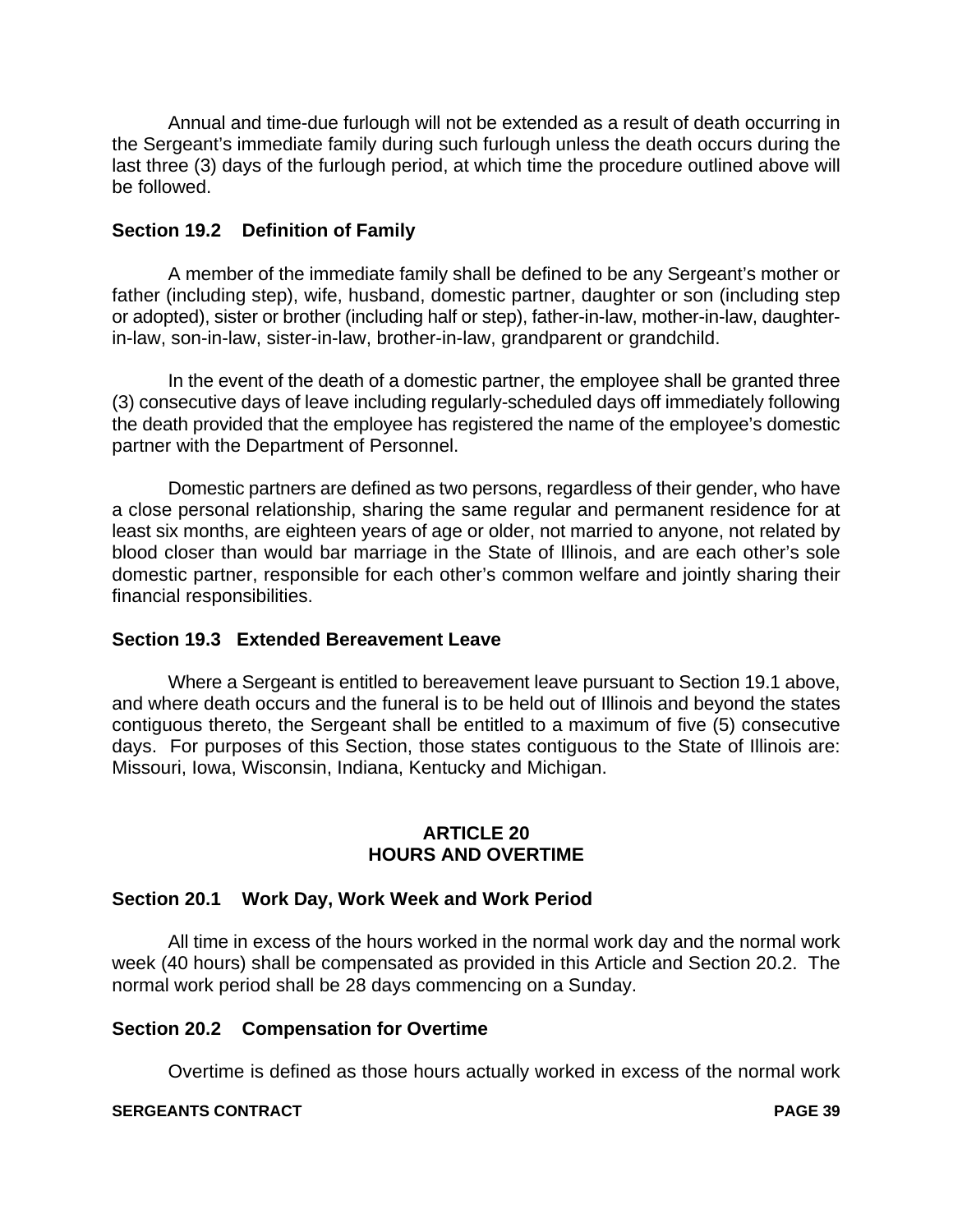day or the normal work week. All approved overtime in excess of the normal work day or the normal work week shall be compensated at the appropriate overtime rate of time-andone-half. For hours in excess of the normal work day or normal work week but less than 171 for a 28-day work period, the overtime rate will be calculated on the Sergeant's base salary only; for hours in excess of 171 in a 28-day period, the overtime rate will be calculated in accord with the FLSA. Overtime will accrue in 15-minute increments once Sergeants work at least eight (8) minutes in a 15-minute period.

The Sergeant shall have the option of electing pay or compensatory time for approved overtime hours worked, provided that Sergeants may accumulate up to a maximum of 480 hours compensatory time as a result of earned overtime for hours worked in excess of 171 per 28-day work period.

# **Section 20.3 Sixth and Seventh Day Work**

A Sergeant who is in pay status for six (6) or seven (7) consecutive days within the pay period Sunday through Saturday will be compensated for at the rate of time-and-onehalf for work performed on the sixth (6th) day and seventh (7th) day. Voluntary schedule changes will be exempt from this provision.

# **Section 20.4 Call Back/Reporting on RDO**

A call back is defined as an official assignment of work (including reporting to the Medical Section but not for release from the medical roll) which does not continuously precede or continuously follow a Sergeant's worked hours. Sergeants who are called back or who are required to report to any location for work on a regular day off shall be compensated for two (2) hours at the appropriate overtime rate or be compensated for the actual time worked, whichever is greater, at the overtime rate.

#### **Section 20.5 Court Time**

Sergeants required to attend authorized court outside their regularly scheduled working hours shall be compensated at the overtime rate with a minimum of two (2) hours, except (1) if the court time is during a Sergeant's elective time and the Sergeant knew of the court date before the request for elective time was approved, (2) while the Sergeant is on paid medical leave, (3) if the Sergeant is compensated for such time by a secondary employer.

Sergeants required to attend authorized court or authorized pre-trial conferences within one (1) hour immediately preceding their normal tour of duty will be compensated at the overtime rate for one (1) hour. Sergeants required to attend authorized court or authorized pre-trial conferences commencing during their tour of duty and extending beyond the normal end of the tour of duty, or commencing at the same time as their tour of duty ends, will be compensated at the overtime rate on the basis of completed fifteen (15) minute segments. This overtime will be computed from the end of the normal tour of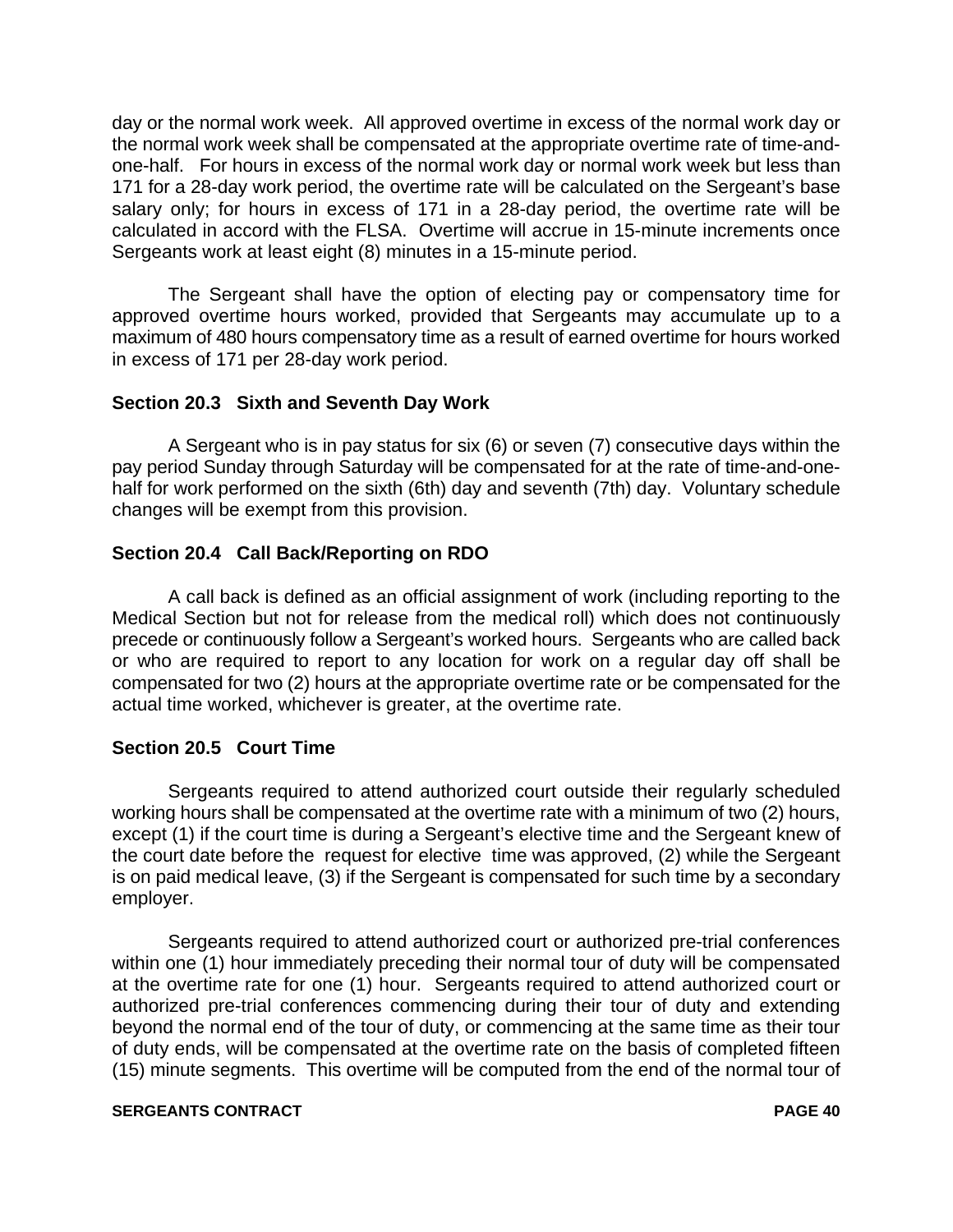duty to the sign-out time at court or at conclusion of the pre-trial conference.

Court appearances during off duty hours, with the exceptions as noted above, will be credited at the rate of time-and-one-half with a minimum of two hours when the actual time spent in court is two hours or less. When the actual time spent in court exceeds two hours, overtime will be computed on the basis of completed 15-minute segments. Appearances at more than one court on the same day will be computed at the rate of timeand-one-half in the following manner:

- 1. When the time between court appearances exceeds two hours (sign-out time from first court to sign-in time at the next court), a minimum of two hours will be credited for each court appearance.
- 2. When the time between court appearances is two hours or less, overtime will be computed on the basis of completed 15-minute segments for the total time between sign-in at first court and sign-out time at the last court. A minimum of two hours will be credited when this total time is two hours or less.

# **Section 20.6 Stand-by**

Where the Employer requires a Sergeant to remain on stand-by, available for work, and

the Sergeant is not able to come and go as the Sergeant pleases, such time shall be paid as time worked.

# **Section 20.7 Day-Off Changes**

Days off assigned on "change day" shall remain unchanged for the duration of each 28-day police period, except for:

- 1. In-service training;
- 2. Elective training;
- 3. Mandatory proficiency training;
- 4. Pre-service training for promotion;
- 5. Court appearances in excess of 2 consecutive days; and
- 6. A situation where the Superintendent and the Mayor have determined in writing that a serious emergency conditions exists.

The Employer's right to assign Sergeants for duty while on regular day-off status is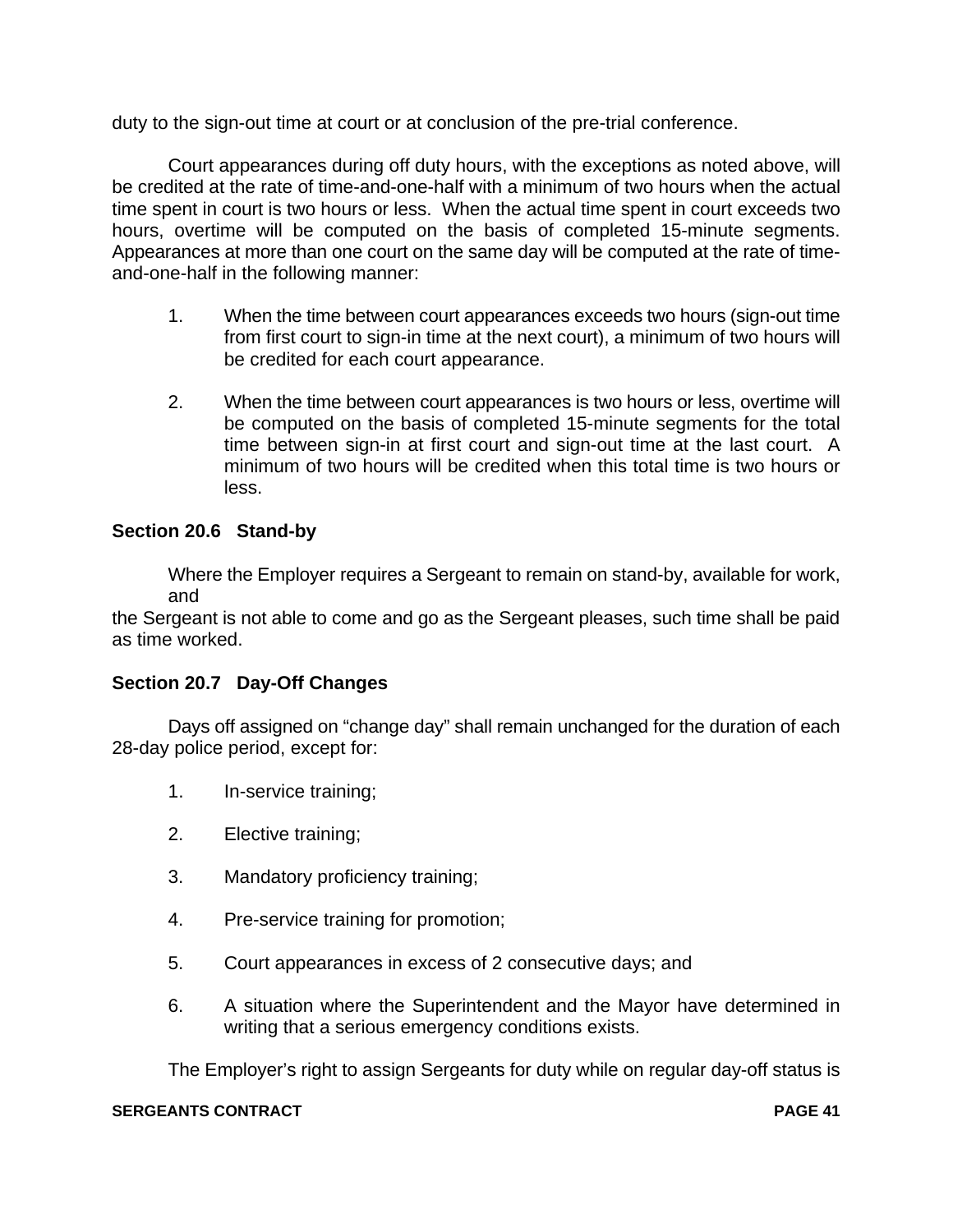unrestricted and unchallenged, provided however, that in each such event, the Employer will pay the Sergeant so assigned the premium time under Section 20.2 of this Agreement.

Changes required to implement the provisions of Section 23.2 controlling scheduled days off for Sergeants going on or returning from furlough or changes made at the request of the Sergeants shall not require premium compensation.

# **Section 20.8 Accumulation of Compensatory Time**

The Employer will not restrict an accumulation of compensatory time subject to Section 20.2; and the number of hours of compensatory time which a Sergeant has on record shall not be the controlling factor in determining whether a Sergeant will be allowed to take time due.

# **Section 20.9 Scheduled Back-to-Back Shifts**

When a Sergeant assigned to District Law Enforcement who has worked a full tour of duty on the third watch on the preceding day is scheduled to work on the first watch, the Sergeant shall receive compensation, as follows:

1. for four (4) hours worked, the Sergeant will be credited with eight (8) hours of regular pay;

2. for more than four (4) hours worked, the Sergeant shall be credited at the rate of time-and-one-half for hours worked over four (4) on the first watch in addition to the eight (8) hours regular pay up to a maximum of fourteen (14) hours for a full tour of duty on the first watch.

Such compensation will not apply if the back-to-back tour of duty occurs as a result of the Sergeant's request.

For purposes of this Section, "back-to-back" shifts means two consecutive but different tours of duty. Back-to-back does not include an extension of a tour, which is a continuation of duties from the prior tour of duty.

#### **Section 20.10 Rank Credit**

The Employer will credit each Sergeant with one-half hour per day of compensatory time. Said one-half hour per day will be credited for each day on which the Sergeant works, provided the Sergeant works at least four (4) hours that day.

#### **Section 20.11 Duty Availability Allowance**

A. Effective on the following date, all Sergeants shall be paid the following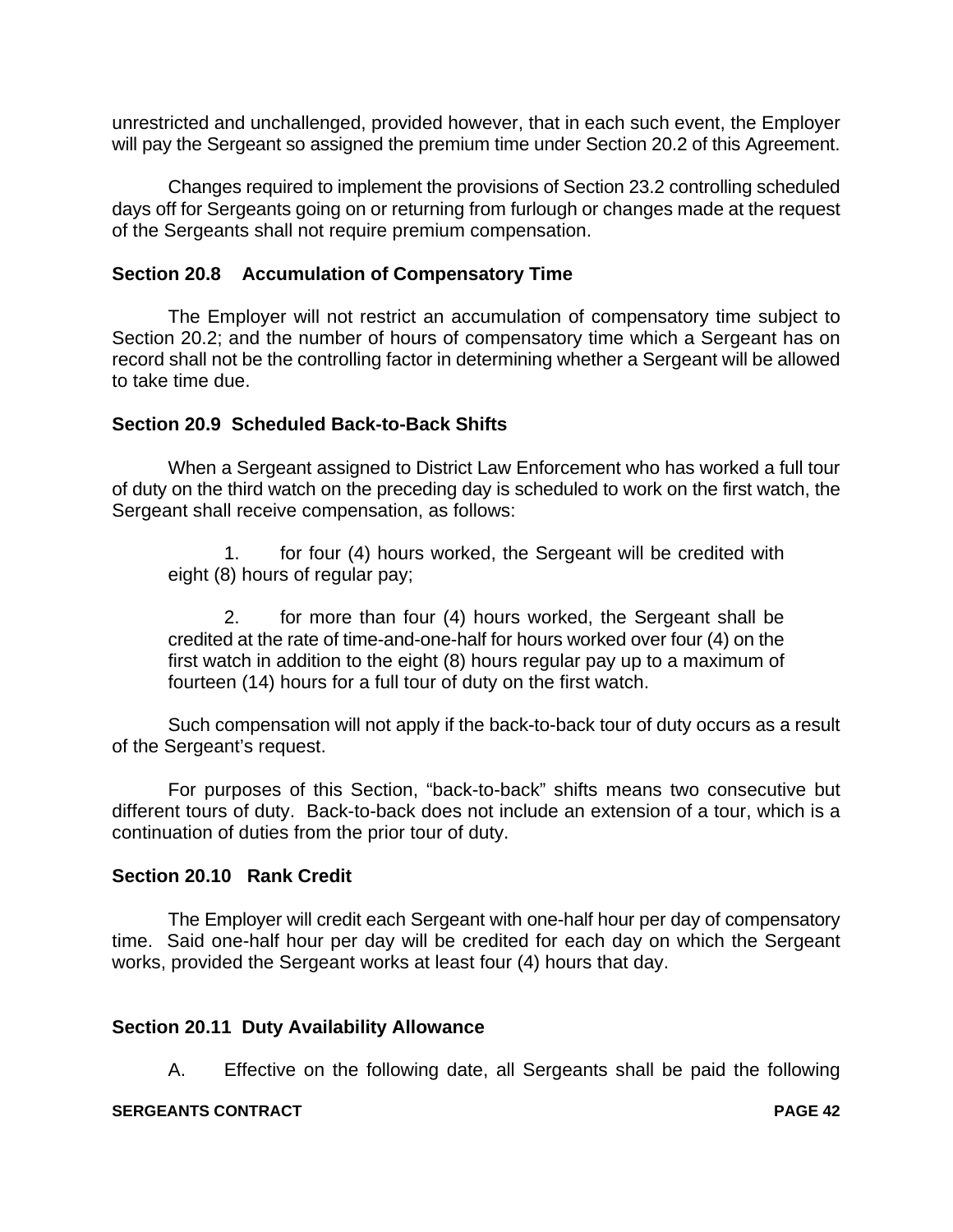quarterly payments:

| <b>Effective Date</b> | <b>Per Quarter</b> |  |
|-----------------------|--------------------|--|
|                       |                    |  |
| January 1, 1999       | \$555.00           |  |

B. Entitlement to duty availability pay is not dependent on a Sergeant being present for duty for an entire pay period.

# **Section 20.12 Change of Schedule**

The Employer's right to assign Sergeants at any time and at different times during each 28-day police period remains unrestricted and unchallenged. Watch assignment and designated starting times shall be established and posted at the beginning of each police period and shall remain in effect for the duration of the 28-day police period, except for:

- 1. In-service training;
- 2. Elective training;
- 3. Mandatory proficiency training;
- 4. Pre-service training for promotion;
- 5. Court appearances in excess of 2 consecutive days;
- 6. A situation where the Superintendent and the Mayor have determined in writing that a serious emergency conditions exists; and
- 7. Working out of grade.

However, starting times may be adjusted by the Employer (1) plus or minus 3 hours from the designated starting time; or (2) for up to 7 hours within the Sergeant's assigned watch for circumstances not known to the employer 48 hours prior to the start of the police period.

Any adjustment made inconsistent with the above provision, made after the start of the 28-day period, will result in payment in accordance with Section 20.2 for the hours worked outside of the Sergeant's tour of duty scheduled at the beginning of the 28-day period. Shift changes during the police period made voluntarily at the request of the Sergeant and upon approval of the Employer shall not require additional compensation. There shall be no pyramiding of overtime and/or premium pay; overtime and premium pay shall not be paid for the same hours worked.

This Section does not apply to a condition where the Superintendent of Police and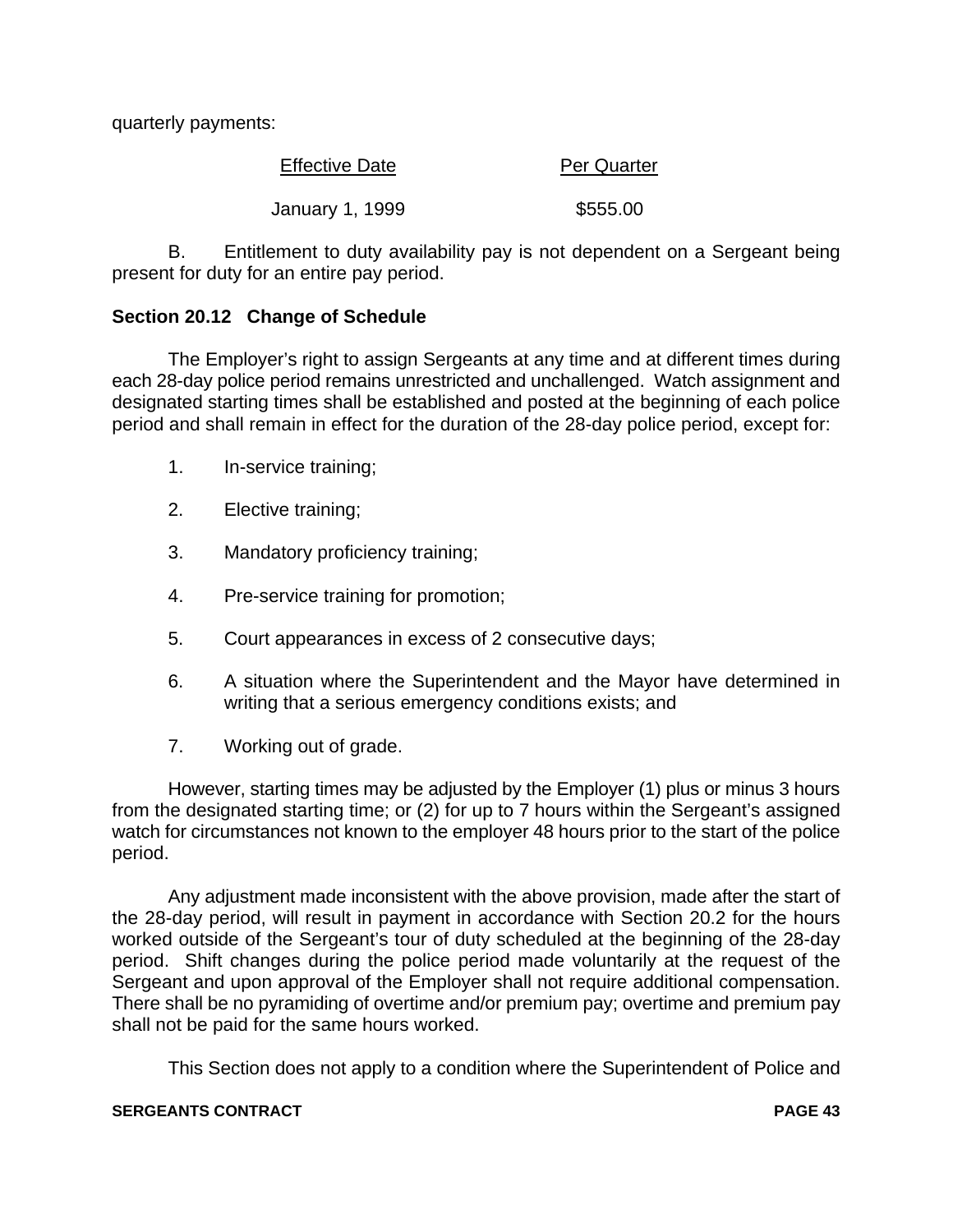the Mayor have determined, in writing, that a serious emergency condition exists or to Sergeants assigned to duties which by their very nature require changes in starting times, including: personnel working in the Office of the Superintendent, working in the Patrol Division who are assigned to District Tactical Teams, District Gang Tactical Teams, First and Eighteenth District Foot Patrol, Business Liaison Sergeant, Patrol Division Administration, the Detail Unit, the Labor Relations Section, the Mounted Unit and the Special Operations Section, Internal Affairs Division, Bureau of Staff Services, Personnel Division Personnel Investigations Section, Summer Mobile Force, Organized Crime Division, Special Events Unit, Detached Services Unit, Operational Services Administration, Youth Group Special Investigations Unit, Auto Theft Special Investigative and Stripping Teams, Central Investigation Unit, Detective Division Mission Teams and Sergeants assigned to dignitary protection duties as part of their regular duties, or temporary replacements therefor, excluding Sergeants assigned to visiting dignitaries. Due to the particular scheduling requirements for Sergeants assigned to the School Patrol Unit, no additional compensation shall be paid to any such Sergeant who is reassigned (including reassignment to a different watch) during any police period which includes the end of the school year or the start of the school year.

# **ARTICLE 21 UNIFORMS**

# **Section 21.1 Uniforms and Equipment Advisory Committee**

One Sergeant designated by Unit 156-Sergeants shall be added to the Department's Uniforms and Equipment Advisory Committee. The Committee's function will be to offer recommendations relative to additions, deletions or modifications in the Department's Uniforms and Personal Equipment Program. The recommendations will be channeled through the Research and Development Division to the Department's Uniforms and Personal Equipment Policy Committee. Any and all recommendations made by the Uniforms and Equipment Advisory Committee will be advisory only.

# **Section 21.2 Major Changes**

The Department will apprise the Uniforms and Equipment Advisory Committee whenever major changes to the Uniforms and Personal Equipment Program are anticipated.

#### **Section 21.3 Uniform Allowance**

Beginning in 1999, each Sergeant shall receive a uniform allowance of \$1,200.00 per year, payable in three (3) installments of \$300.00 on February 1 and August 1, and \$600.00 on December 1.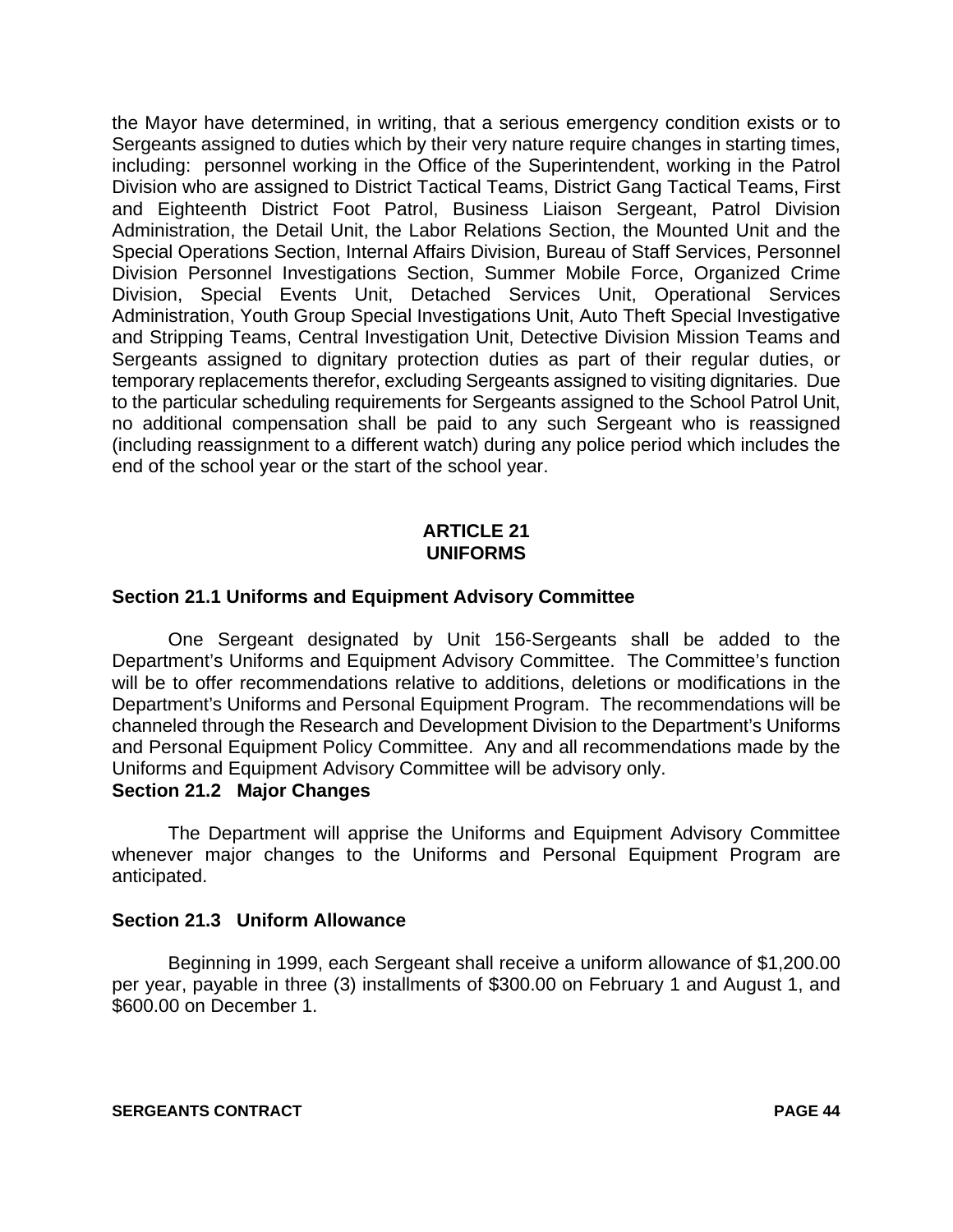# **Section 21.4 Uniform Change or Modification**

The Employer shall pay for the first issue of any change in, or modification of, the prescribed uniform announced and effective after January 1, 1998. Changes in the prescribed uniform required as a result of promotion to or from the position of Sergeant shall not be subject to payment by the Employer.

# **ARTICLE 22 INDEMNIFICATION**

#### **Section 22.1 Employer Responsibility**

The Employer shall be responsible for, hold Sergeants harmless from, and pay for damages or monies which may be adjudged, assessed, or otherwise levied against any Sergeant covered by this Agreement, subject to the conditions set forth in Section 22.4

#### **Section 22.2 Legal Representation**

Sergeants shall have legal representation by the Employer in any civil cause of action brought against a Sergeant resulting from, or arising out of, the performance of duties.

#### **Section 22.3 Cooperation**

Sergeants shall be required to cooperate with the Employer during the course of the investigation, administration or litigation of any claim arising under this Article.

#### **Section 22.4 Applicability**

The Employer will provide the protections set forth in Sections 22.1 and 22.2 above so long as the Sergeant is acting within the scope of his/her employment and where the Sergeant cooperates, as defined in Section 22.3, with the City of Chicago in defense of the action or actions or claims.

#### **Section 22.5 Expedited Arbitration**

Grievances alleging a violation of ARTICLE 22 may be initiated at Step Three of the grievance procedure. In arbitrations thereunder, unless the parties agree otherwise, hearing shall commence within thirty (30) days of the selection of the Arbitrator, and the Arbitrator shall issue his/her award, in writing, within fifteen (15) days following the close of the hearing; the full written decision of the Arbitrator may be issued within thirty (30) days of the close of the hearing.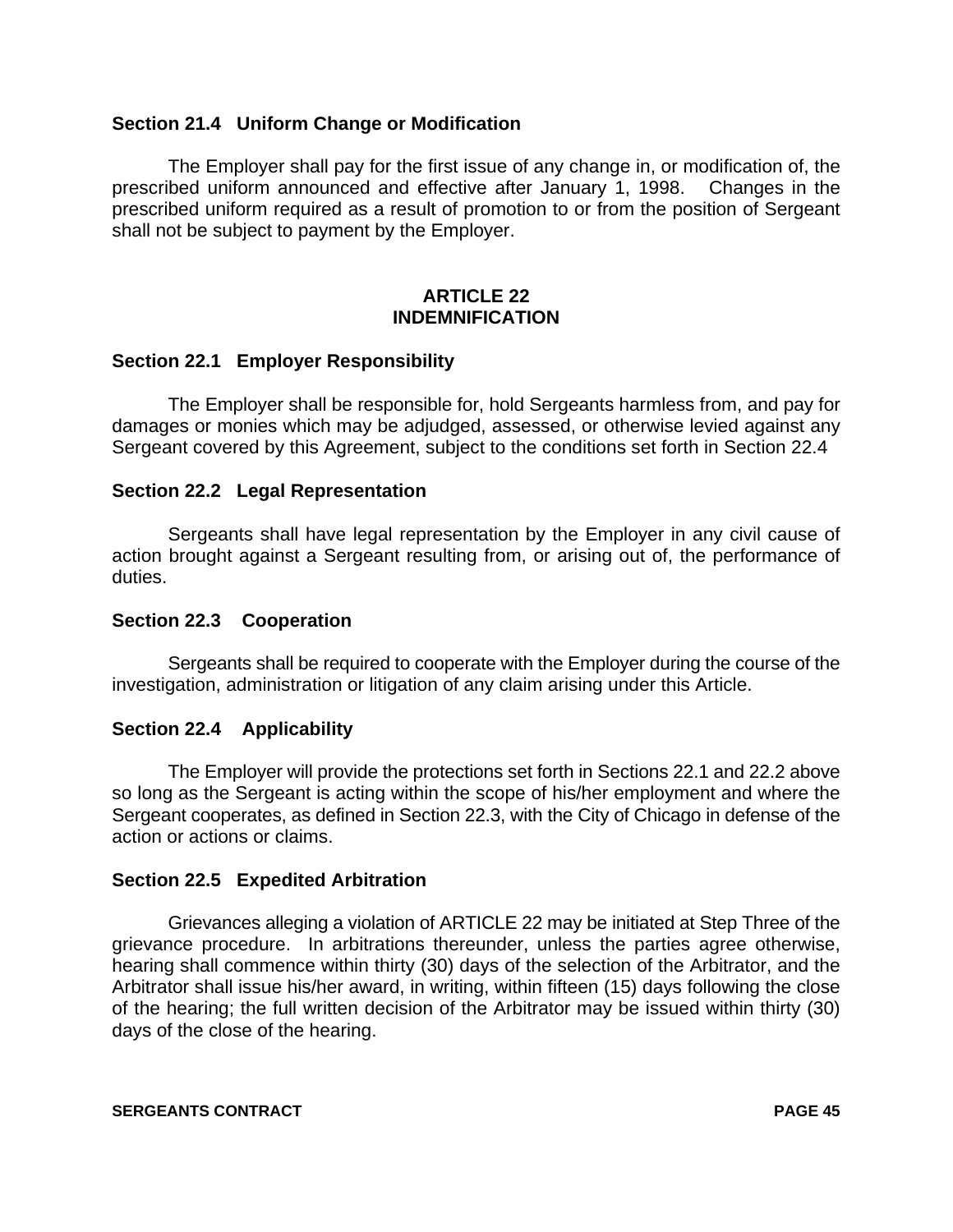# **ARTICLE 23 SENIORITY**

# **Section 23.1 Definition and Application**

A. Seniority shall be defined as a Sergeant's continuous length of service in rank, subject to sub-section B. below.

In the event two or more Sergeants have the same seniority date, the Sergeant with the longest period of continuous service, as determined by referring to the Sergeant's continuous service date, shall receive the higher seniority status.

In the event two or more Sergeants have the same seniority and continuous service dates, the older Sergeant as determined by referring to the Sergeant's date of birth as recorded on their employment application, shall receive the higher seniority status.

B. Advancement within the salary and quarterly differential schedule shall be determined by the Sergeant's continuous service date. The continuous service date shall be the date of last hire as a sworn member subject to the following: for a Sergeant who had resigned and has been re-hired, the continuous service date shall be determined by the continuous length of service from the date of last hire as a sworn member without consideration of the member's prior service, unless an application for re-employment was received within one (1) year of the member's resignation date, in which case the continuous service date will be adjusted to reflect the time the member was absent from the Department. For Sergeants taking a leave of absence, only the days absent in excess of thirty (30) days leave from the Employer's service without pay (other than military, duty disability, Family Medical Leave or suspension) shall be deducted in computing the continuous service date.

C. The seniority of a Sergeant and the employment relationship shall be terminated in the following circumstances:

- 1. Resignation;
- 2. Separation (discharge);
- 3. Retirement;

4. Unauthorized absence for four (4) consecutive working days without notice to the Employer;

5. If laid off, failure to report fit for duty within thirty-one (31) days of delivery of written notification of recall to the Sergeant's last known address, which notification shall be simultaneously provided to Unit 156;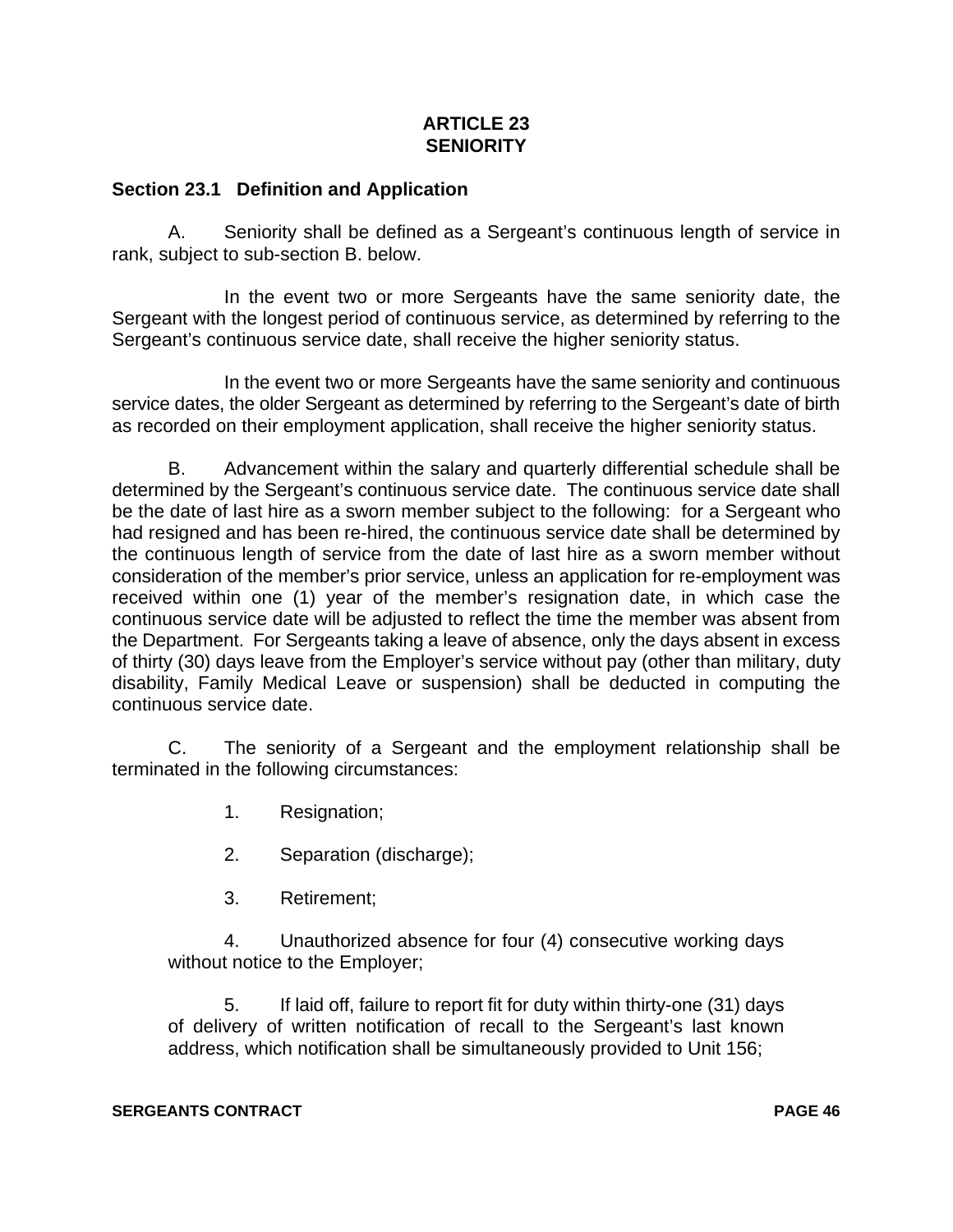6. Failure to report fit for duty upon termination of the authorized leave of absence;

7. On layoff list for five (5) years.

# **Section 23.2 Furlough Scheduling**

In units in which there are two or more sergeants assigned to each watch, following the annual watch selection, a sergeant shall select his furlough by seniority on the watch within the unit of assignment, or if detailed for 28 days or more prior to the date selection begins, within the unit of detail on the basis of seniority on the watch. In units in which there are less than two sergeants assigned to each watch, a sergeant shall select his furlough by seniority within rank within the unit of assignment, or if detailed for 28 days or more prior to the date selection begins, within the unit of detail on the basis of seniority in rank. District tactical and district gang tactical sergeants shall be deemed a separate watch for purposes of this Section.

Sergeants may elect to take their full furlough or split the furlough to which they are entitled into two equal segments. If a full furlough is selected or if the furlough is split, the full furlough or first one-half of the furlough shall be determined in one process and on the basis of seniority in rank on the watch or in the unit as specified in the preceding paragraph. After all officers have bid for their first choice, officers who have split their furlough shall select the second one-half in one process and on the basis of seniority in rank on the watch or unit as specified in the preceding paragraph.

A full furlough will commence on the 1st day of a police period. A split furlough will commence on either the 1st or the 15th day of a police period.

Compensatory time furloughs will not be scheduled for sergeants who split their annual furloughs; however, such sergeants shall be allowed to take a compensatory time furlough by utilizing elective time between regularly scheduled weekends off, subject to manpower requirements.

Furlough schedules may be adjusted to accommodate seasonal operations, significant revision in organization, work assignments or the number of personnel in particular ranks.

Further, a Sergeant who voluntarily leaves a watch or unit after his furlough selection will have his furlough segment changed if there is a Sergeant on the new watch or unit who already has the same furlough segment which results in an overage of Sergeants on furlough for that watch or unit, in which event the incoming Sergeant shall have the opportunity to select from available furlough segments.

The day off group of a sergeant on furlough (full or split) will not be changed during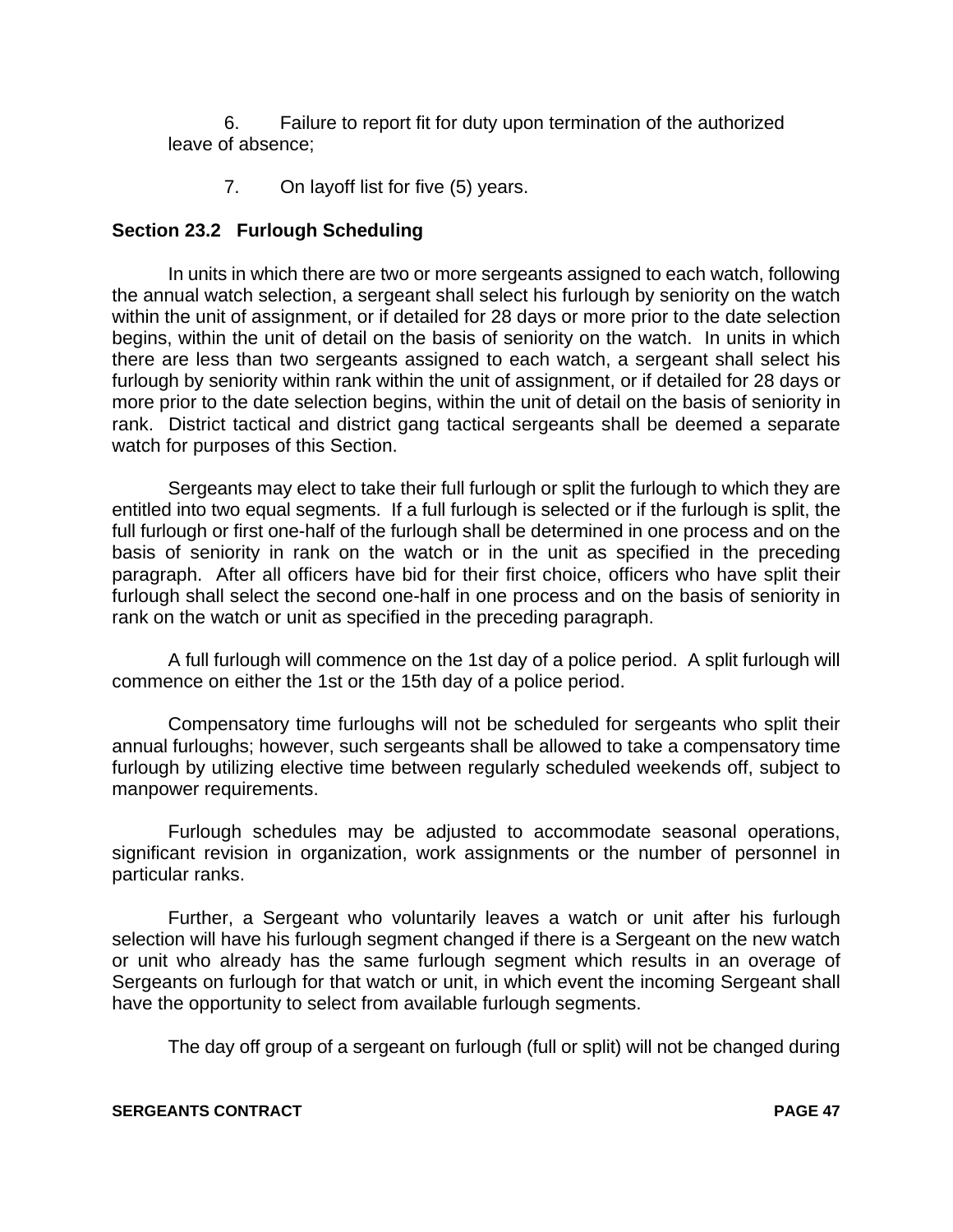the remainder of the week in which the sergeant is scheduled to return, unless a sergeant who is required to work on his scheduled day(s) off during that week is compensated by the payment of premium benefits under Article 20 for all hours worked on his scheduled day off.

Sergeants who elect to split their annual furloughs into two segments or take a full annual furlough will, if they so desire and at their option, be returned to the day off group they were in at the time of their furlough or furlough segments were selected. Affected sergeants who desire to be returned to the day off group they were in at the time they scheduled their furlough will notify their unit commanding officer, in writing, two (2) weeks prior to the beginning of the furlough or furlough segment if their day off group must be changed to match the original group. The change in day off group should take place on the Sunday preceding the first day of the furlough segment.

# **Section 23.3 Seniority List**

The Employer shall prepare a seniority list. The list shall be made available to Sergeants in each unit. Unit 156-Sergeants shall receive a copy of said list at least quarterly. In addition to a seniority list, Unit 156-Sergeants shall be provided a seniority list in alphabetical order at least quarterly.

# **Section 23.4 Personal Day Selection**

Any dispute within a unit as to the selection of a personal day provided for in Section 11.3 shall be resolved by seniority.

# **Section 23.5 Use of Elective Time**

Authorized elective time used to extend a furlough shall receive first priority provided that a written request is submitted prior to the beginning of a furlough.

Authorized requests for other days off shall be in accord with the following priorities if written notice of the requested day off is given to the appropriate superior no later than ten (10) days prior to the requested day off:

- 1. Personal days shall receive first priority;
- 2. Baby furlough days shall receive second priority;
- 3. Surplus vacation days shall receive third priority; and
- 4. Compensatory time shall receive fourth priority.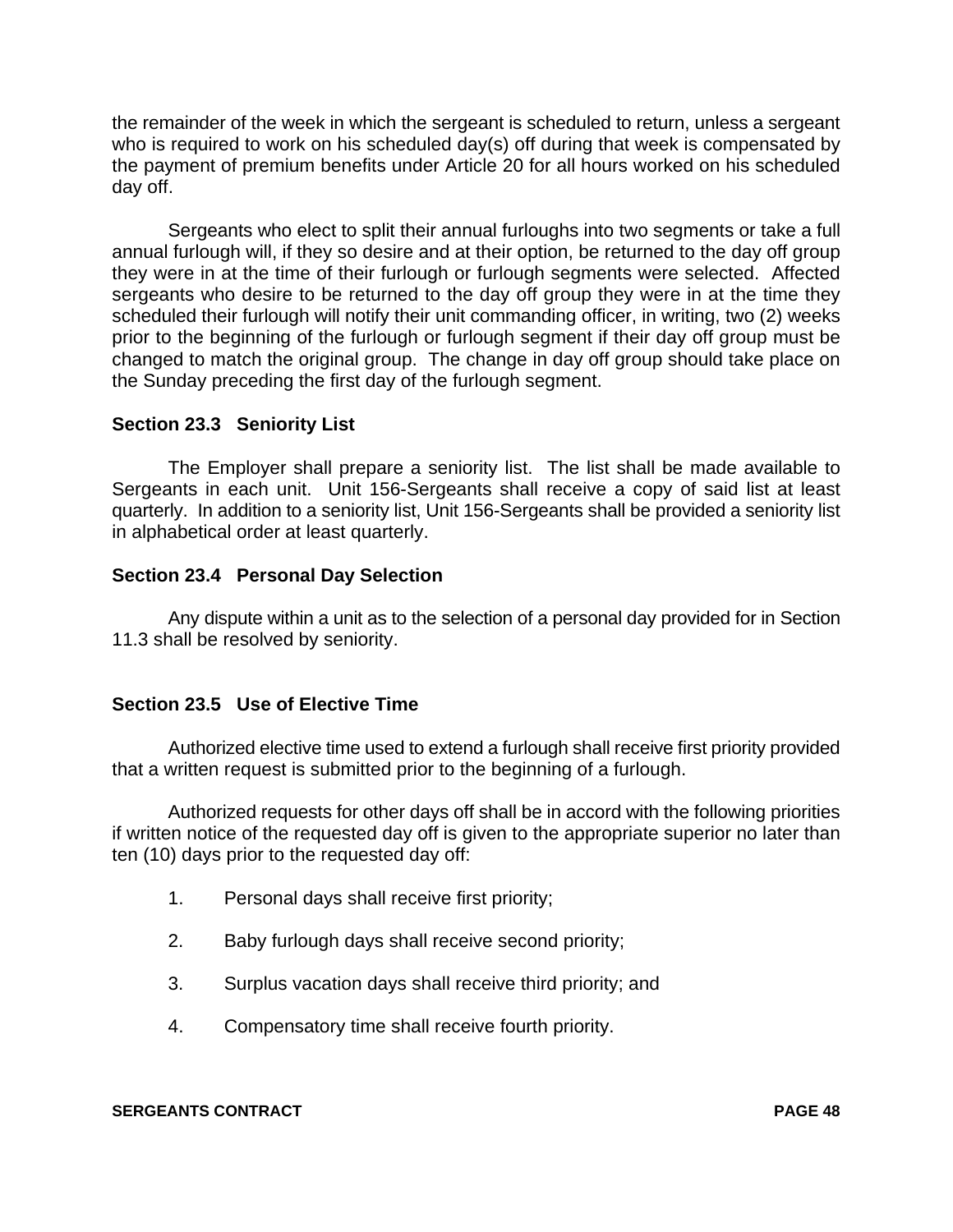Any dispute within a unit as to the selection of a day off shall first be decided by the priority schedule in this section. Any dispute within a unit as to the selection of a day off within the same priority schedule shall be resolved by seniority.

Requests for days off that are submitted less than ten (10) days from the requested day off may only be authorized after all requests submitted ten (10) or more days prior to the requested day have been authorized. Requests submitted less than ten (10) days from the requested day off shall not be subject to this priority schedule or seniority.

# **Section 23.6 Canceled Days Off**

When operational considerations require the cancellation of days off, the following procedure will apply:

The Employer will designate the rank, watch, unit(s) and day off group(s) which will have days off canceled. In those units which have been designated to provide personnel, seniority will be the determinative factor in the selection of officers required to work their regular days off, provided that the officer to be selected possesses the necessary skill or special qualifications to perform the duties required. The Employer shall first seek volunteers on the basis of seniority from among those officers in said unit. If there are insufficient volunteers, the Employer shall select officers on the basis of reverse seniority.

For the purpose of this section, a unit may be defined as a bureau, division, area, district, section, group, watch, tactical, gang tactical, or neighborhood relations unit.

# **Section 23.7 Holiday Assignment**

When operational considerations require that a Sergeant of a unit work on a holiday, as defined in Section 11.1 of this Agreement, the most senior Sergeant will be given the option to work, provided that the holiday is the Sergeant's regular work day and watch and further provided the Sergeant possesses the necessary skill or special qualifications to perform the duties required.

For the purpose of this section, a unit may be defined as a bureau, division, area, district, group, section, watch, tactical, gang tactical, or neighborhood relations unit.

# **ARTICLE 24 EDUCATIONAL REIMBURSEMENT**

Employer agrees to provide tuition reimbursement to Sergeants for extradepartmental education subject to the following conditions: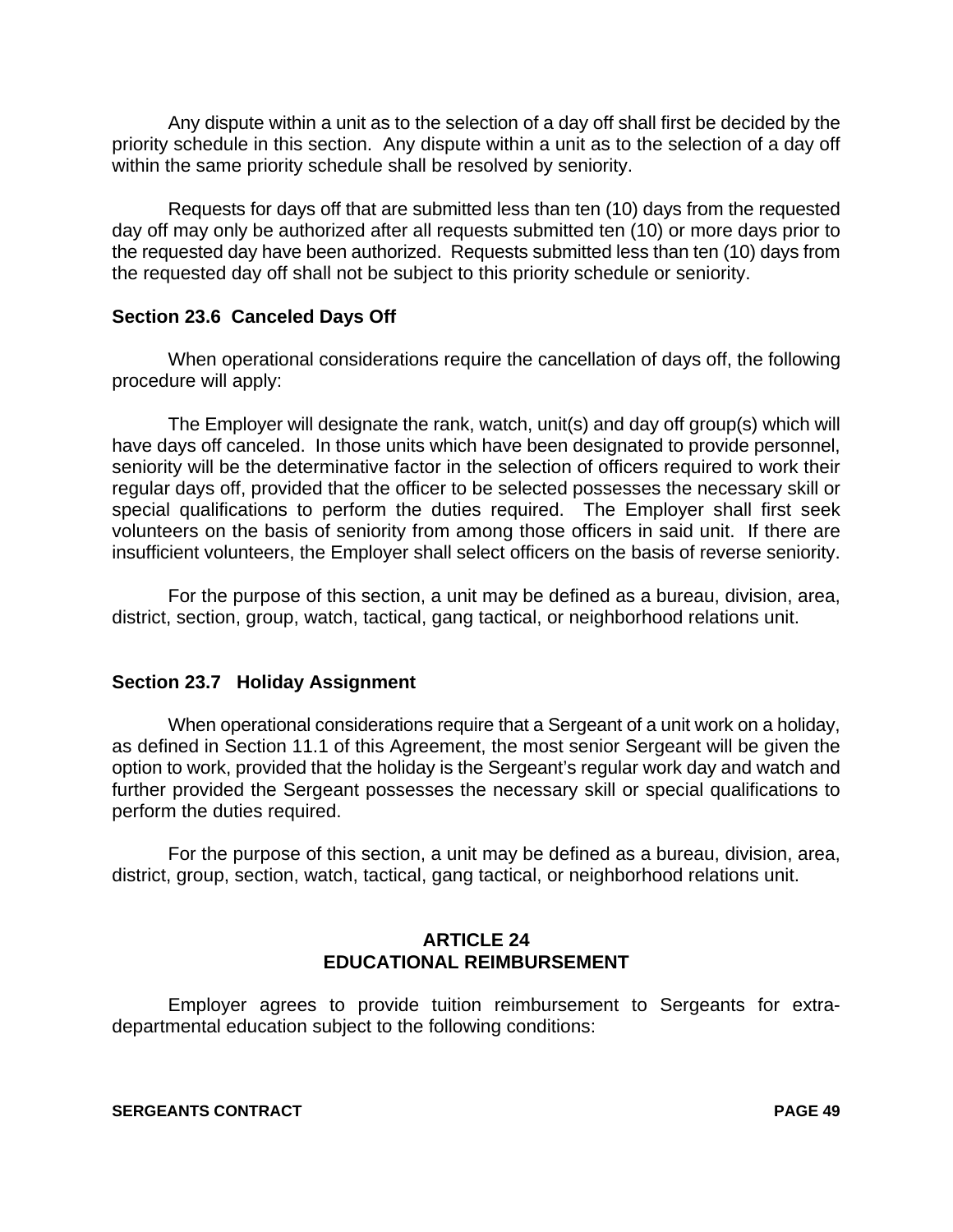A. To be eligible for reimbursement:

1. Each course taken must be job-related or necessary for an undergraduate or graduate degree.

2. Proof of acceptance for a degree program must be presented upon request.

3. Each course taken toward a college or university degree must grant college level credit.

4. Each course must be taken through an accredited college or university.

B. Sergeants must file applications for reimbursement on the appropriate forms no later than thirty (30) days after the beginning of the course of study.

C. Reimbursement will be granted on the following basis:

| $\sim$ 1 | Grade "A"                                                             | 100% |
|----------|-----------------------------------------------------------------------|------|
|          | Grade "B" and any other grades<br>classified by the school as passing | 75 % |

D. Reimbursement may be denied if a Sergeant's work performance is deemed inadequate or if a Sergeant has a record of sustained infractions of Department orders, directives or procedures.

E. Reimbursement will not be granted to the extent:

1. Tuition costs are covered by Veteran's Administration or other funds, or

2. The program in which the Sergeant is enrolled is reimbursable through a federal grant-in-aid program for which the Sergeant is eligible.

F. Reimbursement will be made for a maximum of two (2) courses per school term.

G. Reimbursement will be granted when a Sergeant is required by the Superintendent of Police to attend an educational or training program.

H. In the event a Sergeant commences an undergraduate or graduate degree (including a law degree) program after January 1, 1997 and obtains an undergraduate or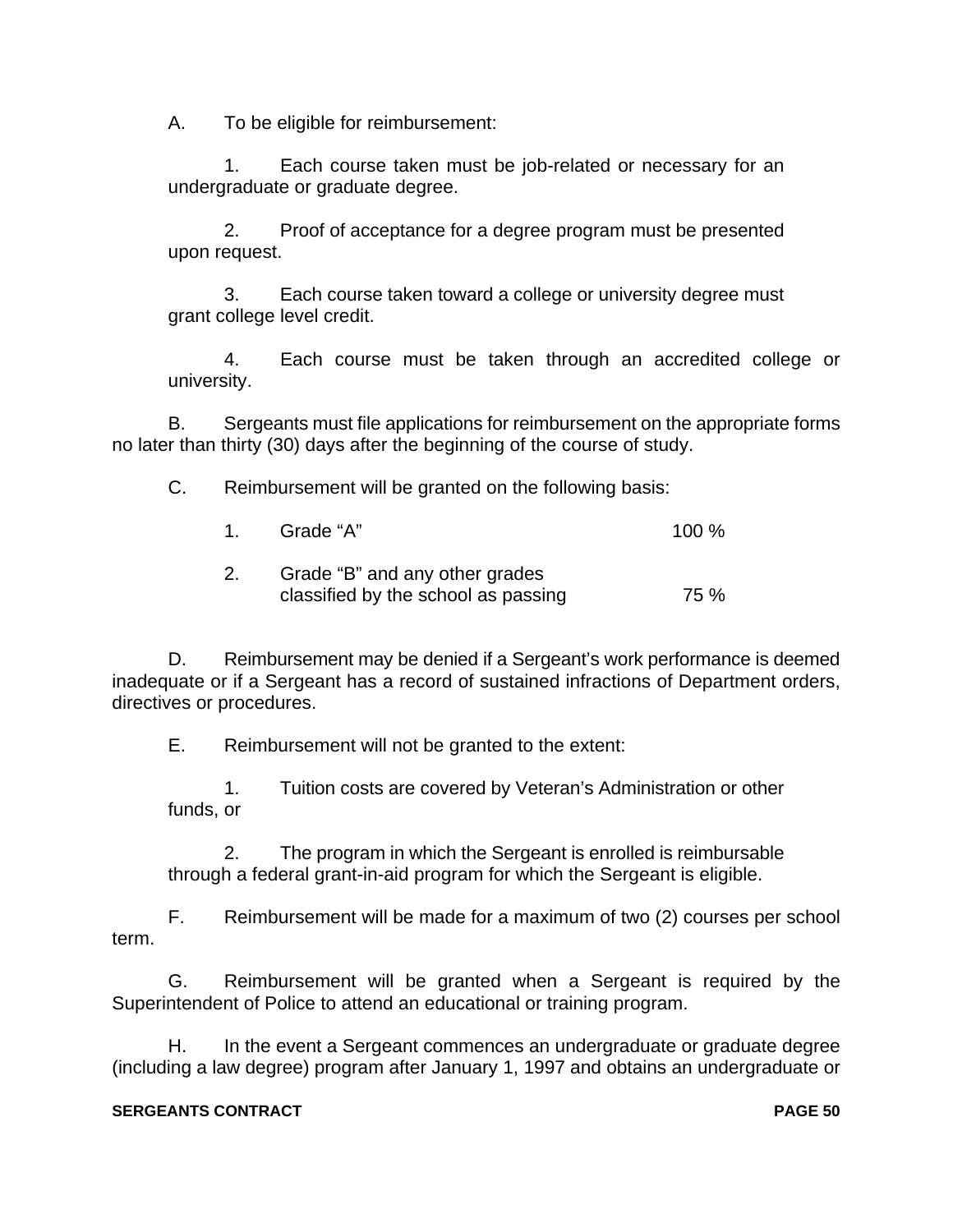graduate degree with the assistance of the tuition reimbursement program, and the Sergeant, within one (1) year of obtaining such degree, voluntarily resigns from the Department, all tuition costs (100%) reimbursed to the Sergeant by the Employer for obtaining such degree shall be repaid to the Employer. If the Sergeant voluntarily resigns after one (1) year but less than two (2) years after obtaining the degree, the Sergeant shall repay one-half (50%) of the tuition reimbursement to the Employer. If the Sergeant does not complete the degree program and voluntarily resigns from the Department, the Sergeant shall repay 100% of all tuition reimbursement received for any course completed within two (2) years of such resignation. Sergeants receiving tuition reimbursement for such degrees shall, as a condition of receiving such reimbursement, execute an appropriate form consistent with this paragraph.

The provision shall not apply to reimbursement under sub-Section G of this Article, nor shall this provision apply to Sergeants who resign from the Department for the purpose of accepting employment within another City of Chicago Department.

# **ARTICLE 24A EDUCATIONAL LEAVES**

Sergeants may be excused without loss of pay to attend a conference, a seminar, a workshop or other function of a similar nature that is intended to (a) improve, maintain or upgrade the individual's certifications, skill and professional ability, and (b) benefit the Department. If a request is denied the Sergeant will be given a reason in writing for the denial.

# **ARTICLE 25 LIFE INSURANCE**

The Employer agrees to provide \$20,000 life insurance benefit at no cost to each Sergeant; and AD&D to be increased to \$2,000 effective January 1, 1999. Sergeants must complete a City of Chicago Group Term Life Insurance enrollment formset including the employee beneficiary section of the formset in order to qualify for coverage in the Basic Group Term Life Plan. The failure of the Sergeant to complete the enrollment formset will result in termination of the Sergeant's Basic Group Term Life Insurance coverage.

The Employer agrees to provide procedures for Sergeants to purchase optional Group Term Life Insurance and Universal Life Insurance in addition to basic Group Term Life Insurance coverage provided above at nominal additional cost to the Sergeant. Sergeants will be permitted to purchase any amount of optional insurance coverage in \$1,000 multiples up to an amount equal to their annual salary rounded up to next multiple of \$1,000. The optional Group Term Life Insurance shall continue to be provided Sergeants at the Employer's then current cost.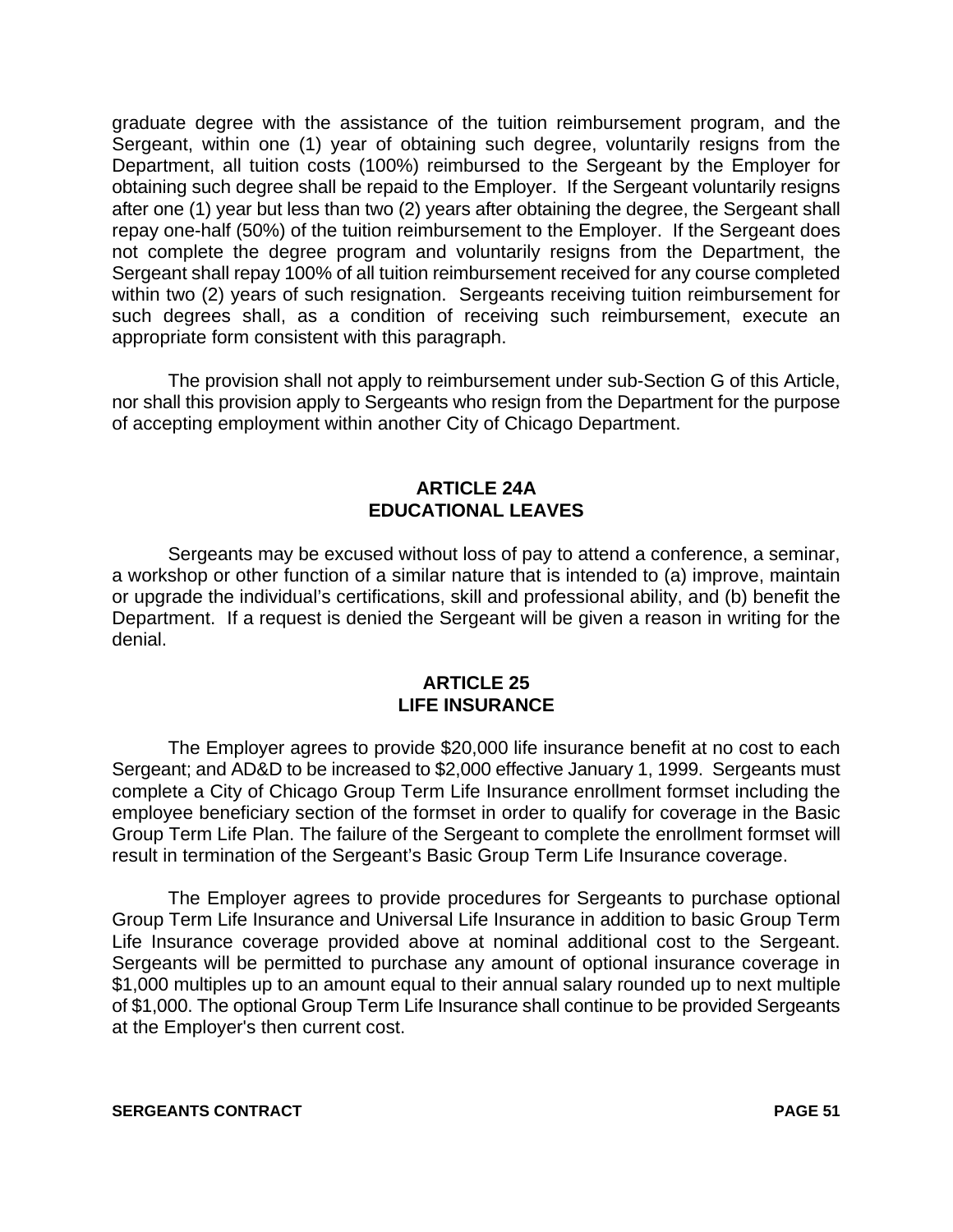# **ARTICLE 25A OPTICAL COVERAGE**

The Employer shall provide all Sergeants and each of their dependents with an optical plan, the cost to be borne by the Employer. Each year, for each Sergeant and for each dependent, the Plan shall provide payment, with no deductible provision, in accord with the following schedule: for optical examination, \$25.00; for corrective lenses, \$15.00 for each lens; or, for bifocal lenses, \$20.00 for each lens: or for trifocal lenses, \$30.00 for each lens; and, when necessary for eyeglass frames, \$30.00 per pair; or, for contact lenses. \$25.00 for each lens.

#### **ARTICLE 25B MEDICAL PROVISIONS**

# **Section 25B.1 — Ambulance Fees**

Sergeants and their eligible dependents will be exempt from fees for emergency medical services performed by the Chicago Fire Department.

# **Section 25B.2 — Labor Management Committee on Health Care**

One representative from Unit 156-Sergeants shall be added to the "Labor Management Committee on Health Care." The Committee shall meet not less than once each calendar quarter.

The purpose of the Committee shall be to monitor the performance of the City's health care plan and to discuss ways to improve plan operation and administration on an on-going basis including such items as:

- the prescription drug plan provider network and the mail order program;
- carve-outs for administrative efficiency and benefit efficiency;
- revisions to the list of providers participating in the hospital PPO;
- revisions to the list of providers participating in the physician PPO.

This Committee is advisory only. It is intended to promote collaboration and discussion over the efficient and cost-effective operation of the benefit plan. It in no way diminishes the right regarding the benefit plan contained in any collective bargaining agreement nor does it in any way diminish the responsibilities, rights and prerogatives of the City regarding the administration of the plan.

The size and composition of this Committee may be increased upon agreement of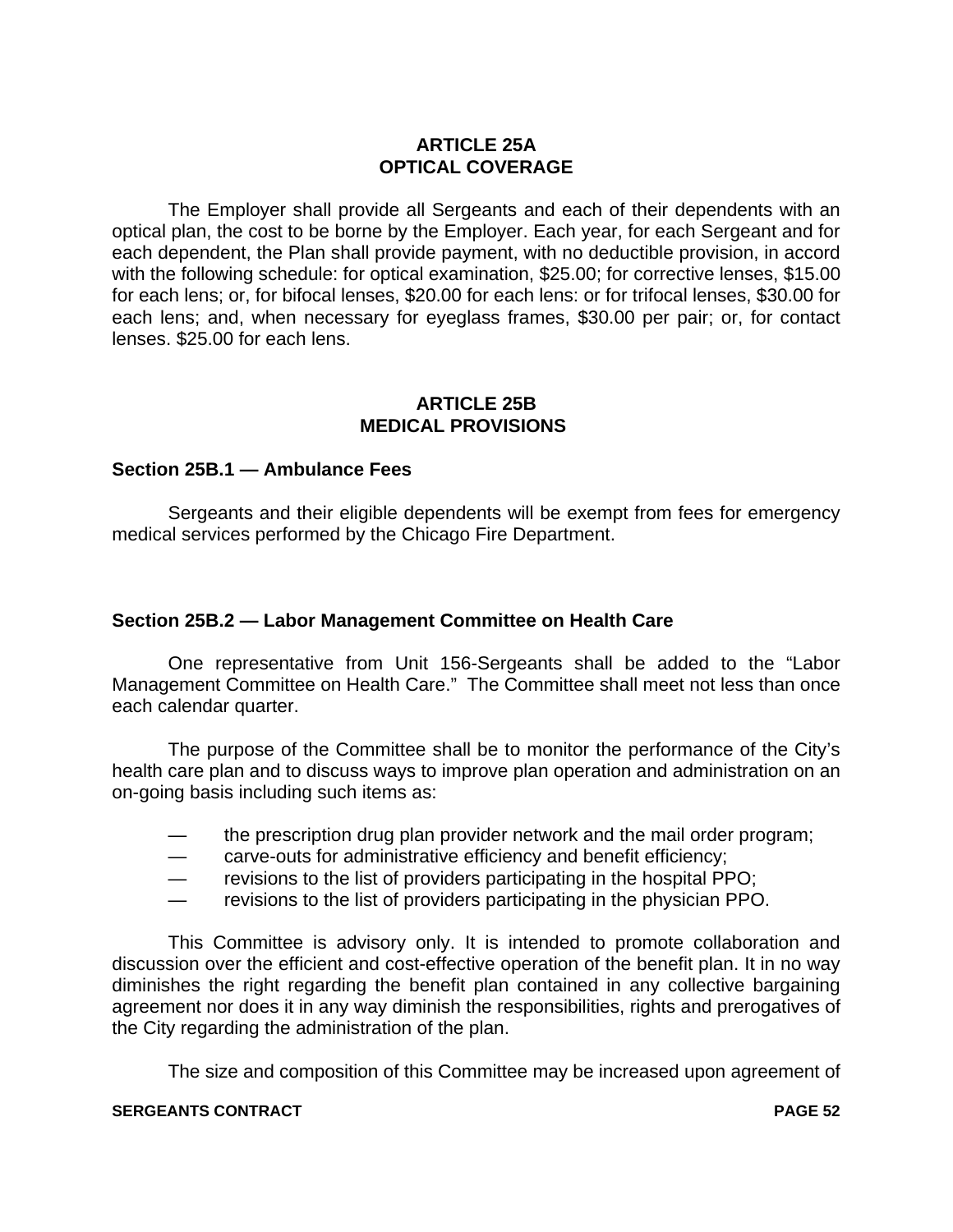the parties.

# **ARTICLE 26 WAGES**

# **Section 26.1 Salary Schedule**

A. During the term of this Agreement, the Sergeants covered by this Agreement shall receive the following percentage increases in the base wages (or basic salary) subject to the provisions of Section 26.1.B. below, whichever is greater:

> Effective January 1, 1999 - 2.25% increase Effective July 1, 1999 - 1.0 % increase Effective January 1, 2000 - 1.5% increase Effective January 1, 2001 - 1.5% increase Effective January 1, 2002 - 1.5% increase Effective January 1, 2003 - 1.5% increase

B. During the term of this Agreement, should the bargaining unit of sworn police officers currently represented by Lodge 7 of the F.O.P. or the Fire Lieutenants currently represented by Local 2 of the I.A.F.F., receive a percentage base wage increase in excess of that received by the Sergeants as set forth in A. above or improvements in step schedules (other than when a particular job function has been re-classified), the City shall grant Sergeants Unit 156 bargaining unit members increases equivalent to those granted to such other bargaining unit(s) over the same time period.

# **Section 26.2 Quarterly Differential**

A. Sergeants shall be paid pursuant to the Quarterly Differential Schedule attached hereto and made a part hereof (Appendix M).

B. Effective January 1, 1999 and subsequent years, the quarterly differential shall be increased by the same percent increase as the base salary.

# **Section 26.3 Work Out-of-Grade**

Any Sergeant covered by this Agreement who is directed to perform substantially all of the duties and assumes substantially all the responsibilities of a Lieutenant (D-4), shall be paid at the D-4 rate for the hours worked as the D-4.

# **Section 26.4 Payment of Wages**

Except for delays caused by payroll changes, data processing or other breakdowns,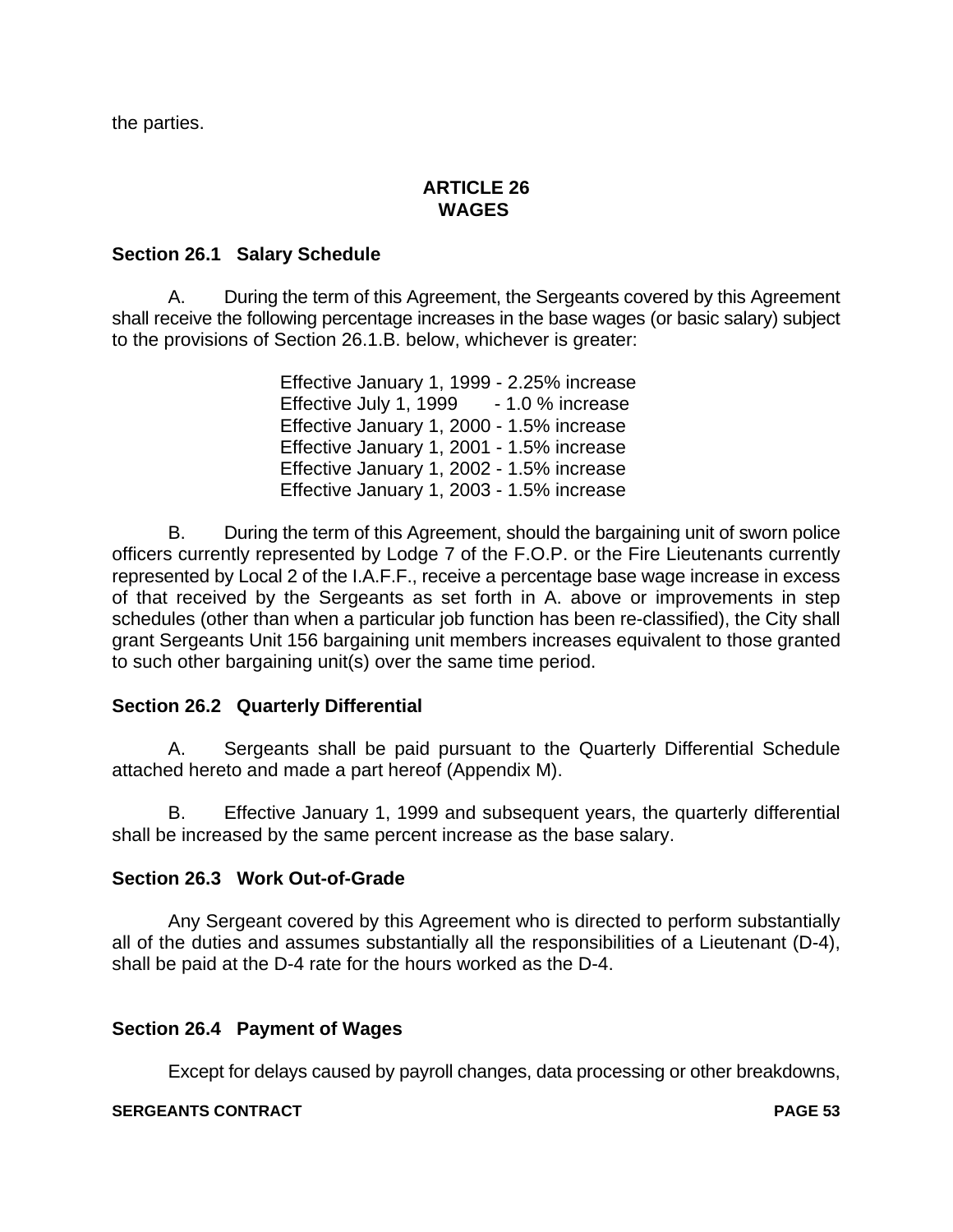or other causes outside the Employer's control, the Employer shall continue its practice with regard to the payment of wages, which generally is: (1) payment of wages provided herein shall be due and payable to a Sergeant no later than the  $1<sup>st</sup>$  and  $16<sup>th</sup>$  of each month, and (2) holiday premium pay shall be due and payable to the Sergeant no later than the  $22<sup>nd</sup>$  day of the month following the month in which the holiday premium was earned, (3) other premium pay shall be payable to the Sergeant no later than the last day of the period following the period in which the premium work was performed. The Employer shall not change pay days except after notice to, and, if requested by Unit 156-Sergeants, negotiating with Unit 156-Sergeants. "Negotiating" for the purpose of this Section, shall mean as it is defined in Section 8(d) of the National Labor Relations Act.

# **Section 26.5 Payment of Time**

A Sergeant covered by this Agreement who resigns or dies, shall be entitled to and shall be paid for all unused compensatory time accumulated by said Sergeant including furlough time, baby furlough days, and personal days. A Sergeant who is separated for cause shall be entitled to receive only unused compensatory time accumulated as a result of earned overtime for hours worked in excess of 171 per 28-day period.

# **ARTICLE 27 RESIDENCY**

All Sergeants covered by this Agreement shall be actual residents of the City of Chicago.

# **ARTICLE 28 DURATION, ENFORCEMENT AND DISPUTE RESOLUTION**

#### **Section 28.1 Term of Agreement**

This Agreement shall be effective from January 1, 1999 and shall remain in full force and effect until June 30, 2003. It shall continue in effect from year to year thereafter unless notice of termination is given, in writing, by certified mail, by either party no earlier than February 1, 2003 and no later than March 1, 2003. The notices referred to shall be considered to have been given as of the date shown on the postmark. Written notice may be tendered in person, in which case the date of notice shall be the written date of receipt. It is mutually agreed that the Articles and Sections shall constitute the Agreement between the parties for the period defined in this Section.

# **Section 28.2 Continuing Effect**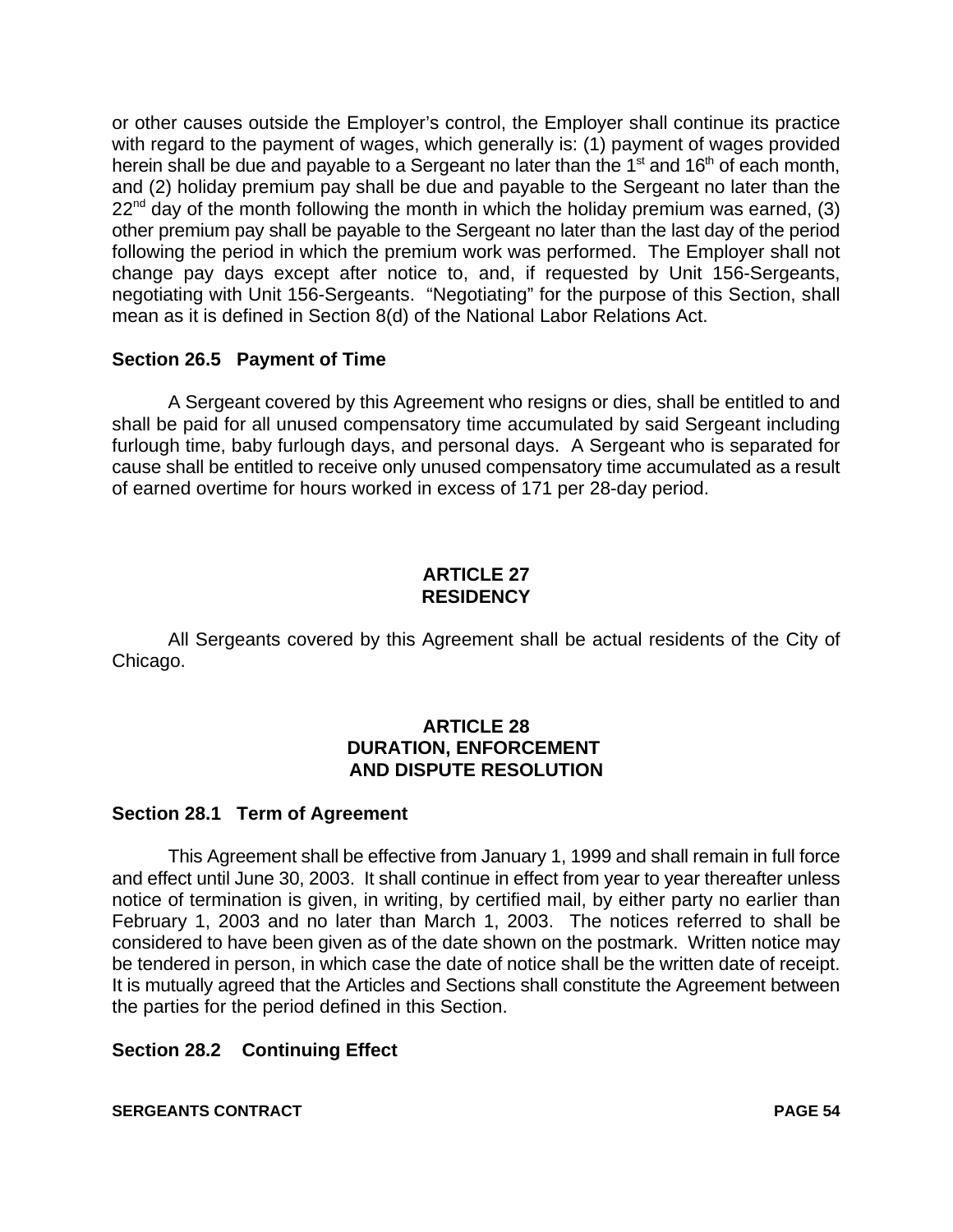Notwithstanding any provision of this Article or Agreement to the contrary, this Agreement shall remain in full force and effect after any expiration date while negotiations or Resolution of Impasse Procedure are continuing for a new Agreement or part thereof between the parties.

# **Section 28.3 Impasse Resolution, Ratification and Enactment**

A. If the parties reach a complete agreement as to the items for negotiation at the end of any negotiating period, the following procedure shall apply:

- 1. The Agreement will first be presented to the Unit 156- Sergeants' membership with the recommendation of the Executive Board for ratification.
- 2. Within ten (10) days after such ratification by the Unit 156- Sergeants' membership, the Agreement will be submitted to the City Council of the City of Chicago, with the Superintendent of Police and the Mayor's recommendation for ratification and concurrent adoption in ordinance form pursuant to the City's Home Rule authority. The Employer and the Unit 156- Sergeants shall cooperate to secure this legislative approval.
- 3. In the event the City Council should reject the recommended Agreement, the parties shall meet again within ten (10) days of the Council's vote to discuss the reasons for the Council's rejection and to determine whether any modifications can be made to deal with the problems; but either party may thereafter invoke arbitration in accordance with Section 28.3.B. of this Article upon ten (10) days' written notice to the other party.

For purposes of this Article, rejection by the City Council means affirmative rejection by a three-fifths (3/5) vote of the members of the City Council within thirty (30) days of the date the contract is submitted to it.

B. If complete agreement is not reached between the parties as to the items for negotiation at the end of any negotiating period, the following procedure shall apply:

- 1. In the event that disputed items cannot be resolved during the negotiation period, all disputed items shall be referred to a three person arbitration Board, one member to be selected by each of the parties and the third member to be jointly agreed upon by the parties.
- 2. A Dispute Resolution Board shall be convened and shall be composed of three persons: one appointed by the Employer,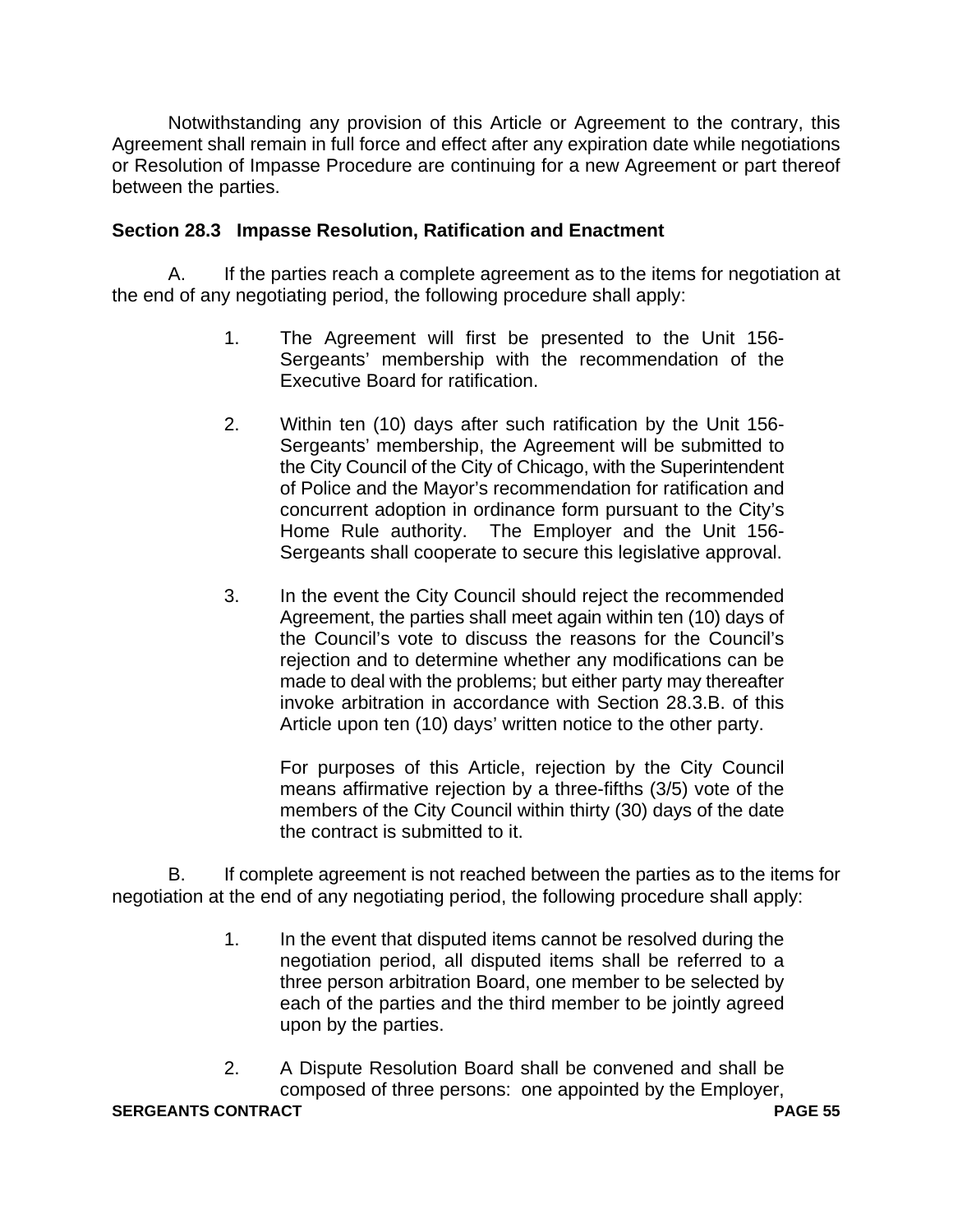one appointed by the Unit 156-Sergeants and one impartial member to be mutually selected and agreed upon by the Employer and the Unit 156-Sergeants. If, after a period of five (5) days from the date of the appointment of the two representatives of the parties, the remaining Board member has not been selected or otherwise agreed upon, then either representative may request the American Arbitration Association, or its successor in function, to furnish a list of seven members of said service from which the remaining Board member shall be selected. The Association shall be advised that the eligibility for names to be placed upon the list shall include the following: membership in the National Academy of Arbitrators; at least five (5) years' experience in labor relations dispute resolutions in either the private or public sector; United States citizenship; and a commitment by any such individual that, if appointed or selected, said individual agrees to comply with the time limits set forth in sub-section 28.3.B.5, below. Upon mutual written agreement of the Employer and the Unit 156-Sergeants, the parties' right to appoint any Board members other than the impartial member may be mutually waived.

- 3. The list shall be immediately published and the representative appointed by the Employer shall, within five (5) days after publication of said list, eliminate three (3) names from the list. Within two (2) days after such elimination, the representative appointed by the PBPA shall eliminate three (3) names from the list. The remaining individual, plus the individual appointed by the Employer and the individual appointed by the Unit 156- Sergeants, shall compose the Dispute Resolution Board.
- 4. The member of the Dispute Resolution Board selected, pursuant to sub-section 28.3.B.3 above, shall act as Chairman. He/she shall be an impartial, competent and reputable individual and shall be administered and subscribe to the constitutional oath or affirmation of office. The Employer and the Unit 156-Sergeants shall each pay half of the fees and expenses of the impartial member.
- 5. The Chairman shall have the authority to convene and adjourn proceedings, administer oaths, compel testimony and/or documents, and employ such clerical or research assistance as in his/her judgment and discretion are deemed warranted. He/she shall convene proceedings on the issues presented to the Dispute Resolution Board within ten (10) days after his/her appointment and/or selection; and the Board shall make its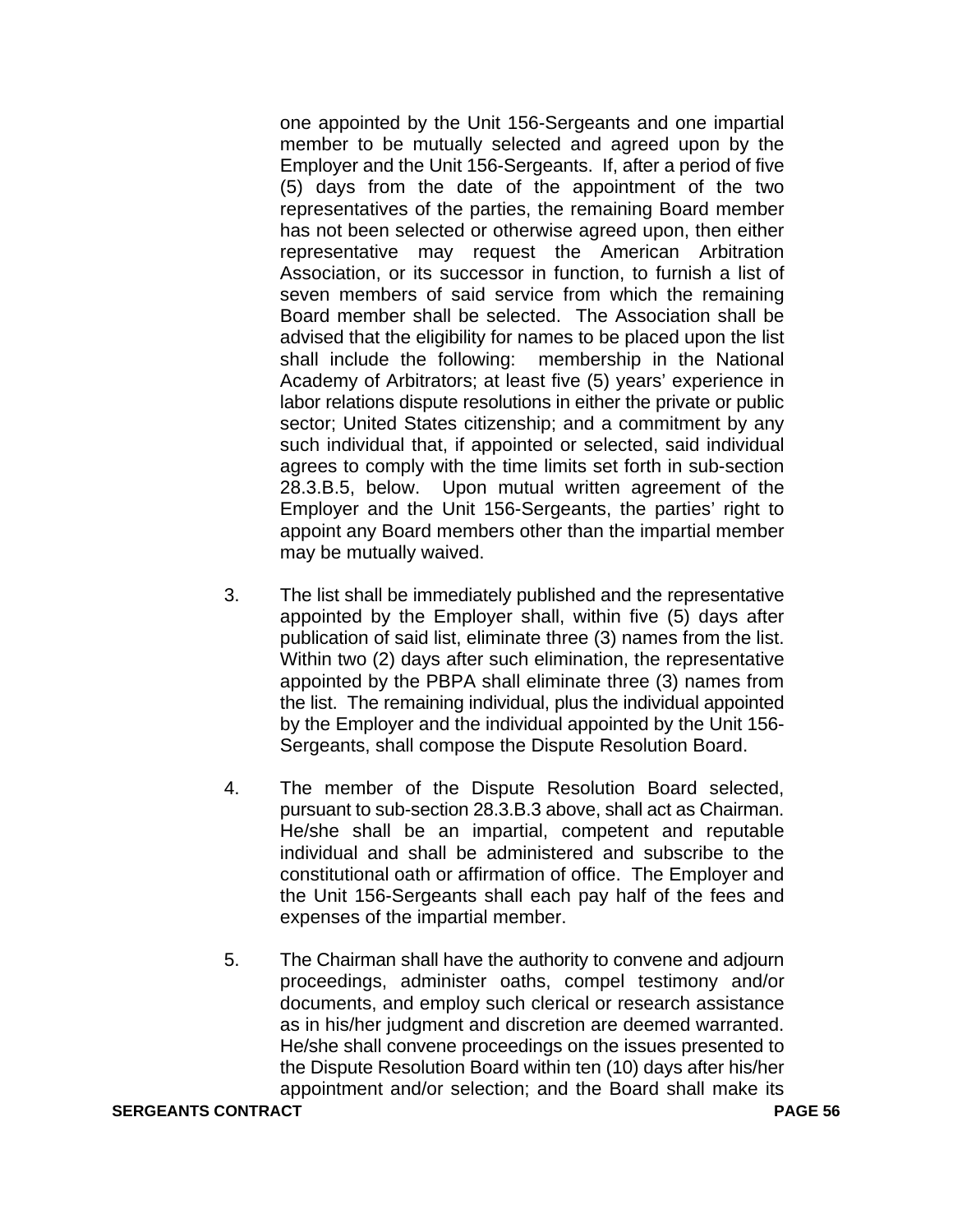determination within thirty (30) days after it has convened. The time limits set forth herein may be extended only upon written mutual agreement of both the Board member appointed by the Unit 156-Sergeants and the Board member appointed by the Employer.

- 6. The Employer and the Unit 156-Sergeants shall attempt to agree upon a written statement of the issue or issues to be presented to the Board. In lieu of, or in addition to, such mutual statement of issues, each party may also present its own list or statement of issues, provided only that any such issue not mutually agreed upon shall have been an issue previously the subject of negotiations or presentation at negotiations. During the course of proceedings, the Chairman of the Board shall have the authority as necessary to maintain decorum and order and may direct, (absent mutual agreement) the order of procedure; the rules of evidence or procedure in any court shall not apply or be binding. The actual proceedings shall not be open to the public and the parties understand and agree that the provisions of 5 ILCS 120/1 et seq. are not applicable. If, in the opinion of the impartial member of the Board, it would be appropriate to meet with either the Employer or Unit 156- Sergeants for mediation or conciliation functions, the Board may do so, provided only that notice of such meetings shall be communicated to the other party.
- 7. The compensation, if any, of the representatives appointed by the Unit 156-Sergeants shall be paid by Unit 156-Sergeants. The compensation of the representative appointed by the Employer shall be paid by the Employer.
- 8. The terms decided upon by the Board shall be included in an agreement to be submitted to the City Council for adoption. The terms of this Agreement shall continue to bind both parties hereto during all negotiations and impasse resolution procedures.
- 9. If the City Council should reject the arbitrated agreement, the parties shall meet again within ten (10) days of the Council's vote to discuss the reasons for the Council's rejection and to determine whether any modifications can be made to deal with the problems; but either party may thereafter terminate this Agreement upon ten (10) days' written notice to the other.
- 10. There shall be no implementation of any provisions of a successor agreement without Council ratification and adoption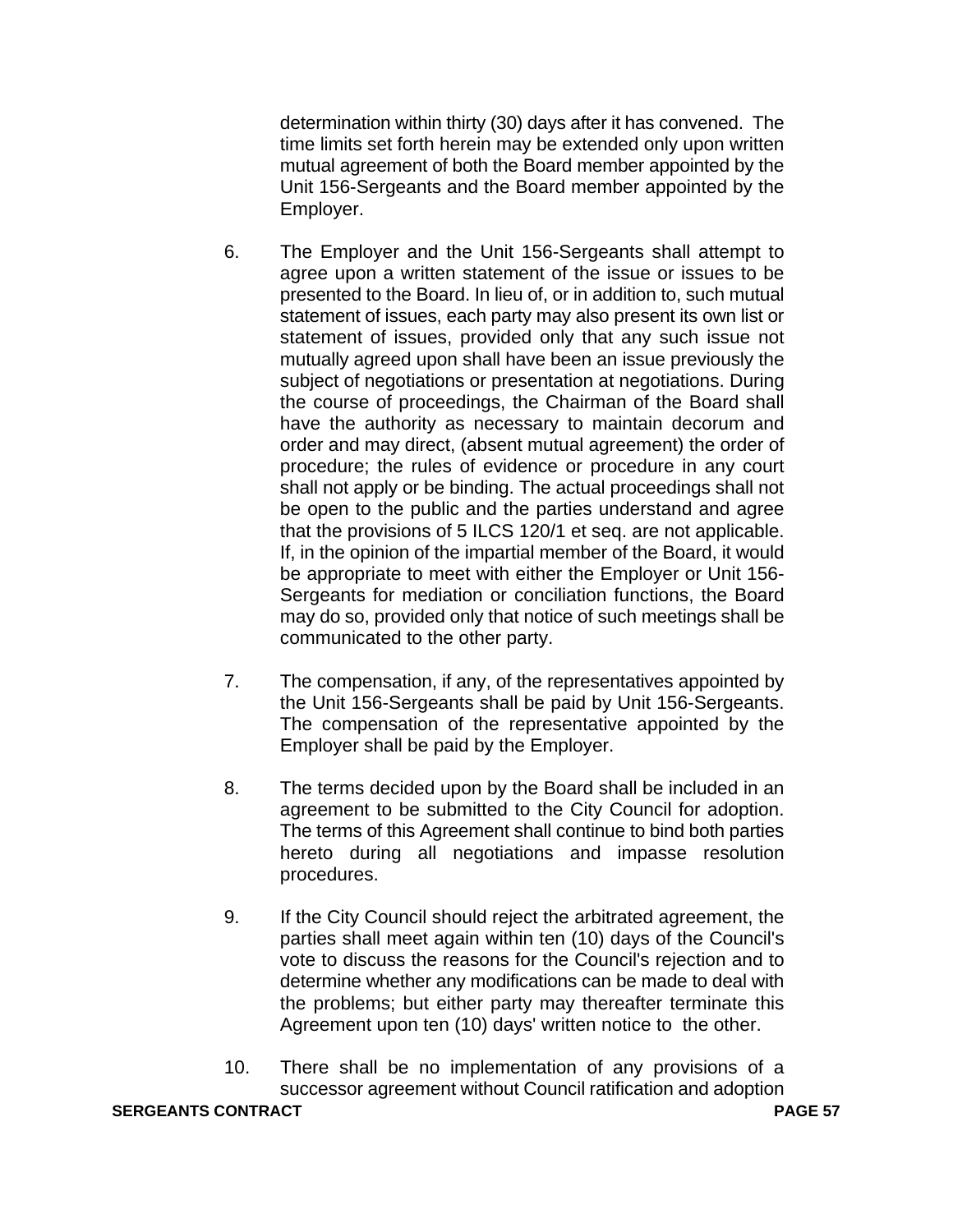in ordinance form of the agreement; except, however, that the terms of this Agreement shall remain in full force and effective until a successor agreement is adopted in ordinance form or this Agreement is terminated pursuant to sub-paragraph 28.3.B.9.

11. As permitted by 5 ILCS 315/14(p), the impasse resolution procedure set forth herein above shall govern in lieu of the statutory impasse resolution procedure provided under 5 ILCS 315/14, except that the following portions of said 315/14 shall nevertheless apply: Sub-sections (h), (i), (k) and (m). **ARTICLE 29**

# **BABY FURLOUGH DAYS**

# **Section 29.1 Number of Baby Furlough Days**

Sergeants with the following years of service as determined by the Sergeant's continuous service date shall receive the following number of Baby Furlough Days (BFD) (eight (8) hours for each BFD) for each calendar year:

| <b>Years of Service</b> | <b>Baby Furlough Days</b> |  |
|-------------------------|---------------------------|--|
| 15 or more              | 6                         |  |
| 10 but less than 15     | 5                         |  |
| 5 but less than 10      |                           |  |

# **Section 29.2 Carryover of Baby Furlough Days**

A Sergeant's BFD shall be granted pursuant to and in accordance with the provisions of this Agreement and with the Department's policy of granting elective time off, except if a Sergeant elects not to use or is denied use of all his/her BFDs in a calendar year, the Sergeant may, at the Sergeant's option, carry over up to four (4) BFDs for use as days off in the next year.

# **Section 29.3 Compensation for Unused Baby Furlough Days**

Any BFD not used in a calendar year shall be paid to the eligible Sergeant in the following calendar year, except as provided for in Section 29.2 above. Payment shall be based upon the salary schedule in effect at the time of payment. Payment shall be made by April 1 for BFD's not used in the preceding calendar year.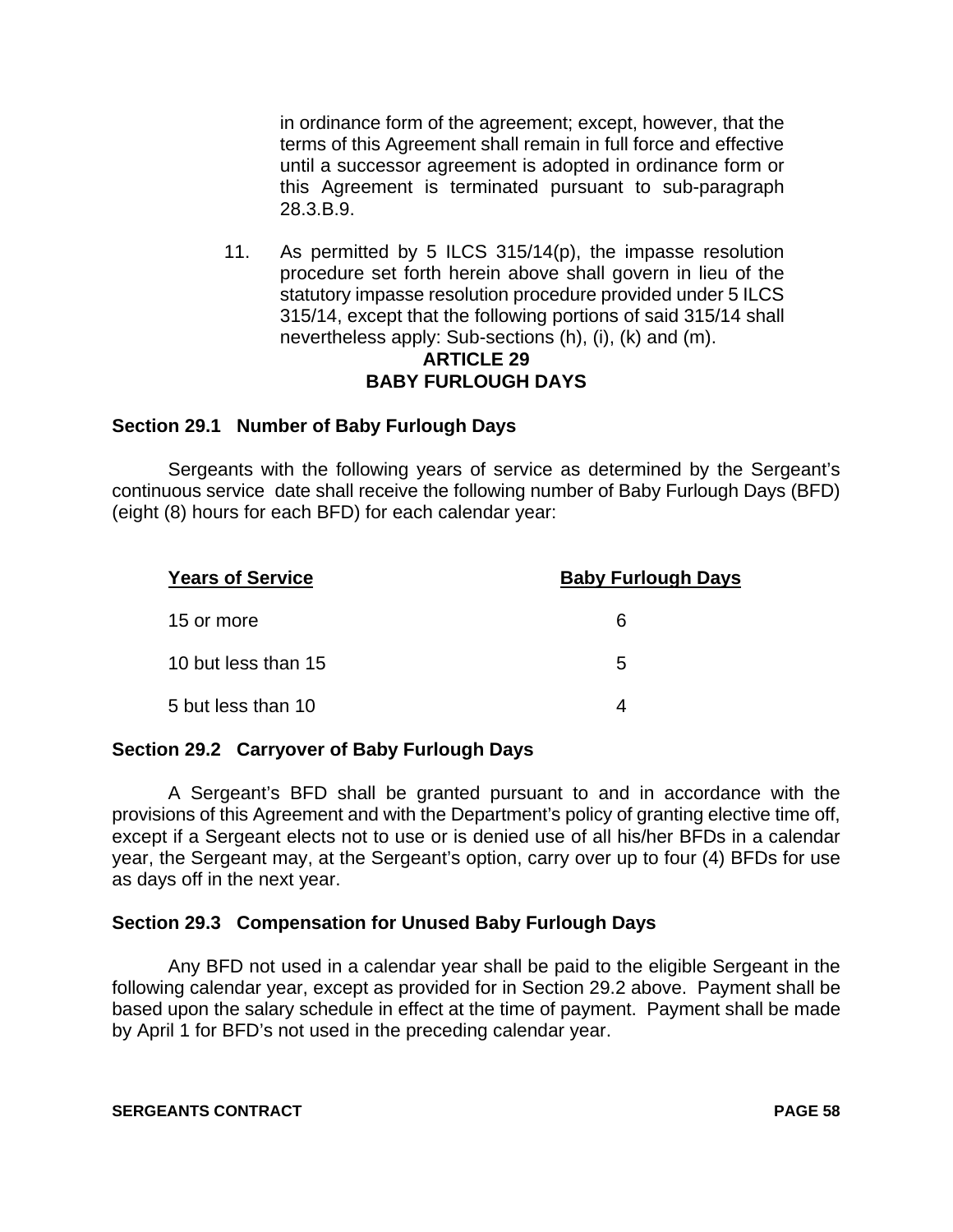# **ARTICLE 29A FURLOUGHS**

# **Section 29A.1 Annual Furlough**

Furlough shall be granted to Sergeants for each calendar year of this Agreement.

# **Section 29A.2 Furlough Days**

Effective January 1, 1999 and thereafter, Sergeants with the following years of service shall receive the following number of furlough (vacation) days:

#### **Years of Service Furlough Days**

5 but less than 10 years 24 Straight Days

10 years or more 25 Working Days

#### **Section 29A.3 Furlough Selection**

Furlough shall be selected in accordance with this Agreement subject to operational needs, and approved individual furlough days may be taken by the requesting Sergeant at the discretion of the Department.

#### **Section 29A.4 Furlough Extension**

Consistent with operational needs and department directives, furlough may be extended by the use of elective time at the request of a Sergeant with the approval of the Department.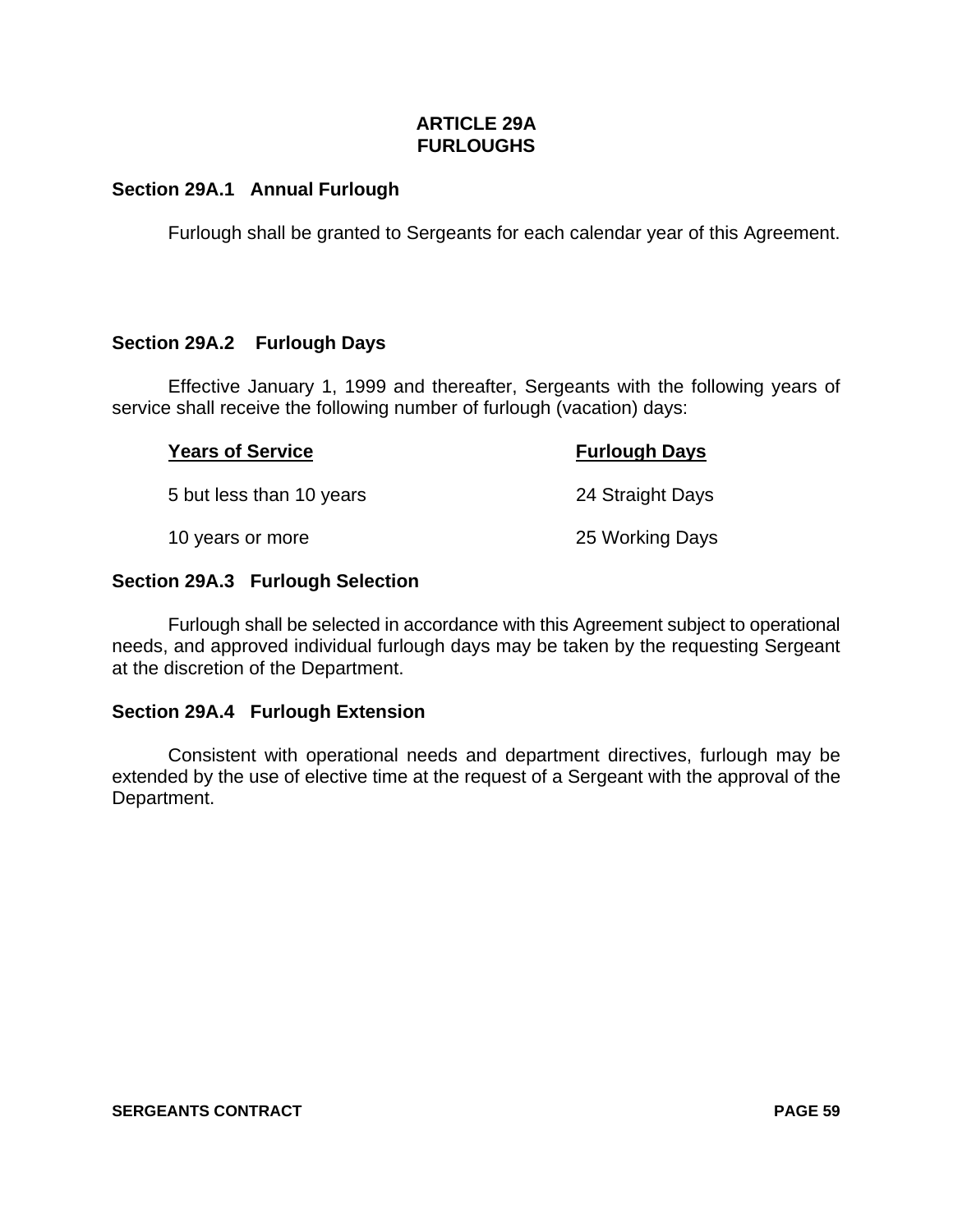# **ARTICLE 30 LEAVES**

# **Section 30.1 Personal Leave**

Applications for personal leaves of absence shall be governed by the applicable provisions of the City of Chicago Personnel Rules, provided that Unit 156 shall be promptly notified of all personal leaves of absence and extensions thereof taken by Sergeants covered by this Agreement, provided that no benefit regarding personal leaves of absence now enjoyed shall be diminished, modified or eliminated unless otherwise provided for in this Agreement.

# **Section 30.2 Military Leave**

Any Sergeant who is a member of a reserve force or a national guard of the United States or of the State of Illinois, and who is ordered by appropriate authorities to attend a training program or to perform other duties under the supervision of the United States or the State of Illinois, shall be granted paid leave of absence during the period of such activity, not to exceed fourteen (14) calendar days in any calendar year, in the case of a member of a reserve force, and not to exceed fifteen (15) calendar days in the case of the National Guard. Sergeants hired after January 1, 1997 shall deposit their military pay with the City Comptroller for all days compensated by the City of Chicago.

#### **Section 30.3 Family Medical Leave Act**

Sergeants who have worked 1,250 hours in the preceding 12-month period shall thereafter be entitled to Family Medical Leave (12) work weeks during any (12) months for the following reasons:

- 1. For the birth of a Sergeant's child and to care for the newborn child;
- 2. For the placement with the Sergeant of a child for adoption or foster care;
- 3. To care for the Sergeant's spouse, child or parent with a serious health condition;
- 4. Due to a serious health condition affecting the Sergeant.

Such leave shall be without pay unless the Sergeant elects to use accrued paid leave for which the Sergeant is eligible. Paid leave shall be concurrent with, and not in addition to, FMLA leave. During any leave taken under this Article, the Sergeant's health care coverage shall be maintained as if the Sergeant were working.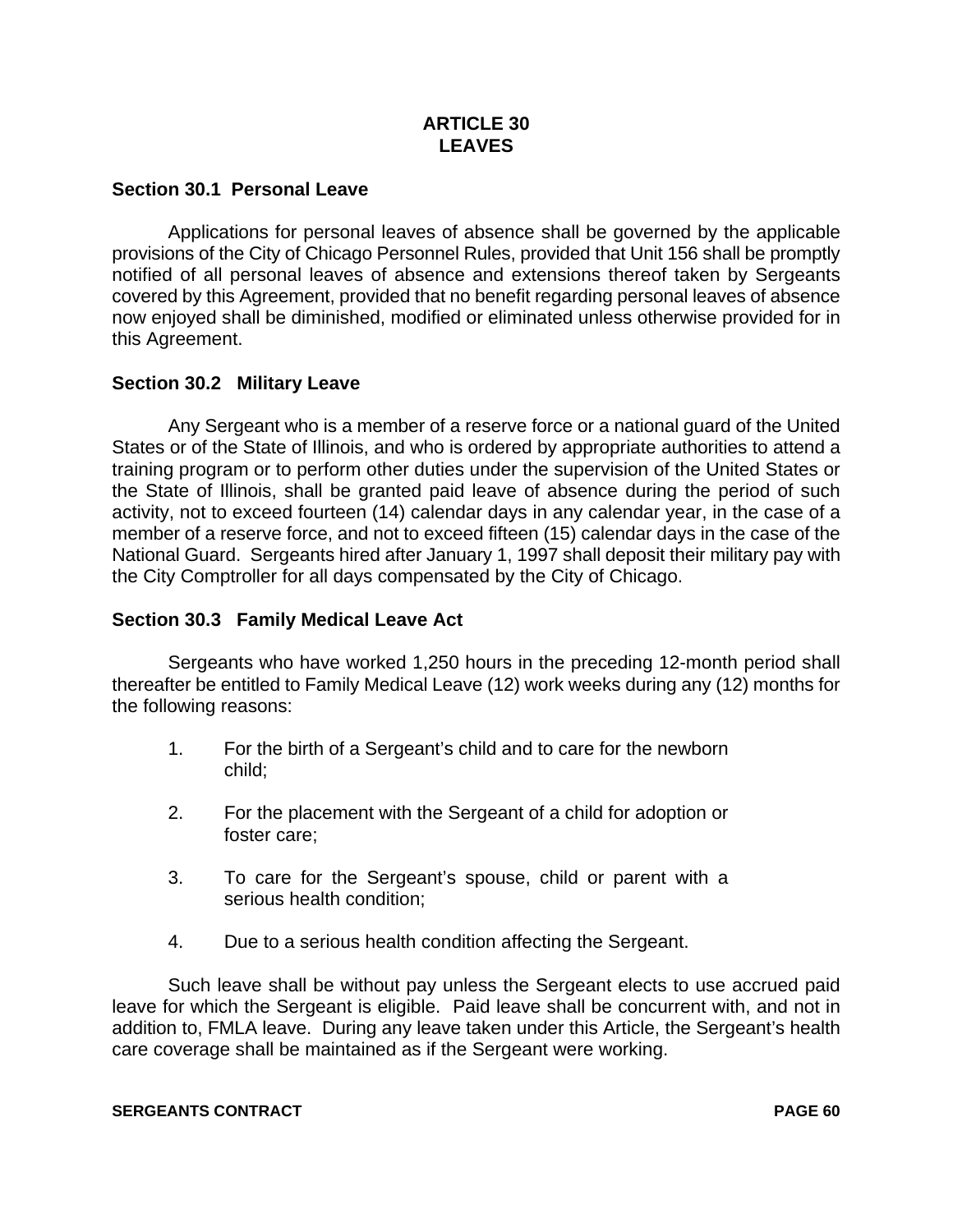Seniority shall accrue during FMLA leave; the Employer shall continue to make its contribution and the Sergeant shall continue to make his/her health care contributions.

Any Sergeant desiring to take leave under this Section shall provide reasonable advance notice to the Employer on a form provided by the Employer, which form shall be approved by Unit 156. Reasonable advance notice shall not be less than ten (10) days; and where advance notice cannot be made, the Sergeant shall provide notice within 48 hours after the Sergeant is able to do so. Failure to provide the notice provided for in this Section shall not affect the validity of the leave if the Employer had actual notice. Sergeants shall have the right to return to his/her regular assignment and locations.

Except as specifically provided in this Agreement, the provisions of the Family Medical Leave Act, including the rules and regulations and the policies and procedures of the Employer in effect as of the date of this Agreement for FMLA leave shall be applicable to FMLA leave.

# **ARTICLE 31 UNIT BENEFITS**

# **Section 31.1 Information Exchange**

A. The Department will provide Unit 156-Sergeants with a copy of all General Orders, Department Special Orders, Department Notices, Bureau of Operational Services Special Orders and Patrol Division Special Orders, and all facsimile messages relating to or amending the aforementioned.

B. The Department's daily compendium of news clippings and press releases prepared by News Affairs will be made available to Unit 156-Sergeants through the interdepartmental mail service.

C. The Department will provide Unit 156-Sergeants with a copy of a quarterly listing of Unit 156-Sergeants indicating the name and current star number, unit of assignment, unit of detail, payroll code, seniority and continuous service dates, home address, zip code, and telephone number of each listed Sergeant.

D. The Department will provide Unit 156-Sergeants with a copy of a monthly listing of Sergeants in Alpha and Unit Sequence.

E. The Department will provide Unit 156-Sergeants with a copy of all Series A and Series B Personnel Orders.

F. The Department will provide Unit 156-Sergeants with a copy of the Sworn Separation Report.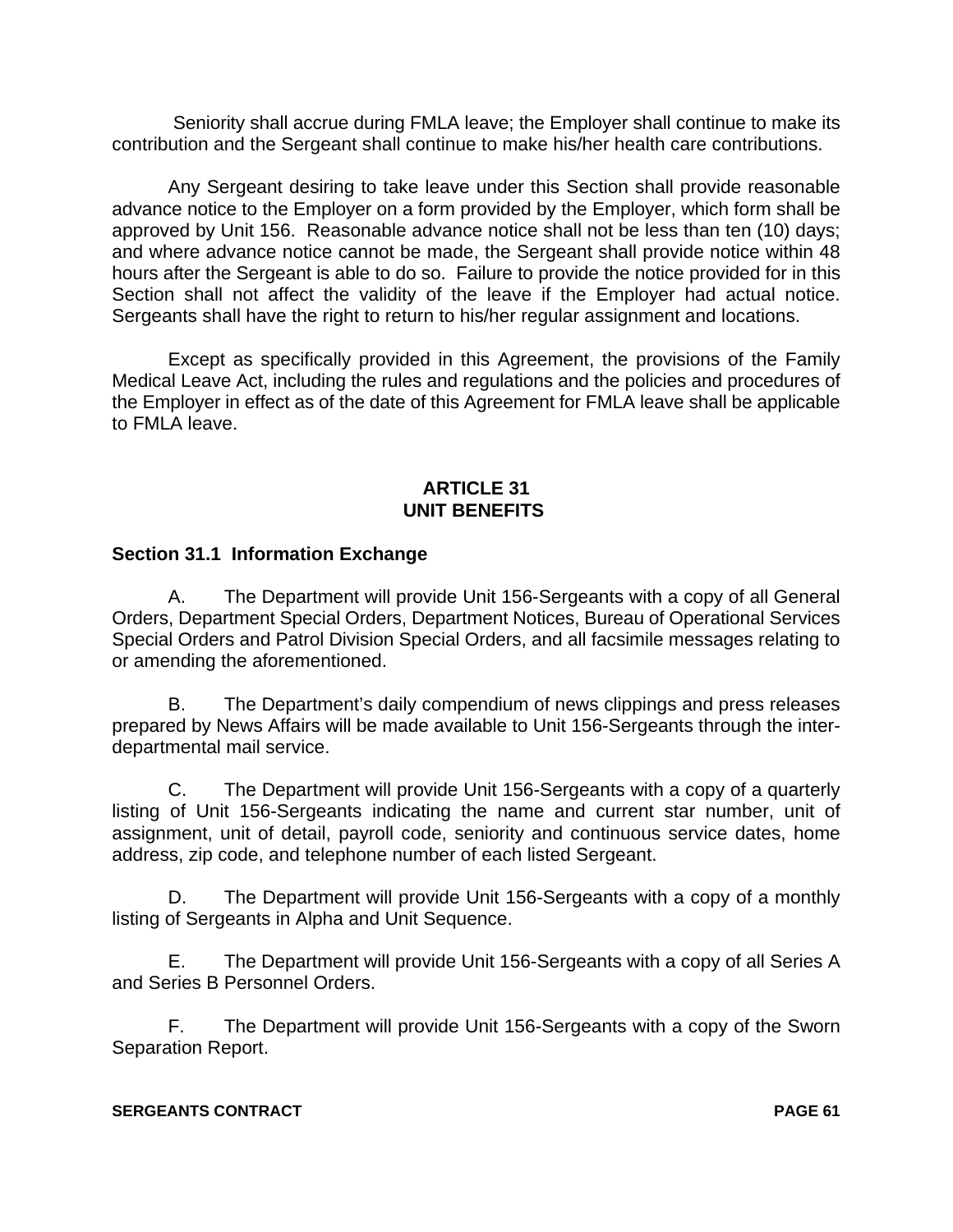# **Section 31.2 Registration of Firearms**

The City/Employer agrees not to charge or otherwise assess active Sergeants any registration fee(s) for firearms which are duty-related. While the Sergeant is on active duty, the City/Employer further agrees that such firearms need only be registered once.

### **Section 31.3 Lockers**

The Employer will attempt to provide each Sergeant with a Department locker at his/her unit of assignment, subject to the rules and regulations of the Department with respect to such use. Sergeants shall have a priority in locker assignments over subordinate ranks. This Section may not be grieved beyond Step 2.

#### **Section 31.4 Maintenance of Benefits**

The Employer agrees that the following benefits enjoyed by Sergeants covered by this Agreement will be maintained for the duration of the Agreement and shall not be diminished, modified or eliminated during the term of the Agreement unless otherwise provided for in this Agreement:

- a. Sergeants will continue to receive the one-half  $(\frac{1}{2})$  hour per day rank credit which they currently receive.
- b. Sergeants will continue to receive the Quarterly Differential check which they currently receive.
- c. Educational benefits
- d. Sickness in family time
- e. Change of uniforms at District
- f. Use of department mailboxes where provided
- g. Use of gymnasium facilities during off-duty hours
- h. Physical examinations
- i. Furloughs and compensatory (baby) furloughs
- j. Marriage leave
- k. Utilization of compensatory time earned in partial tour or full tour segments consistent with operational needs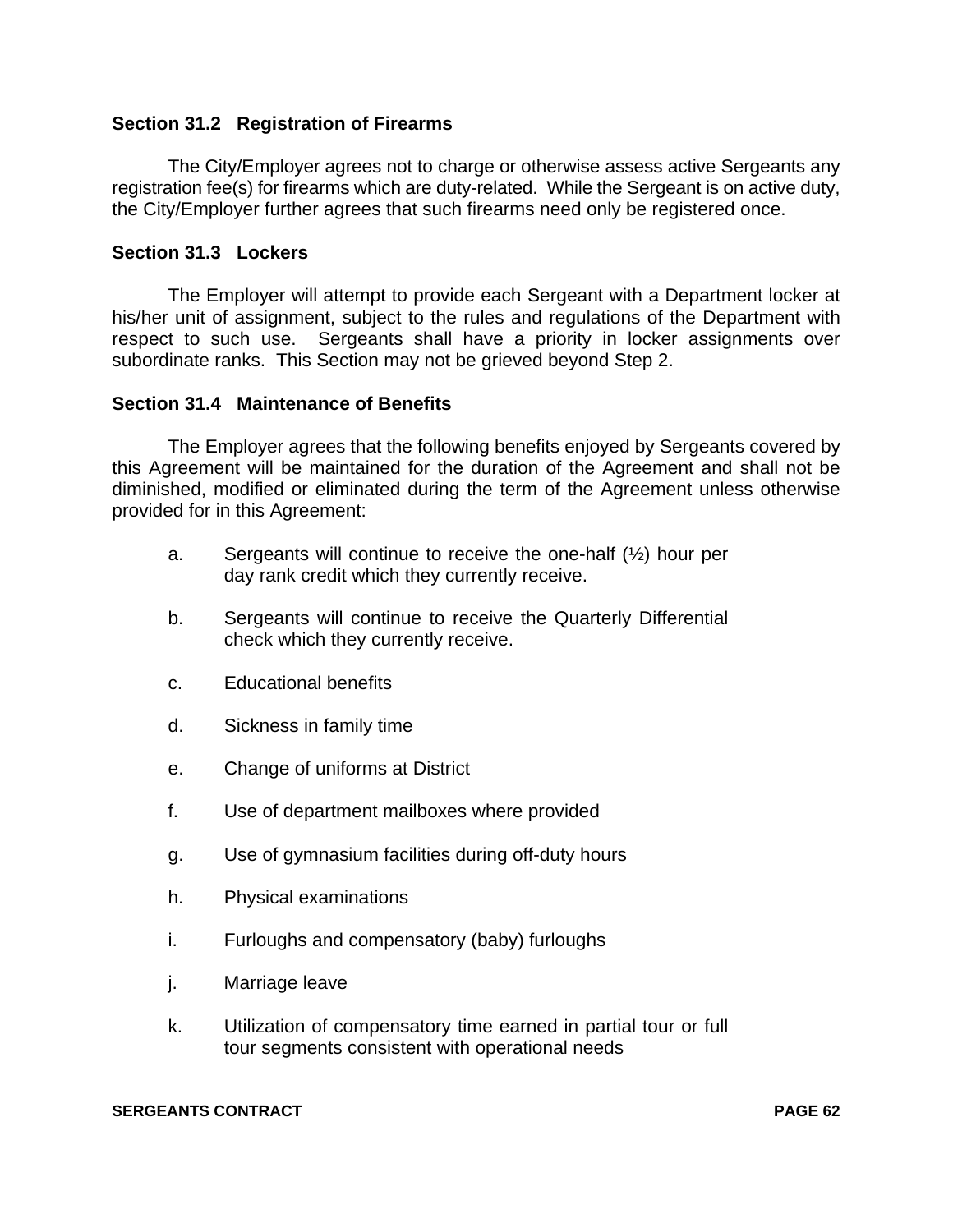- l. Life insurance rates, including cost of optional insurance and optional disability insurance
- m. One-half hour lunch period during the tour of duty
- n. Pension benefits as provided by statute.

Any obligation of the City of Chicago to indemnify Sergeants for punitive damages assessed, adjudged, or otherwise levied shall be based upon City Ordinances and/or State statutes providing for such indemnification.

# **Section 31.5 Unit Benefits**

Any increases and/or enhancements during the term of this Agreement relating to any of the following economic matters agreed to with the FOP, Lodge 7 shall be applicable to Sergeants covered by this Agreement:

# **Holidays**

- Holidays
- Compensation
- Personal Day
- Special Compensation Time
- Holiday Declaration

#### **Bereavement Leave**

- Death in Family
- Definition of Family
- Extended Bereavement

#### **Hours & Overtime**

- Work Week/Work Period
- Compensation for Overtime
- Sixth & Seventh Day
- Call Back/Reporting on Regular Day Off
- Court Time
- Stand By
- Day Off Changes
- Accumulation of Comp Time
- Back-to-Back Shifts
- Duty Availability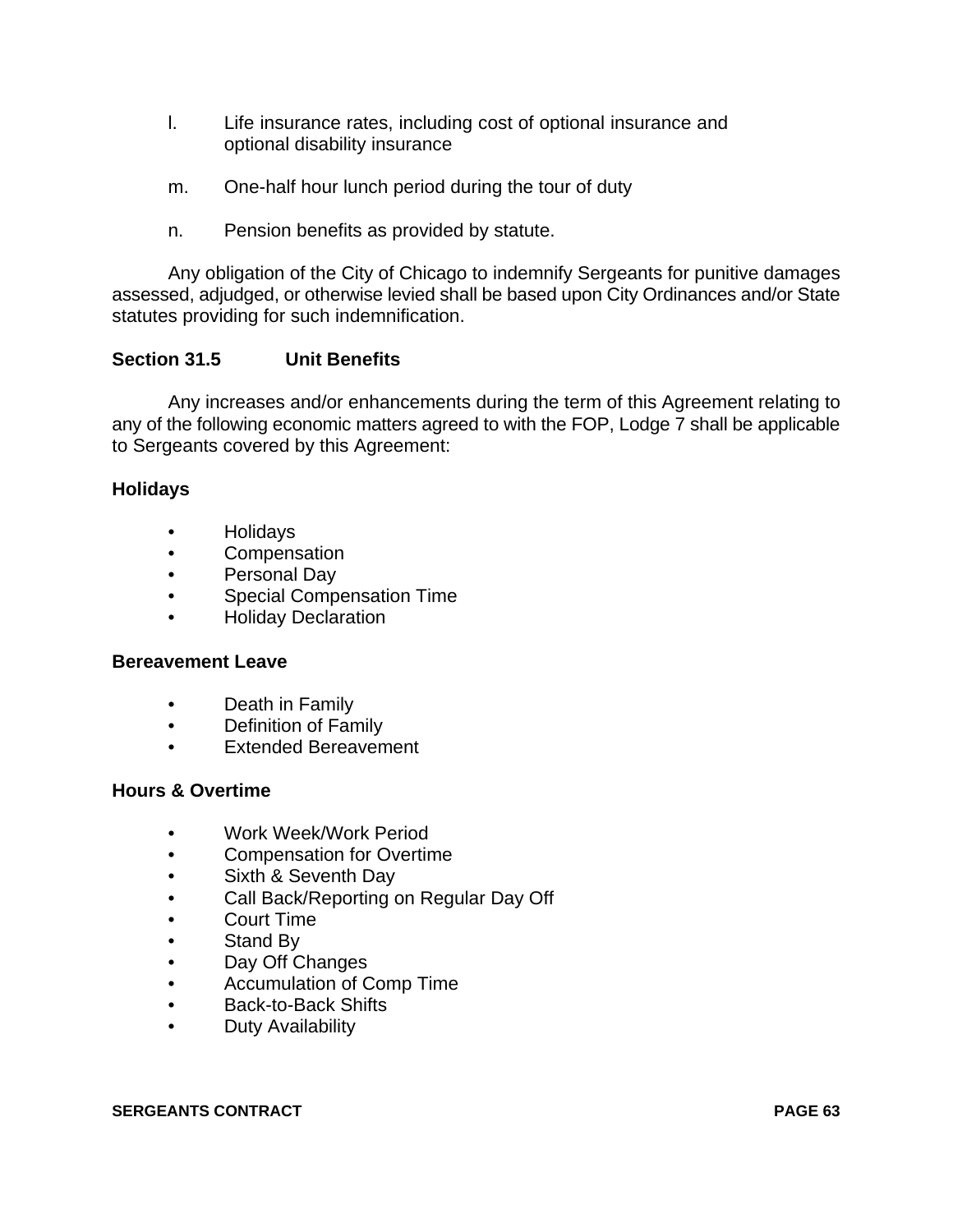# **Uniform Allowance**

#### **Indemnification**

### **Educational Reimbursement**

#### **Life Insurance**

#### **Optical Coverage**

#### **Medical Provisions**

• Disability Income and Practices

#### **Wages**

- Wages
- Work Out-of-Grade
- Payment of Wages
- Payment of Time

# **Baby Furlough/Furlough Days**

- Number of BFD
- Carryover of BFD
- Compensation for Unused BFD
- Furlough Days

# **Personal Leaves**

- Military Leaves
- Family Medical Leave

#### **Maintenance of Benefits**

### **ARTICLE 32**

# **WATCH/DISTRICT/UNIT SELECTION**

#### **A. Watch Selection for District Law Enforcement**

Sergeants assigned to District Law Enforcement shall be eligible to participate in the following process: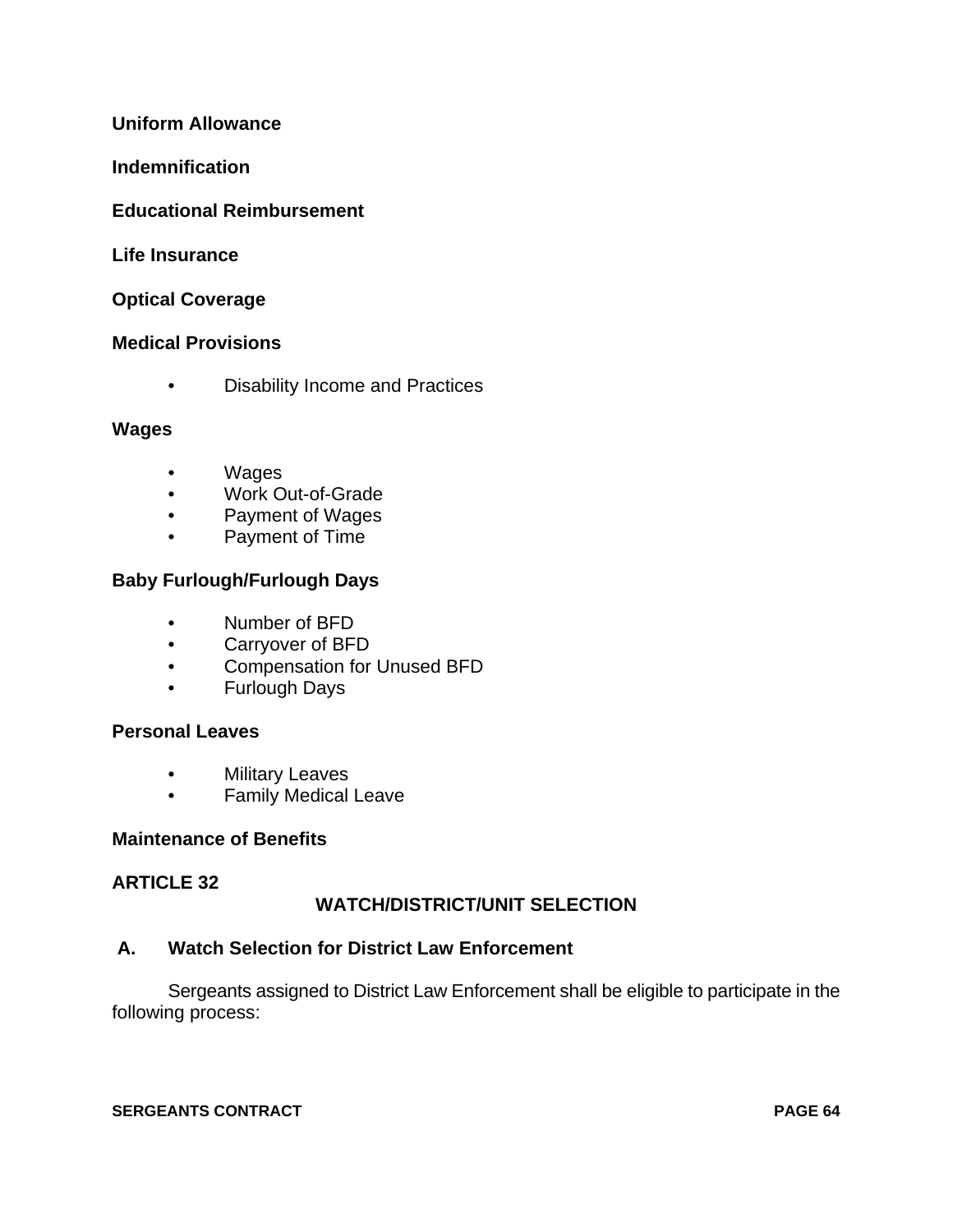1. During the month of October each year, the Employer shall determine and post the number of Sergeant District watch positions to be assigned to each watch.

2. In November of each year, Sergeants may submit to their District Commander a watch preference report, indicating their first and second preferences for watch assignment.

3. The Tactical, Gang Tactical, Neighborhood Relations, Foot and Business Liaison Sergeant positions shall be filled at the Employer's discretion.

4. Eligible Sergeants shall bid based on time in rank for steady watch, as follows:

- a. Effective within sixty (60) days of the ratification of this Agreement, and provided the Agreement is ratified no later than 07-01-99, four (4) Sergeant watch assignments per watch shall be filled by bid; all other watch assignments shall be filled at the Employer's discretion.
- b. Effective for the year 2000, four (4) Sergeant watch assignments per watch shall be filled by bid; all other watch assignments shall be filled at the Employer's discretion;
- c. Effective for the year 2001 and thereafter, five (5) Sergeant watch assignments per watch shall be filled by bid; all other watch assignments shall be filled at the Employer's discretion.

5. Watch selections by successful bidders shall not be changed without the consent of the Sergeant, except (a) in the event of an emergency, for the duration of that emergency; (b) for Sergeants identified as Personnel concerns; (c) for Sergeants in limited and convalescent duty for the duration of that status; or (d) for Sergeants who have been relieved of their police powers.

6. Within ten (10) days of the completion of the annual selection of watch assignments for Sergeants, the Employer shall provide Unit 156 with a list of the Sergeants assigned to each watch and a list of successful bidders by watch.

# **B. Procedures for Filling Vacant Sergeant District Watch Assignments by Bid**

Vacancies occurring after the November selection process shall be filled in accord with the provisions of sub-sections 1 and 2 below by seniority if the previous incumbent held the position by seniority bid.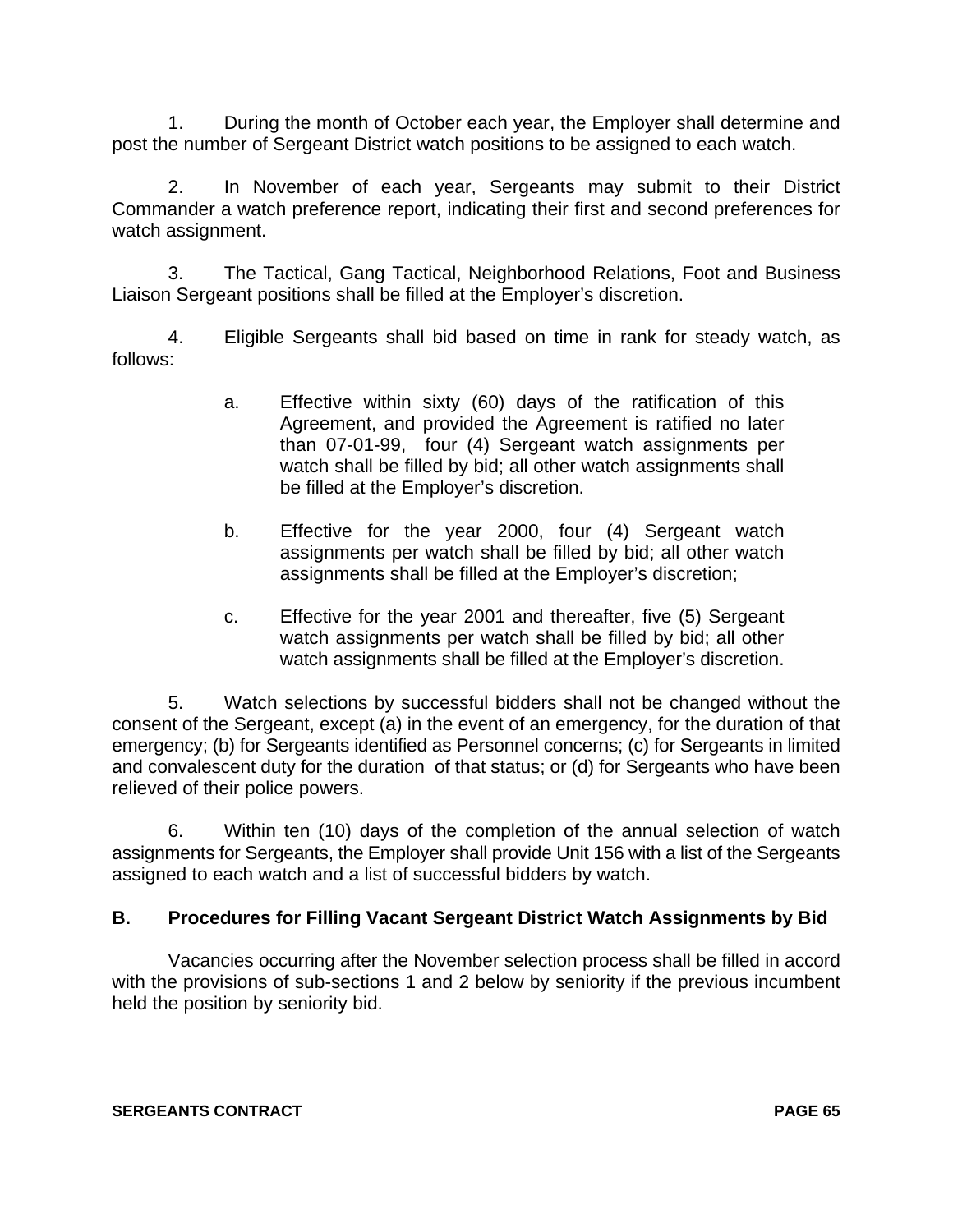# **1. Intra-District Procedures for Filling Vacant Sergeant Watch Assignments by Bid**

If and when the Employer decides to fill a recognized watch vacancy, the recognized vacancy shall be posted within the District and remain posted for ninety-six (96) hours. A copy of such posting shall be given to Unit 156-Sergeants. The Employer shall respond to the successful bidder and Unit 156-Sergeants no later than forty-eight (48) hours after the expiration of the ninety-six (96) hour bid time frame. If no Sergeant assigned to the District bids for the vacancy, the Employer may proceed as set forth in sub-paragraph 2 below, "City-Wide Procedures for Filling Vacant Sergeant District Watch Assignments by Bid." During the bidding and selection process, the Employer may temporarily fill the vacant Sergeant watch assignment. If there are two or more declared vacancies on a watch, a bid vacancy will be filled prior to a discretionary vacancy.

A vacancy created as a result of a successful bid may be recognized as a vacancy and, if so, will be bid City-wide.

# **2. City-Wide Procedures for Filling Vacant Sergeant District Watch Assignments by Bid**

The Employer shall post a list of Sergeant District watch vacancies, if any, at least ten (10) days before the start of the 28-day police period. A copy of such posting shall be given to

Unit 156-Sergeants. For seventy-two (72) hours from the time the list is posted, Sergeants may bid on a vacancy, in writing, on a form to be supplied by the Employer. One copy of the bid shall be presented to the Employer, one copy shall be forwarded to Unit 156- Sergeants, and one copy shall be retained by the Sergeant. The Employer shall respond to the successful bidder and Unit 156 no later than three (3) days prior to the change day for the new 28-day period. A successful bidder may not bid for another City-wide vacancy for one year.

3. When there are not qualified bidders and the Employer elects to fill the vacancy, the Employer may either promote, provided an eligibility list exists, or fill the vacancy at its discretion, provided that such discretion shall not be exercised for punitive reasons.

4. Temporary vacancies for purposes of relief (e.g. vacation, medical, suspension, detail) shall be no longer than the duration of the temporary vacancies. Temporary vacancies and details will not be used to circumvent a vacancy that is required to be filled by seniority bid in accord with this Article.

5. The annual furlough selection shall be in accordance with ARTICLE 23.2.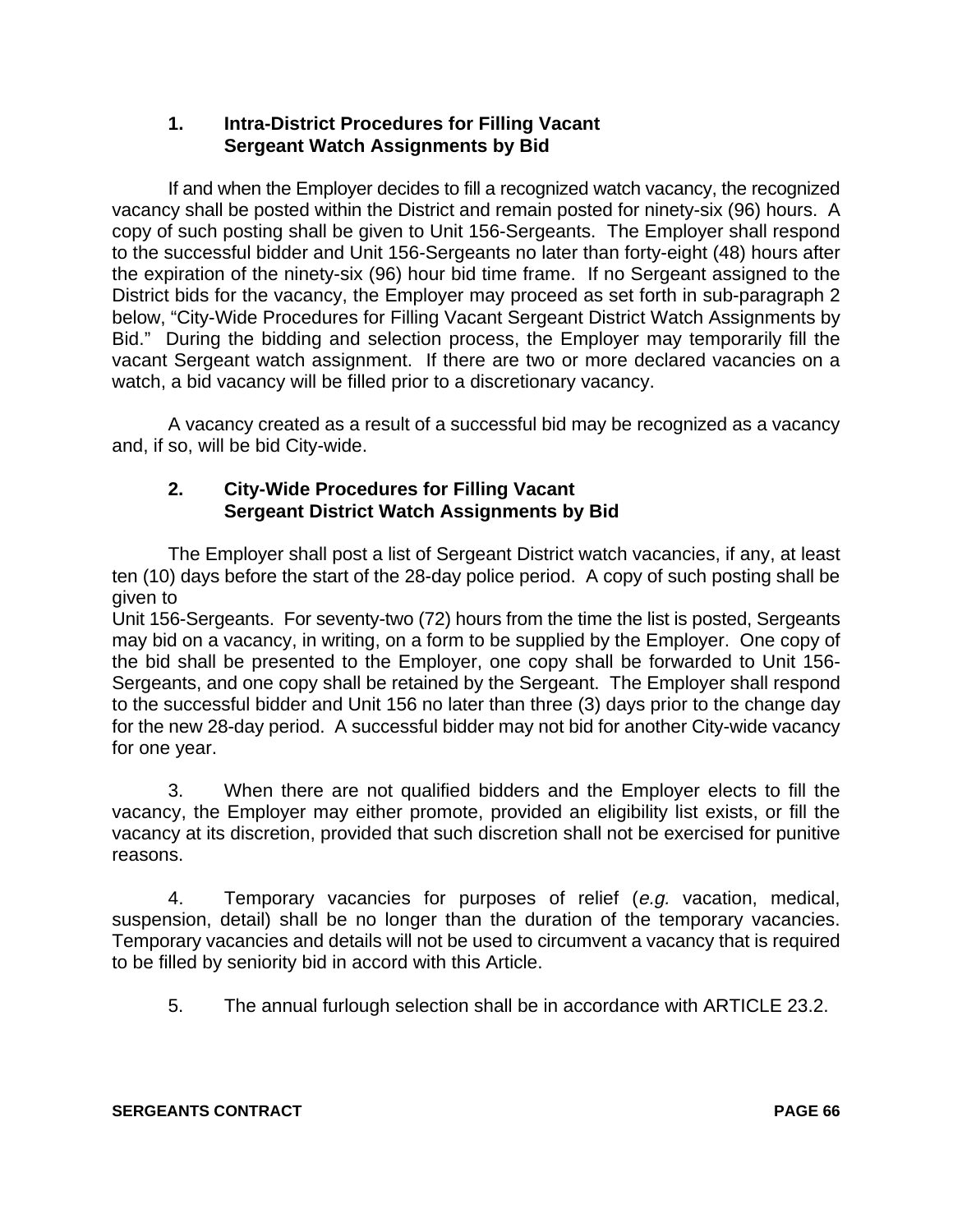# **C. Dispute Resolution**

In the event the parties are unable to resolve disputes regarding the terms of Section A of this Article, then either party may invoke expedited arbitration in accordance with the following procedure, and the arbitration hearing shall commence within thirty (30) days of the demand for expedited arbitration unless the parties otherwise agree.

1. The parties shall mutually select an Arbitrator from among three arbitrators whose names shall be agreed upon by representatives of the PBPA and the Department. If the parties cannot mutually agree, the Arbitrator selected shall be the one who will provide the parties with the earliest available hearing date for an expedited arbitration hearing;

2. Recognizing that the parties have agreed to the steady watch and bid concept and the selection process therefore, the jurisdiction of the Arbitrator is for the purpose of addressing problems that may arise which unreasonably interfere with the effective performance of the Department's mission;

3. The Arbitrator shall render a decision within seventy-two (72) hours of the close of the hearing, or such other time upon which the parties mutually agree.

# **D. Watch Oversight Committee**

Effective on the effective date of this Agreement, there shall be established a Joint Labor Management Watch Oversight Committee consisting of three (3) members selected by the PBPA Unit 156-Sergeants and three (3) members selected by the Superintendent. The Committee shall meet within three (3) working days of a request by either party for the purpose of discussing issues related to the terms of this Article.

The Committee may make recommendations to the Superintendent and to the PBPA, but shall not have the authority to modify any express provision of this Agreement. Any such modification shall require the written agreement of the Superintendent and the PBPA.

# **E. Sergeant's Unit Selection**

1. Annually, between November 01 and November 30, a Sergeant may submit a PAR form stating up to two (2) preferences for a unit assignment for the following year. The Sergeant may attach a one-page resume to the PAR form.

2. The Unit Commander will consider a Sergeant's declared preference for a unit when a vacancy is declared in such unit except for those vacancies filled according to Article 32 B., 2. The Unit Commander is under no obligation to select the Sergeant. The PBPA-Sergeants 156 will be advised of the Sergeants who have been selected to fill unit vacancies.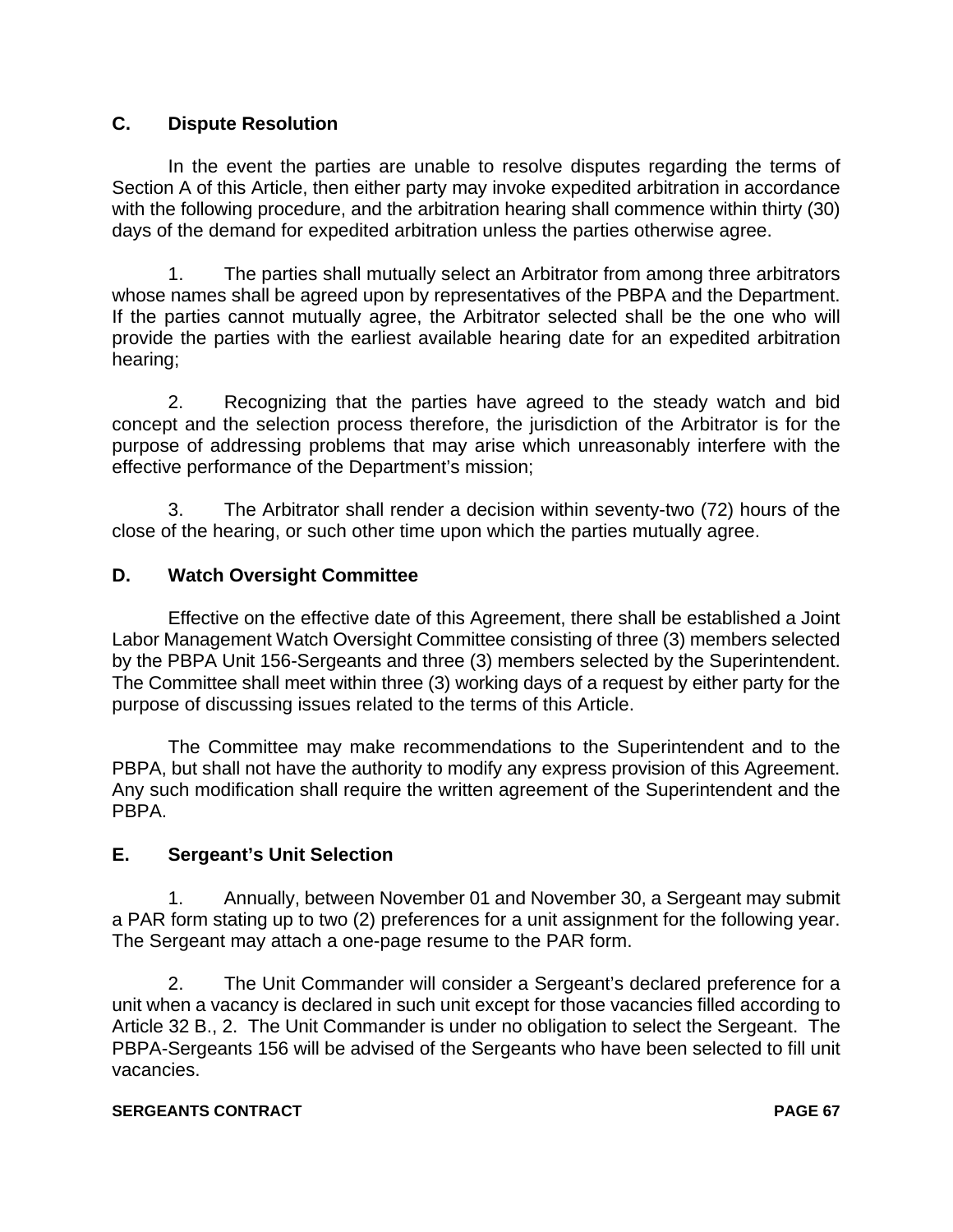### **ARTICLE 33 COMPLETE AGREEMENT**

The parties acknowledge that, during the negotiations which preceded this Agreement, each had the unlimited right and opportunity to make demands and proposals with respect to any subject or matter not removed by law from the area of collective bargaining. The understandings and agreements arrived at by the parties after the exercise of that right and opportunity are set forth in this Agreement. Except as may be stated in this Agreement, each party voluntarily and unqualifiedly waives the right, and each agrees that the other shall not be obligated to bargain collectively with respect to any subject or matter referred to, or covered in this Agreement or with respect to any subject or matter not specifically referred to or covered in this Agreement, even though such subjects or matters may not have been within the knowledge or contemplation of either or both of the parties at the time they negotiated and signed this Agreement.

# **ARTICLE 34 SAVINGS CLAUSE**

If any provisions of this Agreement or any application thereof, should be rendered or declared unlawful, invalid or unenforceable by virtue of any judicial action, or by any existing or subsequently enacted Federal or State legislation, or by Executive Order or other competent authority, the remaining provisions of this Agreement shall remain in full force and effect. In such event, upon the request of either party, the parties shall meet promptly and negotiate with respect to substitute provisions for those provisions rendered or declared unlawful, invalid or unenforceable.

**In Witness Whereof**, the parties hereto affix their signatures this equal of  $\overline{\phantom{a}}$ , 19  $\overline{\phantom{a}}$ .

For the City of Chicago, an **For the Policemen's Benevolent &** Illinois Municipal Corporation **Protective Association of Illinois**, Unit 156-Sergeants Association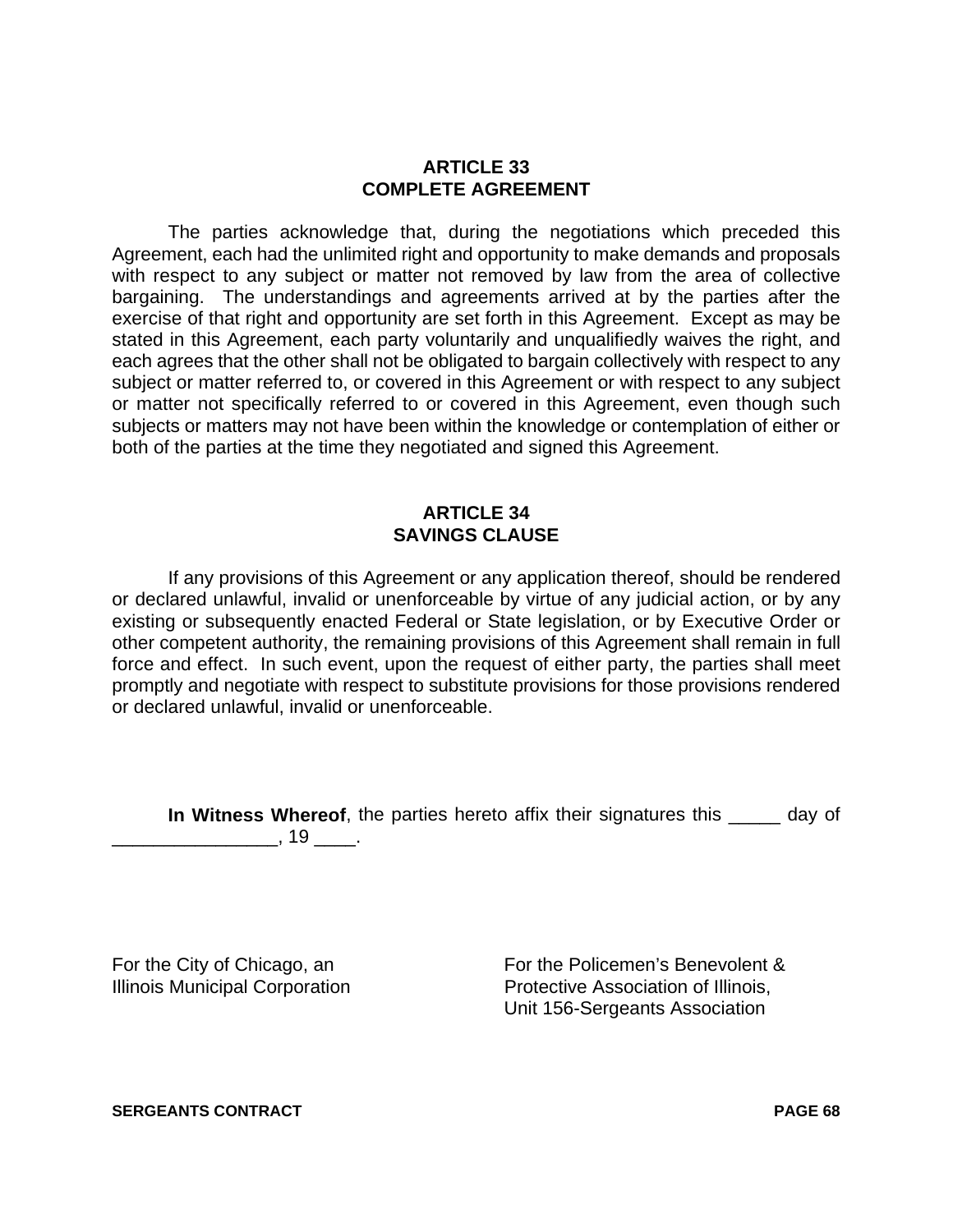Richard M. Daley, Mayor

\_\_\_\_\_\_\_\_\_\_\_\_\_\_\_\_\_\_\_\_\_\_\_\_, President Chicago Police Sergeants' Association

\_\_\_\_\_\_\_\_\_\_\_\_\_\_\_\_\_\_\_\_\_\_\_\_\_\_\_\_\_\_\_\_\_\_\_\_\_\_\_\_\_\_\_\_\_\_\_\_\_\_\_\_\_\_\_\_\_\_\_\_\_\_\_\_\_\_\_\_\_\_\_\_

\_\_\_\_\_\_\_\_\_\_\_\_\_\_\_\_\_\_\_\_\_\_\_\_\_\_\_\_\_\_\_\_\_\_\_\_ Terry G. Hillard, Superintendent of Police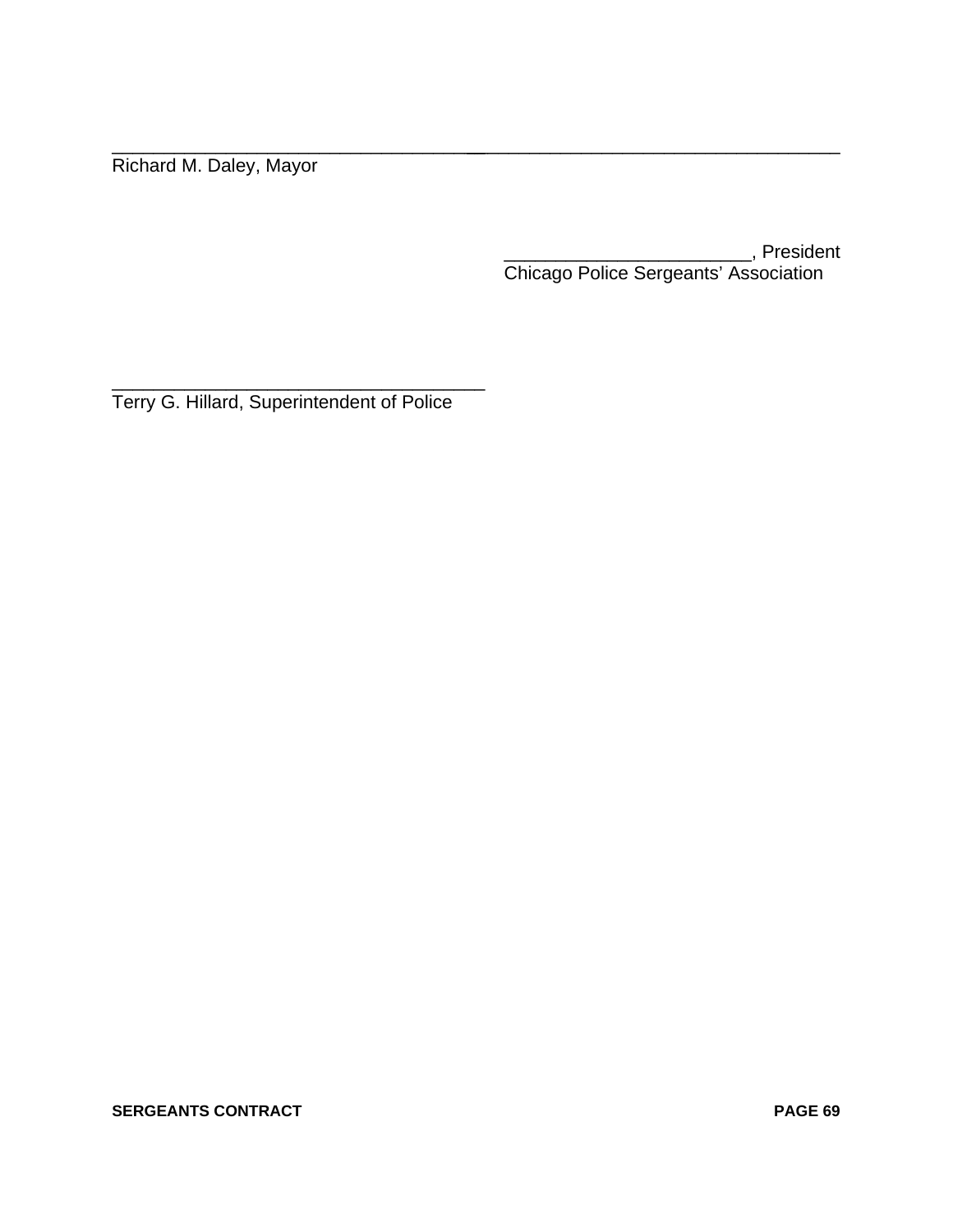# **APPENDIX A SERGEANTS**

# **CONFIDENTIAL POSITIONS:**

Within the Management and Labor Affairs Section, three Sergeant positions. Within the Superintendent's Office of Legal Affairs, one Sergeant position. Within the Office of the Superintendent, one Sergeant position. Within the Executive Staff of the Deputy Superintendents in charge of the following bureaus: The Bureau of Operational Services, five Sergeant positions; within the Bureau of Investigative Services, one Sergeant position; within the Bureau of Technical Services, three Sergeant positions; within the Bureau of Staff Services, one Sergeant position; within the Bureau of Administrative Services, one Sergeant position. Within the Internal Affairs Division, one Sergeant position as the Administrative Sergeant for the Assistant Deputy Superintendent and three Sergeant positions within the Department Advocate Section.

# **MANAGERIAL POSITIONS:**

One Sergeant position in the Random Drug Testing Unit; three Sergeant positions within the Office of the Chief of Detectives Administration Unit.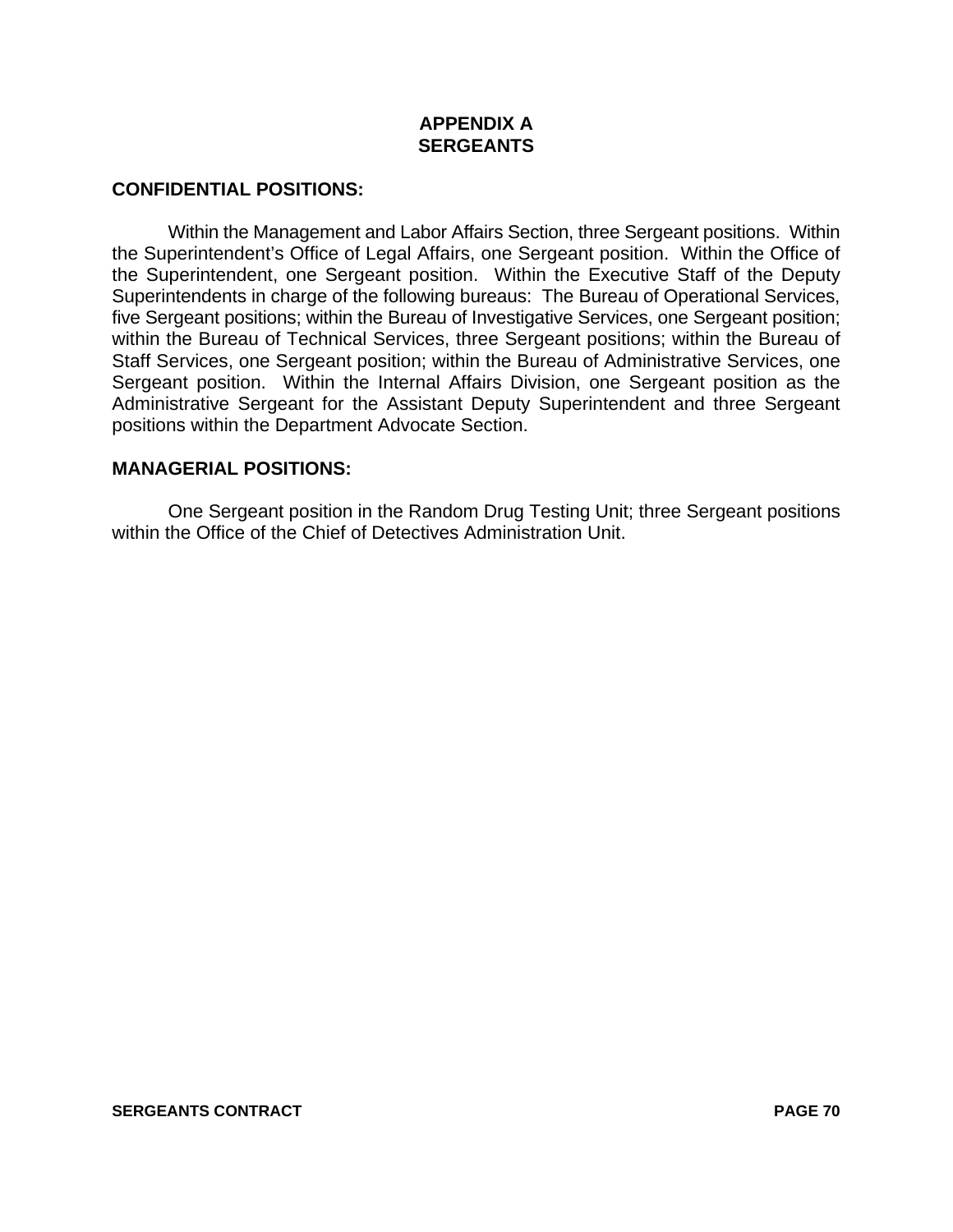# **APPENDIX B**

# **NOTICE TO SUPERVISORS REGARDING PROGRESSIVE DISCIPLINE**

Supervisors, including Commanders, retain the flexibility, authority and discretion where circumstances warrant to issue reprimands to offending officers for infractions. Second or even repeated infractions of minor rules may, but do not always, require increased punishment (particularly including loss of time or income) when a reprimand will suffice to achieve the goal of correcting improper behavior.

There is some belief that a progressive system of discipline requires enhanced penalties no matter how insignificant the infraction. This is not correct.

You are permitted and urged to use your judgment in determining the appropriate level of discipline. Officers in this department are a valuable resource which should not be wasted or unduly restricted.

> Terry G. Hillard Superintendent of Police

\_\_\_\_\_\_\_\_\_\_\_\_\_\_\_\_\_\_\_\_\_\_\_\_\_\_\_\_\_\_\_\_\_\_\_\_\_

Acknowledged**:**

\_\_\_\_\_\_\_\_\_\_\_\_\_\_\_\_\_\_\_\_\_\_\_\_\_\_\_\_\_\_\_\_\_\_\_\_\_ PBPA-Unit 156 Sergeants

Date: \_\_\_\_\_\_\_\_\_\_\_\_\_\_\_\_\_\_\_\_\_\_\_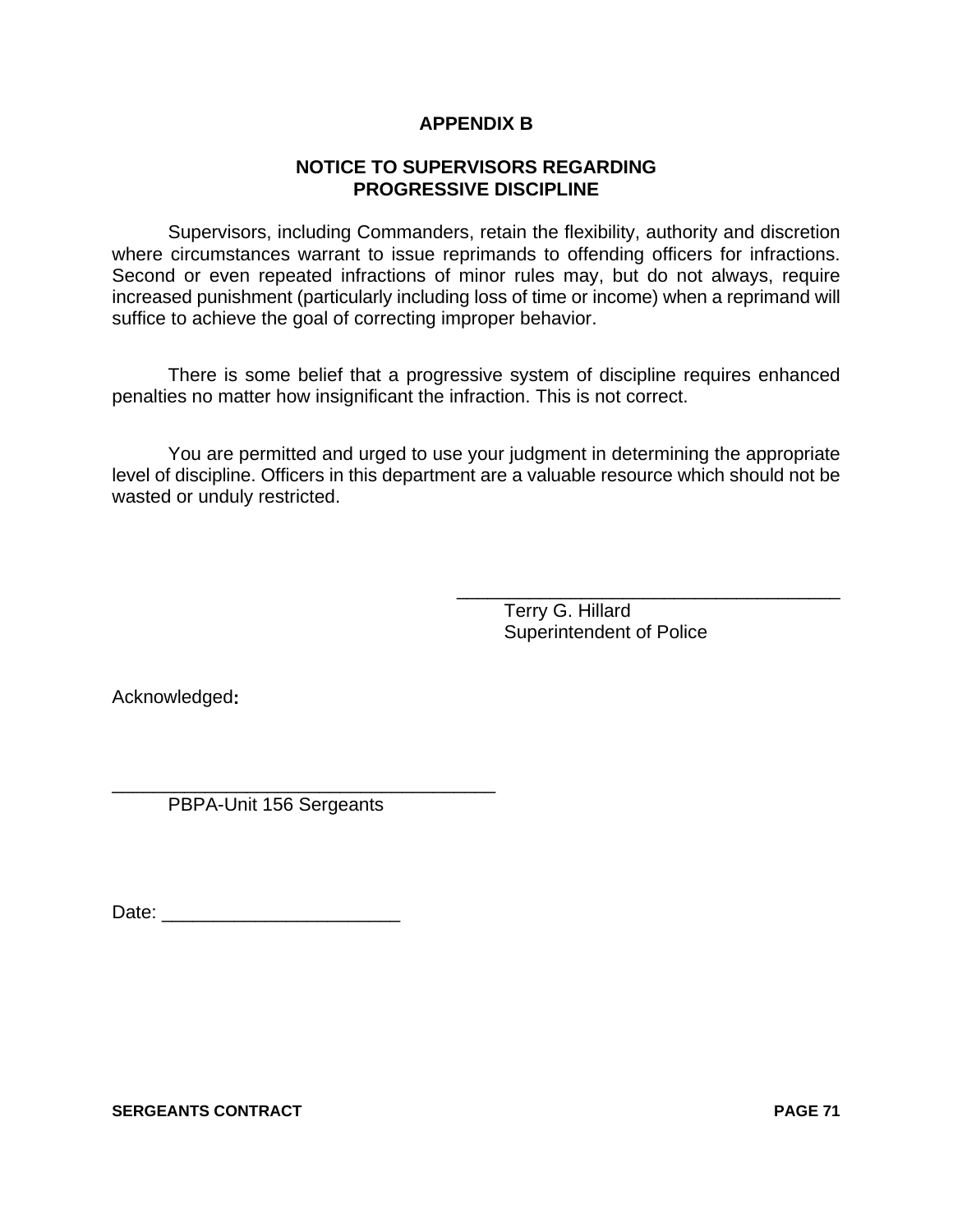# **APPENDIX C EXPEDITED ARBITRATION RULES**

A. All just cause discipline cases brought under ARTICLE 8 of the Collective Bargaining Agreement which challenge disciplinary action involving a thirty- (30) day suspension or less and/or seniority under ARTICLE 20 or any other mutually-agreed upon contract Article will be heard under this expedited procedure unless designated by either party for a hearing under the full arbitration hearing procedure.

B. Cases subject to the expedited procedure will be heard in as close to chronological order as possible, according to the date filed. Exceptions will be made only in order to facilitate the use of non-employee witnesses.

C. Cases currently scheduled for arbitration may be subject to this expedited procedure, subject to agreement of the parties.

D. Five or six Arbitrators constituting an "expedited" panel will be selected from the existing panel. The "expedited" panel will be reviewed every six months, at which time substitutions may be made. In making substitutions, an Arbitrator may be removed at the request of either party, but any substitute must be agreed upon.

E. In scheduling hearings, the Arbitrator on the panel will be required to schedule a block of two or three consecutive hearing days. The parties will attempt to rotate the scheduling equitably among all Arbitrators on the expedited panel, subject to their availability.

F. The parties will attempt to schedule at least two hearings per day before the Arbitrator. Any case not completed at the end of the particular block of hearing days will be the first case heard by the same Arbitrator on his/her next scheduled date.

G. Arbitrators will receive all grievance documents and relevant documents from the C.R. file at least one week prior to the hearing, at the discretion of the Arbitrator.

H. Arbitrators will be permitted to issue subpoenas in accordance with applicable law. Subpoenas shall not be used for purposes of delay.

I. The expenses of witnesses for either side shall be paid by the party producing such witnesses.

J. Hearings will be scheduled alternately at City and Union locations.

K. Each party will represent itself at the hearing, and may designate any representative who is not an attorney.

L. The hearings shall be informal. The Arbitrator shall assist the parties in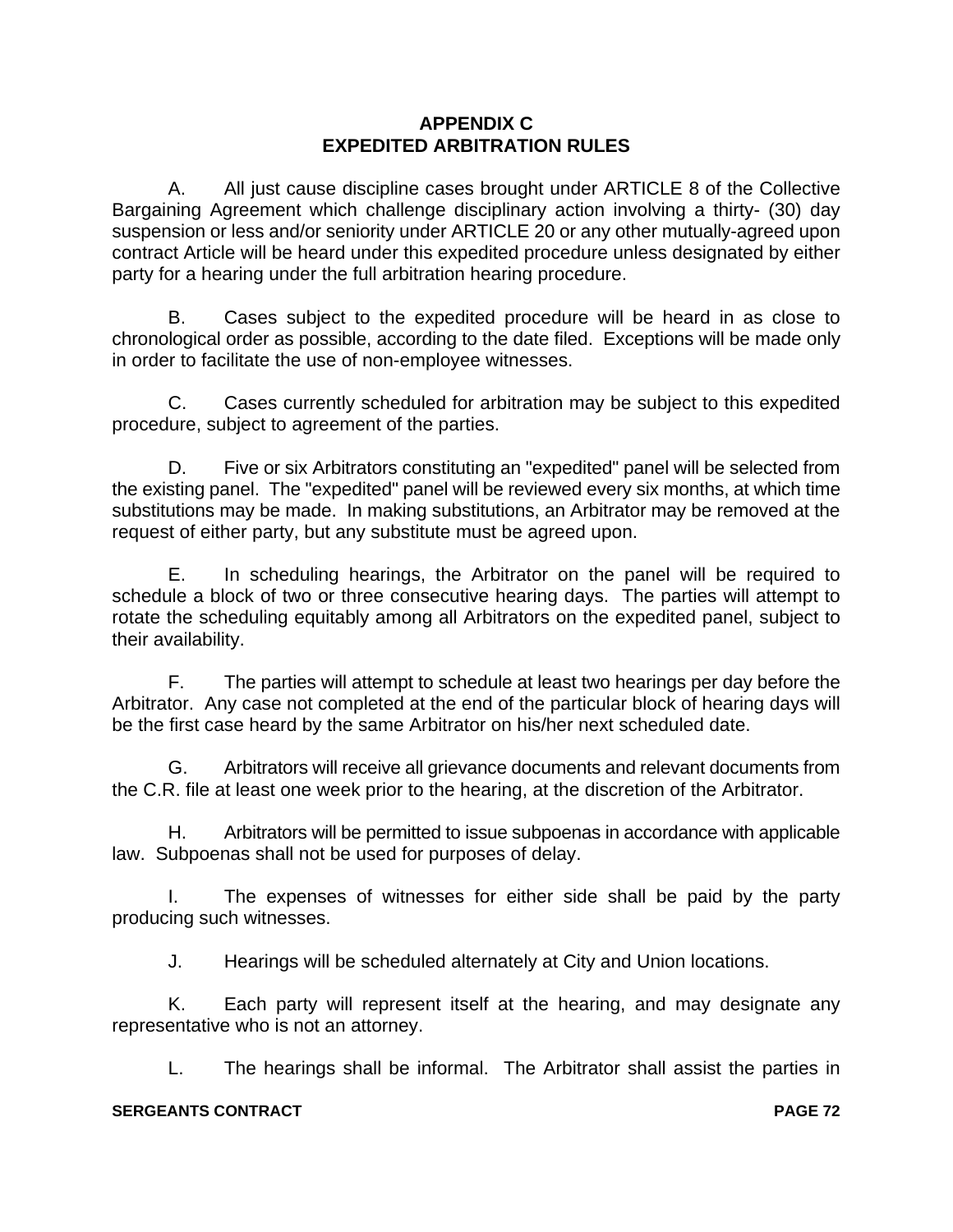ensuring that there is a complete record.

M. The Arbitrator may require witnesses to testify under oath.

N. There shall be no stenographic record of the proceedings.

O. The rules of evidence normally followed in arbitration proceedings shall apply. The Arbitrator shall be the sole judge of the relevance and materiality of the evidence offered.

P. The parties will not file post-hearing briefs. The parties may argue orally on the record and may present relevant authorities to the Arbitrator at the hearing, except that any decisions rendered in the expedited proceedings under these rules may not be cited to the Arbitrator.

Q. The Arbitrator will issue a short, written decision no later than sixty (60) days after the completion of the last day of any scheduled block of hearings. His/her decision shall be based upon the record developed by the parties before and at the hearing, and shall include a brief written explanation of the basis for his/her conclusion and shall include reference to the evidence considered and the role that evidence played in reaching his/her decision.

#### **SERGEANTS CONTRACT PAGE 73**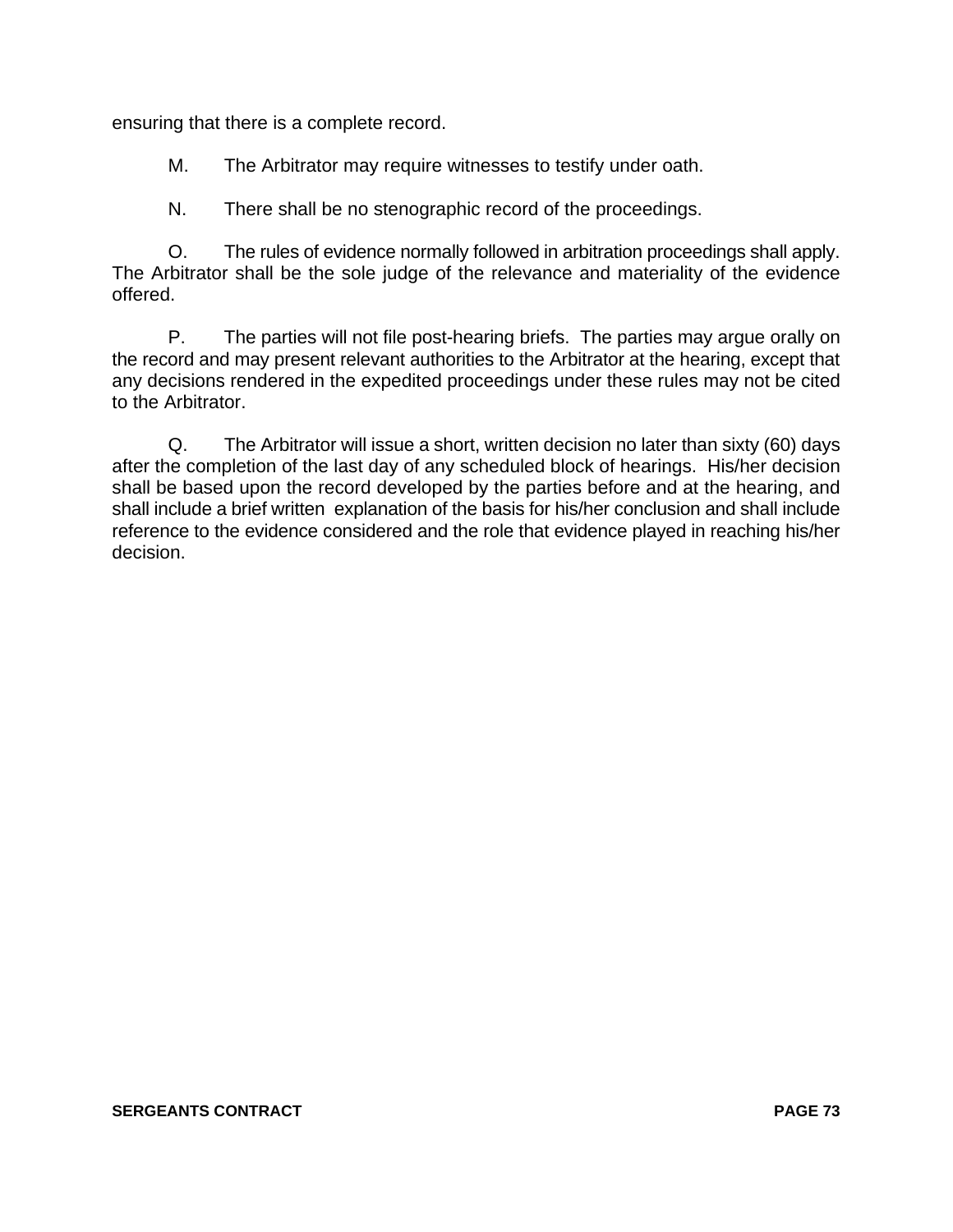## **APPENDIX D DENTAL PLAN**

The Employer shall make dental coverage available to Sergeants covered under this Agreement and their eligible dependents. The cost of this coverage will be borne by the Employer. Sergeants will have the option to choose between the Indemnity Plan or the PPO Plan. Under the Indemnity Plan participants can use the dentist of their choice for services. The PPO Plan requires member to select a participating network dentist. All family members must use the same PPO dentist for their dental services. Orthodontia is available only in the PPO Plan. A list of current PPO dentists is available at the Benefits Management Office.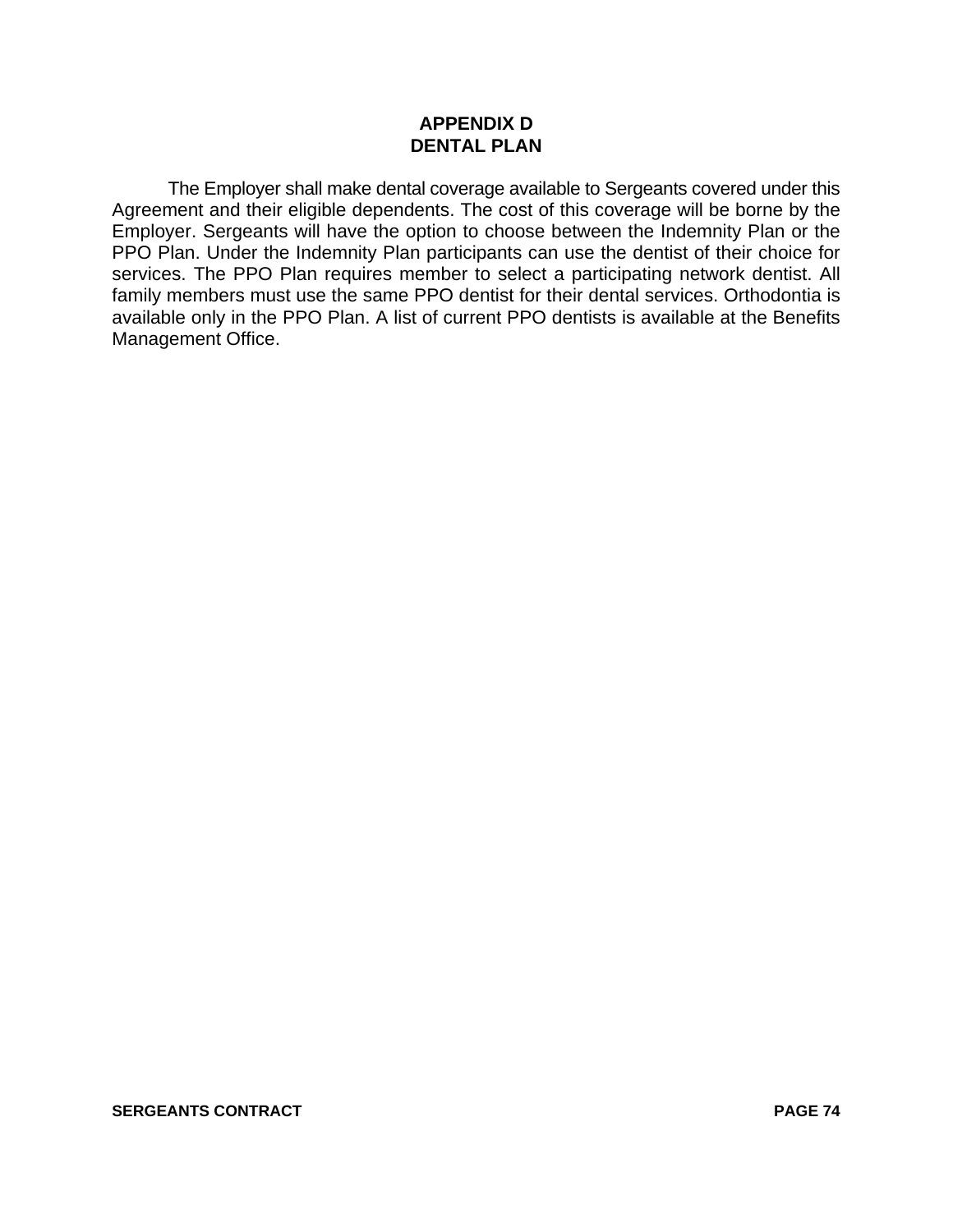## **APPENDIX E NETWORK CHANGES**

No change, modification or alteration in the composition of the hospital network in effect at the time this Agreement is executed (a list of which is attached) shall be made except in compliance with the following:

- 1. PBPA Unit 156-Sergeants shall be notified in writing of the intent to change at least ninety (90) days prior to the proposed change where circumstances are within the City's control. In all other cases, the City will provide the maximum notice as is practicable under the circumstances.
- 2. The notice referred to shall, at the time the notice is given, provide sufficient information to explain the contemplated action and shall include, at a minimum, but shall not be limited to:
	- a. The affected institutions.
	- b. The precise reason(s) the action is being contemplated.
	- c. The numbers of covered participants (employee and/or dependents) receiving in-patient service from such affected facility at the time the notice is given.
	- d. The number of covered participants (employees and/or dependents) receiving in-patient service from such affected facility during the preceding twelve (12) months.
- 3. The City shall meet within seven (7) calendar days of a request from the Unit 156-Sergeants to discuss the proposed change, shall provide all additional relevant information which is reasonably available, and shall be responsible for such notices to participants as may be reasonably demanded by the Unit 156-Sergeants. In the event the parties are unable to resolve a dispute within seven (7) calendar days of the first meeting or such other time as may be mutually agreed upon, the dispute shall be submitted to arbitration pursuant to Section 9A.2, Step Three within ten (10) days, and both parties shall cooperate to expedite the proceedings.

No change, modification or alteration covered by this appendix shall be made or permitted for arbitrary or discriminatory reasons; nor shall any change, modification or alteration result in the unavailability of quality health care services in a specific geographic area.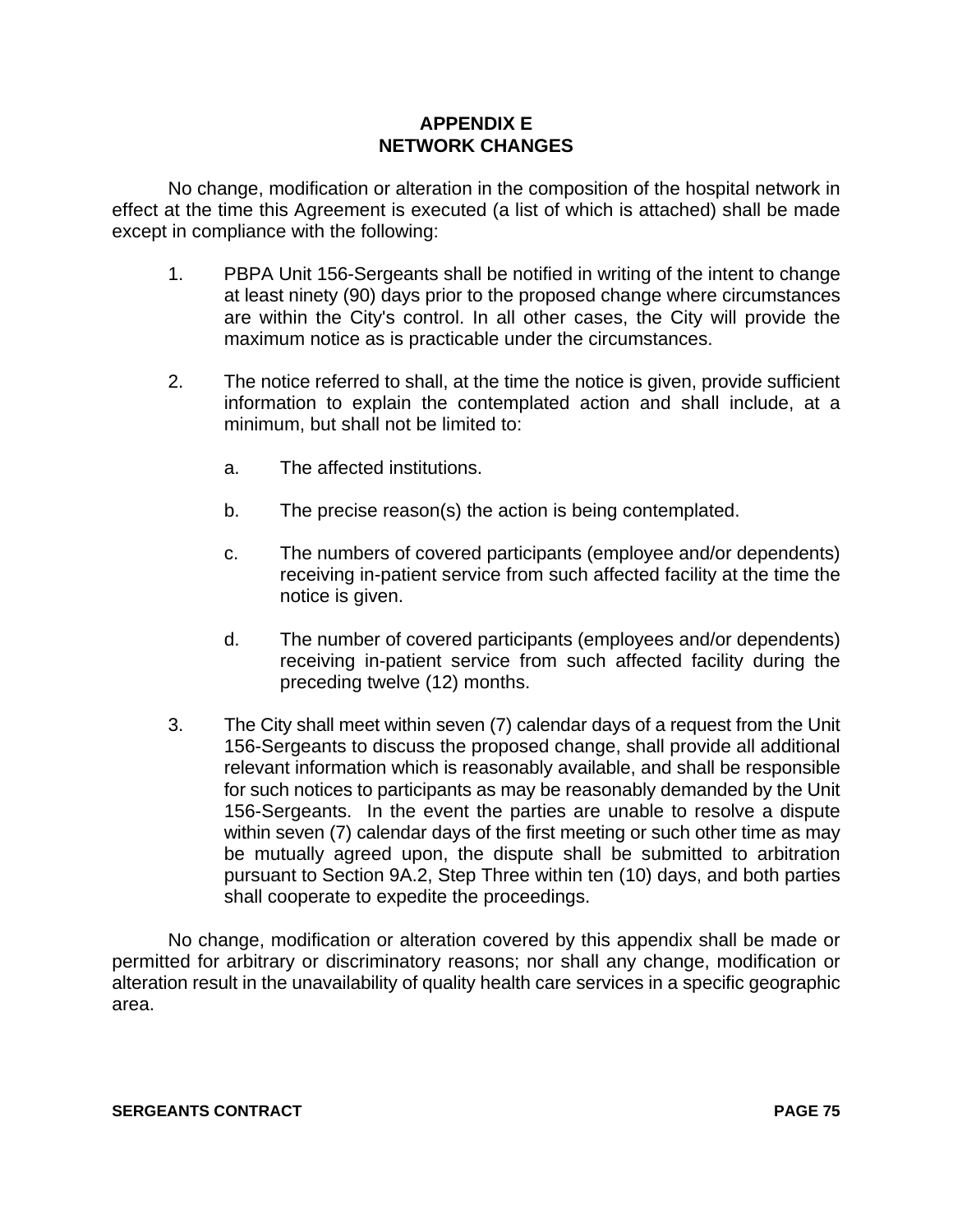## **APPENDIX F IN-NETWORK/OUT-OF-NETWORK CARE**

In-network co-insurance benefits shall be paid to eligible participants for the following out-of-network care or services:

- A. Emergencies defined as the sudden and unexpected onset of a medical condition with such severe symptoms that the absence of immediate medical attention could result in serious and permanent medical consequences.
- B. Care ordered by a physician which, after review by the Utilization Review vendor, is:
	- 1. medically necessary; and
	- 2. only available at a non-network hospital, or the proposed treatment is performed so infrequently in-network that direction to a non-network hospital is medically appropriate; or
	- 3. available at a network hospital to which the patient cannot be safely transported (only until such time as the patient can be safely transferred to the network facility, arrangements for which should be initiated once the treatment plan has begun), provided the cost of the transfer shall be paid by the plan; or
	- 4. care rendered beyond a 50-mile radius (from any network hospital) where participant is domiciled or stationed.

This information is also contained in the Employee Benefit Handbook.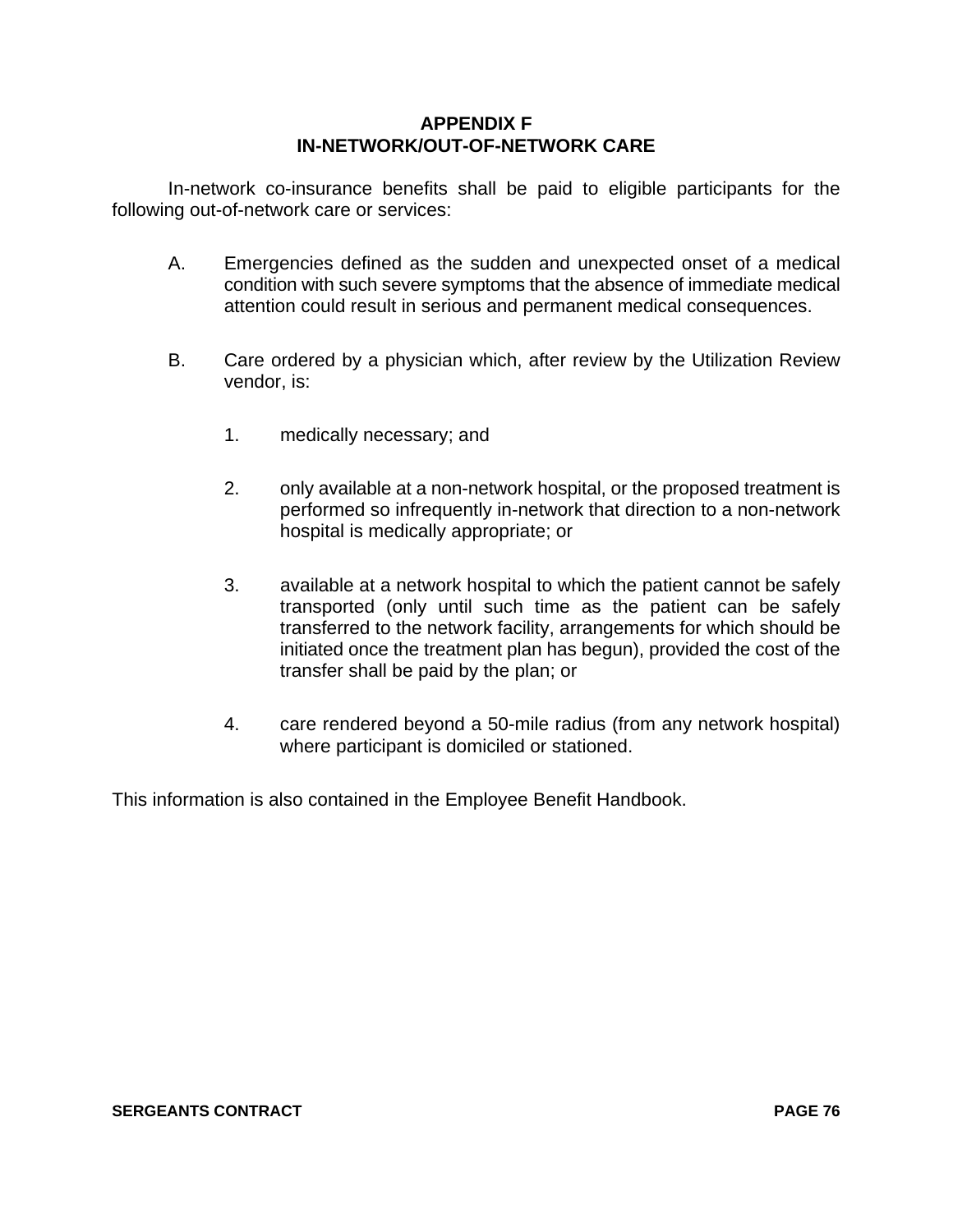# **APPENDIX G HEALTH CARE CONTRIBUTIONS FOR ACTIVE MEMBERS**

Effective January 1, 1999 – all rates increase by the following schedule:

| <b>Annual Salary Single</b> |         | Employee+1 | <b>Family</b> |
|-----------------------------|---------|------------|---------------|
| Up to \$30,000              | \$12.50 | \$19.00    | \$22.00       |
| \$30,001-60,000 \$15.50     |         | \$28.00    | \$35.00       |
| over \$60,000               | \$27.50 | \$50.00    | \$56.00       |

### **SERGEANTS CONTRACT PAGE 77**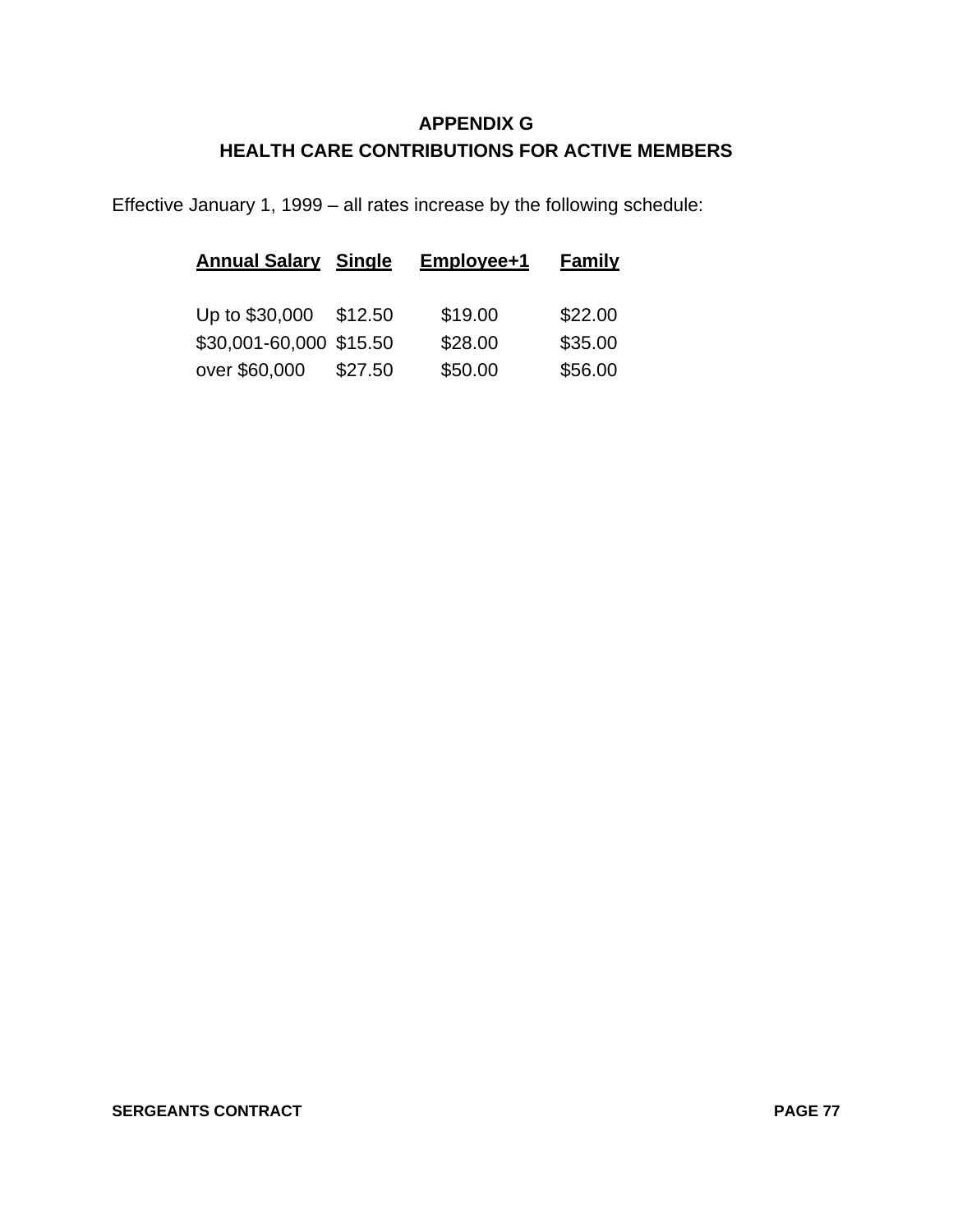# **APPENDIX H PRESCRIPTION DRUGS Effective January 1, 1997**

## **RETAIL DRUGS**

- A. For drugs on the City's Preferred Drug List, co-payments for up to the lesser of a 34 day supply or 100 units are, as follows:
	- 1. \$6.00 for generic drugs and brand name drugs for which there is no generic equivalent; and
	- 2. \$6.00 plus the difference between the price of the brand name drug and the generic drug for brand name drugs for which there is a generic equivalent.

Said co-payments will be \$7.00 effective January 1, 1998 and \$8.00 effective January 1, 1999.

- B. For drugs not on the City's Preferred Drug List, co-payments for up to the lesser of a 34-day supply or 100 units are, as follows:
	- 1. \$8.00 for generic drugs and brand name drugs for which there is no generic equivalent; and
	- 2. \$8.00 plus the difference between the price of the brand name drug and the generic drug for brand name drugs for which there is a generic equivalent.

Said co-payments will be \$9.00 effective January 1, 1998 and \$10.00 effective January 1, 1999.

## **MAIL ORDER DRUGS**

- A. For drugs on the City's Preferred Drug List, co-payments for up to a 90-day supply are, as follows:
	- 1. \$5.00 for generic drugs;

#### **SERGEANTS CONTRACT PAGE 78**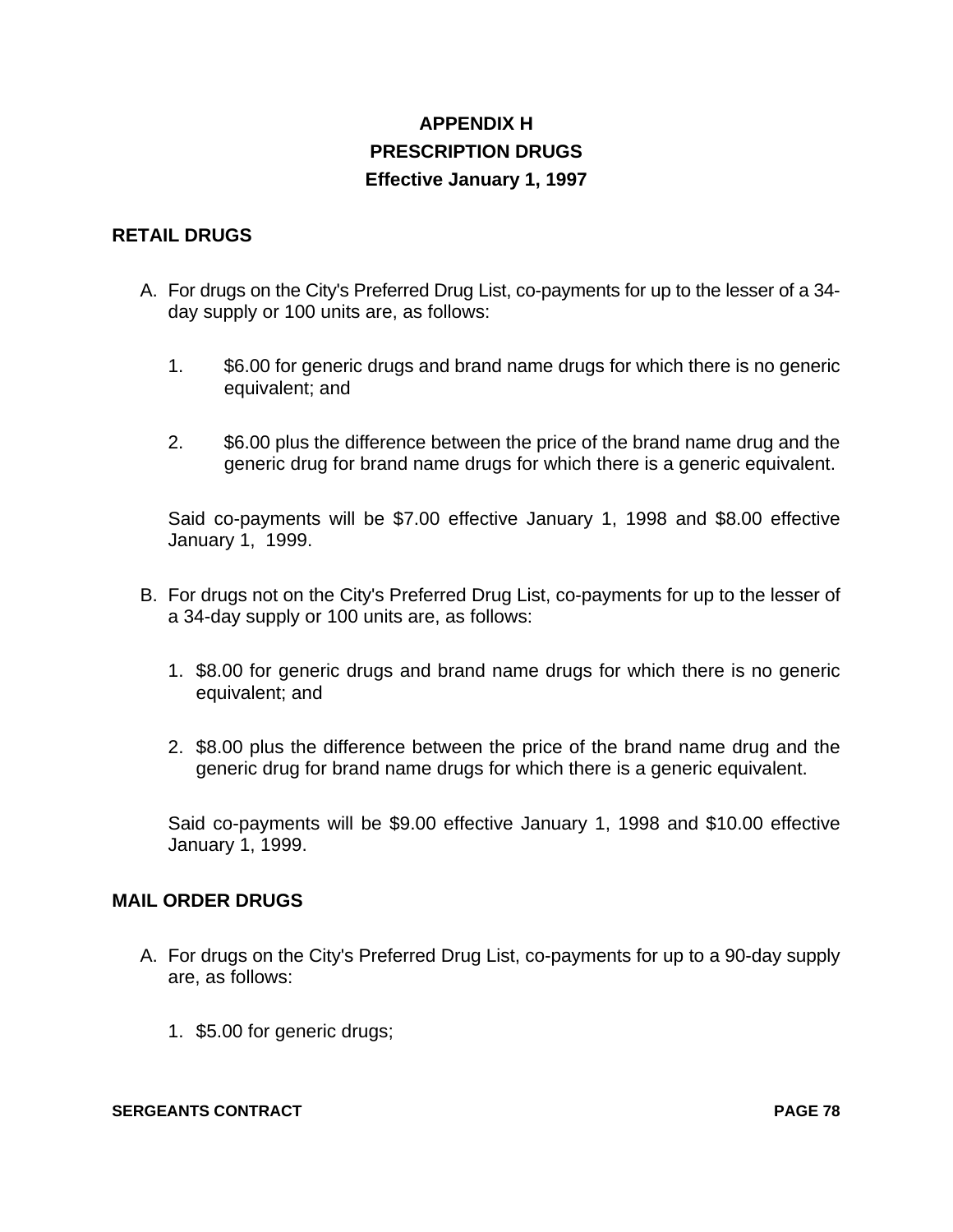- 2. \$15.00 for brand name drugs for which there is no generic equivalent; and
- 3. \$5.00 plus the difference between the price of the brand name drug and the generic drugs for brand name drugs for which there is a generic equivalent.
- B. For drugs not on the City's Preferred Drug List, co-payments for up to a 90-day supply are, as follows:
	- 1. \$10.00 for generic drugs;
	- 2. \$20.00 for brand name drugs for which there is no generic equivalent; and
	- 3. \$10.00 plus the difference between the price of the brand name drug and the generic drug for brand name drugs for which there is a generic equivalent.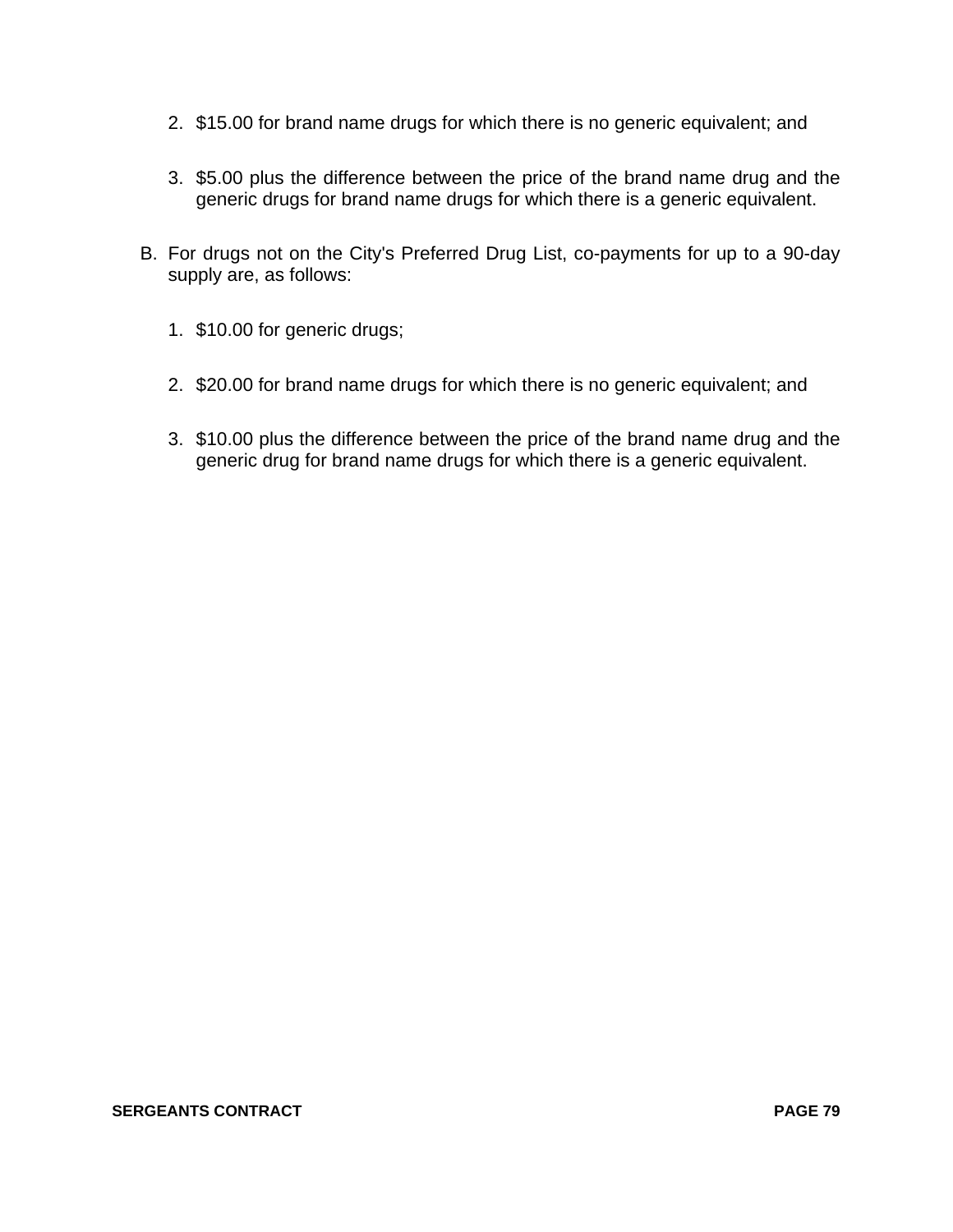# **APPENDIX I CHEMICAL DEPENDENCY AND MENTAL HEALTH CO-INSURANCE AND LIMITS**

Courses of treatment for inpatient chemical dependency and mental health shall include the continuum of care used to treat a particular diagnosis. A new course of treatment will be considered when there is a 30-day or longer period of time with no treatment or clinical supervision provided.

| City | <b>Employee</b> |
|------|-----------------|
| 90%  | 10%             |
| 80%  | 20%             |
| 50%  | 50%             |
|      |                 |
| City | <b>Employee</b> |
| 75%  | 25%             |
| 60%  | 40%             |
|      |                 |

It is understood that the first in-network treatment remains subject to the out-of-pocket maximum. All CD/MH treatment, including out-patient, may be subject to Utilization Review and is subject to the following maximums: \$37,500 annual individual/\$250,000 individual lifetime/\$500,000 family. The maximum lifetime benefit provisions of the Plan still shall apply.

All chemical dependency and mental health treatment is subject to review by the utilization review program. Additionally, to be considered under the chemical dependency/mental health benefit structure, a claim for benefits must include a primary DSM-III-R (Diagnostic and Statistical Manual of Mental Disorders - Third Edition - Revised) diagnosis (or diagnosis under a subsequent revision).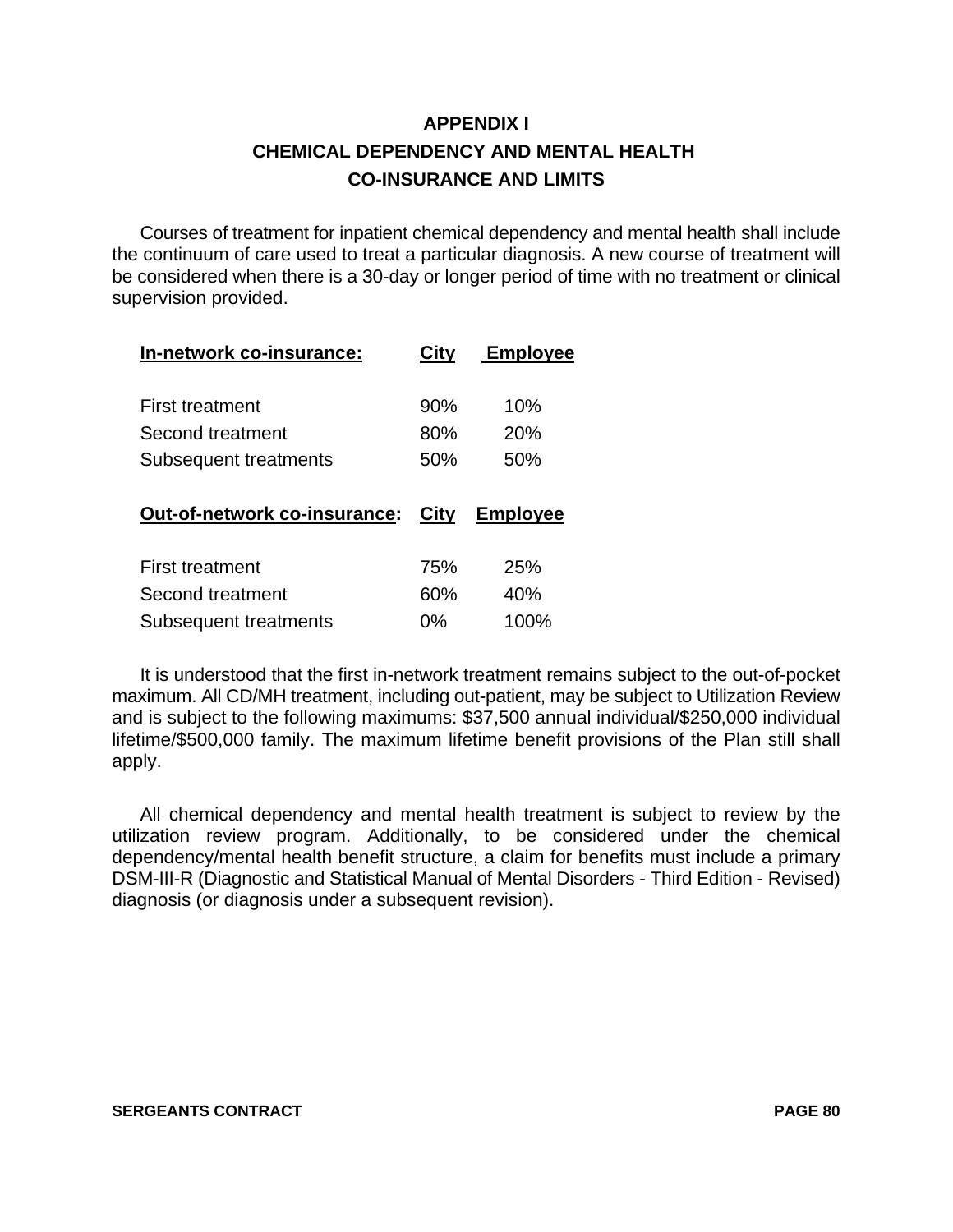# **APPENDIX J HIGH RISK PREGNANCY SCREENING PROGRAM**

In order to reduce the risk of a premature birth and the attendant health risks to mother and child and to avoid the costs associated with same, the City offers a high risk pregnancy screening program. The program is part of the medical advisor program.

Under the program, a pregnant employee, spouse or dependent is encouraged to notify the medical advisor during the first trimester of pregnancy. During the telephone interview, the nurse reviewers will collect information on the health status of the prospective mother, her medical history, and conduct a health risk assessment to determine if she meets criteria for a high risk pregnancy.

If the prospective mother does not meet criteria, the medical advisor will offer educational materials on pregnancy and advise her that an advisor will be following up with a call in her second trimester of pregnancy. Further, the advisor will advise her that an advisor is available if she has any questions about her pregnancy. Subsequent follow-up will depend on the course of the pregnancy. As delivery approaches, the advisor will advise her about expected lengths of stay postpartum.

If the prospective mother meets criteria for a high risk pregnancy, the medical advisor will contact her physician to discuss the risk factors and identify what steps, if any, are appropriate to reduce the risk of early delivery. A designee of the medical advisory will follow the case as appropriate. If home health or other services available under the plan are necessary, the advisor will approve the care plan and negotiate discounts for approved services. A designee of the medical advisory will be available as a resource to both the prospective mother and her physician.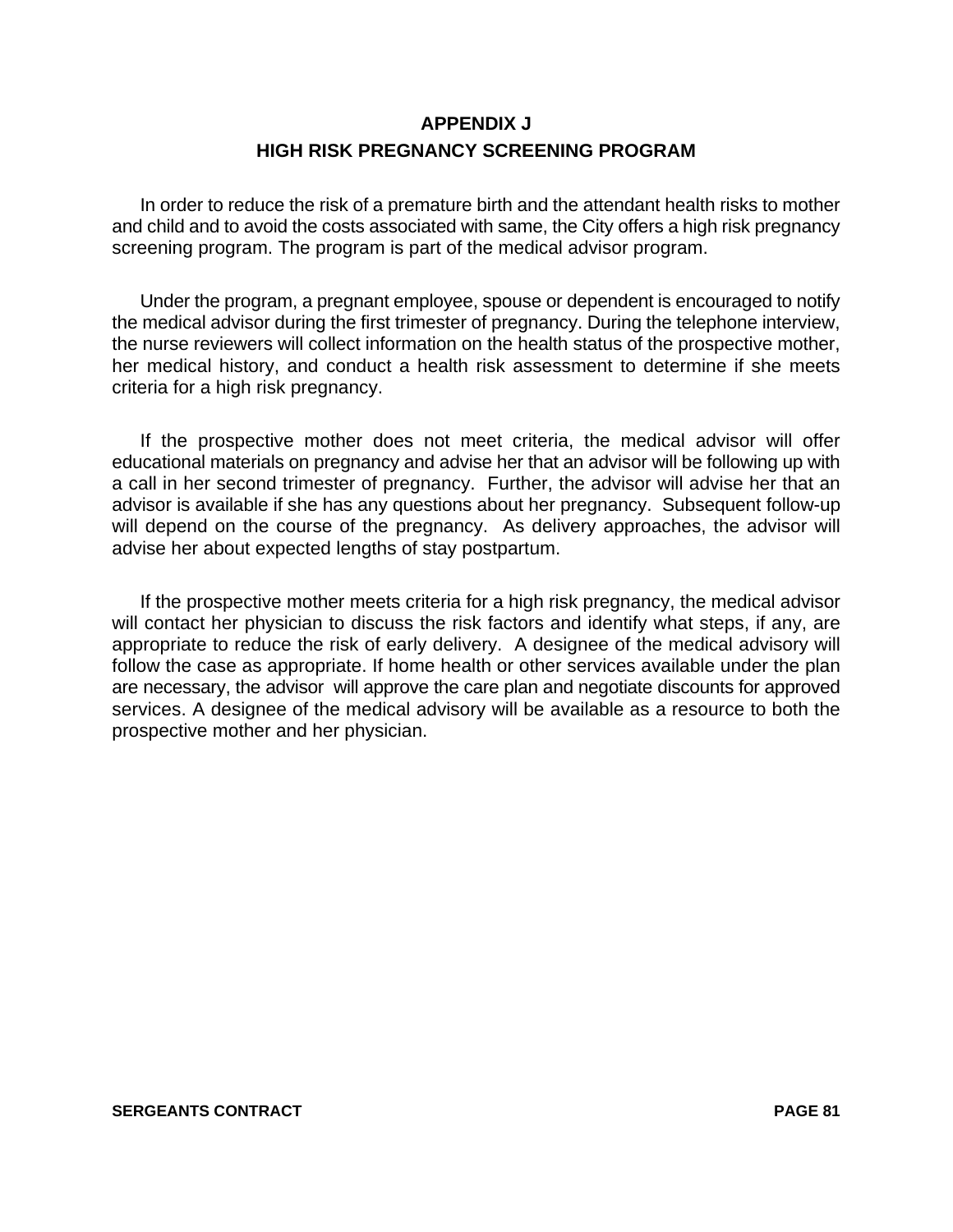# **APPENDIX K PROCEDURES FOR INJURY ON DUTY AND RECURRENCE CLAIMS**

A Sergeant who has been certified as injured on duty shall be provided a group of three available physicians for treatment. Groupings of three available physicians will be randomly selected from a pool of physicians who are members in good standing of a network of workman's compensation physicians qualified to render appropriate medical care for the injury claimed. The groupings of physicians will be rotated on a weekly basis until all members of the pool have appeared in a group which was available for Sergeant selection, at which point the process will repeat itself. The Sergeant will select a physician from the group provided by the Employer. The Medical Services Section will refer the Sergeant to the physician selected by the Sergeant.

A Sergeant claiming a recurrence of an injury on duty will have his/her claim evaluated by a physician from the Medical Services Section. If that physician finds the condition complained of is not a recurrence, the Medical Services Section will provide the Sergeant with a list of three physicians chosen in the manner described above. Should the physician who treated the original injury on duty be a member in good standing of the pool of workman's compensation physicians from which the group of three physicians was chosen, then that physician will be added to the group of three physicians provided to the Sergeant. The Sergeant will select a physician from the group provided by the Employer. The Medical Services Section will refer the Sergeant to the physician selected by the Sergeant.

Should the Sergeant or the Department not agree with the medical finding, of the referral physician, either party may seek another opinion. The Sergeant will select another physician from a different group of three physicians chosen in the manner described above. The Medical Services Section will refer the Sergeant to the physician selected by the Sergeant. Should that physician's opinion agree with the finding of the first referral physician, it will be binding on both the Sergeant and the Employer. Should that medical opinion disagree with the first opinion, the parties may accept the second opinion or seek a third opinion. The process for obtaining a third opinion shall follow the same procedure as selection of the second opinion. The finding of the third physician agreeing with either of the previous opinions shall be binding on both the Sergeant and the Employer.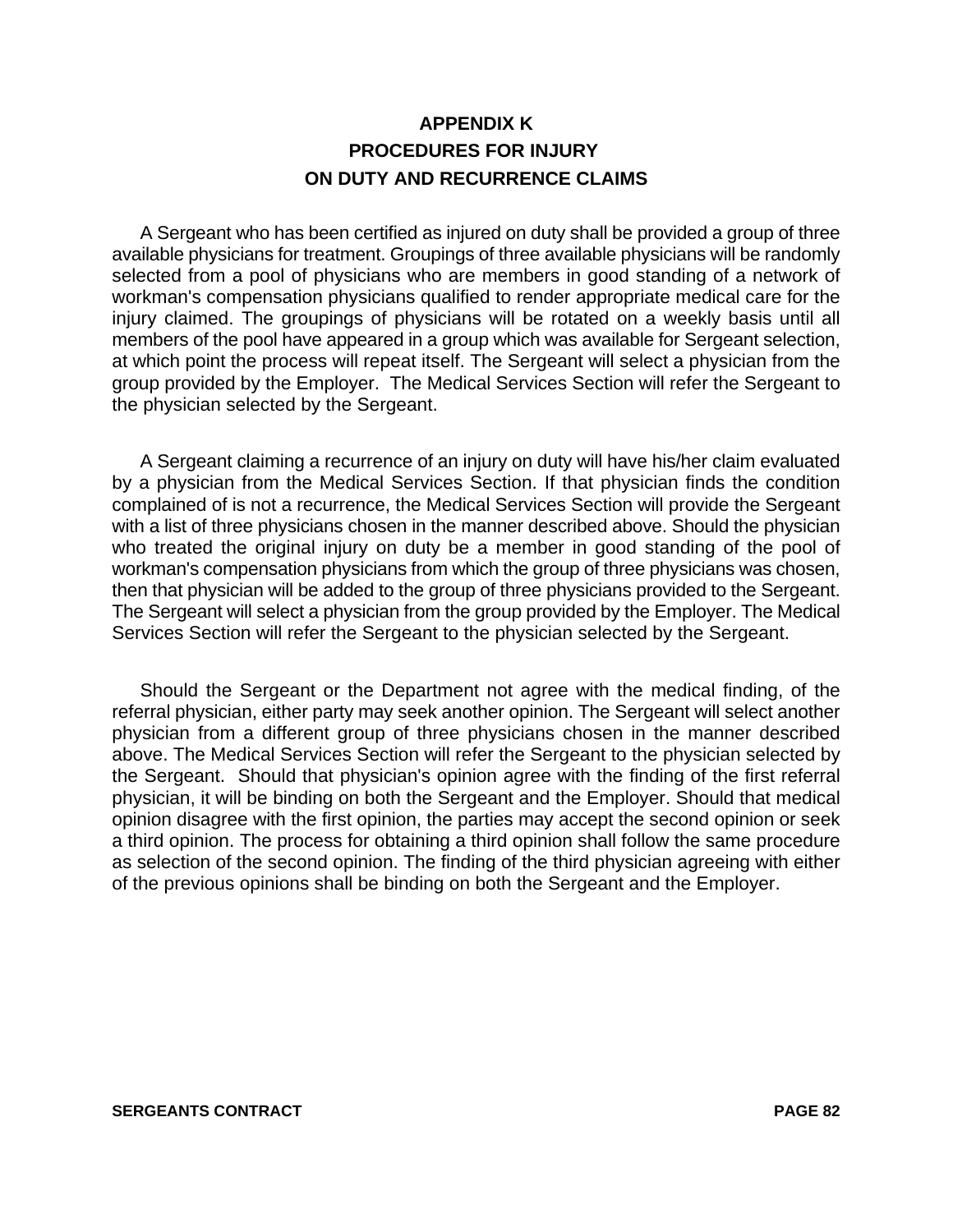# **APPENDIX L SUBROGATION LANGUAGE FOR CITY OF CHICAGO**

In the event the Plan provides benefits for injury, illness, medical care or other loss (the "Injury") to any person, the Plan is subrogated to all present and future rights of recovery that person, his/her parents, heirs, guardians, executors, or other representatives (individually and collectively called the "Participant") may have arising out of the Injury. The Plan's subrogation rights include, without limitation, all rights of recovery a Participant has: 1) against any person, insurance company or other entity that is in any way responsible for providing or does provide damages, compensation, indemnification or benefits for the Injury; 2) under any law or policy of insurance or accident benefit plan providing No Fault, Personal Injury Protection or financial responsibility insurance; 3) under uninsured or underinsured motorist insurance; 4) under motor vehicle medical reimbursement insurance; and 5) under specific risk or group accident and health coverage or insurance, including, without limitation, premises or homeowners medical reimbursement, athletic team, school or workers compensation coverages or insurance.

Upon notice of an Injury claim, the Plan may assert a subrogation lien to the extent it has provided, or may be required to provide, Injury-related benefits. Notice of either the Plan's right of subrogation or the Plan's subrogation lien is sufficient to establish the Plan's rights of subrogation and entitlement to reimbursement from insurers, third parties, or other persons or entities against whom a Participant may have an Injury-related right of recovery. The Plan shall be entitled to intervene in or institute legal action when necessary to protect its subrogation or reimbursement rights.

The Participant and anyone acting on his/her behalf shall promptly provide the Plan or its authorized agents with information it deems appropriate to protect its right of subrogation and shall do nothing to prejudice that right and shall cooperate fully with the Plan in the enforcement of its subrogation rights. Reasonable attorney's fees and costs of Participant's attorney shall be paid first from any recovery by or on behalf of a Participant, and the amount of the Plan's subrogation claim shall be paid next from such recovery. Neither a Participant nor his/her attorney or other representative is authorized to accept subrogation or other Injury-related reimbursement payments on behalf of the Plan, to negotiate or compromise the Plan's subrogation claim, or to release any right of recovery prior to the payment of the Plan's subrogation claim.

The Participant and all other parties to a recovery are required to contact the Plan to determine, and arrange to pay the Plan's subrogation claim at or prior to the time an Injuryrelated payment or settlement is made to or for the benefit of the Participant. If the Participant obtains a payment or settlement from a party without the Plan's knowledge and

#### **SERGEANTS CONTRACT PAGE 83**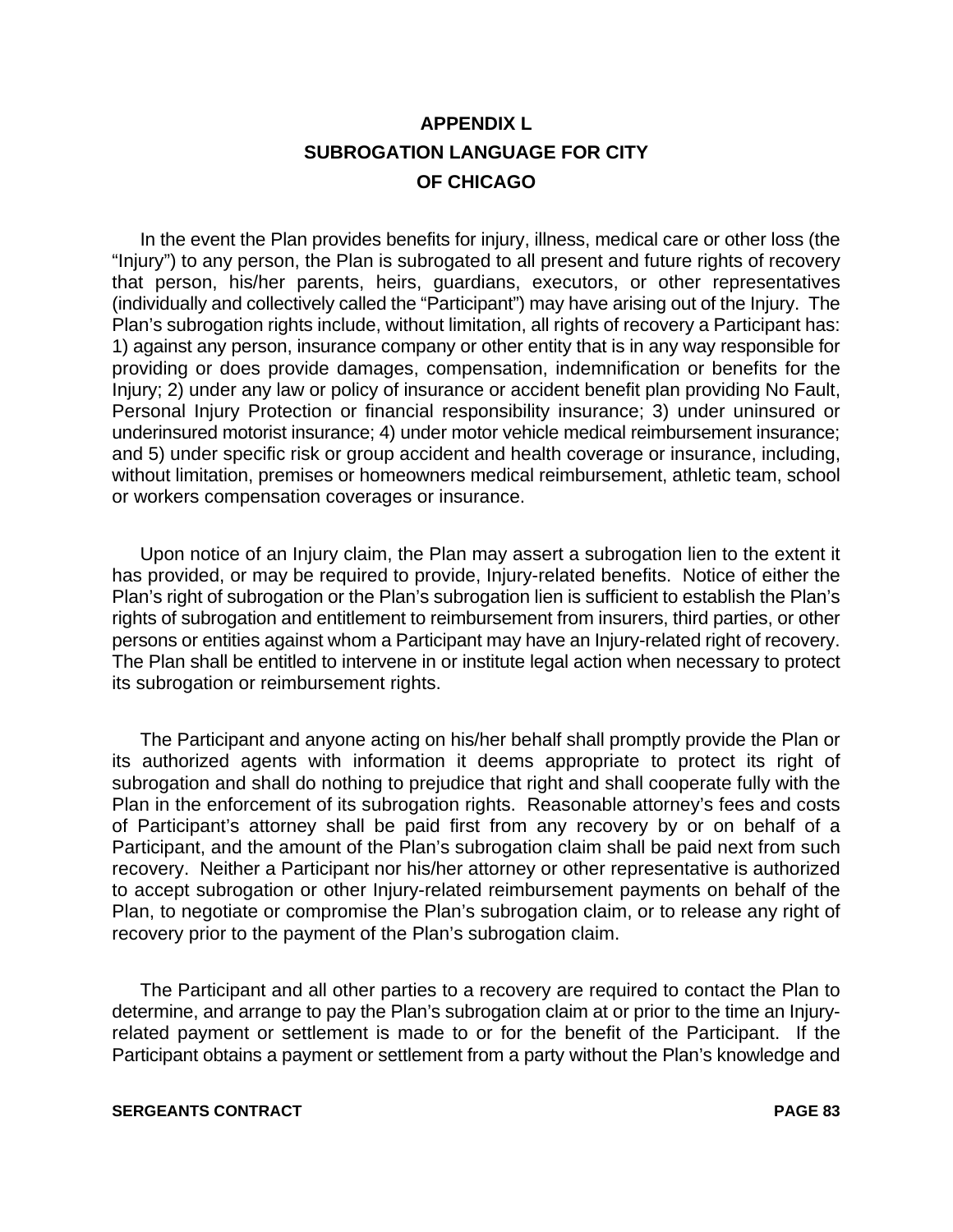agreement, the Plan shall be entitled to immediate reimbursement of its total subrogation claim from the Participant or any party providing any Injury-related payment. In the alternative, the Plan, in its sole discretion, may deny payment of benefits to or on behalf of the Participant for any otherwise covered claim incurred by the Participant until the amount of the unpaid coverage is equal to and offset by the unrecovered amount of the Plan's subrogation claim.

The Plan Administrator or its authorized agents are vested with full and final discretionary authority to construe subrogation and other Plan terms and to reduce or compromise the amount of the Plan's recoverable interest where, in the sole discretion of the Plan Administrator or its authorized agents, circumstances warrant such action. The Plan shall not be responsible for any litigation-related expenses or attorney fees incurred by or on behalf of a Participant in connection with an Injury claim unless the Plan shall have specifically agreed, in writing, to pay such expenses or fees.

The payment of benefits to or on behalf of the Participant is contingent on both the Participant's full compliance with the Plan's provisions, including the subrogation provision, and, when the Plan deems appropriate, the Participant's signing of a reimbursement agreement. However, the Participant's failure to sign this reimbursement agreement will not affect the Plan's subrogation rights or its right to assert a lien against any source of possible recovery and to collect the amount of its subrogation claim.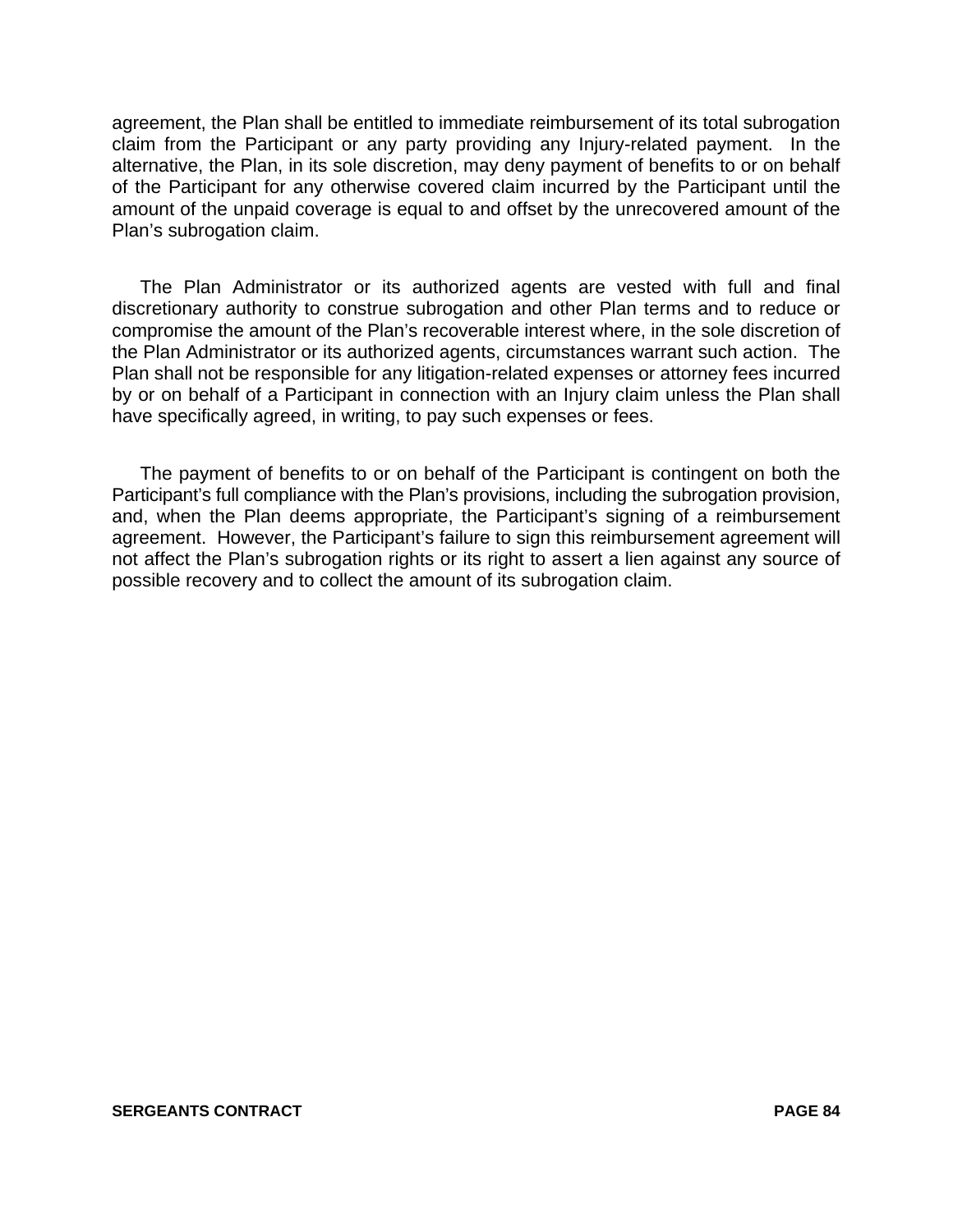# **APPENDIX MChica go Police Department Quarterl y Differential Monthl y Ser geants, Grade D3**

|                                                | Step 1                            | Step 2                              | Step 3                              | Step 4                              | Step 5                              | Step 6                              | Step 7                              | Step 8                              | Step 9                              | Step 10                             | Step 11                             |
|------------------------------------------------|-----------------------------------|-------------------------------------|-------------------------------------|-------------------------------------|-------------------------------------|-------------------------------------|-------------------------------------|-------------------------------------|-------------------------------------|-------------------------------------|-------------------------------------|
| <b>EFFECTIVE</b>                               | First<br>12 Months                | After<br>12 Months                  | After<br>18 Months                  | After<br>30 Months                  | After<br>42 Months                  | After<br>54 Months                  | After<br>10 Years                   | After<br>15 Years                   | After<br>20 Years                   | After<br>25 Years                   | After<br>30 Years                   |
| January 1, 1995                                | 78.81                             | 112.26                              | 119.96                              | 123.15                              | 132.92                              | 141.95                              | 157.47                              | 177.74                              | 197.90                              | 231.37                              | 236.49                              |
| January 1, 1996                                | 78.81                             | 112.26                              | 119.96                              | 123.15                              | 132.92                              | 141.95                              | 157.47                              | 177.74                              | 197.90                              | 231.37                              | 236.49                              |
| January 1, 1997                                | 78.81                             | 112.26                              | 119.96                              | 123.15                              | 132.92                              | 141.95                              | 157.47                              | 177.74                              | 197.90                              | 231.37                              | 236.49                              |
| January 1, 1998                                | 78.81                             | 112.26                              | 119.96                              | 123.15                              | 132.92                              | 141.95                              | 157.47                              | 177.74                              | 197.90                              | 231.37                              | 236.49                              |
| October 1, 1998                                | 545.48                            | 578.93                              | 586.63                              | 589.82                              | 599.59                              | 608.62                              | 624.14                              | 644.41                              | 664.57                              | 698.04                              | 703.16                              |
| January 1, 1999                                | 90.47                             | 128.87                              | 137.71                              | 141.38                              | 152.59                              | 162.96                              | 180.78                              | 204.05                              | 227.19                              | 265.61                              | 271.49                              |
| January 1, 1999                                |                                   |                                     |                                     |                                     |                                     |                                     |                                     |                                     |                                     |                                     |                                     |
| DAILY<br><b>MONTHLY</b><br>QUARTERLY<br>YEARLY | 3.02<br>90.47<br>236.43<br>945.72 | 4.30<br>128.87<br>336.78<br>1347.12 | 4.59<br>137.71<br>413.13<br>1652.52 | 4.71<br>141.38<br>424.14<br>1696.56 | 5.09<br>152.59<br>457.77<br>1831.08 | 5.43<br>162.96<br>488.88<br>1955.52 | 6.03<br>180.78<br>542.34<br>2169.36 | 6.80<br>204.05<br>612.15<br>2448.60 | 7.57<br>227.19<br>681.57<br>2726.28 | 8.85<br>265.61<br>796.83<br>3187.32 | 9.05<br>271.49<br>814.47<br>3257.88 |

**SERGEANTS CONTRACT** 

**PAGE 85**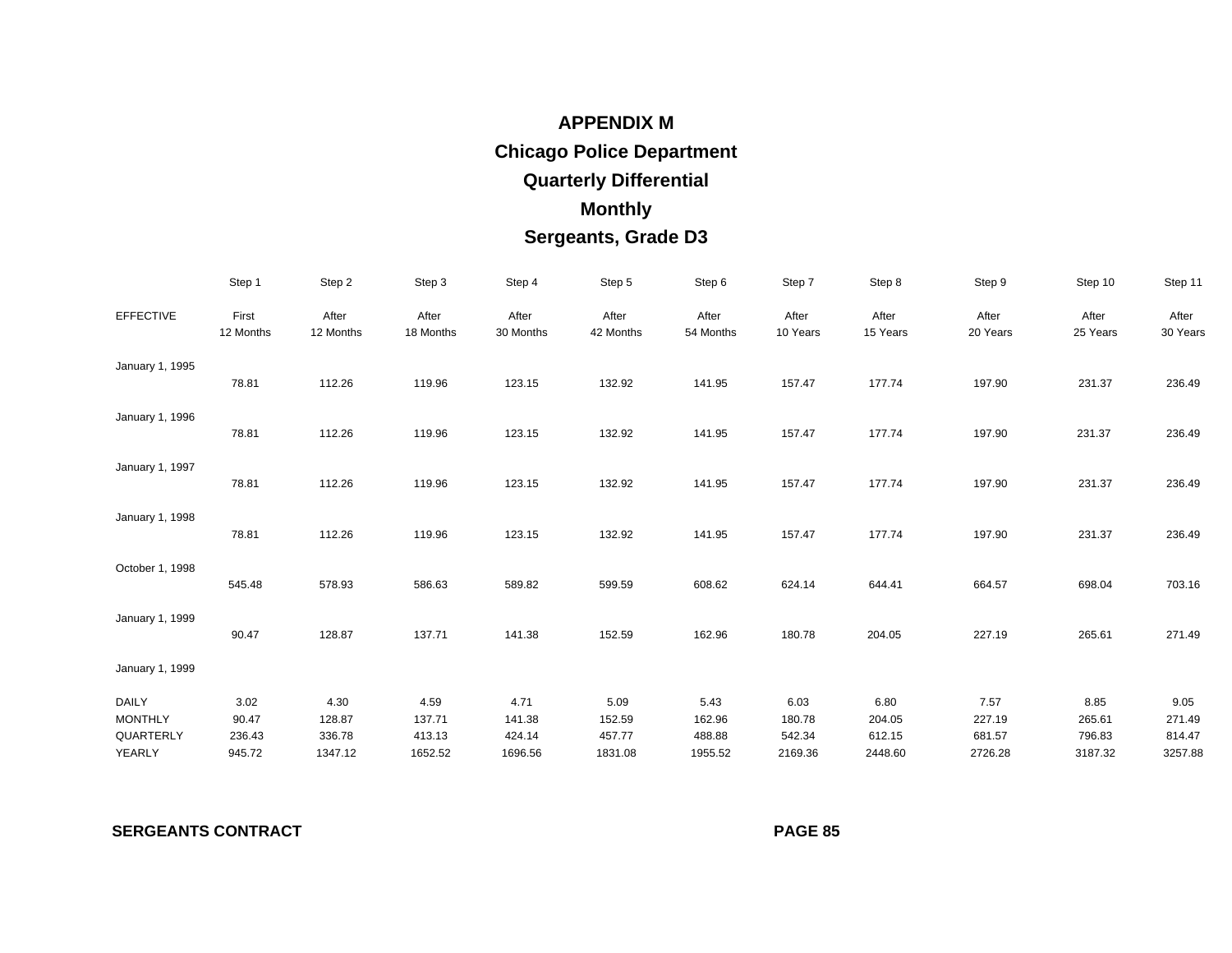# FRANC Z EK SULLIVAN P.c.

JAMES C. FRANCZEK, JR. 312-786-6110 JCF%733 l 453@mcimail.com

ATTORNEYS AT LAW 300 SOUTH WACKER DRIVE SUITE 3400 CHICAGO, ILLINOIS 60606-6789 PHONE 312-986-0300 FAX 312-986-9192 http://www.nlfpc.com

#### SIDE LETTER

March 15, 1999

Mr. Marvin Gittler Asher, Gittler, Greenfield, Cohen and D'Alba, Ltd. 125 South Wacker Drive, Suite 1100 Chicago, IL 60606

Re: Rank Credit and Quarterly Differential

Dear Marv:

This letter confirms our discussion that currently neither Section 20 .10, Rank Credit, nor Section 26.2, Quarterly Differential, is applicable to any rank below Sergeant. As the City has advised you, it is our position that those two benefits should not be extended, and we have no plans to extend them, to any rank below Sergeant. However, in order to resolve this contract, and in an effort to allay any concerns that the Association might have (regardless of how remote those concerns might be), please regard this letter as an assurance that, should the City extend either of these benefits to any rank below Sergeant, we will re-open for negotiation, upon written notice from the Sergeants' Association, the collective bargaining agreement with regard to these two items.

Assuming that this letter comports with your understanding, please so indicate by signing below.

**AGREED** Marvin Gitt

 $\text{Very truly yours.} \begin{pmatrix} \downarrow & \downarrow \downarrow \end{pmatrix}$ I une Charles C. Franczek, Jr.

JCF:mp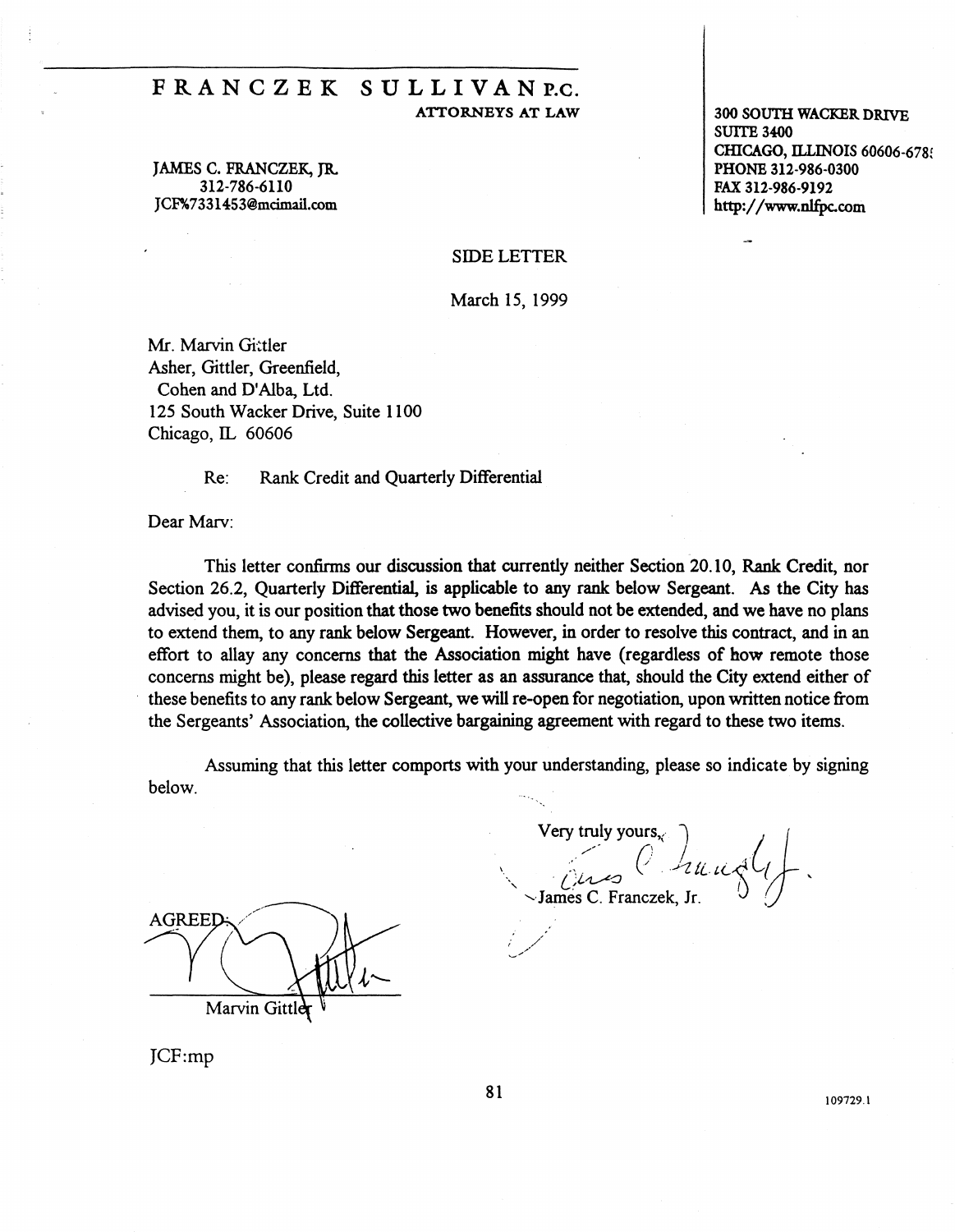LAW OFFICES

#### ASHER, GITTLER, GREENFIELD, COHEN & D'ALBA, LTD.

SUITE 1100 125 SOUTH WACKER ORIVE CHICAGO, ILLINOIS 60606 TELEPHONE (3121 263·1500 FACSIMILE <3121 263-1520 w

#### March 15, 1999

James c. Franczek, Jr., Esq. Franczek Sullivan P.C. 300 South Wacker Drive Suite 3400 Chicago, IL 60606

#### RE: Compensatory Time Exchange

Dear Mr. Franczek:

This letter confirms our understanding, as follows:

A Sergeant may exchange {cash in) accumulated compensatory time not to exceed two hundred (200) hours each year of this Agreement at the Sergeant's hourly rate at the time of the payment. Application for such exchange shall be on a form provided by the Employer and at a time each year set by the Employer. In no event shall payment be made any later than March 01 of the year following application.

If the foregoing comports with your understanding, please so indicate by signing below.

wexa croid Xonta r, I Marvin Gittler

I (. I .:. . -:  $\ell = \ell_{th}$  rode  $l$  ). \ •. i...."' *v-* ..... \_......,.,,, '- <sup>I</sup> James C. Franczek I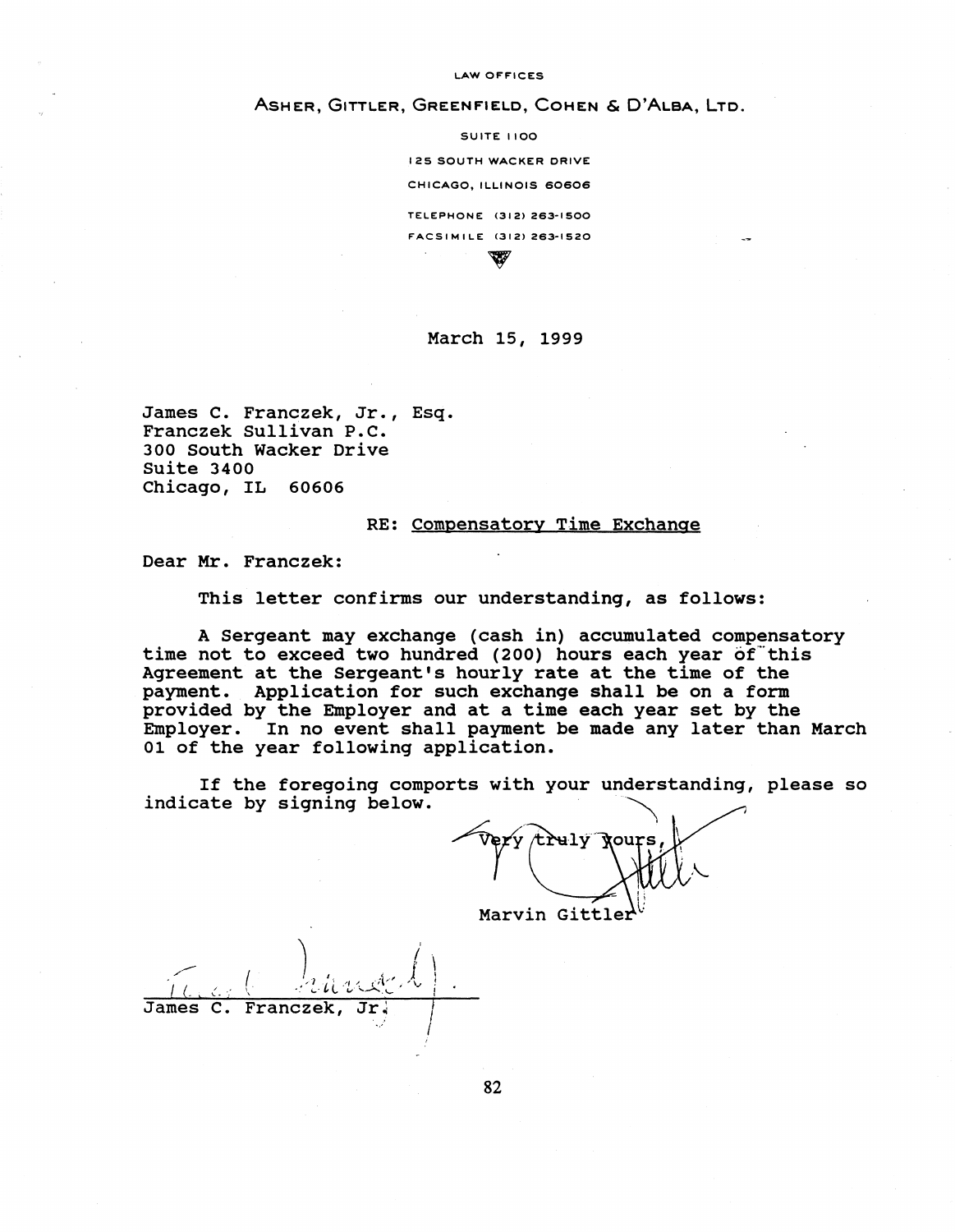## FRANCZEK SULLIVANP.C. ATTORNEYS AT LAW

JAMBS C. FRANCZEK, JR 312-786-6110 JCF%7331453@mcimail.com

300 SOUTII WACKER DRIVE SUITE 3400 CffiCAGO, ILLINOIS 60606-6785 PHONE 312-986-0300 FAX 312-986-9192 http://www.nlfpc.com

March 15, 1999

#### LETTER OF AGREEMENT

Mr. Marvin Gittler Asher, Gittler, Greenfield, Cohen and D'Alba, Ltd. 125 South Wacker Drive, Suite 1100 Chicago, IL 60606

> Re: Memorandum of Understanding One-Half Hour Lunch Period-PB&PA Unit 156-Sergeants

Dear Marv:

This will confirm the understanding of the parties with respect to the one-half hour lunch period referenced in the Memorandum of Understanding incorporated in the collective bargaining agreement between the parties. The parties agree and understand that this one-half hour period is normally an uncompensated lunch period. In the event that an officer works in excess of a given tour of duty because he has been required to perform work during a meal period, the officer may request overtime compensation in accordance with the terms of the contract. Such requests shall be initiated and processed according to the procedures set forth in the applicable directives governing all requests for overtime compensation.

Please indicate your agreement with this letter by signing on the line provided.

*As* always, we are appreciative of your kind courtesies.

Very truly yours,

 $\qquad \qquad \alpha \sim (1 + \alpha \log(1/\alpha))$ James C. Franczek, Jr.  $\bigcup$ 

Marvin

JCF:mp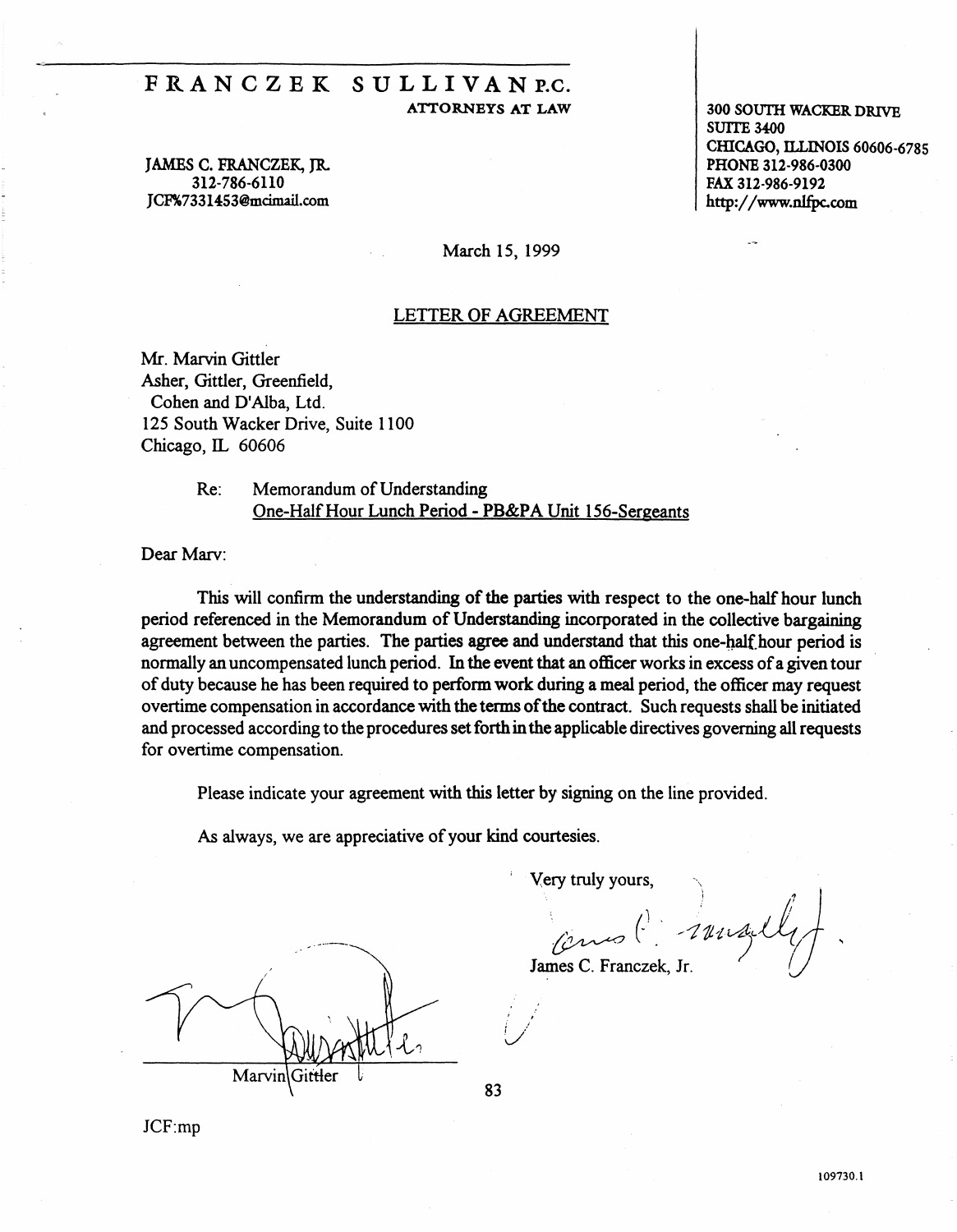# FRANCZEK SULLIVANR.C. ATTORNEYS AT LAW

JAMES C. FRANCZEK, JR. 312-786-6110 JCF%7331453@mcimail.com

300 SOUTH WACKER DRIVE SUITE 3400 CHICAGO, ILLINOIS 60606-6785 PHONE 312·986-0300 FAX 312-986-9192 http://www.nlfpc.com

March 15, 1999

Mr. Marvin Gittler Asher, Gittler, Greenfield, Cohen and D'Alba, Ltd. 125 South Wacker Drive, Suite 1100 Chicago, IL 60606

#### Re: Notification of Legal Action **and** Creation of Lien

Dear Marv:

This letter confirms our understanding, *as* follows:

Whenever a Sergeant covered by this Agreement is absent from work on account of injury or illness and receives salary during such absence pursuant to the provisions of Article 18 (Disability Income), the Sergeant shall notify the Employer of the name and address of any attorneys the Sergeant retains for the purpose of prosecuting a claim on his behalf because of said injury or illness and, *as* a condition for receiving such salary, shall acknowledge on the Employer's. form the creation of a lien in favor of the City of Chicago which shall attach to any recovery which the Sergeant has or may effect from the person or party whom it is claimed is responsible for the injury or illness in the full amount the City of Chicago has or may expend on the Sergeant's behalf for said salary. Said lien is in addition to any other lien the City may possess with respect to payment of medical and/or hospital expenses. Provided, the City agrees that the salary lien referred to above shall in no instance exceed 50% (fifty per cent) of the total amount of the judgment or settlement resulting from prosecution of the claim.

If the foregoing comports with your understanding, please so indicate by signing below.

 $\frac{1}{1}$   $\frac{1}{1}$   $\frac{1}{1}$   $\frac{1}{1}$   $\frac{1}{1}$   $\frac{1}{1}$   $\frac{1}{1}$   $\frac{1}{1}$   $\frac{1}{1}$   $\frac{1}{1}$   $\frac{1}{1}$   $\frac{1}{1}$   $\frac{1}{1}$   $\frac{1}{1}$   $\frac{1}{1}$   $\frac{1}{1}$   $\frac{1}{1}$   $\frac{1}{1}$   $\frac{1}{1}$   $\frac{1}{1}$   $\frac{1}{1}$   $\frac{1}{1}$ 

Very truly yours,

Tames C. Franczek, Jr.

 $JCF:mp$  84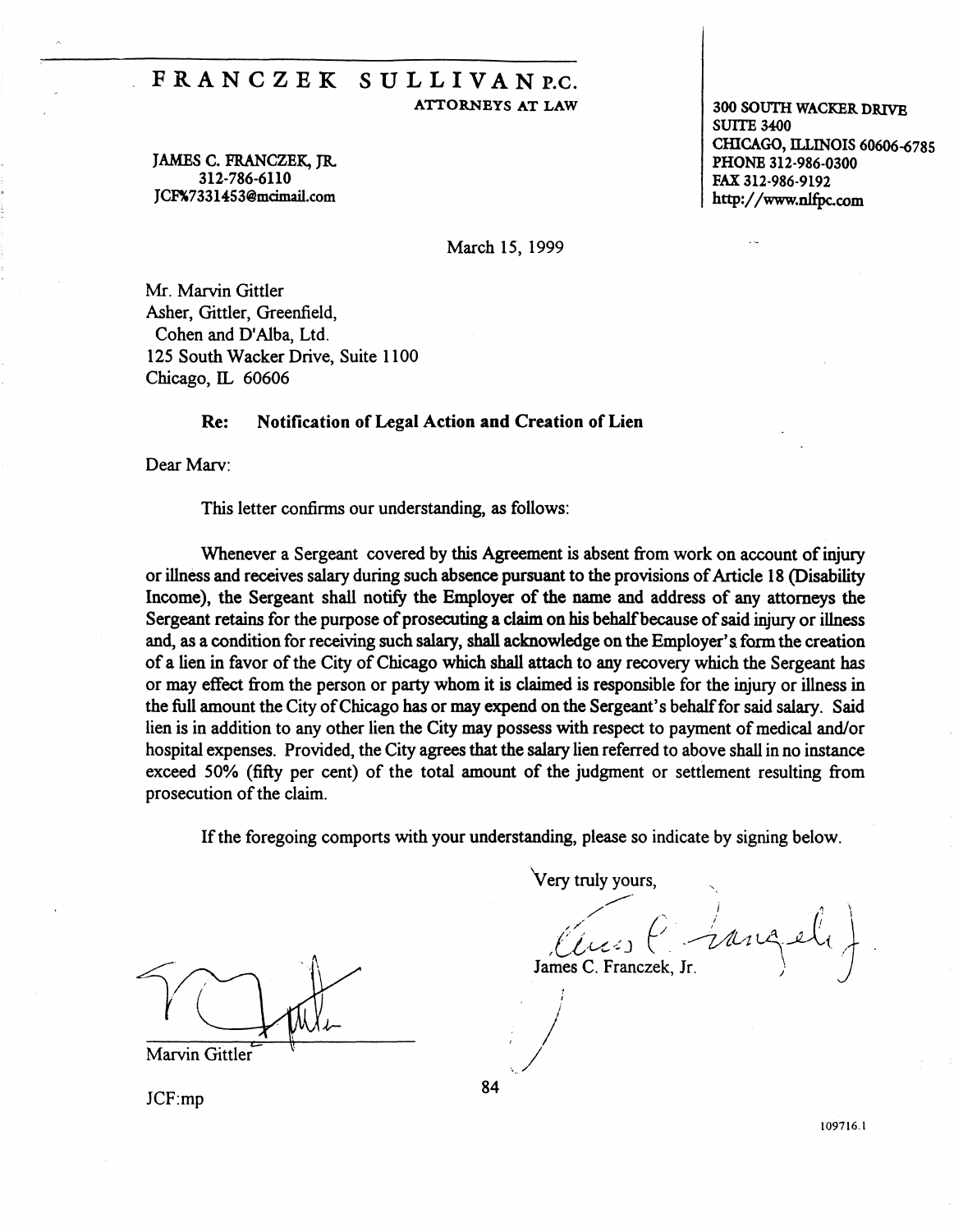## FRANCZEK SULLIVANP.C. ATTORNEYS AT LAW

JAMES C. FRANCZEK, JR. 312-786-6110 JCF%7331453@mcimail.com

300 SOUTH WACKER DRIVE SUITE 3400 CHICAGO, ILLINOIS 60606-6785 PHONE 312-986-0300 FAX 312-986-9192 http:/ /www.nlfpc.com

March 15, 1999

Mr. Marvin Gittler Asher, Gittler, Greenfield, Cohen and D'Alba, Ltd. 125 South Wacker Drive, Suite 1100 Chicago, IL 60606

Re: Educational Reimbursement

Dear Marv:

1bis letter confirms our conversation that, in connection with ARTICLE 24, Educational Reimbursement, "college or university" in Section A.4. has been applied under the FOP contract to mean a college or university accredited by the North Central Association of Colleges and Universities and is a college or university within the State of Illinois. We agreed that this is the interpretation which will be used under this provision for the Sergeants, Lieutenants and Captains. In the event that this interpretation is changed by agreement with the FOP or through arbitration with the FOP, any such change will also apply to Sergeants, Lieutenants and Captains.

Please indicate your agreement by signing below.

Very truly yours,

 $\sqrt{\iota\omega}$  (  $\sqrt{\iota\mu}$   $\epsilon_3$  il  $\}$ . I

AGREED Marvin Gittlef

JCF:mp

' *)*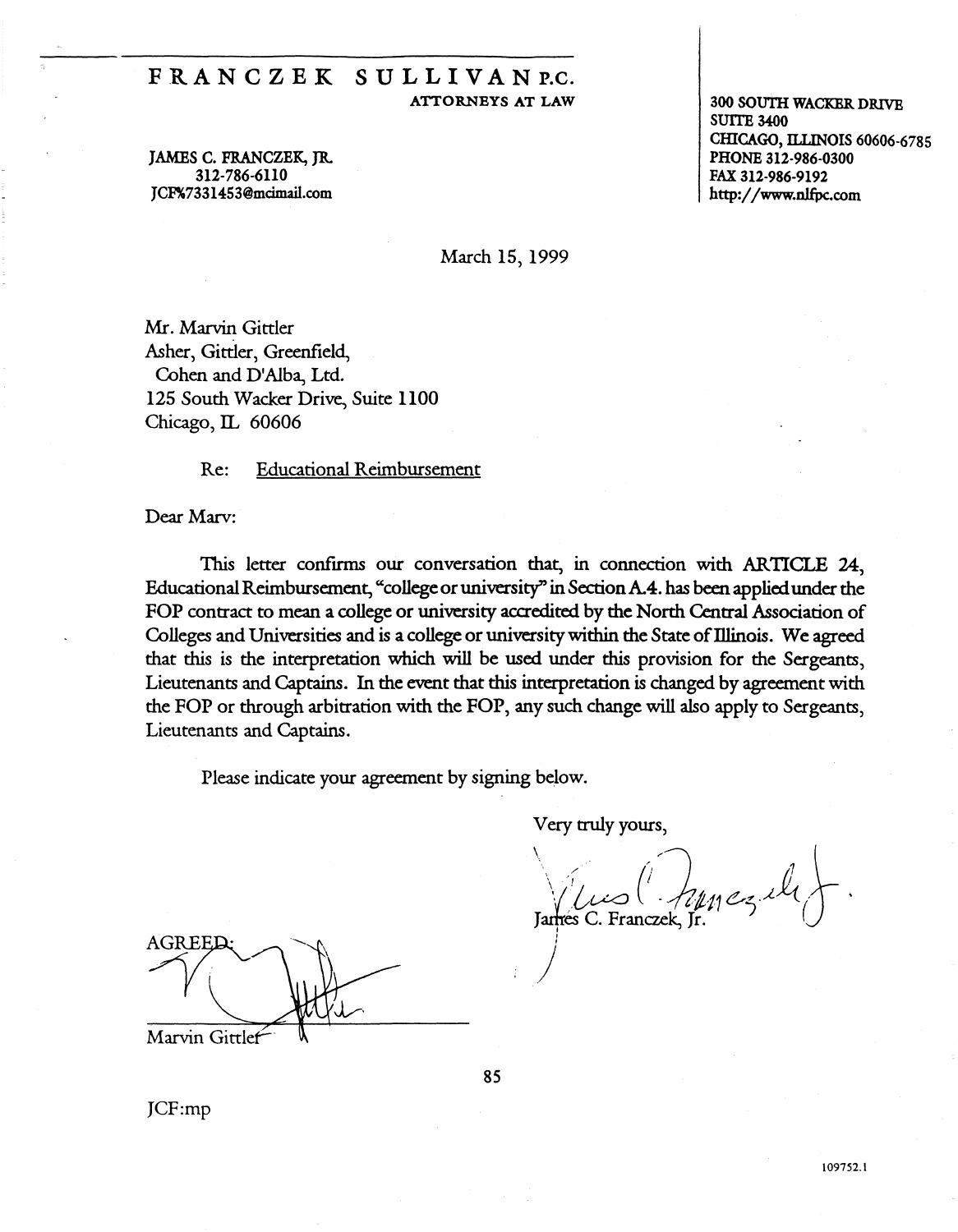#### LAW OFFICES

#### ASHER, GITTLER, GREENFIELD, COHEN & O'ALBA, LTD.

SUITE 1100 125 SOUTH WACKER DRIVE CHICAGO, ILLINOIS 60606 TELEPHONE <312> 263·1500 FACS IMILE (312) 263-1520  $\mathbb{Z}^p$ 

#### March 15, 1999

James c. Franczek, Jr., Esq. Franczek Sullivan P.c. 300 South Wacker Drive Suite 3400 Chicago, IL 60606

James C. Franczek,

#### RE: Hours and Overtime

Dear Mr. Franczek:

This will confirm the discussions and agreements reached during negotiations relating to the subject of compensation for overtime. The parties understand and agree, as follows:

The normal work day shall mean the regular tour of duty of eight (8) hours or, where applicable, a regular tour of duty of ten (10) hours, both exclusive of the one-half hour lunch period.

The overtime rate in excess of 171 in a 28-day period (the FLSA rate) shall be calculated to include, in addition to the base salary, the value of quarterly payments, duty availability pay and the one-half hour (referred to as "rank credit" in the contract) .

In the event the Employer agrees to provide or authorizes the uses of the FLSA rate or any higher rate to calculate overtime or related benefits for hours of 170 or less for a 28 day work period with any other bargaining unit, such calculation shall be made applicable to the Sergeants' unit of 156.

Please indicate your acknowledgment and agreement in the space provided below.

truly Marvin Gitt *I-*

86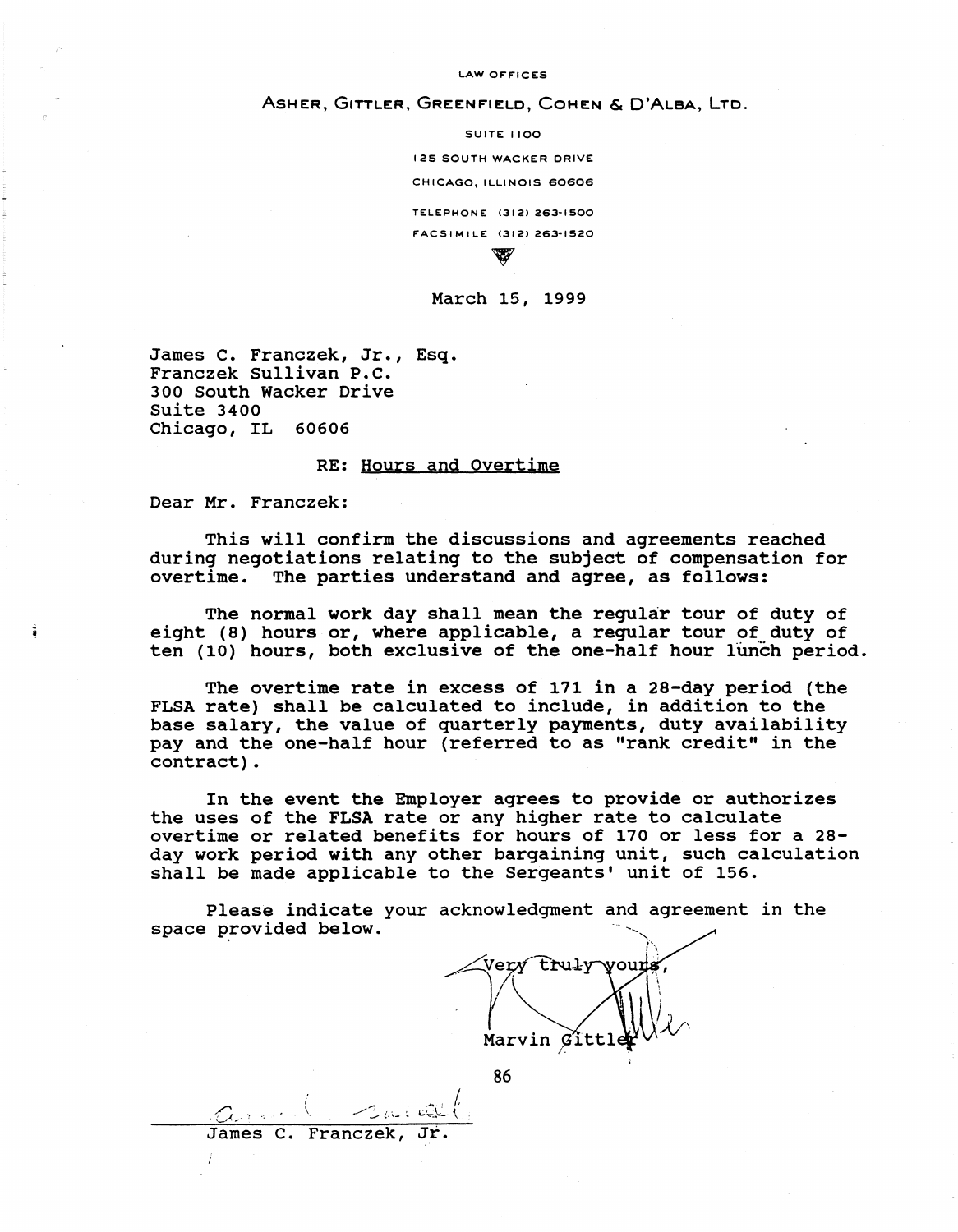LAW OFFICES

ASHER, GITTLER, GREENFIELD, COHEN & D'ALBA, LTO.

SUITE 1100 125 SOUTH WACKER DRIVE CHICAGO, ILLINOIS 60606 TELEPHONE (312) 263-1500 FACSIMILE <3121 263-1520  $\mathbb{Z}$ 

#### March 15, 1999

James c. Franczek, Jr., Esq. Franczek Sullivan P.C. 300 South Wacker Drive Suite 3400 Chicago, IL 60606

Dear Mr. Franczek:

The City of Chicago acknowledges and agrees that the provisions and language of the contract article entitled "Accountability of Sergeants" shall not be used in any manner by the city of Chicago to file, institute, support or maintain any claim or cause of action or charge or petition in any forum, the purpose or object of which will be to revoke, modify or eliminate the certification of or to decertify or to raise a question concerning representation relating to PB&PA Unit 156 or any part or unit thereof. Further, neither the article nor its language is intended to support the proposition that the officers described in that article are statutory supervisors within the meaning of the IPELRA. Please acknowledge this understanding in the space provided below.

Very truly yours Marvin Gittle

Agreed to this  $/$   $\sqrt{ }$  day of  $\frac{11}{100}$ .

 $\Delta$  in  $\ell$ James C. Franczek, 87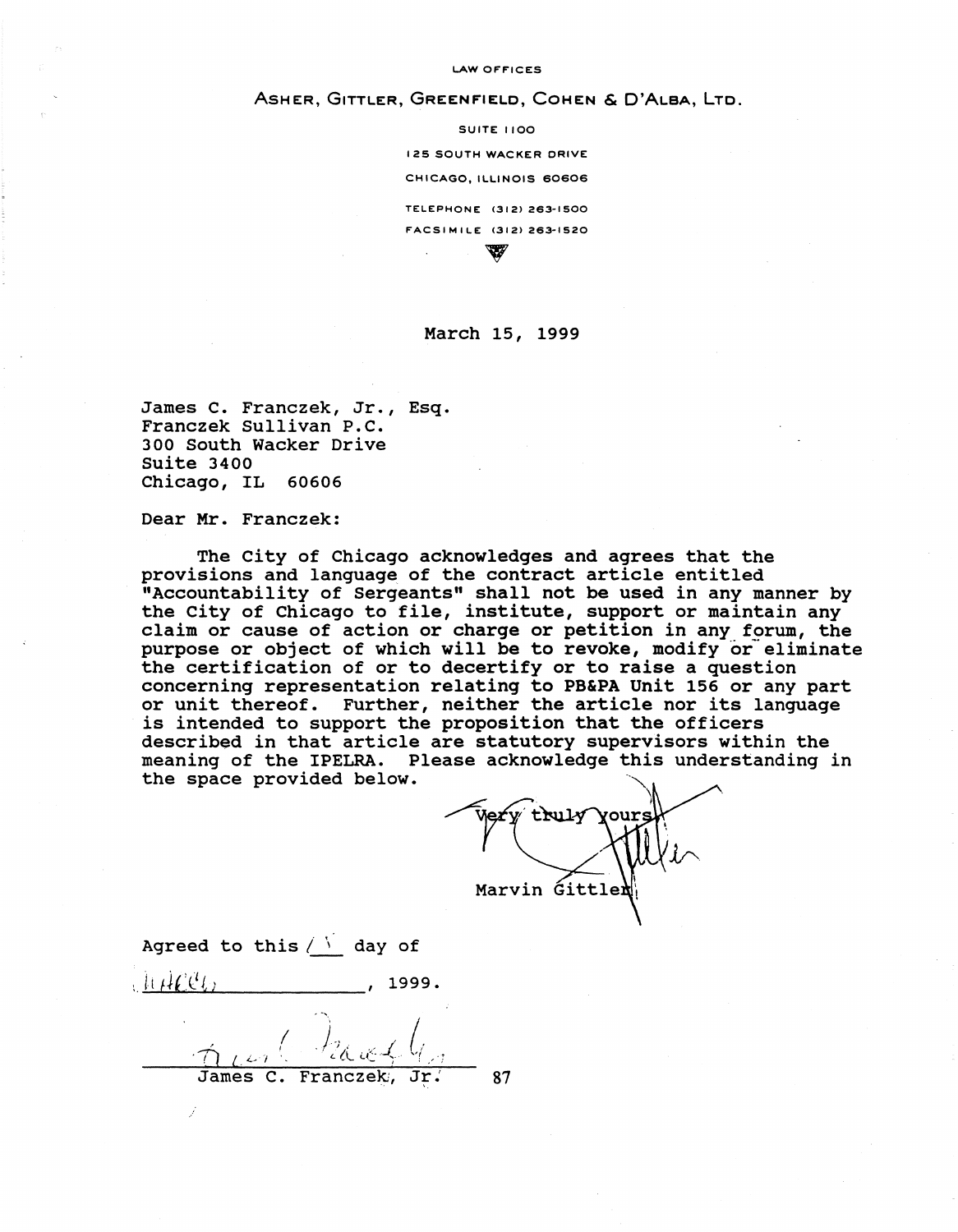## FRANC Z EK SULLIVAN P.C. ATTORNEYS AT LAW

JAMES C. FRANCZEK, JR. 312-786-6110 JCF%7331453@mcimail.com

300 SOUTH WACKER DRIVE SUITE 3400 CHICAGO, ILLINOIS 60606-6785 PHONE 312-986-0300 FAX 312-986-9192 http://www.nlfpc.com

April 9, 1999

Mr. Marvin Gittler Asher, Gittler, Greenfield, Cohen and D'Alba, Ltd. 125 South Wacker Drive, Suite 1100 Chicago, IL 60606

Re: Seniority - Holiday Assignment

Dear Marv:

This letter confirms our conversation and agreement during negotiations that the seniority provisions of Article 23.7 of the Sergeants Association agreement will not apply to a holiday falling within a Sergeant's authorized furlough extension. A Sergeant who has been authorized a furlough extension which includes a holiday will be given first priority for being off on that holiday.

If this letter comports with your understandings, please so indicate by signing below.

Very truly yours,

James C. Franczek, Jr.

⁄in Gittler

JCF:mp 88 111433.l